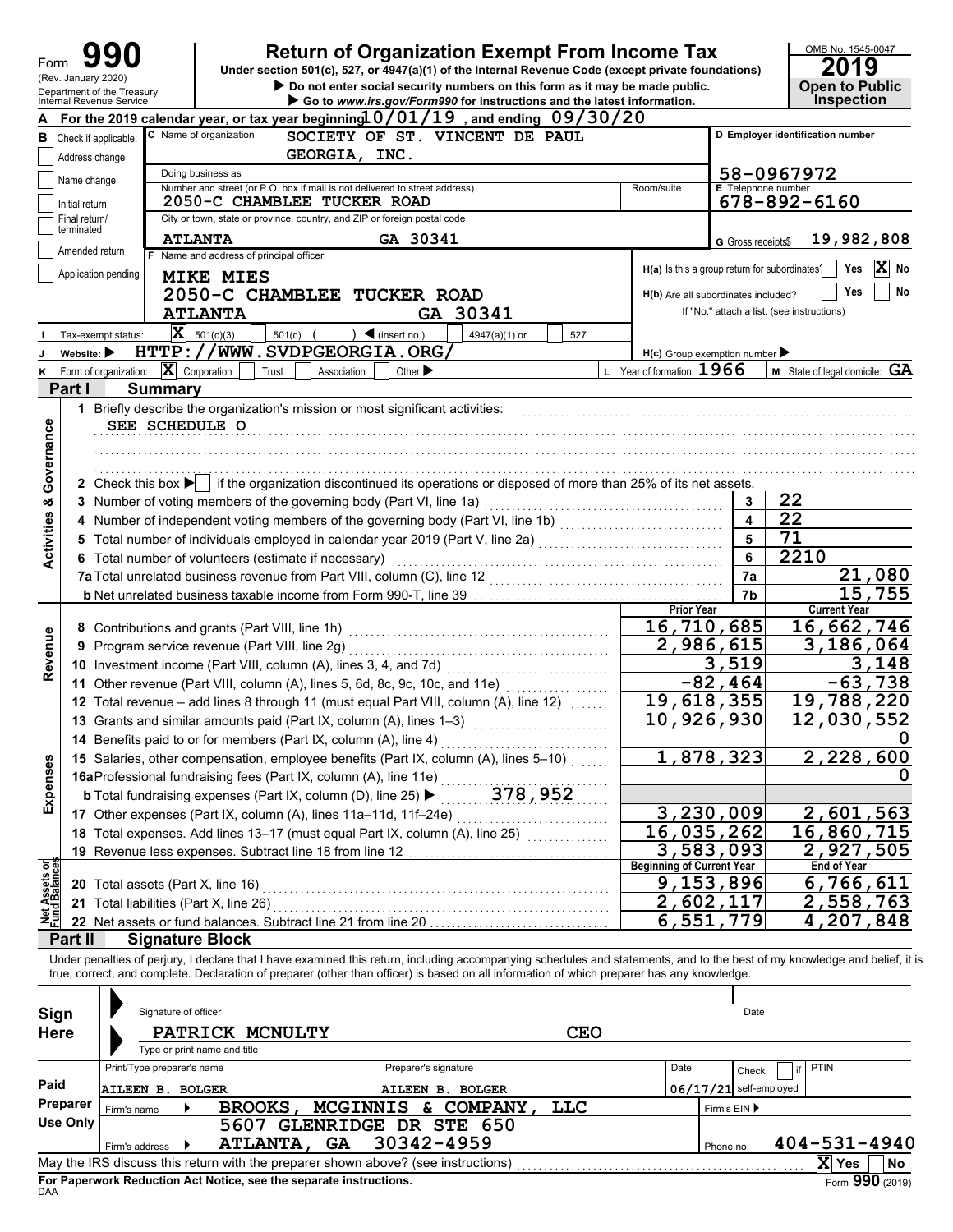|   | Form 990 (2019) SOCIETY OF ST. VINCENT DE PAUL                                                                                                                                                                                                                                                                                                                                                                                        |                                                     | 58-0967972                         | Page 2                                                                                                                                                    |
|---|---------------------------------------------------------------------------------------------------------------------------------------------------------------------------------------------------------------------------------------------------------------------------------------------------------------------------------------------------------------------------------------------------------------------------------------|-----------------------------------------------------|------------------------------------|-----------------------------------------------------------------------------------------------------------------------------------------------------------|
|   | Part III                                                                                                                                                                                                                                                                                                                                                                                                                              | <b>Statement of Program Service Accomplishments</b> |                                    |                                                                                                                                                           |
|   |                                                                                                                                                                                                                                                                                                                                                                                                                                       |                                                     |                                    | $\mathbf{x}$                                                                                                                                              |
|   | 1 Briefly describe the organization's mission:                                                                                                                                                                                                                                                                                                                                                                                        |                                                     |                                    |                                                                                                                                                           |
|   | SEE SCHEDULE O                                                                                                                                                                                                                                                                                                                                                                                                                        |                                                     |                                    |                                                                                                                                                           |
|   |                                                                                                                                                                                                                                                                                                                                                                                                                                       |                                                     |                                    |                                                                                                                                                           |
|   |                                                                                                                                                                                                                                                                                                                                                                                                                                       |                                                     |                                    |                                                                                                                                                           |
|   |                                                                                                                                                                                                                                                                                                                                                                                                                                       |                                                     |                                    |                                                                                                                                                           |
|   | 2 Did the organization undertake any significant program services during the year which were not listed on the                                                                                                                                                                                                                                                                                                                        |                                                     |                                    | Yes $X$ No                                                                                                                                                |
|   | prior Form 990 or 990-EZ?<br>If "Yes," describe these new services on Schedule O.                                                                                                                                                                                                                                                                                                                                                     |                                                     |                                    |                                                                                                                                                           |
| 3 | Did the organization cease conducting, or make significant changes in how it conducts, any program                                                                                                                                                                                                                                                                                                                                    |                                                     |                                    |                                                                                                                                                           |
|   | services?                                                                                                                                                                                                                                                                                                                                                                                                                             |                                                     |                                    | Yes $X$ No                                                                                                                                                |
|   | If "Yes," describe these changes on Schedule O.                                                                                                                                                                                                                                                                                                                                                                                       |                                                     |                                    |                                                                                                                                                           |
| 4 | Describe the organization's program service accomplishments for each of its three largest program services, as measured by                                                                                                                                                                                                                                                                                                            |                                                     |                                    |                                                                                                                                                           |
|   | expenses. Section 501(c)(3) and 501(c)(4) organizations are required to report the amount of grants and allocations to others,                                                                                                                                                                                                                                                                                                        |                                                     |                                    |                                                                                                                                                           |
|   | the total expenses, and revenue, if any, for each program service reported.                                                                                                                                                                                                                                                                                                                                                           |                                                     |                                    |                                                                                                                                                           |
|   |                                                                                                                                                                                                                                                                                                                                                                                                                                       |                                                     |                                    |                                                                                                                                                           |
|   | 4a (Code:                                                                                                                                                                                                                                                                                                                                                                                                                             |                                                     |                                    | (Expenses \$ 10, 374, 918 including grants of $\boxed{10,112,868}$ ) (Revenue \$ $\boxed{587,927}$ )                                                      |
|   | MONETARY ASSISTANCE:                                                                                                                                                                                                                                                                                                                                                                                                                  |                                                     |                                    |                                                                                                                                                           |
|   | EMERGENCY ASSISTANCE - CONFERENCES PROVIDE FINANCIAL ASSISTANCE TO PEOPLE                                                                                                                                                                                                                                                                                                                                                             |                                                     |                                    |                                                                                                                                                           |
|   | FACING EVICTION, HUNGER, THREAT OF DISCONNECTION OF UTILITIES, AND OTHER                                                                                                                                                                                                                                                                                                                                                              |                                                     |                                    |                                                                                                                                                           |
|   | EMERGENCY NEEDS. THROUGH THESE PROGRAMS, SVDP GEORGIA PROVIDED \$7,823,038                                                                                                                                                                                                                                                                                                                                                            |                                                     |                                    |                                                                                                                                                           |
|   | (EXPENDITURES IN SERVICE TO POOR) IN ASSISTANCE TO OVER 16,000 FAMILIES IN                                                                                                                                                                                                                                                                                                                                                            |                                                     |                                    |                                                                                                                                                           |
|   | NORTH AND CENTRAL GEORGIA WITH THE HELP OF 6,731 VOLUNTEERS.                                                                                                                                                                                                                                                                                                                                                                          |                                                     |                                    |                                                                                                                                                           |
|   |                                                                                                                                                                                                                                                                                                                                                                                                                                       |                                                     |                                    |                                                                                                                                                           |
|   |                                                                                                                                                                                                                                                                                                                                                                                                                                       |                                                     |                                    |                                                                                                                                                           |
|   |                                                                                                                                                                                                                                                                                                                                                                                                                                       |                                                     |                                    |                                                                                                                                                           |
|   |                                                                                                                                                                                                                                                                                                                                                                                                                                       |                                                     |                                    |                                                                                                                                                           |
|   |                                                                                                                                                                                                                                                                                                                                                                                                                                       |                                                     |                                    |                                                                                                                                                           |
|   | 4b (Code:<br>NONMONETARY ASSISTANCE:<br><b>FOOD PANTRIES:</b><br>PROVIDED FOOD ASSISTANCE TO OVER 85,000 GEORGIANS. THE PANTRIES ARE<br>OPERATED LIKE A GROCERY STORE AND ARE CULTURALLY SENSITIVE IN THAT CLIENTS<br>CHOOSE ITEMS BASED ON THEIR FAMILIES' CUSTOMS.<br>THRIFT STORES - SVDP OPERATES 11 THRIFT STORES IN THE ATLANTA AREA, WHERE<br>CLIENTS MAY REDEEM VOUCHERS FOR FREE CLOTHING, FURNITURE AND HOUSEHOLD<br>GOODS. |                                                     |                                    | ) (Expenses \$ 4,562,146 including grants of \$ 1,917,684 ) (Revenue \$ $\sqrt{2,598,137}$ )<br>SVDP OPERATED 40 FOOD PANTRIES IN THE ATLANTA AREA - SVDP |
|   | 4c (Code:<br>) (Expenses \$                                                                                                                                                                                                                                                                                                                                                                                                           |                                                     | including grants of\$ (Revenue \$) |                                                                                                                                                           |
|   | NONMONETARY ASSISTANCE:                                                                                                                                                                                                                                                                                                                                                                                                               |                                                     |                                    |                                                                                                                                                           |
|   | CURRENTLY, SVDP SERVICES 41 KROGER STORES + 1 SAM'S CLUB AND 4 ALDI AND                                                                                                                                                                                                                                                                                                                                                               |                                                     |                                    |                                                                                                                                                           |
|   | DISTRIBUTES TO 21 SVDP FOOD PANTRIES IN MIDDLE AND NORTH GEORGIA. THIS                                                                                                                                                                                                                                                                                                                                                                |                                                     |                                    |                                                                                                                                                           |
|   | PARTNERSHIP DISTRIBUTED 210,345 POUNDS OF PERISHABLE FOOD THIS YEAR TO                                                                                                                                                                                                                                                                                                                                                                |                                                     |                                    |                                                                                                                                                           |
|   | THOUSANDS OF PEOPLE IN NEED.                                                                                                                                                                                                                                                                                                                                                                                                          |                                                     |                                    |                                                                                                                                                           |
|   |                                                                                                                                                                                                                                                                                                                                                                                                                                       |                                                     |                                    |                                                                                                                                                           |
|   |                                                                                                                                                                                                                                                                                                                                                                                                                                       |                                                     |                                    |                                                                                                                                                           |
|   |                                                                                                                                                                                                                                                                                                                                                                                                                                       |                                                     |                                    |                                                                                                                                                           |
|   |                                                                                                                                                                                                                                                                                                                                                                                                                                       |                                                     |                                    |                                                                                                                                                           |
|   |                                                                                                                                                                                                                                                                                                                                                                                                                                       |                                                     |                                    |                                                                                                                                                           |
|   |                                                                                                                                                                                                                                                                                                                                                                                                                                       |                                                     |                                    |                                                                                                                                                           |
|   | 4d Other program services (Describe on Schedule O.)                                                                                                                                                                                                                                                                                                                                                                                   |                                                     |                                    |                                                                                                                                                           |
|   | (Expenses \$                                                                                                                                                                                                                                                                                                                                                                                                                          | including grants of\$                               | ) (Revenue \$                      |                                                                                                                                                           |
|   | 4e Total program service expenses ▶                                                                                                                                                                                                                                                                                                                                                                                                   | 14,937,064                                          |                                    |                                                                                                                                                           |
|   |                                                                                                                                                                                                                                                                                                                                                                                                                                       |                                                     |                                    |                                                                                                                                                           |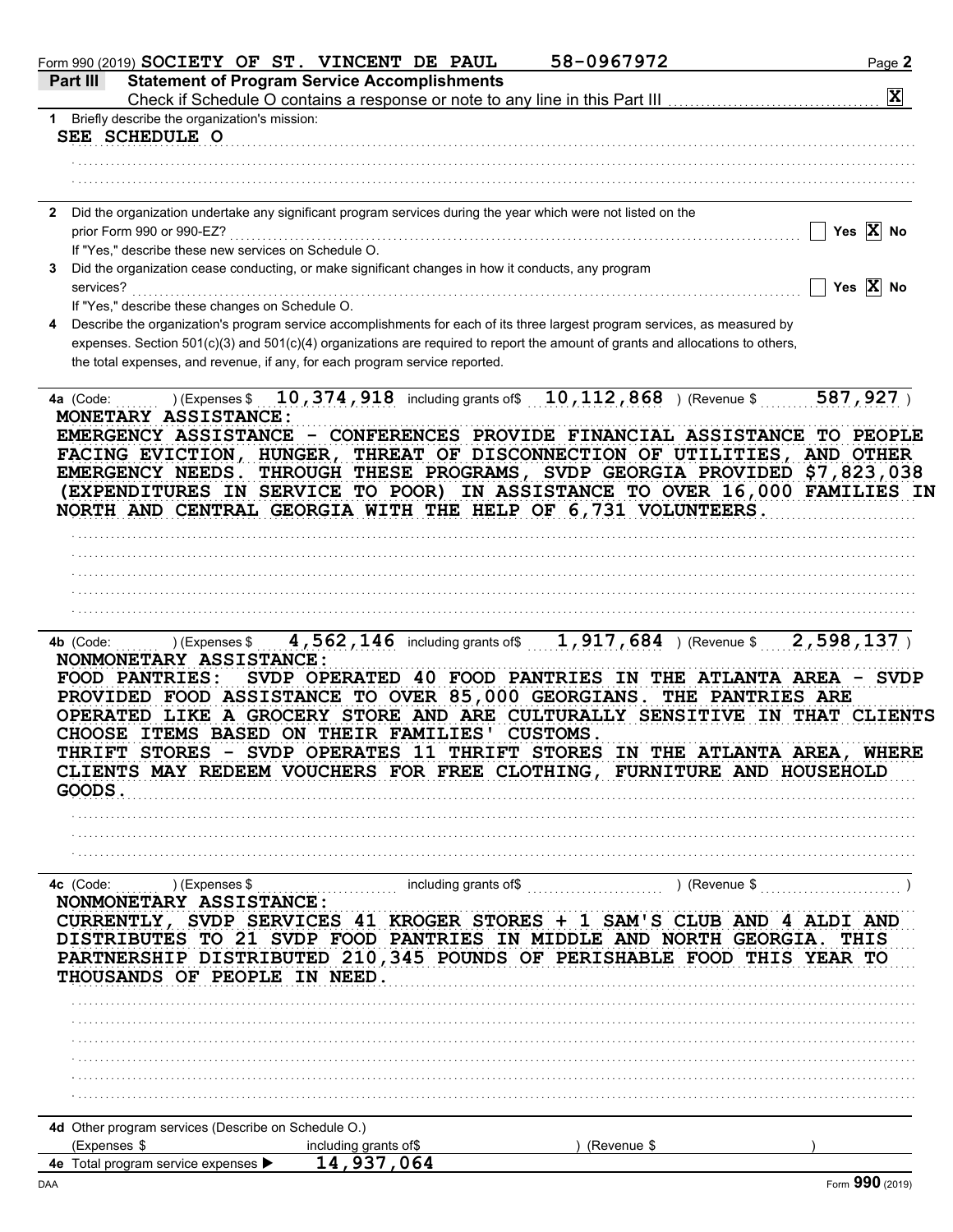**Part IV Checklist of Required Schedules**

|--|

|     |                                                                                                                                                                                                               |                 | Yes | No |
|-----|---------------------------------------------------------------------------------------------------------------------------------------------------------------------------------------------------------------|-----------------|-----|----|
| 1   | Is the organization described in section $501(c)(3)$ or $4947(a)(1)$ (other than a private foundation)? If "Yes,"                                                                                             |                 |     |    |
|     | complete Schedule A                                                                                                                                                                                           | $\mathbf 1$     | X   |    |
| 2   | Is the organization required to complete Schedule B, Schedule of Contributors (see instructions)?                                                                                                             | $\overline{2}$  | X   |    |
| 3   | Did the organization engage in direct or indirect political campaign activities on behalf of or in opposition to                                                                                              |                 |     |    |
|     | candidates for public office? If "Yes," complete Schedule C, Part I                                                                                                                                           | 3               |     | X  |
| 4   | Section 501(c)(3) organizations. Did the organization engage in lobbying activities, or have a section 501(h)                                                                                                 |                 |     |    |
|     | election in effect during the tax year? If "Yes," complete Schedule C, Part II                                                                                                                                | 4               |     | X  |
| 5   | Is the organization a section $501(c)(4)$ , $501(c)(5)$ , or $501(c)(6)$ organization that receives membership dues,                                                                                          |                 |     |    |
|     | assessments, or similar amounts as defined in Revenue Procedure 98-19? If "Yes," complete Schedule C, Part III                                                                                                | 5               |     | X  |
| 6   | Did the organization maintain any donor advised funds or any similar funds or accounts for which donors                                                                                                       |                 |     |    |
|     | have the right to provide advice on the distribution or investment of amounts in such funds or accounts? If                                                                                                   |                 |     |    |
|     | "Yes," complete Schedule D, Part I                                                                                                                                                                            | 6               |     | X  |
| 7   | Did the organization receive or hold a conservation easement, including easements to preserve open space,                                                                                                     |                 |     |    |
|     | the environment, historic land areas, or historic structures? If "Yes," complete Schedule D, Part II                                                                                                          | 7               |     | X  |
| 8   | Did the organization maintain collections of works of art, historical treasures, or other similar assets? If "Yes,"                                                                                           |                 |     |    |
|     | complete Schedule D, Part III                                                                                                                                                                                 | 8               |     | X  |
| 9   | Did the organization report an amount in Part X, line 21, for escrow or custodial account liability, serve as a                                                                                               |                 |     |    |
|     | custodian for amounts not listed in Part X; or provide credit counseling, debt management, credit repair, or                                                                                                  | 9               | X   |    |
| 10  | debt negotiation services? If "Yes," complete Schedule D, Part IV<br>Did the organization, directly or through a related organization, hold assets in donor-restricted endowments                             |                 |     |    |
|     | or in quasi endowments? If "Yes," complete Schedule D, Part V                                                                                                                                                 | 10              | X   |    |
| 11  | If the organization's answer to any of the following questions is "Yes," then complete Schedule D, Parts VI,                                                                                                  |                 |     |    |
|     | VII, VIII, IX, or X as applicable.                                                                                                                                                                            |                 |     |    |
| a   | Did the organization report an amount for land, buildings, and equipment in Part X, line 10? If "Yes,"                                                                                                        |                 |     |    |
|     | complete Schedule D, Part VI                                                                                                                                                                                  | 11a             | X   |    |
|     | <b>b</b> Did the organization report an amount for investments—other securities in Part X, line 12, that is 5% or more                                                                                        |                 |     |    |
|     | of its total assets reported in Part X, line 16? If "Yes," complete Schedule D, Part VII                                                                                                                      | 11 <sub>b</sub> |     | X. |
| c   | Did the organization report an amount for investments—program related in Part X, line 13, that is 5% or more                                                                                                  |                 |     |    |
|     | of its total assets reported in Part X, line 16? If "Yes," complete Schedule D, Part VIII [[[[[[[[[[[[[[[[[[[[                                                                                                | 11c             |     | X. |
| d   | Did the organization report an amount for other assets in Part X, line 15, that is 5% or more of its total assets                                                                                             |                 |     |    |
|     | reported in Part X, line 16? If "Yes," complete Schedule D, Part IX                                                                                                                                           | 11d             |     | X  |
| е   | Did the organization report an amount for other liabilities in Part X, line 25? If "Yes," complete Schedule D, Part X                                                                                         | 11e             | X   |    |
| f   | Did the organization's separate or consolidated financial statements for the tax year include a footnote that addresses                                                                                       |                 |     |    |
|     | the organization's liability for uncertain tax positions under FIN 48 (ASC 740)? If "Yes," complete Schedule D, Part X                                                                                        | 11f             | X   |    |
| 12a | Did the organization obtain separate, independent audited financial statements for the tax year? If "Yes," complete                                                                                           |                 |     |    |
|     |                                                                                                                                                                                                               | 12a             |     | X  |
| b   | Was the organization included in consolidated, independent audited financial statements for the tax year? If                                                                                                  |                 |     |    |
|     | "Yes," and if the organization answered "No" to line 12a, then completing Schedule D, Parts XI and XII is optional                                                                                            | 12 <sub>b</sub> | X   |    |
| 13  |                                                                                                                                                                                                               | 13              |     | X  |
| 14a | Did the organization maintain an office, employees, or agents outside of the United States?                                                                                                                   | 14a             |     | X  |
| b   | Did the organization have aggregate revenues or expenses of more than \$10,000 from grantmaking,<br>fundraising, business, investment, and program service activities outside the United States, or aggregate |                 |     |    |
|     | foreign investments valued at \$100,000 or more? If "Yes," complete Schedule F, Parts I and IV [[[[[[[[[[[[[[[                                                                                                | 14b             |     | X  |
| 15  | Did the organization report on Part IX, column (A), line 3, more than \$5,000 of grants or other assistance to or                                                                                             |                 |     |    |
|     | for any foreign organization? If "Yes," complete Schedule F, Parts II and IV                                                                                                                                  | 15              |     | X  |
| 16  | Did the organization report on Part IX, column (A), line 3, more than \$5,000 of aggregate grants or other                                                                                                    |                 |     |    |
|     | assistance to or for foreign individuals? If "Yes," complete Schedule F, Parts III and IV                                                                                                                     | 16              |     | X  |
| 17  | Did the organization report a total of more than \$15,000 of expenses for professional fundraising services on                                                                                                |                 |     |    |
|     | Part IX, column (A), lines 6 and 11e? If "Yes," complete Schedule G, Part I (see instructions) [[[[[[[[[[[[[[                                                                                                 | 17              |     | X  |
| 18  | Did the organization report more than \$15,000 total of fundraising event gross income and contributions on                                                                                                   |                 |     |    |
|     | Part VIII, lines 1c and 8a? If "Yes," complete Schedule G, Part II                                                                                                                                            | 18              | X   |    |
| 19  | Did the organization report more than \$15,000 of gross income from gaming activities on Part VIII, line 9a?                                                                                                  |                 |     |    |
|     |                                                                                                                                                                                                               | 19              |     | X  |
| 20a |                                                                                                                                                                                                               | <b>20a</b>      |     | X  |
| b   |                                                                                                                                                                                                               | 20b             |     |    |
| 21  | Did the organization report more than \$5,000 of grants or other assistance to any domestic organization or                                                                                                   |                 |     |    |
|     |                                                                                                                                                                                                               | 21              |     | X  |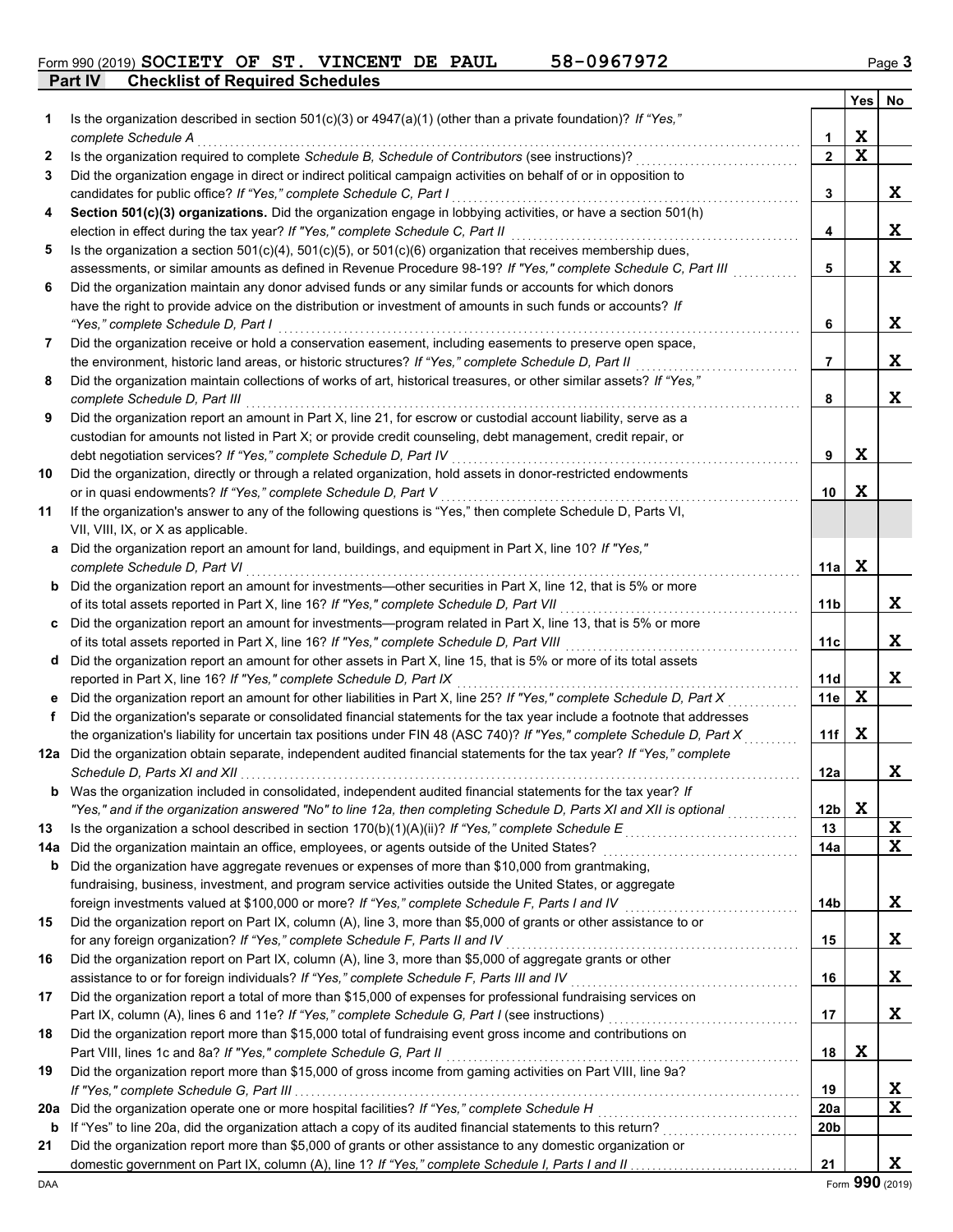|         |                                                                                                                                                                                             |                |             |                                                                                                                                                                                                                                      | <b>Yes</b>  | No              |
|---------|---------------------------------------------------------------------------------------------------------------------------------------------------------------------------------------------|----------------|-------------|--------------------------------------------------------------------------------------------------------------------------------------------------------------------------------------------------------------------------------------|-------------|-----------------|
| 22      | Did the organization report more than \$5,000 of grants or other assistance to or for domestic individuals on                                                                               |                |             |                                                                                                                                                                                                                                      |             |                 |
|         | Part IX, column (A), line 2? If "Yes," complete Schedule I, Parts I and III                                                                                                                 |                |             | 22                                                                                                                                                                                                                                   | X           |                 |
| 23      | Did the organization answer "Yes" to Part VII, Section A, line 3, 4, or 5 about compensation of the                                                                                         |                |             |                                                                                                                                                                                                                                      |             |                 |
|         | organization's current and former officers, directors, trustees, key employees, and highest compensated                                                                                     |                |             |                                                                                                                                                                                                                                      |             |                 |
|         | employees? If "Yes," complete Schedule J                                                                                                                                                    |                |             | 23                                                                                                                                                                                                                                   | X           |                 |
|         | 24a Did the organization have a tax-exempt bond issue with an outstanding principal amount of more than                                                                                     |                |             |                                                                                                                                                                                                                                      |             |                 |
|         | \$100,000 as of the last day of the year, that was issued after December 31, 2002? If "Yes," answer lines 24b                                                                               |                |             |                                                                                                                                                                                                                                      |             |                 |
|         | through 24d and complete Schedule K. If "No," go to line 25a<br>Did the organization invest any proceeds of tax-exempt bonds beyond a temporary period exception?                           |                |             | 24a<br>24 <sub>b</sub>                                                                                                                                                                                                               |             | X               |
| b<br>c  | Did the organization maintain an escrow account other than a refunding escrow at any time during the year                                                                                   |                |             |                                                                                                                                                                                                                                      |             |                 |
|         | to defease any tax-exempt bonds?                                                                                                                                                            |                |             | 24c                                                                                                                                                                                                                                  |             |                 |
|         | d Did the organization act as an "on behalf of" issuer for bonds outstanding at any time during the year?                                                                                   |                |             | 24d                                                                                                                                                                                                                                  |             |                 |
|         | 25a Section 501(c)(3), 501(c)(4), and 501(c)(29) organizations. Did the organization engage in an excess benefit                                                                            |                |             |                                                                                                                                                                                                                                      |             |                 |
|         | transaction with a disqualified person during the year? If "Yes," complete Schedule L, Part I                                                                                               |                |             | 25a                                                                                                                                                                                                                                  |             | X               |
|         | <b>b</b> Is the organization aware that it engaged in an excess benefit transaction with a disqualified person in a prior                                                                   |                |             |                                                                                                                                                                                                                                      |             |                 |
|         | year, and that the transaction has not been reported on any of the organization's prior Forms 990 or 990-EZ?                                                                                |                |             |                                                                                                                                                                                                                                      |             |                 |
|         | If "Yes." complete Schedule L. Part I                                                                                                                                                       |                |             | 25 <sub>b</sub>                                                                                                                                                                                                                      |             | X               |
| 26      | Did the organization report any amount on Part X, line 5 or 22, for receivables from or payables to any current                                                                             |                |             |                                                                                                                                                                                                                                      |             |                 |
|         | or former officer, director, trustee, key employee, creator or founder, substantial contributor, or 35%                                                                                     |                |             |                                                                                                                                                                                                                                      |             |                 |
|         | controlled entity or family member of any of these persons? If "Yes," complete Schedule L, Part II                                                                                          |                |             | 26                                                                                                                                                                                                                                   |             | X               |
| 27      | Did the organization provide a grant or other assistance to any current or former officer, director, trustee, key                                                                           |                |             |                                                                                                                                                                                                                                      |             |                 |
|         | employee, creator or founder, substantial contributor or employee thereof, a grant selection committee                                                                                      |                |             |                                                                                                                                                                                                                                      |             |                 |
|         | member, or to a 35% controlled entity (including an employee thereof) or family member of any of these                                                                                      |                |             |                                                                                                                                                                                                                                      |             |                 |
|         | persons? If "Yes," complete Schedule L, Part III<br>Was the organization a party to a business transaction with one of the following parties (see Schedule L, Part                          |                |             | 27                                                                                                                                                                                                                                   |             | X               |
| 28      | IV instructions, for applicable filing thresholds, conditions, and exceptions):                                                                                                             |                |             |                                                                                                                                                                                                                                      |             |                 |
| а       | A current or former officer, director, trustee, key employee, creator or founder, or substantial contributor? If                                                                            |                |             |                                                                                                                                                                                                                                      |             |                 |
|         | "Yes," complete Schedule L, Part IV                                                                                                                                                         |                |             | 28a                                                                                                                                                                                                                                  |             | X               |
| b       | A family member of any individual described in line 28a? If "Yes," complete Schedule L, Part IV                                                                                             |                |             | 28 <sub>b</sub>                                                                                                                                                                                                                      |             | $\mathbf x$     |
| c       | A 35% controlled entity of one or more individuals and/or organizations described in lines 28a or 28b? If                                                                                   |                |             |                                                                                                                                                                                                                                      |             |                 |
|         | "Yes," complete Schedule L, Part IV                                                                                                                                                         |                |             | 28c                                                                                                                                                                                                                                  |             | X               |
| 29      | Did the organization receive more than \$25,000 in non-cash contributions? If "Yes," complete Schedule M                                                                                    |                |             | 29                                                                                                                                                                                                                                   | $\mathbf x$ |                 |
| 30      | Did the organization receive contributions of art, historical treasures, or other similar assets, or qualified                                                                              |                |             |                                                                                                                                                                                                                                      |             |                 |
|         | conservation contributions? If "Yes," complete Schedule M                                                                                                                                   |                |             | 30                                                                                                                                                                                                                                   |             | X               |
| 31      | Did the organization liquidate, terminate, or dissolve and cease operations? If "Yes," complete Schedule N, Part I                                                                          |                |             | 31                                                                                                                                                                                                                                   |             | $\mathbf x$     |
| 32      | Did the organization sell, exchange, dispose of, or transfer more than 25% of its net assets? If "Yes,"                                                                                     |                |             |                                                                                                                                                                                                                                      |             |                 |
|         | complete Schedule N, Part II                                                                                                                                                                |                |             | 32                                                                                                                                                                                                                                   |             | X               |
| 33      | Did the organization own 100% of an entity disregarded as separate from the organization under Regulations                                                                                  |                |             |                                                                                                                                                                                                                                      |             |                 |
| 34      | sections 301.7701-2 and 301.7701-3? If "Yes," complete Schedule R, Part I<br>Was the organization related to any tax-exempt or taxable entity? If "Yes," complete Schedule R, Part II, III, |                |             | 33                                                                                                                                                                                                                                   | X           |                 |
|         | or IV, and Part V, line 1                                                                                                                                                                   |                |             | 34                                                                                                                                                                                                                                   | X           |                 |
| 35a     | Did the organization have a controlled entity within the meaning of section 512(b)(13)?                                                                                                     |                |             | 35a                                                                                                                                                                                                                                  | $\mathbf x$ |                 |
| b       | If "Yes" to line 35a, did the organization receive any payment from or engage in any transaction with a                                                                                     |                |             |                                                                                                                                                                                                                                      |             |                 |
|         |                                                                                                                                                                                             |                |             | 35 <sub>b</sub>                                                                                                                                                                                                                      | X           |                 |
| 36      | Section 501(c)(3) organizations. Did the organization make any transfers to an exempt non-charitable                                                                                        |                |             |                                                                                                                                                                                                                                      |             |                 |
|         | related organization? If "Yes," complete Schedule R, Part V, line 2                                                                                                                         |                |             | 36                                                                                                                                                                                                                                   |             | X               |
| 37      | Did the organization conduct more than 5% of its activities through an entity that is not a related organization                                                                            |                |             |                                                                                                                                                                                                                                      |             |                 |
|         | and that is treated as a partnership for federal income tax purposes? If "Yes," complete Schedule R, Part VI                                                                                |                |             | 37<br>and a complete state of the state of the state of the state of the state of the state of the state of the state of the state of the state of the state of the state of the state of the state of the state of the state of the |             | X               |
| 38      | Did the organization complete Schedule O and provide explanations in Schedule O for Part VI, lines 11b and                                                                                  |                |             |                                                                                                                                                                                                                                      |             |                 |
|         | 19? Note: All Form 990 filers are required to complete Schedule O.                                                                                                                          |                |             | 38                                                                                                                                                                                                                                   | X           |                 |
|         | <b>Statements Regarding Other IRS Filings and Tax Compliance</b><br><b>Part V</b>                                                                                                           |                |             |                                                                                                                                                                                                                                      |             |                 |
|         | Check if Schedule O contains a response or note to any line in this Part V                                                                                                                  |                |             |                                                                                                                                                                                                                                      |             |                 |
|         | Enter the number reported in Box 3 of Form 1096. Enter -0- if not applicable                                                                                                                | 1a             | 1           |                                                                                                                                                                                                                                      | <b>Yes</b>  | No              |
| 1a<br>b | Enter the number of Forms W-2G included in line 1a. Enter -0- if not applicable                                                                                                             | 1 <sub>b</sub> | $\mathbf 0$ |                                                                                                                                                                                                                                      |             |                 |
| c       | Did the organization comply with backup withholding rules for reportable payments to vendors and                                                                                            |                |             |                                                                                                                                                                                                                                      |             |                 |
|         |                                                                                                                                                                                             |                |             | 1c                                                                                                                                                                                                                                   | $\mathbf x$ |                 |
| DAA     |                                                                                                                                                                                             |                |             |                                                                                                                                                                                                                                      |             | Form 990 (2019) |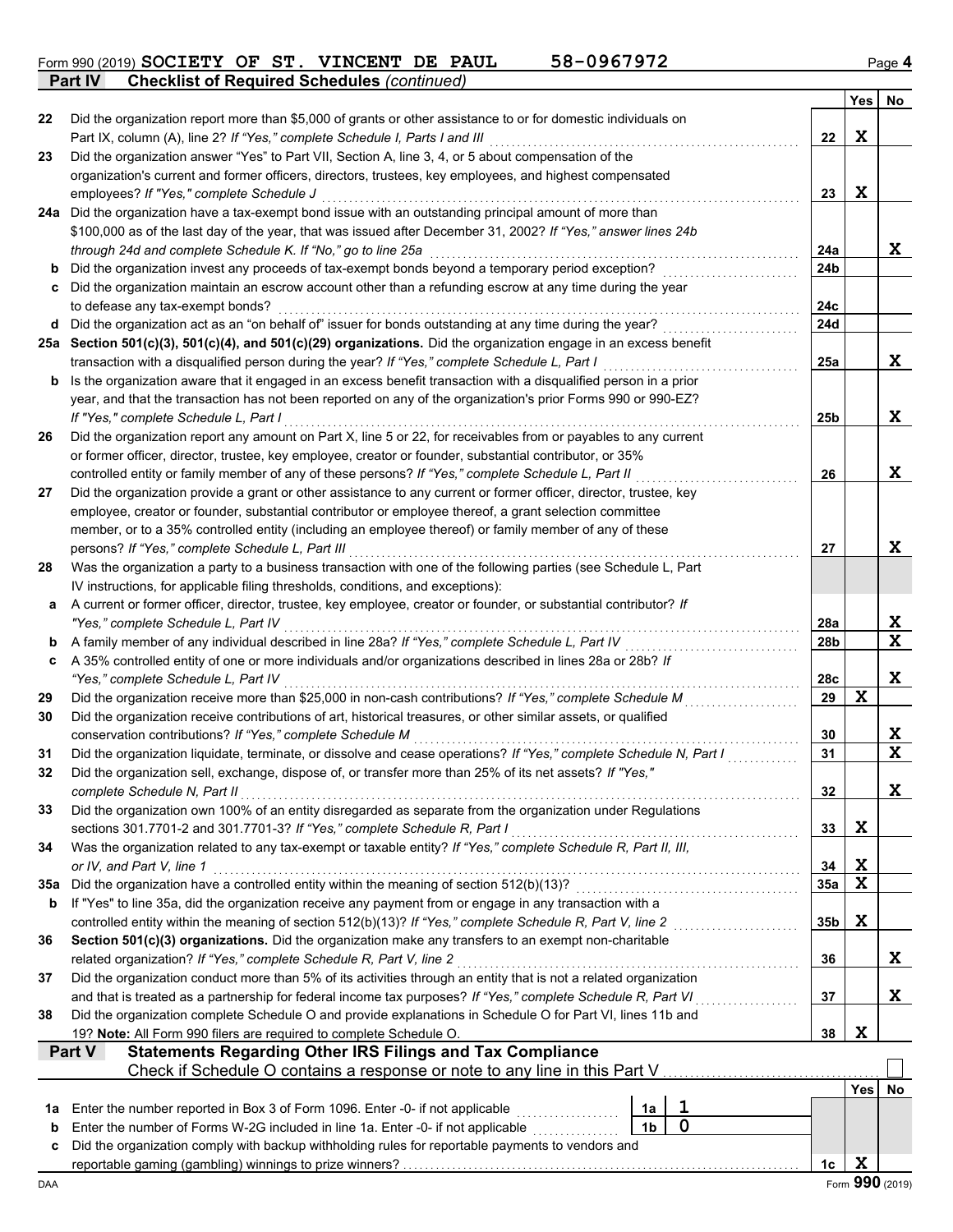|        | Statements Regarding Other IRS Filings and Tax Compliance (continued)<br><b>Part V</b>                                                                                                                      |                 |    |          |       |             |  |  |
|--------|-------------------------------------------------------------------------------------------------------------------------------------------------------------------------------------------------------------|-----------------|----|----------|-------|-------------|--|--|
|        |                                                                                                                                                                                                             |                 |    |          | Yes l | No          |  |  |
| 2a     | Enter the number of employees reported on Form W-3, Transmittal of Wage and Tax                                                                                                                             |                 |    |          |       |             |  |  |
|        | Statements, filed for the calendar year ending with or within the year covered by this return                                                                                                               | 2a              | 71 |          |       |             |  |  |
| b      | If at least one is reported on line 2a, did the organization file all required federal employment tax returns?                                                                                              |                 |    | 2b       | X     |             |  |  |
|        | Note: If the sum of lines 1a and 2a is greater than 250, you may be required to e-file (see instructions)                                                                                                   |                 |    |          |       |             |  |  |
| За     | Did the organization have unrelated business gross income of \$1,000 or more during the year?                                                                                                               |                 |    | 3a       | Χ     |             |  |  |
| b      | If "Yes," has it filed a Form 990-T for this year? If "No" to line 3b, provide an explanation on Schedule O                                                                                                 |                 |    | 3b       | X     |             |  |  |
| 4a     | At any time during the calendar year, did the organization have an interest in, or a signature or other authority over,                                                                                     |                 |    |          |       |             |  |  |
|        | a financial account in a foreign country (such as a bank account, securities account, or other financial account)?                                                                                          |                 |    | 4a       |       | X           |  |  |
| b      | If "Yes," enter the name of the foreign country ▶                                                                                                                                                           |                 |    |          |       |             |  |  |
|        | See instructions for filing requirements for FinCEN Form 114, Report of Foreign Bank and Financial Accounts (FBAR).                                                                                         |                 |    |          |       |             |  |  |
| 5a     | Was the organization a party to a prohibited tax shelter transaction at any time during the tax year?                                                                                                       |                 |    | 5a       |       | X           |  |  |
| b      | Did any taxable party notify the organization that it was or is a party to a prohibited tax shelter transaction?                                                                                            |                 |    | 5b       |       | $\mathbf x$ |  |  |
| c      | If "Yes" to line 5a or 5b, did the organization file Form 8886-T?                                                                                                                                           |                 |    | 5с       |       |             |  |  |
| 6а     | Does the organization have annual gross receipts that are normally greater than \$100,000, and did the                                                                                                      |                 |    |          |       |             |  |  |
|        | organization solicit any contributions that were not tax deductible as charitable contributions?                                                                                                            |                 |    | 6a       |       | X           |  |  |
| b      | If "Yes," did the organization include with every solicitation an express statement that such contributions or                                                                                              |                 |    |          |       |             |  |  |
|        | gifts were not tax deductible?                                                                                                                                                                              |                 |    | 6b       |       |             |  |  |
| 7      | Organizations that may receive deductible contributions under section 170(c).                                                                                                                               |                 |    |          |       |             |  |  |
| a      | Did the organization receive a payment in excess of \$75 made partly as a contribution and partly for goods                                                                                                 |                 |    |          | Χ     |             |  |  |
|        | and services provided to the payor?                                                                                                                                                                         |                 |    | 7a<br>7b | X     |             |  |  |
| b      | If "Yes," did the organization notify the donor of the value of the goods or services provided?<br>Did the organization sell, exchange, or otherwise dispose of tangible personal property for which it was |                 |    |          |       |             |  |  |
| c      |                                                                                                                                                                                                             |                 |    | 7c       |       | X           |  |  |
|        | required to file Form 8282?<br>If "Yes," indicate the number of Forms 8282 filed during the year                                                                                                            | 7d              |    |          |       |             |  |  |
| d<br>е | Did the organization receive any funds, directly or indirectly, to pay premiums on a personal benefit contract?                                                                                             |                 |    | 7e       |       | X           |  |  |
| f      | Did the organization, during the year, pay premiums, directly or indirectly, on a personal benefit contract?                                                                                                |                 |    | 7f       |       | X           |  |  |
|        | If the organization received a contribution of qualified intellectual property, did the organization file Form 8899 as required?                                                                            |                 |    | 7g       |       | X           |  |  |
|        | g<br>If the organization received a contribution of cars, boats, airplanes, or other vehicles, did the organization file a Form 1098-C?<br>h                                                                |                 |    |          |       |             |  |  |
| 8      | Sponsoring organizations maintaining donor advised funds. Did a donor advised fund maintained by the                                                                                                        |                 |    | 7h       |       | $\mathbf x$ |  |  |
|        | sponsoring organization have excess business holdings at any time during the year?                                                                                                                          |                 |    | 8        |       |             |  |  |
| 9      | Sponsoring organizations maintaining donor advised funds.                                                                                                                                                   |                 |    |          |       |             |  |  |
| a      | Did the sponsoring organization make any taxable distributions under section 4966?                                                                                                                          |                 |    | 9a       |       |             |  |  |
| b      | Did the sponsoring organization make a distribution to a donor, donor advisor, or related person?                                                                                                           |                 |    | 9b       |       |             |  |  |
| 10     | Section 501(c)(7) organizations. Enter:                                                                                                                                                                     |                 |    |          |       |             |  |  |
| а      | Initiation fees and capital contributions included on Part VIII, line 12                                                                                                                                    | 10a             |    |          |       |             |  |  |
|        | Gross receipts, included on Form 990, Part VIII, line 12, for public use of club facilities                                                                                                                 | 10 <sub>b</sub> |    |          |       |             |  |  |
| 11     | Section 501(c)(12) organizations. Enter:                                                                                                                                                                    |                 |    |          |       |             |  |  |
| a      | Gross income from members or shareholders                                                                                                                                                                   | 11a             |    |          |       |             |  |  |
| b      | Gross income from other sources (Do not net amounts due or paid to other sources                                                                                                                            |                 |    |          |       |             |  |  |
|        | against amounts due or received from them.)                                                                                                                                                                 | 11 <sub>b</sub> |    |          |       |             |  |  |
| 12a    | Section 4947(a)(1) non-exempt charitable trusts. Is the organization filing Form 990 in lieu of Form 1041?                                                                                                  |                 |    | 12a      |       |             |  |  |
| b      | If "Yes," enter the amount of tax-exempt interest received or accrued during the year                                                                                                                       | 12 <sub>b</sub> |    |          |       |             |  |  |
| 13     | Section 501(c)(29) qualified nonprofit health insurance issuers.                                                                                                                                            |                 |    |          |       |             |  |  |
| а      | Is the organization licensed to issue qualified health plans in more than one state?                                                                                                                        |                 |    | 13a      |       |             |  |  |
|        | Note: See the instructions for additional information the organization must report on Schedule O.                                                                                                           |                 |    |          |       |             |  |  |
| b      | Enter the amount of reserves the organization is required to maintain by the states in which                                                                                                                |                 |    |          |       |             |  |  |
|        | the organization is licensed to issue qualified health plans                                                                                                                                                | 13 <sub>b</sub> |    |          |       |             |  |  |
| c      | Enter the amount of reserves on hand                                                                                                                                                                        | 13 <sub>c</sub> |    |          |       |             |  |  |
| 14a    | Did the organization receive any payments for indoor tanning services during the tax year?                                                                                                                  |                 |    | 14a      |       | X           |  |  |
| b      | If "Yes," has it filed a Form 720 to report these payments? If "No," provide an explanation on Schedule O                                                                                                   |                 |    | 14b      |       |             |  |  |
| 15     | Is the organization subject to the section 4960 tax on payment(s) of more than \$1,000,000 in remuneration or                                                                                               |                 |    |          |       |             |  |  |
|        | excess parachute payment(s) during the year?                                                                                                                                                                |                 |    | 15       |       | X           |  |  |
|        | If "Yes," see instructions and file Form 4720, Schedule N.                                                                                                                                                  |                 |    |          |       |             |  |  |
| 16     | Is the organization an educational institution subject to the section 4968 excise tax on net investment income?                                                                                             |                 |    | 16       |       | X           |  |  |
|        | If "Yes," complete Form 4720, Schedule O.                                                                                                                                                                   |                 |    |          |       |             |  |  |

|--|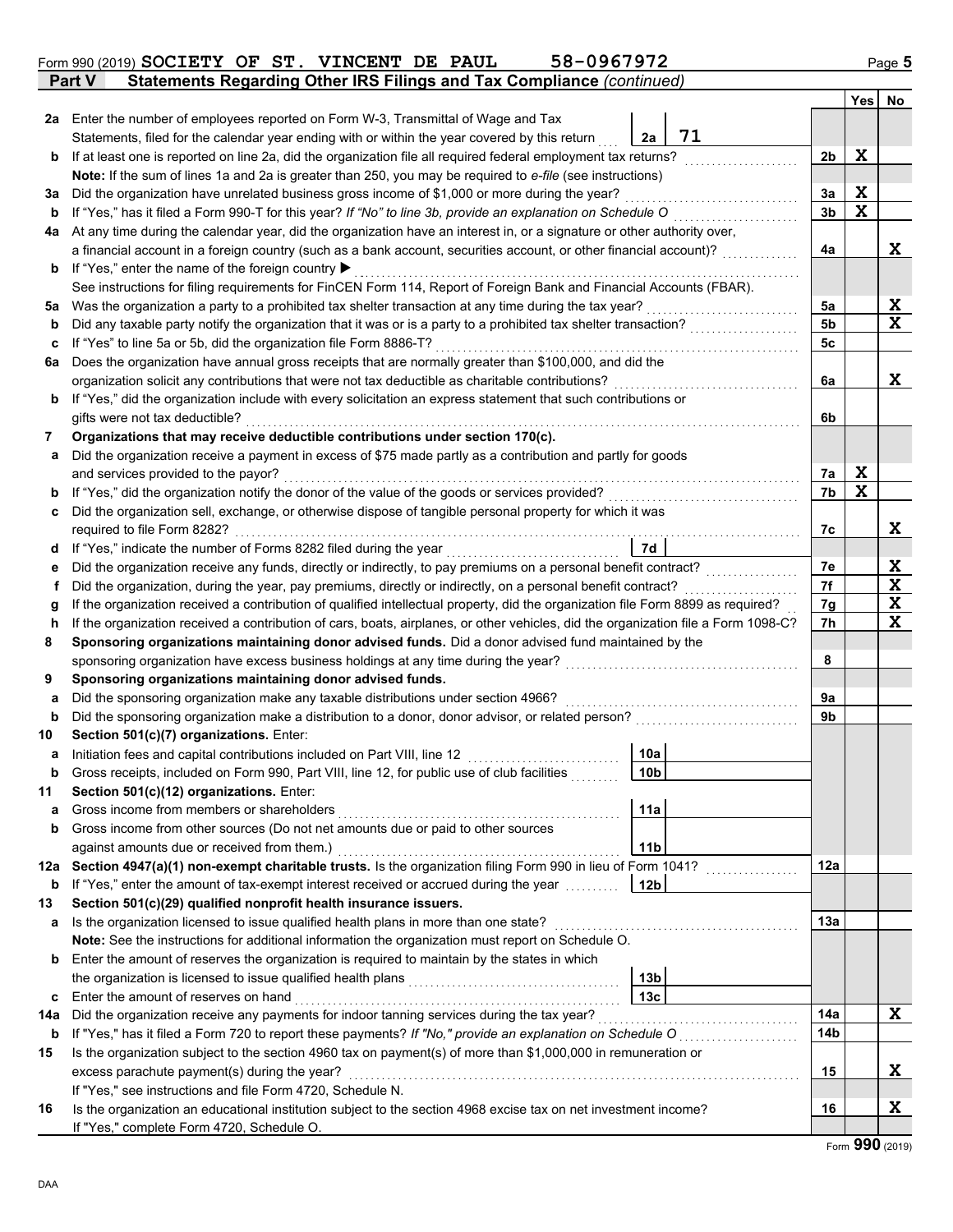| <b>Part VI</b> | Governance, Management, and Disclosure For each "Yes" response to lines 2 through 7b below, and for a "No"                |
|----------------|---------------------------------------------------------------------------------------------------------------------------|
|                | response to line 8a, 8b, or 10b below, describe the circumstances, processes, or changes on Schedule O. See instructions. |
|                | $ \mathbf{X} $                                                                                                            |
|                | <b>Section A. Governing Body and Management</b>                                                                           |

|          |                                                                                                                                     |    |    |                 | <b>Yes</b> |             |  |  |  |  |
|----------|-------------------------------------------------------------------------------------------------------------------------------------|----|----|-----------------|------------|-------------|--|--|--|--|
| 1а       | Enter the number of voting members of the governing body at the end of the tax year                                                 | 1a | 22 |                 |            | No          |  |  |  |  |
|          | If there are material differences in voting rights among members of the governing body, or                                          |    |    |                 |            |             |  |  |  |  |
|          | if the governing body delegated broad authority to an executive committee or similar                                                |    |    |                 |            |             |  |  |  |  |
|          | committee, explain on Schedule O.                                                                                                   |    |    |                 |            |             |  |  |  |  |
| b        | 22<br>Enter the number of voting members included on line 1a, above, who are independent<br>1b                                      |    |    |                 |            |             |  |  |  |  |
| 2        | Did any officer, director, trustee, or key employee have a family relationship or a business relationship with                      |    |    |                 |            |             |  |  |  |  |
|          | any other officer, director, trustee, or key employee?                                                                              |    |    | 2               |            | X           |  |  |  |  |
| 3        | Did the organization delegate control over management duties customarily performed by or under the direct                           |    |    |                 |            |             |  |  |  |  |
|          | supervision of officers, directors, trustees, or key employees to a management company or other person?                             |    |    | 3               |            | X           |  |  |  |  |
| 4        | Did the organization make any significant changes to its governing documents since the prior Form 990 was filed?                    |    |    | 4               |            | $\mathbf x$ |  |  |  |  |
| 5        | Did the organization become aware during the year of a significant diversion of the organization's assets?                          |    |    | 5               |            | X           |  |  |  |  |
| 6        | Did the organization have members or stockholders?                                                                                  |    |    | 6               |            | $\mathbf x$ |  |  |  |  |
| 7a       | Did the organization have members, stockholders, or other persons who had the power to elect or appoint                             |    |    |                 |            |             |  |  |  |  |
|          | one or more members of the governing body?                                                                                          |    |    | 7a              |            | X           |  |  |  |  |
| b        | Are any governance decisions of the organization reserved to (or subject to approval by) members,                                   |    |    |                 |            |             |  |  |  |  |
|          | stockholders, or persons other than the governing body?                                                                             |    |    | 7b              |            | X           |  |  |  |  |
| 8        | Did the organization contemporaneously document the meetings held or written actions undertaken during the year by the following:   |    |    |                 |            |             |  |  |  |  |
| a        | The governing body?                                                                                                                 |    |    | 8a              | X          |             |  |  |  |  |
| b        | Each committee with authority to act on behalf of the governing body?                                                               |    |    | 8b              | X          |             |  |  |  |  |
| 9        | Is there any officer, director, trustee, or key employee listed in Part VII, Section A, who cannot be reached at                    |    |    |                 |            |             |  |  |  |  |
|          |                                                                                                                                     |    |    | 9               |            | X           |  |  |  |  |
|          | Section B. Policies (This Section B requests information about policies not required by the Internal Revenue Code.)                 |    |    |                 |            |             |  |  |  |  |
|          |                                                                                                                                     |    |    |                 | <b>Yes</b> | No          |  |  |  |  |
| 10a      | Did the organization have local chapters, branches, or affiliates?                                                                  |    |    | 10a             | X          |             |  |  |  |  |
| b        | If "Yes," did the organization have written policies and procedures governing the activities of such chapters,                      |    |    |                 |            |             |  |  |  |  |
|          | affiliates, and branches to ensure their operations are consistent with the organization's exempt purposes?                         |    |    | 10 <sub>b</sub> | X          |             |  |  |  |  |
| 11a      | Has the organization provided a complete copy of this Form 990 to all members of its governing body before filing the form?         |    |    | 11a             | X          |             |  |  |  |  |
| b        | Describe in Schedule O the process, if any, used by the organization to review this Form 990.                                       |    |    |                 |            |             |  |  |  |  |
| 12a      | Did the organization have a written conflict of interest policy? If "No," go to line 13                                             |    |    | 12a             | X          |             |  |  |  |  |
| b        | Were officers, directors, or trustees, and key employees required to disclose annually interests that could give rise to conflicts? |    |    | 12 <sub>b</sub> | X          |             |  |  |  |  |
| c        | Did the organization regularly and consistently monitor and enforce compliance with the policy? If "Yes,"                           |    |    |                 |            |             |  |  |  |  |
|          | describe in Schedule O how this was done                                                                                            |    |    | 12c             | X          |             |  |  |  |  |
| 13       | Did the organization have a written whistleblower policy?                                                                           |    |    | 13              | X          |             |  |  |  |  |
| 14       | Did the organization have a written document retention and destruction policy?                                                      |    |    | 14              | X          |             |  |  |  |  |
| 15       | Did the process for determining compensation of the following persons include a review and approval by                              |    |    |                 |            |             |  |  |  |  |
|          | independent persons, comparability data, and contemporaneous substantiation of the deliberation and decision?                       |    |    |                 |            |             |  |  |  |  |
| a        |                                                                                                                                     |    |    | 15a             | X          |             |  |  |  |  |
| b        | Other officers or key employees of the organization                                                                                 |    |    | 15 <sub>b</sub> | X          |             |  |  |  |  |
|          | If "Yes" to line 15a or 15b, describe the process in Schedule O (see instructions).                                                 |    |    |                 |            |             |  |  |  |  |
| 16a      | Did the organization invest in, contribute assets to, or participate in a joint venture or similar arrangement                      |    |    |                 |            |             |  |  |  |  |
|          | with a taxable entity during the year?                                                                                              |    |    | 16a             |            | X           |  |  |  |  |
| b        | If "Yes," did the organization follow a written policy or procedure requiring the organization to evaluate its                      |    |    |                 |            |             |  |  |  |  |
|          | participation in joint venture arrangements under applicable federal tax law, and take steps to safeguard the                       |    |    |                 |            |             |  |  |  |  |
|          | <b>Section C. Disclosure</b>                                                                                                        |    |    | 16 <sub>b</sub> |            |             |  |  |  |  |
|          | List the states with which a copy of this Form 990 is required to be filed $\triangleright$ GA                                      |    |    |                 |            |             |  |  |  |  |
| 17<br>18 | Section 6104 requires an organization to make its Forms 1023 (1024 or 1024-A, if applicable), 990, and 990-T (Section 501(c)        |    |    |                 |            |             |  |  |  |  |
|          | (3)s only) available for public inspection. Indicate how you made these available. Check all that apply.                            |    |    |                 |            |             |  |  |  |  |
|          |                                                                                                                                     |    |    |                 |            |             |  |  |  |  |

 $\overline{\textbf{X}}$  Own website  $\overline{\textbf{X}}$  Another's website  $\overline{\textbf{X}}$  Upon request  $\begin{bmatrix} \overline{\textbf{X}} & \text{Other (explain on Schedule O)} \end{bmatrix}$ 

**19** Describe on Schedule O whether (and if so, how) the organization made its governing documents, conflict of interest policy, and financial statements available to the public during the tax year.

**20** State the name, address, and telephone number of the person who possesses the organization's books and records  $\blacktriangleright$ 

**DOREEN CARTER 2050-C CHAMBLEE TUCKER ROAD ATLANTA GA 30341 678-892-6160**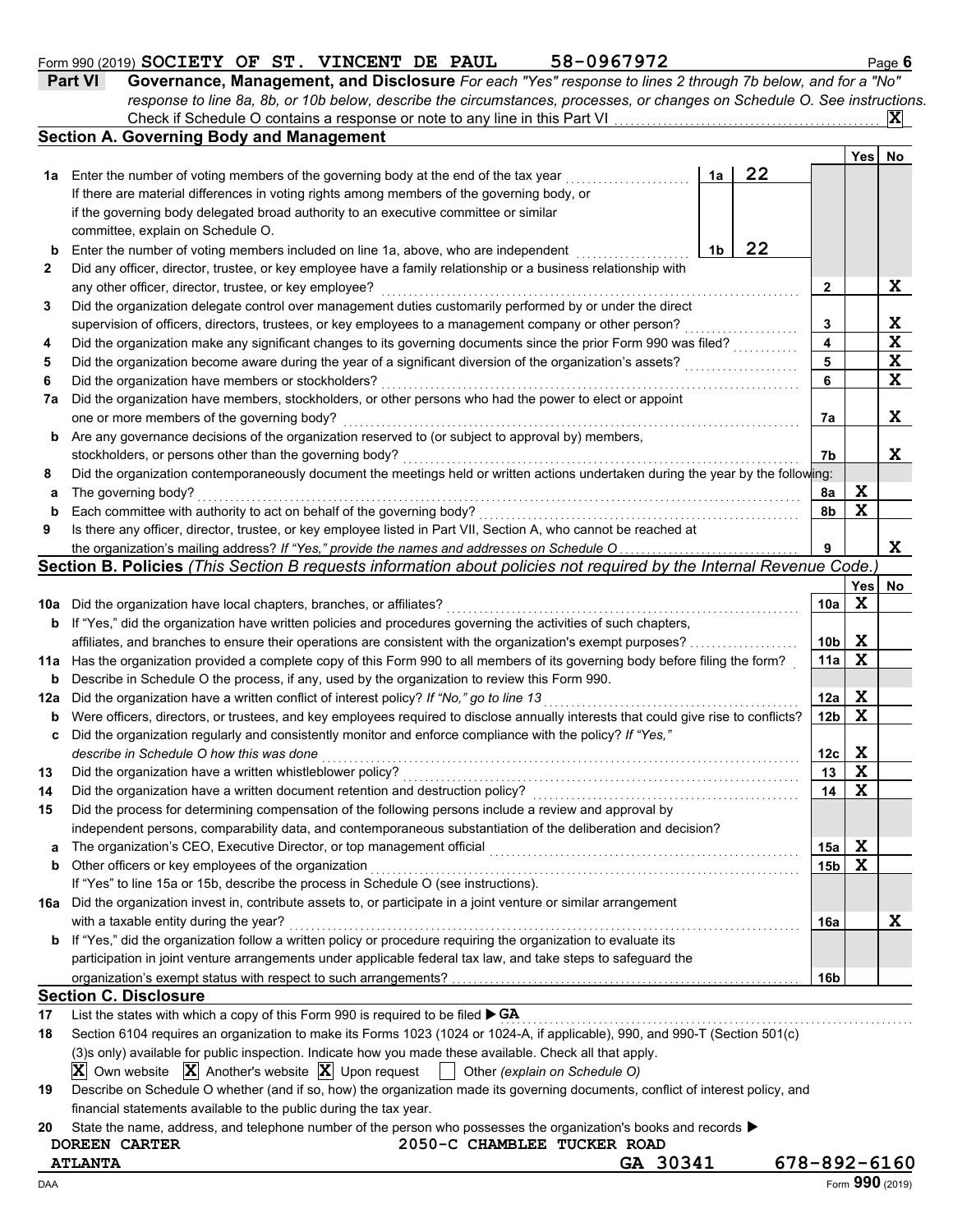| Part VII Compensation of Officers, Directors, Trustees, Key Employees, Highest Compensated Employees, and |  |
|-----------------------------------------------------------------------------------------------------------|--|
| <b>Independent Contractors</b>                                                                            |  |
| Chaele if Cahadula O contains a response ar note to apuling in this Dart $1/11$                           |  |

Check if Schedule O contains a response or note to any line in this Part VII

**Section A. Officers, Directors, Trustees, Key Employees, and Highest Compensated Employees**

**1a** Complete this table for all persons required to be listed. Report compensation for the calendar year ending with or within the organization's tax year.

■ List all of the organization's **current** officers, directors, trustees (whether individuals or organizations), regardless of amount of compensation. Enter -0- in columns (D), (E), and (F) if no compensation was paid.

List all of the organization's **current** key employees, if any. See instructions for definition of "key employee."

■ List all of the organization's **current** key employees, if any. See instructions for definition of "key employee."<br>■ List the organization's five **current** highest compensated employees (other than an officer, director,

who received reportable compensation (Box 5 of Form W-2 and/or Box 7 of Form 1099-MISC) of more than \$100,000 from the organization and any related organizations.

• List all of the organization's **former** officers, key employees, and highest compensated employees who received more than<br>00,000 of reportable compensation from the organization and any related erganizations. \$100,000 of reportable compensation from the organization and any related organizations.

• List all of the organization's **former directors or trustees** that received, in the capacity as a former director or trustee of the anization more than \$10,000 of reportable compensation from the organization and any rel organization, more than \$10,000 of reportable compensation from the organization and any related organizations. See instructions for the order in which to list the persons above.

Check this box if neither the organization nor any related organization compensated any current officer, director, or trustee.

| (A)<br>Name and title     | (B)<br>Average<br>hours<br>per week<br>(list any               |                                   | (C)<br>Position<br>(do not check more than one<br>box, unless person is both an<br>officer and a director/trustee) |             |              |                                           | (D)<br>Reportable<br>compensation<br>from the<br>organization | (E)<br>Reportable<br>compensation<br>from related<br>organizations<br>(W-2/1099-MISC) | (F)<br>Estimated amount<br>of other<br>compensation<br>from the<br>organization and |
|---------------------------|----------------------------------------------------------------|-----------------------------------|--------------------------------------------------------------------------------------------------------------------|-------------|--------------|-------------------------------------------|---------------------------------------------------------------|---------------------------------------------------------------------------------------|-------------------------------------------------------------------------------------|
|                           | hours for<br>related<br>organizations<br>below<br>dotted line) | Individual trustee<br>or director | Institutional trustee                                                                                              | Officer     | Key employee | Highest compensated<br>employee<br>Former | (W-2/1099-MISC)                                               |                                                                                       | related organizations                                                               |
| (1) JOHN BERRY            | 40.00                                                          |                                   |                                                                                                                    |             |              |                                           |                                                               |                                                                                       |                                                                                     |
| <b>EXECUTIVE DIRECTOR</b> | 0.00                                                           | $\mathbf X$                       |                                                                                                                    | $\mathbf x$ |              |                                           | 163,718                                                       | $\mathbf 0$                                                                           | 10,898                                                                              |
| (2) MARK BATAILLON        |                                                                |                                   |                                                                                                                    |             |              |                                           |                                                               |                                                                                       |                                                                                     |
|                           | 15.00                                                          |                                   |                                                                                                                    |             |              |                                           |                                                               |                                                                                       |                                                                                     |
| PRESIDENT                 | 0.00                                                           | $\mathbf X$                       |                                                                                                                    | X           |              |                                           | 0                                                             | 0                                                                                     | $\mathbf 0$                                                                         |
| (3) JOSEPH BLANCO         |                                                                |                                   |                                                                                                                    |             |              |                                           |                                                               |                                                                                       |                                                                                     |
| <b>BOARD MEMBER</b>       | 10.00                                                          |                                   |                                                                                                                    |             |              |                                           | 0                                                             | 0                                                                                     | $\mathbf 0$                                                                         |
| (4) FREDDY CARDOZA        | 0.00                                                           | X                                 |                                                                                                                    |             |              |                                           |                                                               |                                                                                       |                                                                                     |
|                           | 10.00                                                          |                                   |                                                                                                                    |             |              |                                           |                                                               |                                                                                       |                                                                                     |
| <b>BOARD MEMBER</b>       | 0.00                                                           | $\mathbf x$                       |                                                                                                                    |             |              |                                           | 0                                                             | 0                                                                                     | $\mathbf 0$                                                                         |
| (5) TOM DAILEY            |                                                                |                                   |                                                                                                                    |             |              |                                           |                                                               |                                                                                       |                                                                                     |
|                           | 12.00                                                          |                                   |                                                                                                                    |             |              |                                           |                                                               |                                                                                       |                                                                                     |
| <b>TREASURER</b>          | 0.00                                                           | $\mathbf x$                       |                                                                                                                    | $\mathbf x$ |              |                                           | $\mathbf 0$                                                   | 0                                                                                     | $\mathbf 0$                                                                         |
| $(6) B. J.$ GREEN         |                                                                |                                   |                                                                                                                    |             |              |                                           |                                                               |                                                                                       |                                                                                     |
| <b>BOARD MEMBER</b>       | 10.00<br>0.00                                                  | $\mathbf x$                       |                                                                                                                    |             |              |                                           | 0                                                             | $\mathbf 0$                                                                           | $\mathbf 0$                                                                         |
| (7) JOHN GRIFFIN          |                                                                |                                   |                                                                                                                    |             |              |                                           |                                                               |                                                                                       |                                                                                     |
|                           | 6.00                                                           |                                   |                                                                                                                    |             |              |                                           |                                                               |                                                                                       |                                                                                     |
| <b>BOARD MEMBER</b>       | 0.00                                                           | $\mathbf x$                       |                                                                                                                    |             |              |                                           | 0                                                             | 0                                                                                     | $\mathbf 0$                                                                         |
| (8) PETER HARRIS          |                                                                |                                   |                                                                                                                    |             |              |                                           |                                                               |                                                                                       |                                                                                     |
|                           | 6.00                                                           |                                   |                                                                                                                    |             |              |                                           |                                                               |                                                                                       |                                                                                     |
| <b>BOARD MEMBER</b>       | 0.00                                                           | $\mathbf x$                       |                                                                                                                    |             |              |                                           | 0                                                             | 0                                                                                     | $\mathbf 0$                                                                         |
| (9) CHARLES JONES         | 6.00                                                           |                                   |                                                                                                                    |             |              |                                           |                                                               |                                                                                       |                                                                                     |
| <b>BOARD MEMBER</b>       | 0.00                                                           | $\mathbf X$                       |                                                                                                                    |             |              |                                           | 0                                                             | $\mathbf 0$                                                                           | $\mathbf 0$                                                                         |
| (10) JOHN KIRKSEY         |                                                                |                                   |                                                                                                                    |             |              |                                           |                                                               |                                                                                       |                                                                                     |
|                           | 6.00                                                           |                                   |                                                                                                                    |             |              |                                           |                                                               |                                                                                       |                                                                                     |
| <b>BOARD MEMBER</b>       | 0.00                                                           | $\mathbf x$                       |                                                                                                                    |             |              |                                           | $\mathbf 0$                                                   | 0                                                                                     | $\mathbf 0$                                                                         |
| (11) DAVID LETA           |                                                                |                                   |                                                                                                                    |             |              |                                           |                                                               |                                                                                       |                                                                                     |
|                           | 6.00                                                           |                                   |                                                                                                                    |             |              |                                           |                                                               |                                                                                       |                                                                                     |
| <b>BOARD MEMBER</b>       | 0.00                                                           | $\mathbf X$                       |                                                                                                                    |             |              |                                           | 0                                                             | 0                                                                                     | $\mathbf 0$                                                                         |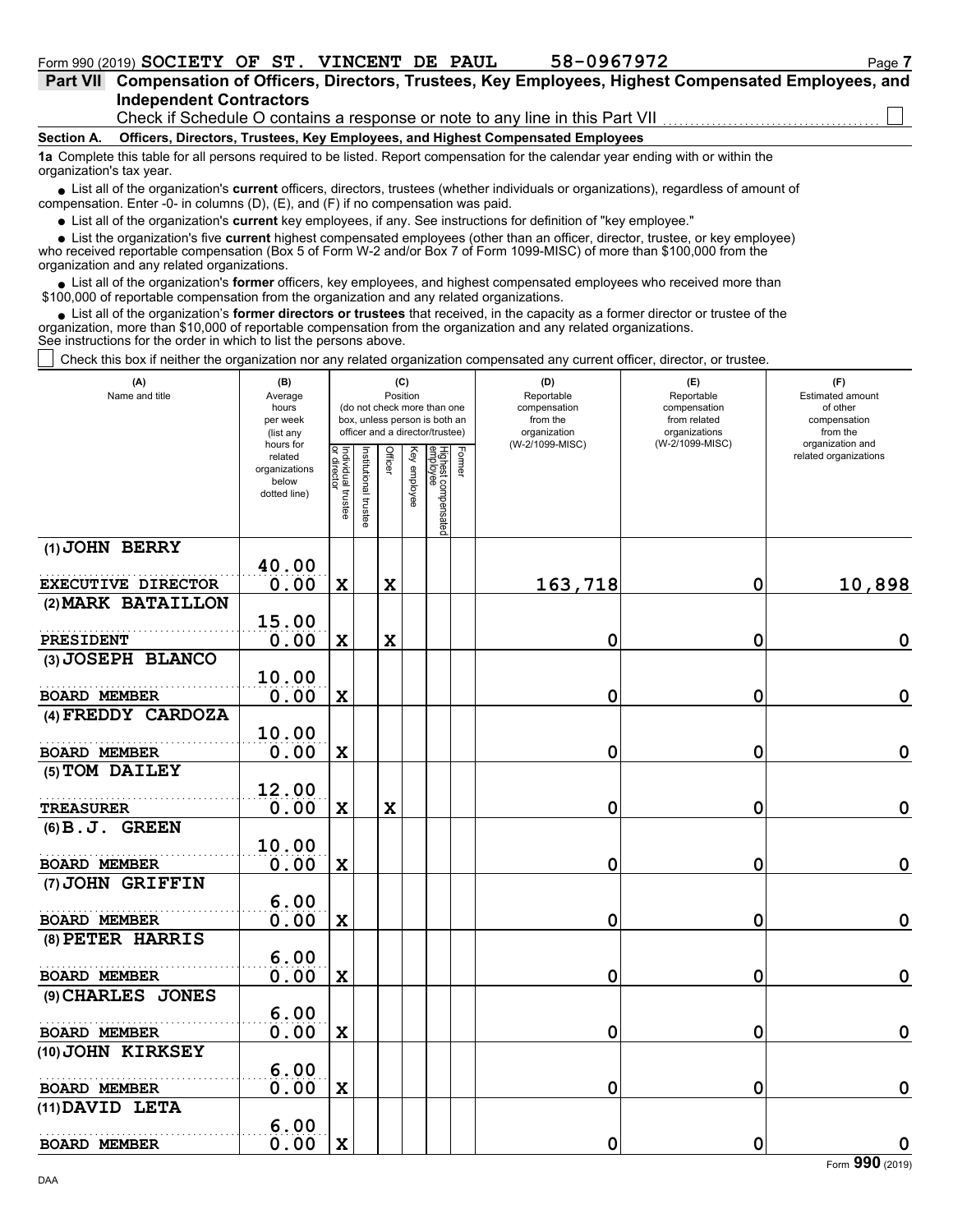| Form 990 (2019) SOCIETY OF ST. VINCENT DE PAUL                                                                                                                                                                            |                                                                |                                   |                       |         |              |                                                                                                 |        | 58-0967972                                                                                             |                                                                    | Page 8                                                                 |
|---------------------------------------------------------------------------------------------------------------------------------------------------------------------------------------------------------------------------|----------------------------------------------------------------|-----------------------------------|-----------------------|---------|--------------|-------------------------------------------------------------------------------------------------|--------|--------------------------------------------------------------------------------------------------------|--------------------------------------------------------------------|------------------------------------------------------------------------|
| <b>Part VII</b>                                                                                                                                                                                                           |                                                                |                                   |                       |         |              |                                                                                                 |        | Section A. Officers, Directors, Trustees, Key Employees, and Highest Compensated Employees (continued) |                                                                    |                                                                        |
| (A)<br>Name and title                                                                                                                                                                                                     | (B)<br>Average<br>hours<br>per week<br>(list any               |                                   |                       | (C)     | Position     | (do not check more than one<br>box, unless person is both an<br>officer and a director/trustee) |        | (D)<br>Reportable<br>compensation<br>from the<br>organization                                          | (E)<br>Reportable<br>compensation<br>from related<br>organizations | (F)<br><b>Estimated amount</b><br>of other<br>compensation<br>from the |
|                                                                                                                                                                                                                           | hours for<br>related<br>organizations<br>below<br>dotted line) | Individual trustee<br>or director | Institutional trustee | Officer | Key employee | Highest compensatec<br>employee                                                                 | Former | (W-2/1099-MISC)                                                                                        | (W-2/1099-MISC)                                                    | organization and<br>related organizations                              |
| (12)<br><b>MIKE MIES</b>                                                                                                                                                                                                  |                                                                |                                   |                       |         |              |                                                                                                 |        |                                                                                                        |                                                                    |                                                                        |
| VICE PRESIDENT                                                                                                                                                                                                            | 8.00<br>0.00                                                   | $\mathbf X$                       |                       | X       |              |                                                                                                 |        | 0                                                                                                      | 0                                                                  | 0                                                                      |
| DENNIS MORGAN<br>(13)                                                                                                                                                                                                     |                                                                |                                   |                       |         |              |                                                                                                 |        |                                                                                                        |                                                                    |                                                                        |
|                                                                                                                                                                                                                           | 6.00                                                           |                                   |                       |         |              |                                                                                                 |        |                                                                                                        |                                                                    |                                                                        |
| <b>BOARD MEMBER</b><br>LEO PAYNE<br>(14)<br>W.                                                                                                                                                                            | 0.00                                                           | $\mathbf X$                       |                       |         |              |                                                                                                 |        | 0                                                                                                      | 0                                                                  | $\mathbf 0$                                                            |
| <b>BOARD MEMBER</b>                                                                                                                                                                                                       | 6.00<br>0.00                                                   | $\mathbf X$                       |                       |         |              |                                                                                                 |        | 0                                                                                                      | 0                                                                  | $\mathbf 0$                                                            |
| (15)<br><b>MIKE PETRIK</b>                                                                                                                                                                                                |                                                                |                                   |                       |         |              |                                                                                                 |        |                                                                                                        |                                                                    |                                                                        |
| <b>SECRETARY</b>                                                                                                                                                                                                          | 10.00<br>0.00                                                  | $\mathbf X$                       |                       | X       |              |                                                                                                 |        | 0                                                                                                      | 0                                                                  | $\mathbf 0$                                                            |
| (16)<br><b>LINDA REALE</b>                                                                                                                                                                                                | 6.00                                                           |                                   |                       |         |              |                                                                                                 |        |                                                                                                        |                                                                    |                                                                        |
| <b>BOARD MEMBER</b><br>(17)<br><b>KYLE REIS</b>                                                                                                                                                                           | 0.00                                                           | $\mathbf X$                       |                       |         |              |                                                                                                 |        | 0                                                                                                      | 0                                                                  | $\mathbf 0$                                                            |
|                                                                                                                                                                                                                           | 8.00                                                           |                                   |                       |         |              |                                                                                                 |        |                                                                                                        |                                                                    |                                                                        |
| PAST PRESIDENT                                                                                                                                                                                                            | 0.00                                                           | $\mathbf X$                       |                       |         |              |                                                                                                 |        | 0                                                                                                      | 0                                                                  | 0                                                                      |
| (18)<br>LISA ROBINSON                                                                                                                                                                                                     | 10.00                                                          |                                   |                       |         |              |                                                                                                 |        |                                                                                                        |                                                                    |                                                                        |
| <b>BOARD MEMBER</b>                                                                                                                                                                                                       | 0.00                                                           | $\mathbf X$                       |                       |         |              |                                                                                                 |        | 0                                                                                                      | 0                                                                  | 0                                                                      |
| <b>GIGI ROLFES</b><br>(19)                                                                                                                                                                                                |                                                                |                                   |                       |         |              |                                                                                                 |        |                                                                                                        |                                                                    |                                                                        |
| <b>BOARD MEMBER</b>                                                                                                                                                                                                       | 6.00<br>0.00                                                   | $\mathbf x$                       |                       |         |              |                                                                                                 |        |                                                                                                        | 0                                                                  |                                                                        |
| 1b Subtotal                                                                                                                                                                                                               |                                                                |                                   |                       |         |              |                                                                                                 |        | 163,718                                                                                                |                                                                    | 10,898                                                                 |
| c Total from continuation sheets to Part VII, Section A                                                                                                                                                                   |                                                                |                                   |                       |         |              |                                                                                                 |        |                                                                                                        |                                                                    |                                                                        |
| Total (add lines 1b and 1c)<br>d<br>Total number of individuals (including but not limited to those listed above) who received more than \$100,000 of                                                                     |                                                                |                                   |                       |         |              |                                                                                                 |        | 163,718                                                                                                |                                                                    | 10,898                                                                 |
| 2<br>reportable compensation from the organization $\blacktriangleright$ 1                                                                                                                                                |                                                                |                                   |                       |         |              |                                                                                                 |        |                                                                                                        |                                                                    |                                                                        |
| Did the organization list any former officer, director, trustee, key employee, or highest compensated<br>3                                                                                                                |                                                                |                                   |                       |         |              |                                                                                                 |        |                                                                                                        |                                                                    | Yes<br>No                                                              |
| employee on line 1a? If "Yes," complete Schedule J for such individual                                                                                                                                                    |                                                                |                                   |                       |         |              |                                                                                                 |        |                                                                                                        |                                                                    | X<br>3                                                                 |
| For any individual listed on line 1a, is the sum of reportable compensation and other compensation from the<br>4<br>organization and related organizations greater than \$150,000? If "Yes," complete Schedule J for such |                                                                |                                   |                       |         |              |                                                                                                 |        |                                                                                                        |                                                                    | X                                                                      |
| individual<br>marviadar<br>Did any person listed on line 1a receive or accrue compensation from any unrelated organization or individual<br>5                                                                             |                                                                |                                   |                       |         |              |                                                                                                 |        |                                                                                                        |                                                                    | 4                                                                      |
| for services rendered to the organization? If "Yes," complete Schedule J for such person<br><b>Section B. Independent Contractors</b>                                                                                     |                                                                |                                   |                       |         |              |                                                                                                 |        |                                                                                                        |                                                                    | X<br>5                                                                 |
| Complete this table for your five highest compensated independent contractors that received more than \$100,000 of<br>1                                                                                                   |                                                                |                                   |                       |         |              |                                                                                                 |        |                                                                                                        |                                                                    |                                                                        |
| compensation from the organization. Report compensation for the calendar year ending with or within the organization's tax year.                                                                                          | (A)<br>Name and business address                               |                                   |                       |         |              |                                                                                                 |        |                                                                                                        | (B)<br>Description of services                                     |                                                                        |
|                                                                                                                                                                                                                           |                                                                |                                   |                       |         |              |                                                                                                 |        |                                                                                                        |                                                                    | (C)<br>Compensation                                                    |
|                                                                                                                                                                                                                           |                                                                |                                   |                       |         |              |                                                                                                 |        |                                                                                                        |                                                                    |                                                                        |
|                                                                                                                                                                                                                           |                                                                |                                   |                       |         |              |                                                                                                 |        |                                                                                                        |                                                                    |                                                                        |
|                                                                                                                                                                                                                           |                                                                |                                   |                       |         |              |                                                                                                 |        |                                                                                                        |                                                                    |                                                                        |
|                                                                                                                                                                                                                           |                                                                |                                   |                       |         |              |                                                                                                 |        |                                                                                                        |                                                                    |                                                                        |
|                                                                                                                                                                                                                           |                                                                |                                   |                       |         |              |                                                                                                 |        |                                                                                                        |                                                                    |                                                                        |
|                                                                                                                                                                                                                           |                                                                |                                   |                       |         |              |                                                                                                 |        |                                                                                                        |                                                                    |                                                                        |
| Total number of independent contractors (including but not limited to those listed above) who<br>$\mathbf{2}$                                                                                                             |                                                                |                                   |                       |         |              |                                                                                                 |        |                                                                                                        |                                                                    |                                                                        |
| received more than \$100,000 of compensation from the organization $\blacktriangleright$                                                                                                                                  |                                                                |                                   |                       |         |              |                                                                                                 |        |                                                                                                        |                                                                    |                                                                        |

| received more than \$100,000 of compensation from the organization ▶ |  |
|----------------------------------------------------------------------|--|
|                                                                      |  |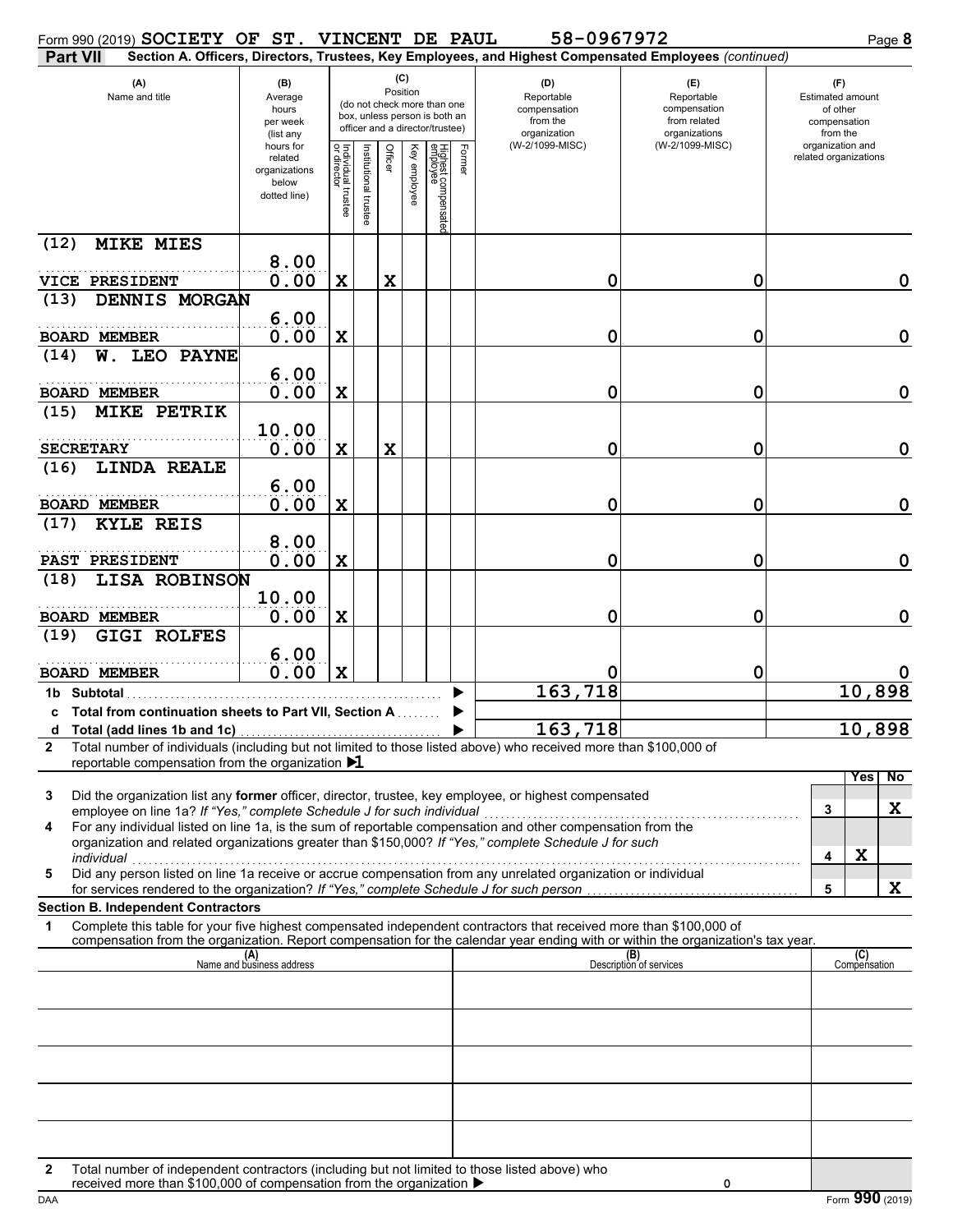$\Box$ 

### **Part VIII Statement of Revenue**

Check if Schedule O contains a response or note to any line in this Part VIII ................................

|                                                                  |     |                                                                                 |    |                                              |                        |                      | (A)<br>Total revenue | (B)<br>Related or exempt<br>function revenue | (C)<br>Unrelated<br>business revenue | (D)<br>Revenue excluded<br>from tax under<br>sections 512-514 |
|------------------------------------------------------------------|-----|---------------------------------------------------------------------------------|----|----------------------------------------------|------------------------|----------------------|----------------------|----------------------------------------------|--------------------------------------|---------------------------------------------------------------|
| <b>Contributions, Gifts, Grants</b><br>and Other Similar Amounts |     | 1a Federated campaigns                                                          |    |                                              | 1a                     |                      |                      |                                              |                                      |                                                               |
|                                                                  |     | <b>b</b> Membership dues                                                        |    | .                                            | 1 <sub>b</sub>         |                      |                      |                                              |                                      |                                                               |
|                                                                  |     | c Fundraising events                                                            |    | <u> 1986 - Johann Stoff, Amerikaansk kon</u> | 1 <sub>c</sub>         | 222,588              |                      |                                              |                                      |                                                               |
|                                                                  |     | d Related organizations                                                         |    |                                              | 1 <sub>d</sub>         |                      |                      |                                              |                                      |                                                               |
|                                                                  |     | <b>e</b> Government grants (contributions)                                      |    |                                              | 1e                     | 519,899              |                      |                                              |                                      |                                                               |
|                                                                  |     | f All other contributions, gifts, grants,                                       |    |                                              |                        |                      |                      |                                              |                                      |                                                               |
|                                                                  |     | and similar amounts not included above                                          |    |                                              | 1f                     | 15,920,259           |                      |                                              |                                      |                                                               |
|                                                                  |     | <b>g</b> Noncash contributions included in lines 1a-1f                          |    |                                              | $1g \sqrt{3}$          | 3,664,929            |                      |                                              |                                      |                                                               |
|                                                                  |     |                                                                                 |    |                                              |                        | ▶                    | 16,662,746           |                                              |                                      |                                                               |
|                                                                  |     |                                                                                 |    |                                              |                        | <b>Business Code</b> |                      |                                              |                                      |                                                               |
|                                                                  | 2a  | THRIFT STORE                                                                    |    |                                              |                        |                      | 2,598,137            | 2,598,137                                    |                                      |                                                               |
|                                                                  | b   |                                                                                 |    | SPECIAL PROJECTS -CONFERENCES                |                        |                      | 587,927              | 587,927                                      |                                      |                                                               |
| Program Service<br>Revenue                                       | с   |                                                                                 |    |                                              |                        |                      |                      |                                              |                                      |                                                               |
|                                                                  |     |                                                                                 |    |                                              |                        |                      |                      |                                              |                                      |                                                               |
|                                                                  |     |                                                                                 |    |                                              |                        |                      |                      |                                              |                                      |                                                               |
|                                                                  |     | f All other program service revenue                                             |    |                                              |                        |                      |                      |                                              |                                      |                                                               |
|                                                                  |     |                                                                                 |    |                                              |                        |                      | 3,186,064            |                                              |                                      |                                                               |
|                                                                  | 3   | Investment income (including dividends, interest, and                           |    |                                              |                        |                      |                      |                                              |                                      |                                                               |
|                                                                  |     | other similar amounts)                                                          |    |                                              |                        |                      | 10,735               |                                              |                                      | 10,735                                                        |
|                                                                  | 4   | Income from investment of tax-exempt bond proceeds                              |    |                                              |                        |                      |                      |                                              |                                      |                                                               |
|                                                                  | 5   |                                                                                 |    |                                              |                        |                      |                      |                                              |                                      |                                                               |
|                                                                  |     |                                                                                 |    | (i) Real                                     |                        | (ii) Personal        |                      |                                              |                                      |                                                               |
|                                                                  |     | <b>6a</b> Gross rents                                                           | 6a | 123,263                                      |                        |                      |                      |                                              |                                      |                                                               |
|                                                                  |     | Less: rental expenses                                                           | 6b | 102,183                                      |                        |                      |                      |                                              |                                      |                                                               |
|                                                                  |     | Rental inc. or (loss)                                                           | 6c |                                              | 21,080                 |                      |                      |                                              |                                      |                                                               |
|                                                                  | d   | Net rental income or (loss)                                                     |    |                                              |                        |                      | 21,080               |                                              | 21,080                               |                                                               |
|                                                                  |     | <b>7a</b> Gross amount from                                                     |    | (i) Securities                               |                        | (ii) Other           |                      |                                              |                                      |                                                               |
|                                                                  |     | sales of assets                                                                 | 7a |                                              |                        |                      |                      |                                              |                                      |                                                               |
|                                                                  |     | other than inventory<br><b>b</b> Less: cost or other                            |    |                                              |                        |                      |                      |                                              |                                      |                                                               |
|                                                                  |     | basis and sales exps.                                                           | 7b |                                              | 7,587                  |                      |                      |                                              |                                      |                                                               |
|                                                                  |     | c Gain or (loss)                                                                | 7c |                                              | $-7,587$               |                      |                      |                                              |                                      |                                                               |
| Other Revenue                                                    |     |                                                                                 |    |                                              |                        |                      | $-7,587$             |                                              |                                      | $-7,587$                                                      |
|                                                                  |     | 8a Gross income from fundraising events                                         |    |                                              |                        |                      |                      |                                              |                                      |                                                               |
|                                                                  |     |                                                                                 |    |                                              |                        |                      |                      |                                              |                                      |                                                               |
|                                                                  |     | (not including $$$ 222, 588<br>of contributions reported on line 1c).           |    |                                              |                        |                      |                      |                                              |                                      |                                                               |
|                                                                  |     | See Part IV, line 18                                                            |    |                                              | 8a                     |                      |                      |                                              |                                      |                                                               |
|                                                                  |     | <b>b</b> Less: direct expenses                                                  |    |                                              | 8b                     | 84,818               |                      |                                              |                                      |                                                               |
|                                                                  |     | c Net income or (loss) from fundraising events                                  |    |                                              |                        |                      | $-84,818$            |                                              |                                      | $-84,818$                                                     |
|                                                                  |     | 9a Gross income from gaming activities.                                         |    |                                              |                        |                      |                      |                                              |                                      |                                                               |
|                                                                  |     |                                                                                 |    |                                              |                        |                      |                      |                                              |                                      |                                                               |
|                                                                  |     | See Part IV, line 19                                                            |    | <u> 1999 - Jan Barat, polit</u> ik           | 9a<br>9 <sub>b</sub>   |                      |                      |                                              |                                      |                                                               |
|                                                                  |     | <b>b</b> Less: direct expenses<br>c Net income or (loss) from gaming activities |    |                                              |                        |                      |                      |                                              |                                      |                                                               |
|                                                                  |     | 10a Gross sales of inventory, less                                              |    |                                              |                        |                      |                      |                                              |                                      |                                                               |
|                                                                  |     | returns and allowances                                                          |    |                                              |                        |                      |                      |                                              |                                      |                                                               |
|                                                                  |     |                                                                                 |    |                                              | 10a<br>10 <sub>b</sub> |                      |                      |                                              |                                      |                                                               |
|                                                                  |     | <b>b</b> Less: cost of goods sold                                               |    |                                              |                        |                      |                      |                                              |                                      |                                                               |
|                                                                  |     | c Net income or (loss) from sales of inventory                                  |    |                                              |                        | <b>Business Code</b> |                      |                                              |                                      |                                                               |
| Miscellaneous<br>Revenue                                         |     |                                                                                 |    |                                              |                        |                      |                      |                                              |                                      |                                                               |
|                                                                  | 11a |                                                                                 |    |                                              |                        |                      |                      |                                              |                                      |                                                               |
|                                                                  | b   |                                                                                 |    |                                              |                        |                      |                      |                                              |                                      |                                                               |
|                                                                  |     |                                                                                 |    |                                              |                        |                      |                      |                                              |                                      |                                                               |
|                                                                  |     |                                                                                 |    |                                              |                        |                      |                      |                                              |                                      |                                                               |
|                                                                  |     |                                                                                 |    |                                              |                        |                      | 19,788,220           | 3,186,064                                    | 21,080                               |                                                               |
|                                                                  | 12  | Total revenue. See instructions                                                 |    |                                              |                        |                      |                      |                                              |                                      | $-81,670$<br>000                                              |

DAA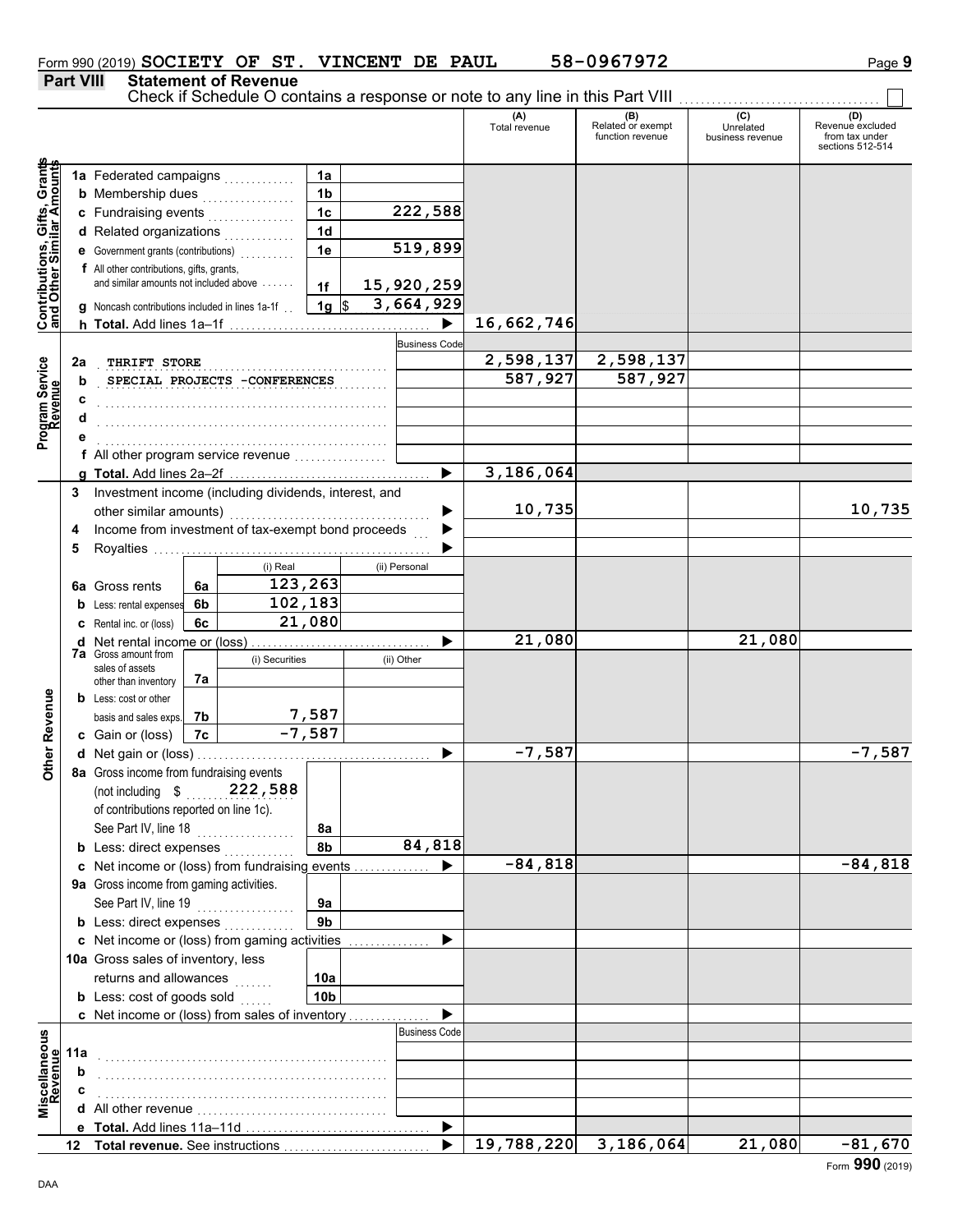(D)<br>Fundraising expenses

**73,440 20,074 48,605 4,761**

**30,000 11,381 18,167 452**

**95,067 30,829 63,015 1,223**

**287,301 102,451 170,206 14,644**

**73,500 73,500**

**6,821 6,821**

**84,476 23,408 61,068**

**160,166 135,889 24,277 53,552 13,153 40,399**

**912,226 912,226**

<u>45,559 110,310 10,806</u><br>35,566 86,115 8,436

**58,078 3,341 49,144 5,593**

**54,492 17,174 36,819 499**

**16,860,715 14,937,064 1,544,699 378,952**

**23,132 1,782 20,261 1,089**

# **Part IX Statement of Functional Expenses**

*Section 501(c)(3) and 501(c)(4) organizations must complete all columns. All other organizations must complete column (A). Do not include amounts reported on lines 6b, 7b, 8b, 9b, and 10b of Part VIII.* **1 2 3 4 5 6 7 8** Grants and other assistance to domestic organizations and domestic governments. See Part IV, line 21 Grants and other assistance to domestic individuals. See Part IV, line 22 Grants and other assistance to foreign organizations, foreign governments, and foreign individuals. See Part IV, lines 15 and 16 Benefits paid to or for members . . . . . . . . . . Compensation of current officers, directors, trustees, and key employees . . . . . . . Compensation not included above to disqualified persons (as defined under section 4958(f)(1)) and persons described in section 4958(c)(3)(B) Other salaries and wages .................. Pension plan accruals and contributions (include **(A) (B)** (B) (B) (C) (C) (A) (D)<br>Total expenses Program service Management and Fundrai expenses and general expenses Check if Schedule O contains a response or note to any line in this Part IX **12,030,552 12,030,552 163,718 78,039 56,762 28,917 1,694,650 807,786 587,547 299,317**

**130,117** 

- **9** section 401(k) and 403(b) employer contributions) Other employee benefits . . . . . . . . . . . . . . . . . .
- **10 11** Payroll taxes Fees for services (nonemployees):
- **a** Management .............................. **b** Legal **c** Accounting . . . . . . . . . . . . . . . . . . . . . . . . . . . . . . . . Legal . . . . . . . . . . . . . . . . . . . . . . . . . . . . . . . . . . . . . .
- **d** Lobbying . . . . . . . . . . . . . . . . . . . . . . . . . . . . . . . . . . . **e f g** Other. (If line 11g amount exceeds 10% of line 25, column Professional fundraising services. See Part IV, line 17 Investment management fees ............. (A) amount, list line 11g expenses on Schedule O.) . . . . . . .
- **12** Advertising and promotion **. . . . . . . . . . . .** . . **13 14 15 16** Office expenses . . . . . . . . . . . . . . . . . . . . . . . . . . . Information technology . . . . . . . . . . . . . . . . . . . . Royalties . . . . . . . . . . . . . . . . . . . . . . . . . . . . . . . . . . Occupancy . . . . . . . . . . . . . . . . . . . . . . . . . . . . . . . .
- **17 18 19 20 21** Travel . . . . . . . . . . . . . . . . . . . . . . . . . . . . . . . . . . . . . . Payments of travel or entertainment expenses for any federal, state, or local public officials Conferences, conventions, and meetings . Interest . . . . . . . . . . . . . . . . . . . . . . . . . . . . . . . . . . . . Payments to affiliates . . . . . . . . . . . . . . .
- **22 23 24** Depreciation, depletion, and amortization . Insurance . . . . . . . . . . . . . . . . . . . . . . . . . . . . . . . . . . Other expenses. Itemize expenses not covered above (List miscellaneous expenses on line 24e. If line 24e amount exceeds 10% of line 25, column
- **a b c d** (A) amount, list line 24e expenses on Schedule O.) UTILITIES **NON-DIRECT AID 189,433 189,236 197 SPECIAL PROJECTS** 170,647 167,371 86 3,190 **REPAIRS & MAINTANENCE 99,579** 87,595 11,984 **UTILITIES 303,093 223,652 79,416 25**
- **e** All other expenses . . . . . . . . . . . . . . . . . . . . . . . . **25 Total functional expenses.** Add lines 1 through 24e . . .

**26** fundraising solicitation. Check here  $\blacktriangleright$  | if organization reported in column (B) joint costs from a combined educational campaign and following SOP 98-2 (ASC 958-720) **Joint costs.** Complete this line only if the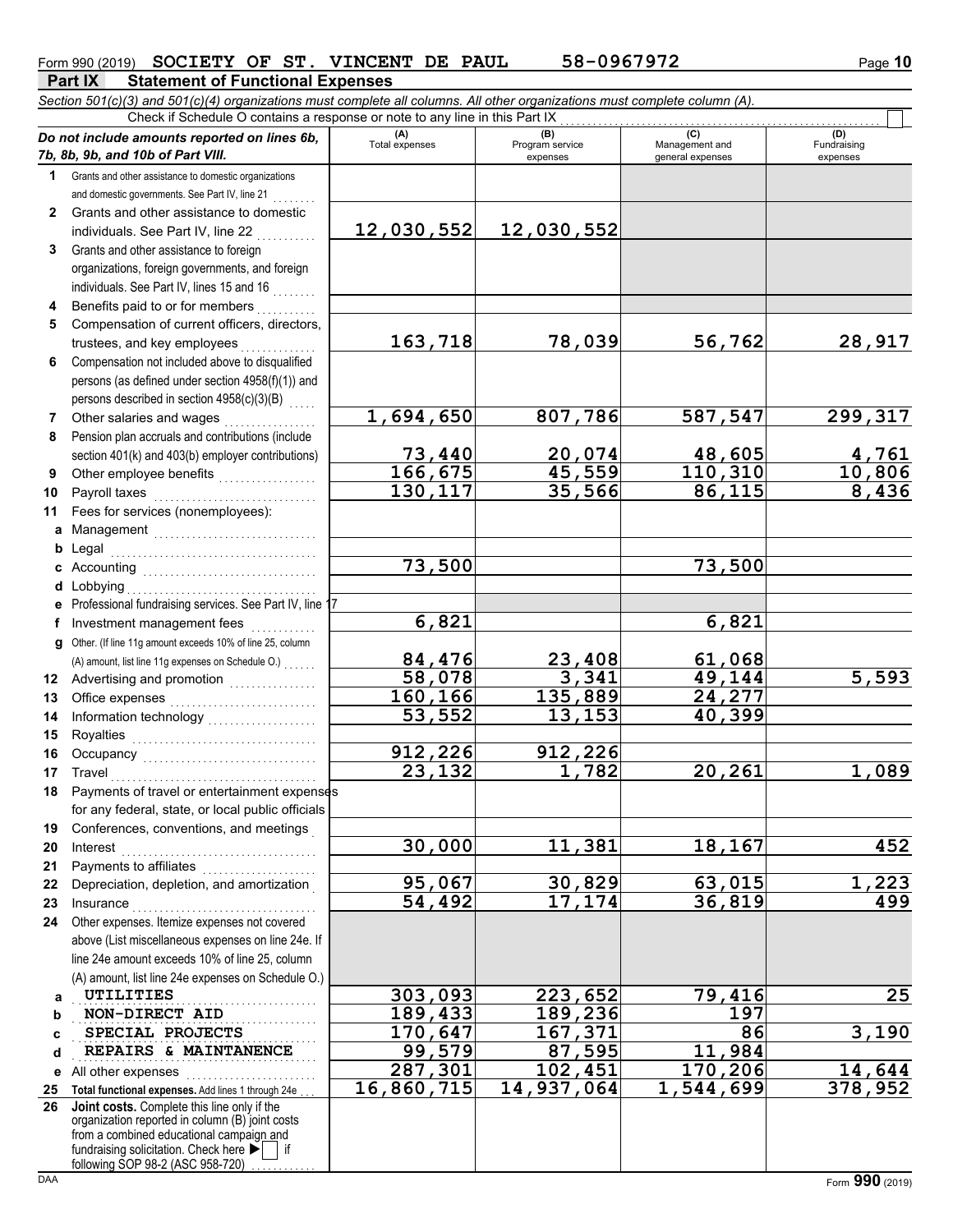|               | Form 990 (2019) SOCIETY OF ST. VINCENT DE PAUL |  |  | 58-0967972 | Page 11 |
|---------------|------------------------------------------------|--|--|------------|---------|
| <b>Part X</b> | <b>Balance Sheet</b>                           |  |  |            |         |

|                             |    | Check if Schedule O contains a response or note to any line in this Part X    |                 |                                                                                                                       |                           |                      |                        |
|-----------------------------|----|-------------------------------------------------------------------------------|-----------------|-----------------------------------------------------------------------------------------------------------------------|---------------------------|----------------------|------------------------|
|                             |    |                                                                               |                 |                                                                                                                       | (A)                       |                      | (B)                    |
|                             |    |                                                                               |                 |                                                                                                                       | Beginning of year         |                      | End of year            |
|                             | 1. | Cash-non-interest-bearing                                                     |                 |                                                                                                                       | 2,800,166                 | $\blacktriangleleft$ | 3,392,379              |
|                             | 2  |                                                                               |                 |                                                                                                                       |                           | $\mathbf{2}$         |                        |
|                             | 3  |                                                                               |                 |                                                                                                                       | 1,537,934                 | 3                    | 950,478                |
|                             | 4  | Accounts receivable, net                                                      |                 |                                                                                                                       | 242,182                   | 4                    | 237,196                |
|                             | 5  | Loans and other receivables from any current or former officer, director,     |                 |                                                                                                                       |                           |                      |                        |
|                             |    | trustee, key employee, creator or founder, substantial contributor, or 35%    |                 |                                                                                                                       |                           |                      |                        |
|                             |    | controlled entity or family member of any of these persons                    |                 |                                                                                                                       |                           | 5                    |                        |
|                             | 6  | Loans and other receivables from other disqualified persons (as defined       |                 |                                                                                                                       |                           |                      |                        |
|                             |    | under section $4958(f)(1)$ , and persons described in section $4958(c)(3)(B)$ |                 |                                                                                                                       |                           | 6                    |                        |
| Assets                      | 7  | Notes and loans receivable, net                                               |                 |                                                                                                                       |                           | 7                    |                        |
|                             | 8  | Inventories for sale or use                                                   |                 |                                                                                                                       | 563,034                   | 8                    | 685,054                |
|                             | 9  | Prepaid expenses and deferred charges                                         |                 |                                                                                                                       | 8,388                     | 9                    |                        |
|                             |    | 10a Land, buildings, and equipment: cost or other                             |                 |                                                                                                                       |                           |                      |                        |
|                             |    | basis. Complete Part VI of Schedule D                                         | 10a             | 1,331,366                                                                                                             |                           |                      |                        |
|                             |    | <b>b</b> Less: accumulated depreciation                                       | 10 <sub>b</sub> | 693,502                                                                                                               | 3,202,251                 | 10 <sub>c</sub>      | 637,864                |
|                             | 11 | Investments-publicly traded securities                                        |                 |                                                                                                                       | 607,554                   | 11                   | 642,913                |
|                             | 12 | Investments-other securities. See Part IV, line 11                            |                 |                                                                                                                       |                           | 12                   |                        |
|                             | 13 |                                                                               |                 |                                                                                                                       |                           | 13                   |                        |
|                             | 14 | Intangible assets                                                             |                 |                                                                                                                       |                           | 14                   |                        |
|                             | 15 |                                                                               |                 |                                                                                                                       | 192,387                   | 15                   | 220,727                |
|                             | 16 |                                                                               |                 |                                                                                                                       | 9,153,896                 | 16                   | 6,766,611              |
|                             | 17 |                                                                               |                 |                                                                                                                       | 443,481                   | 17                   | 406,495                |
|                             | 18 | Grants payable                                                                |                 |                                                                                                                       |                           | 18                   |                        |
|                             | 19 | Deferred revenue                                                              |                 |                                                                                                                       | 123,536                   | 19                   | 38,981                 |
|                             | 20 | Tax-exempt bond liabilities                                                   |                 |                                                                                                                       |                           | 20                   |                        |
|                             | 21 | Escrow or custodial account liability. Complete Part IV of Schedule D         |                 |                                                                                                                       |                           | 21                   |                        |
|                             | 22 | Loans and other payables to any current or former officer, director,          |                 |                                                                                                                       |                           |                      |                        |
| Liabilities                 |    | trustee, key employee, creator or founder, substantial contributor, or 35%    |                 |                                                                                                                       |                           |                      |                        |
|                             |    | controlled entity or family member of any of these persons                    |                 | <u> 1999 - Johann Stoff, Amerikaansk kanton en ferskelende om de formannelse om de formannelse om de formannelse </u> |                           | 22                   |                        |
|                             | 23 | Secured mortgages and notes payable to unrelated third parties                |                 |                                                                                                                       | 2,035,100                 | 23                   | 2,031,614              |
|                             | 24 | Unsecured notes and loans payable to unrelated third parties                  |                 |                                                                                                                       |                           | 24                   |                        |
|                             | 25 | Other liabilities (including federal income tax, payables to related third    |                 |                                                                                                                       |                           |                      |                        |
|                             |    | parties, and other liabilities not included on lines 17-24). Complete Part X  |                 |                                                                                                                       |                           |                      |                        |
|                             |    | of Schedule D<br>$\begin{array}{ccc}\n\hline\n\end{array}$                    |                 |                                                                                                                       |                           | 25                   | 81,673                 |
|                             | 26 | Total liabilities. Add lines 17 through 25                                    |                 |                                                                                                                       | 2,602,117                 | 26                   | <u>2,558,763</u>       |
|                             |    | Organizations that follow FASB ASC 958, check here X                          |                 |                                                                                                                       |                           |                      |                        |
|                             |    | and complete lines 27, 28, 32, and 33.                                        |                 |                                                                                                                       |                           |                      |                        |
|                             | 27 | Net assets without donor restrictions                                         |                 |                                                                                                                       | 3,322,322                 | 27                   |                        |
|                             | 28 | Net assets with donor restrictions                                            |                 |                                                                                                                       | 3,229,457                 | 28                   | 2,200,570<br>2,007,278 |
|                             |    | Organizations that do not follow FASB ASC 958, check here                     |                 |                                                                                                                       |                           |                      |                        |
|                             |    | and complete lines 29 through 33.                                             |                 |                                                                                                                       |                           |                      |                        |
|                             | 29 | Capital stock or trust principal, or current funds                            |                 |                                                                                                                       |                           | 29                   |                        |
|                             | 30 | Paid-in or capital surplus, or land, building, or equipment fund              |                 |                                                                                                                       |                           | 30                   |                        |
|                             | 31 | Retained earnings, endowment, accumulated income, or other funds              |                 |                                                                                                                       |                           | 31                   |                        |
| Net Assets or Fund Balances | 32 | Total net assets or fund balances                                             |                 |                                                                                                                       | $\overline{6}$ , 551, 779 | 32                   | 4,207,848              |
|                             | 33 |                                                                               |                 |                                                                                                                       | $\overline{9}$ , 153, 896 | 33                   | 6,766,611              |

Form **990** (2019)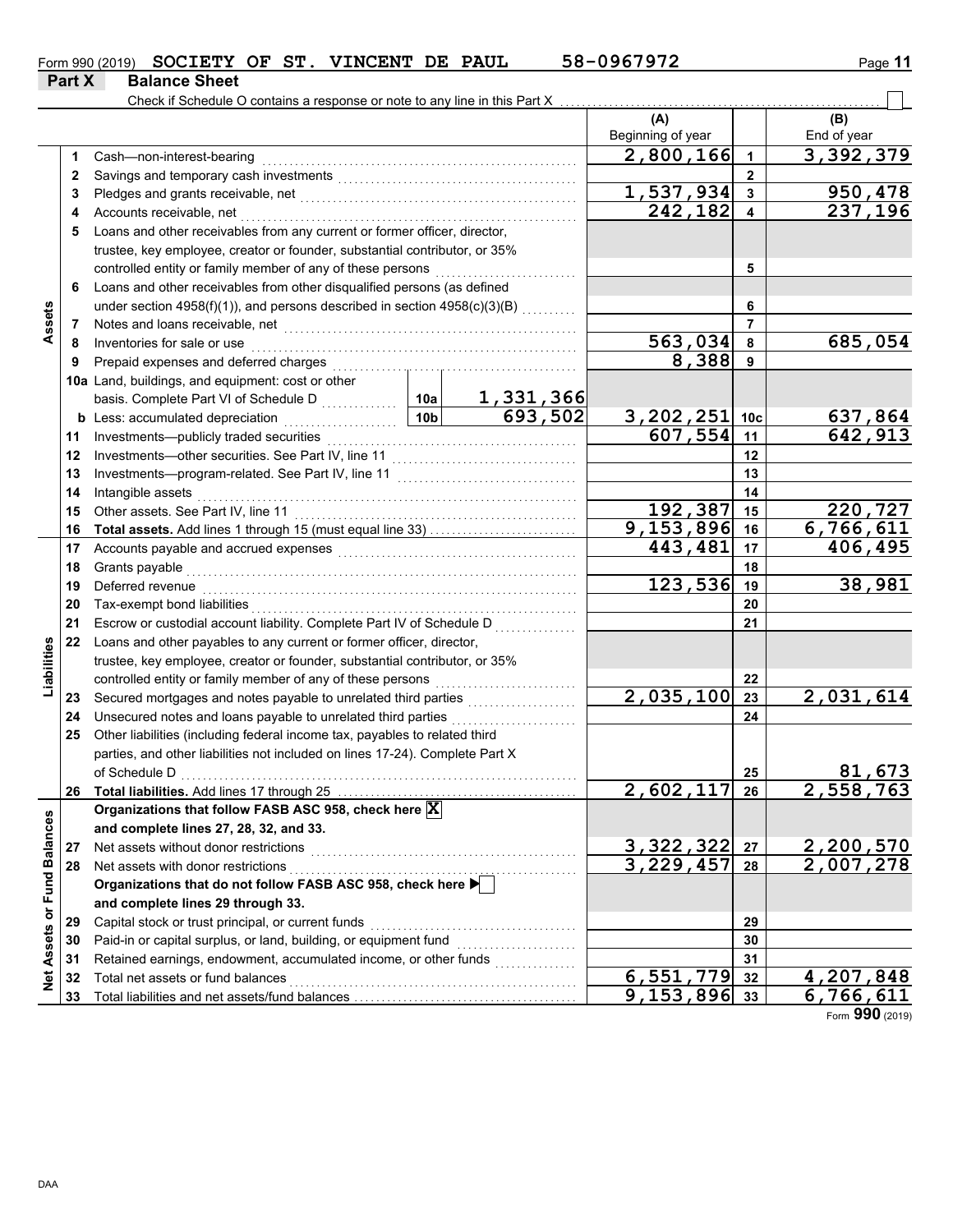|              | 58-0967972<br>Form 990 (2019) SOCIETY OF ST. VINCENT DE PAUL                                                                                                                                                                   |                         |              |             | Page 12        |
|--------------|--------------------------------------------------------------------------------------------------------------------------------------------------------------------------------------------------------------------------------|-------------------------|--------------|-------------|----------------|
|              | <b>Part XI</b><br><b>Reconciliation of Net Assets</b>                                                                                                                                                                          |                         |              |             |                |
|              | Check if Schedule O contains a response or note to any line in this Part XI                                                                                                                                                    |                         |              |             | $ \mathbf{x} $ |
| 1            |                                                                                                                                                                                                                                |                         | 19,788,220   |             |                |
| $\mathbf{2}$ |                                                                                                                                                                                                                                | $\overline{2}$          | 16,860,715   |             |                |
| 3            | Revenue less expenses. Subtract line 2 from line 1                                                                                                                                                                             | $\overline{\mathbf{3}}$ | 2,927,505    |             |                |
| 4            | Net assets or fund balances at beginning of year (must equal Part X, line 32, column (A)) [[[[[[[[[[[[[[[[[[[                                                                                                                  | $\overline{4}$          | 6,551,779    |             |                |
| 5            | Net unrealized gains (losses) on investments                                                                                                                                                                                   | 5                       |              | 40,210      |                |
| 6            |                                                                                                                                                                                                                                | 6                       |              |             |                |
| 7            | Investment expenses                                                                                                                                                                                                            | $\overline{7}$          |              |             |                |
| 8            | Prior period adjustments with an account of the contract of the contract of the contract of the contract of the contract of the contract of the contract of the contract of the contract of the contract of the contract of th | 8                       |              |             |                |
| 9            | Other changes in net assets or fund balances (explain on Schedule O)                                                                                                                                                           | $\mathbf{9}$            | $-5,311,646$ |             |                |
| 10           | Net assets or fund balances at end of year. Combine lines 3 through 9 (must equal Part X, line                                                                                                                                 |                         |              |             |                |
|              | 32, column (B))                                                                                                                                                                                                                | 10                      | 4,207,848    |             |                |
|              | <b>Financial Statements and Reporting</b><br><b>Part XII</b>                                                                                                                                                                   |                         |              |             |                |
|              |                                                                                                                                                                                                                                |                         |              |             |                |
|              |                                                                                                                                                                                                                                |                         |              | Yes         | No             |
| 1            | $ \mathbf{X} $ Accrual<br>Accounting method used to prepare the Form 990:     Cash<br>Other                                                                                                                                    |                         |              |             |                |
|              | If the organization changed its method of accounting from a prior year or checked "Other," explain in                                                                                                                          |                         |              |             |                |
|              | Schedule O.                                                                                                                                                                                                                    |                         |              |             |                |
|              | 2a Were the organization's financial statements compiled or reviewed by an independent accountant?                                                                                                                             |                         | 2a           |             | $\mathbf x$    |
|              | If "Yes," check a box below to indicate whether the financial statements for the year were compiled or                                                                                                                         |                         |              |             |                |
|              | reviewed on a separate basis, consolidated basis, or both:                                                                                                                                                                     |                         |              |             |                |
|              | Separate basis<br><b>Consolidated basis</b><br>Both consolidated and separate basis                                                                                                                                            |                         |              |             |                |
|              | <b>b</b> Were the organization's financial statements audited by an independent accountant?                                                                                                                                    |                         | 2b           | $\mathbf x$ |                |
|              | If "Yes," check a box below to indicate whether the financial statements for the year were audited on a                                                                                                                        |                         |              |             |                |
|              | separate basis, consolidated basis, or both:                                                                                                                                                                                   |                         |              |             |                |
|              | Separate basis $\ \mathbf{X}\ $ Consolidated basis<br>Both consolidated and separate basis                                                                                                                                     |                         |              |             |                |
|              | c If "Yes" to line 2a or 2b, does the organization have a committee that assumes responsibility for oversight of                                                                                                               |                         |              |             |                |
|              | the audit, review, or compilation of its financial statements and selection of an independent accountant?                                                                                                                      |                         | 2c           | X           |                |
|              | If the organization changed either its oversight process or selection process during the tax year, explain on                                                                                                                  |                         |              |             |                |
|              | Schedule O.                                                                                                                                                                                                                    |                         |              |             |                |
|              | 3a As a result of a federal award, was the organization required to undergo an audit or audits as set forth in the                                                                                                             |                         |              |             |                |
|              | Single Audit Act and OMB Circular A-133?                                                                                                                                                                                       |                         | 3a           |             | x              |
|              | b If "Yes," did the organization undergo the required audit or audits? If the organization did not undergo the                                                                                                                 |                         |              |             |                |
|              | required audit or audits, explain why on Schedule O and describe any steps taken to undergo such audits                                                                                                                        |                         | 3b           |             |                |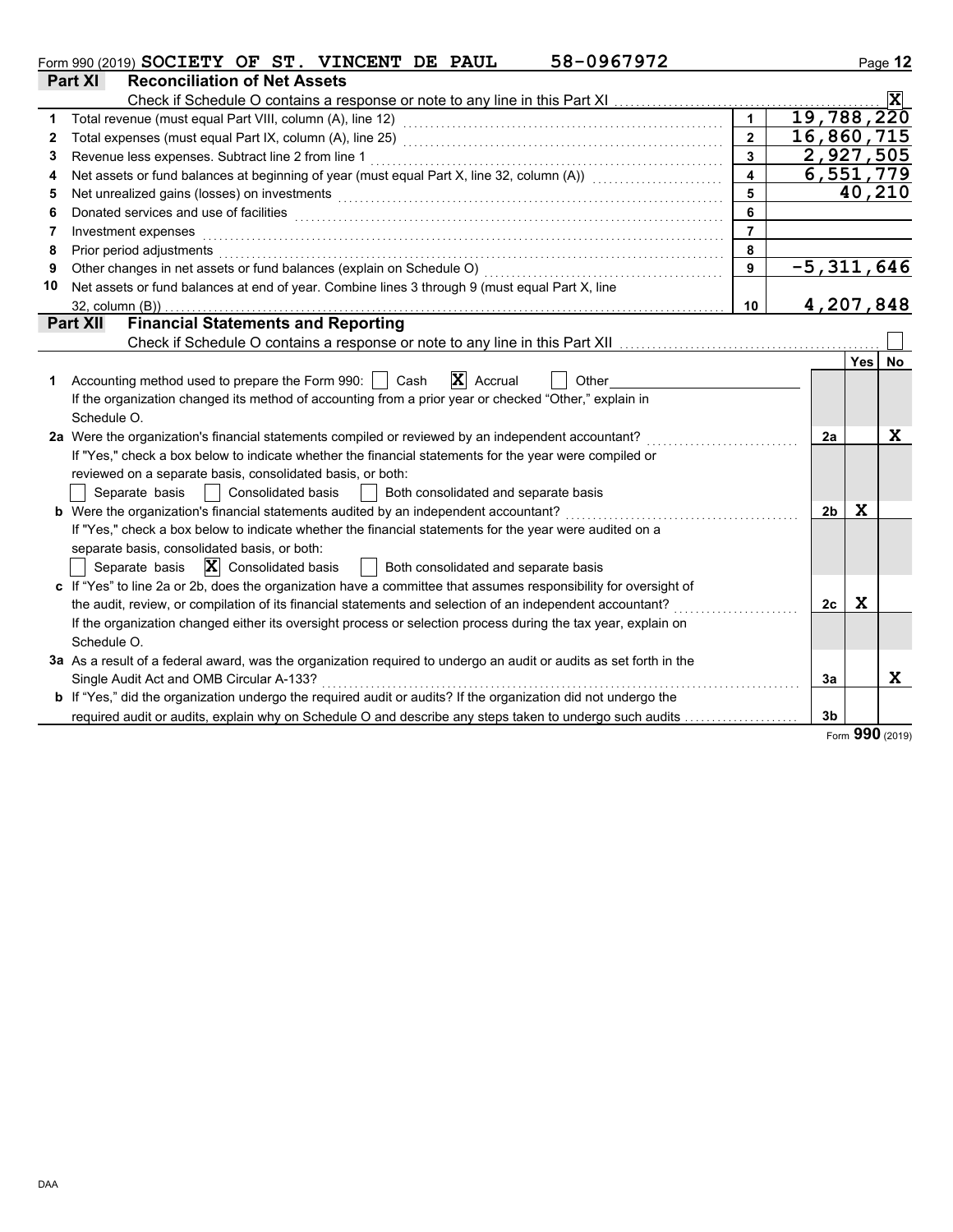|              |                     | Form 990 (2019) SOCIETY OF ST. VINCENT DE PAUL                                           |                                                               |                                   |                       |         |                 |                                                                                                 |        | 58-0967972                                                                                                                                                                                                                                             |                                                                                       | Page 8                                                                                     |
|--------------|---------------------|------------------------------------------------------------------------------------------|---------------------------------------------------------------|-----------------------------------|-----------------------|---------|-----------------|-------------------------------------------------------------------------------------------------|--------|--------------------------------------------------------------------------------------------------------------------------------------------------------------------------------------------------------------------------------------------------------|---------------------------------------------------------------------------------------|--------------------------------------------------------------------------------------------|
|              | <b>Part VII</b>     |                                                                                          |                                                               |                                   |                       |         |                 |                                                                                                 |        | Section A. Officers, Directors, Trustees, Key Employees, and Highest Compensated Employees (continued)                                                                                                                                                 |                                                                                       |                                                                                            |
|              |                     | (A)<br>Name and title                                                                    | (B)<br>Average<br>hours<br>per week<br>(list any<br>hours for |                                   |                       |         | (C)<br>Position | (do not check more than one<br>box, unless person is both an<br>officer and a director/trustee) |        | (D)<br>Reportable<br>compensation<br>from the<br>organization<br>(W-2/1099-MISC)                                                                                                                                                                       | (E)<br>Reportable<br>compensation<br>from related<br>organizations<br>(W-2/1099-MISC) | (F)<br><b>Estimated amount</b><br>of other<br>compensation<br>from the<br>organization and |
|              |                     |                                                                                          | related<br>organizations<br>below<br>dotted line)             | Individual trustee<br>or director | Institutional trustee | Officer | Key employee    | Highest compensated<br>employee                                                                 | Former |                                                                                                                                                                                                                                                        |                                                                                       | related organizations                                                                      |
| (20)         |                     | LOUISE SCOTT                                                                             | 10.00                                                         |                                   |                       |         |                 |                                                                                                 |        |                                                                                                                                                                                                                                                        |                                                                                       |                                                                                            |
|              | <b>BOARD MEMBER</b> |                                                                                          | 0.00                                                          | X                                 |                       |         |                 |                                                                                                 |        | 0                                                                                                                                                                                                                                                      | 0                                                                                     | 0                                                                                          |
| (21)         |                     | <b>SYLVIA TURNER</b>                                                                     |                                                               |                                   |                       |         |                 |                                                                                                 |        |                                                                                                                                                                                                                                                        |                                                                                       |                                                                                            |
|              | <b>BOARD MEMBER</b> |                                                                                          | 6.00<br>0.00                                                  | X                                 |                       |         |                 |                                                                                                 |        | 0                                                                                                                                                                                                                                                      | 0                                                                                     | 0                                                                                          |
| (22)         |                     | <b>BILL WANGERIEN</b>                                                                    |                                                               |                                   |                       |         |                 |                                                                                                 |        |                                                                                                                                                                                                                                                        |                                                                                       |                                                                                            |
|              | <b>BOARD MEMBER</b> |                                                                                          | 6.00<br>0.00                                                  | X                                 |                       |         |                 |                                                                                                 |        | 0                                                                                                                                                                                                                                                      | 0                                                                                     | 0                                                                                          |
|              |                     |                                                                                          |                                                               |                                   |                       |         |                 |                                                                                                 |        |                                                                                                                                                                                                                                                        |                                                                                       |                                                                                            |
|              |                     |                                                                                          |                                                               |                                   |                       |         |                 |                                                                                                 |        |                                                                                                                                                                                                                                                        |                                                                                       |                                                                                            |
|              |                     |                                                                                          |                                                               |                                   |                       |         |                 |                                                                                                 |        |                                                                                                                                                                                                                                                        |                                                                                       |                                                                                            |
|              |                     |                                                                                          |                                                               |                                   |                       |         |                 |                                                                                                 |        |                                                                                                                                                                                                                                                        |                                                                                       |                                                                                            |
|              |                     |                                                                                          |                                                               |                                   |                       |         |                 |                                                                                                 |        |                                                                                                                                                                                                                                                        |                                                                                       |                                                                                            |
|              | 1b Subtotal         |                                                                                          |                                                               |                                   |                       |         |                 |                                                                                                 |        |                                                                                                                                                                                                                                                        |                                                                                       |                                                                                            |
| a            |                     | c Total from continuation sheets to Part VII, Section A<br>Total (add lines 1b and 1c)   |                                                               |                                   |                       |         |                 |                                                                                                 |        |                                                                                                                                                                                                                                                        |                                                                                       |                                                                                            |
| $\mathbf{2}$ |                     |                                                                                          |                                                               |                                   |                       |         |                 |                                                                                                 |        | Total number of individuals (including but not limited to those listed above) who received more than \$100,000 of                                                                                                                                      |                                                                                       |                                                                                            |
|              |                     | reportable compensation from the organization ▶                                          |                                                               |                                   |                       |         |                 |                                                                                                 |        |                                                                                                                                                                                                                                                        |                                                                                       | Yes<br>No                                                                                  |
| 3            |                     | employee on line 1a? If "Yes," complete Schedule J for such individual                   |                                                               |                                   |                       |         |                 |                                                                                                 |        | Did the organization list any former officer, director, trustee, key employee, or highest compensated                                                                                                                                                  |                                                                                       | 3                                                                                          |
| 4            | individual          |                                                                                          |                                                               |                                   |                       |         |                 |                                                                                                 |        | For any individual listed on line 1a, is the sum of reportable compensation and other compensation from the<br>organization and related organizations greater than \$150,000? If "Yes," complete Schedule J for such                                   |                                                                                       | 4                                                                                          |
| 5            |                     | for services rendered to the organization? If "Yes," complete Schedule J for such person |                                                               |                                   |                       |         |                 |                                                                                                 |        | Did any person listed on line 1a receive or accrue compensation from any unrelated organization or individual                                                                                                                                          |                                                                                       | 5                                                                                          |
|              |                     | <b>Section B. Independent Contractors</b>                                                |                                                               |                                   |                       |         |                 |                                                                                                 |        |                                                                                                                                                                                                                                                        |                                                                                       |                                                                                            |
| 1            |                     |                                                                                          |                                                               |                                   |                       |         |                 |                                                                                                 |        | Complete this table for your five highest compensated independent contractors that received more than \$100,000 of<br>compensation from the organization. Report compensation for the calendar year ending with or within the organization's tax year. |                                                                                       |                                                                                            |
|              |                     |                                                                                          | (A)<br>Name and business address                              |                                   |                       |         |                 |                                                                                                 |        |                                                                                                                                                                                                                                                        | (B)<br>Description of services                                                        | (C)<br>Compensation                                                                        |
|              |                     |                                                                                          |                                                               |                                   |                       |         |                 |                                                                                                 |        |                                                                                                                                                                                                                                                        |                                                                                       |                                                                                            |
|              |                     |                                                                                          |                                                               |                                   |                       |         |                 |                                                                                                 |        |                                                                                                                                                                                                                                                        |                                                                                       |                                                                                            |
|              |                     |                                                                                          |                                                               |                                   |                       |         |                 |                                                                                                 |        |                                                                                                                                                                                                                                                        |                                                                                       |                                                                                            |
|              |                     |                                                                                          |                                                               |                                   |                       |         |                 |                                                                                                 |        |                                                                                                                                                                                                                                                        |                                                                                       |                                                                                            |
| 2            |                     | $\sim$ and more than $$100,000$ of compensation from the organization                    |                                                               |                                   |                       |         |                 |                                                                                                 |        | Total number of independent contractors (including but not limited to those listed above) who                                                                                                                                                          |                                                                                       |                                                                                            |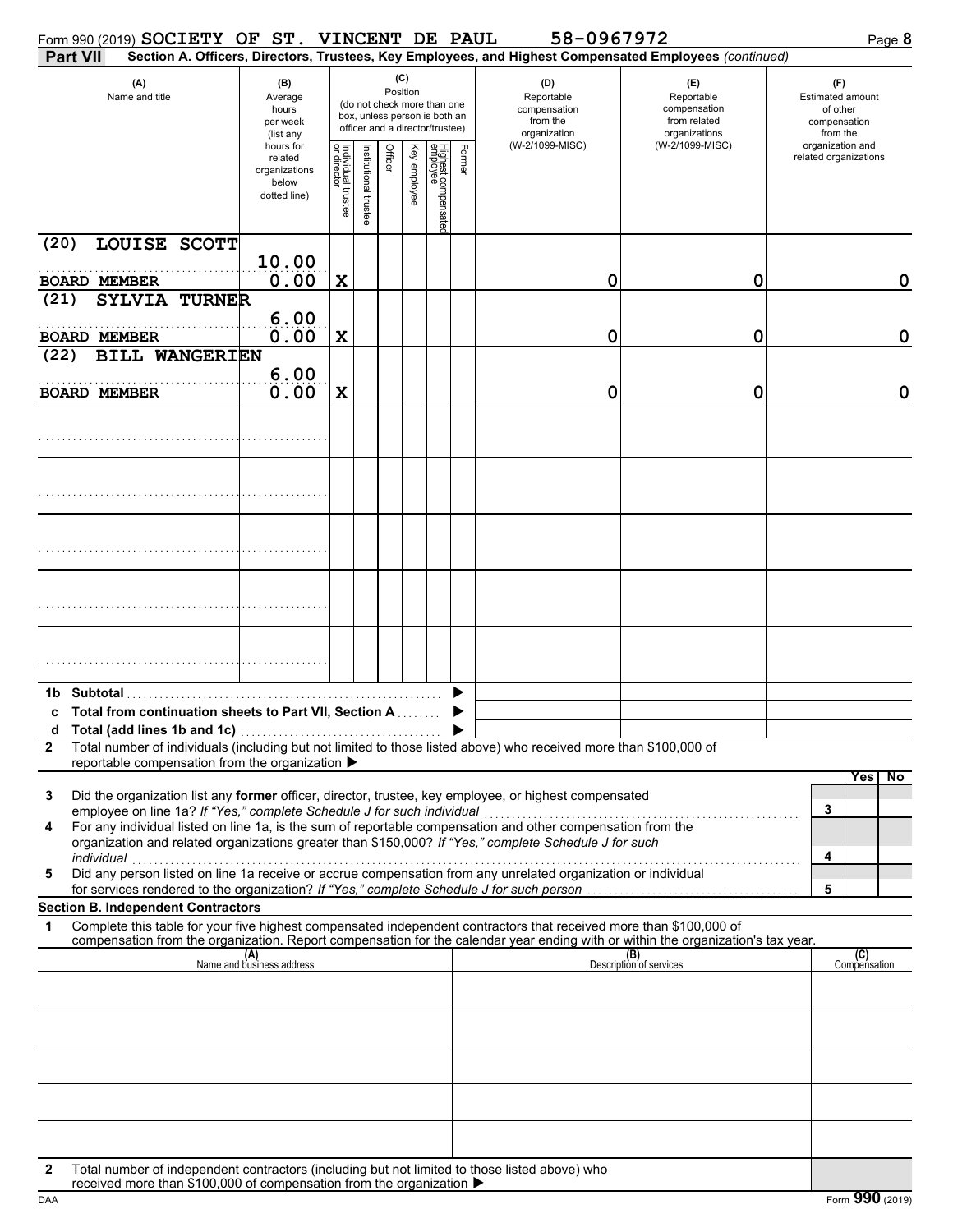| <b>SCHEDULE A</b>                     |                                                            | <b>Public Charity Status and Public Support</b>                                                                                                                                                                                                                                                                                                                                 |                                                                   |                                                         | OMB No. 1545-0047                                     |
|---------------------------------------|------------------------------------------------------------|---------------------------------------------------------------------------------------------------------------------------------------------------------------------------------------------------------------------------------------------------------------------------------------------------------------------------------------------------------------------------------|-------------------------------------------------------------------|---------------------------------------------------------|-------------------------------------------------------|
| (Form 990 or 990-EZ)                  |                                                            | Complete if the organization is a section $501(c)(3)$ organization or a section $4947(a)(1)$ nonexempt charitable trust.                                                                                                                                                                                                                                                        |                                                                   |                                                         | 19                                                    |
| Department of the Treasury            |                                                            | Attach to Form 990 or Form 990-EZ.                                                                                                                                                                                                                                                                                                                                              |                                                                   |                                                         | <b>Open to Public</b>                                 |
| Internal Revenue Service              |                                                            | Go to www.irs.gov/Form990 for instructions and the latest information.                                                                                                                                                                                                                                                                                                          |                                                                   |                                                         | <b>Inspection</b>                                     |
| Name of the organization              |                                                            | SOCIETY OF ST. VINCENT DE PAUL                                                                                                                                                                                                                                                                                                                                                  |                                                                   |                                                         | <b>Employer identification number</b>                 |
| Part I                                | GEORGIA, INC.                                              | Reason for Public Charity Status (All organizations must complete this part.) See instructions.                                                                                                                                                                                                                                                                                 |                                                                   | 58-0967972                                              |                                                       |
|                                       |                                                            | The organization is not a private foundation because it is: (For lines 1 through 12, check only one box.)                                                                                                                                                                                                                                                                       |                                                                   |                                                         |                                                       |
| 1                                     |                                                            | A church, convention of churches, or association of churches described in section 170(b)(1)(A)(i).                                                                                                                                                                                                                                                                              |                                                                   |                                                         |                                                       |
| 2                                     |                                                            | A school described in section 170(b)(1)(A)(ii). (Attach Schedule E (Form 990 or 990-EZ).)                                                                                                                                                                                                                                                                                       |                                                                   |                                                         |                                                       |
| 3                                     |                                                            | A hospital or a cooperative hospital service organization described in section 170(b)(1)(A)(iii).                                                                                                                                                                                                                                                                               |                                                                   |                                                         |                                                       |
| 4                                     |                                                            | A medical research organization operated in conjunction with a hospital described in section 170(b)(1)(A)(iii). Enter the hospital's name,                                                                                                                                                                                                                                      |                                                                   |                                                         |                                                       |
| city, and state:                      |                                                            |                                                                                                                                                                                                                                                                                                                                                                                 |                                                                   |                                                         |                                                       |
| 5                                     |                                                            | An organization operated for the benefit of a college or university owned or operated by a governmental unit described in                                                                                                                                                                                                                                                       |                                                                   |                                                         |                                                       |
| 6                                     | section 170(b)(1)(A)(iv). (Complete Part II.)              | A federal, state, or local government or governmental unit described in section 170(b)(1)(A)(v).                                                                                                                                                                                                                                                                                |                                                                   |                                                         |                                                       |
| 7                                     | described in section 170(b)(1)(A)(vi). (Complete Part II.) | An organization that normally receives a substantial part of its support from a governmental unit or from the general public                                                                                                                                                                                                                                                    |                                                                   |                                                         |                                                       |
| 8                                     |                                                            | A community trust described in section 170(b)(1)(A)(vi). (Complete Part II.)                                                                                                                                                                                                                                                                                                    |                                                                   |                                                         |                                                       |
| 9                                     |                                                            | An agricultural research organization described in section 170(b)(1)(A)(ix) operated in conjunction with a land-grant college<br>or university or a non-land-grant college of agriculture (see instructions). Enter the name, city, and state of the college or                                                                                                                 |                                                                   |                                                         |                                                       |
| university:<br>$ \mathbf{X} $<br>10   |                                                            | An organization that normally receives: (1) more than 33 1/3% of its support from contributions, membership fees, and gross<br>receipts from activities related to its exempt functions—subject to certain exceptions, and (2) no more than 33 1/3% of its<br>support from gross investment income and unrelated business taxable income (less section 511 tax) from businesses |                                                                   |                                                         |                                                       |
| 11                                    |                                                            | acquired by the organization after June 30, 1975. See section 509(a)(2). (Complete Part III.)                                                                                                                                                                                                                                                                                   |                                                                   |                                                         |                                                       |
| 12                                    |                                                            | An organization organized and operated exclusively to test for public safety. See section 509(a)(4).<br>An organization organized and operated exclusively for the benefit of, to perform the functions of, or to carry out the purposes                                                                                                                                        |                                                                   |                                                         |                                                       |
|                                       |                                                            | of one or more publicly supported organizations described in section 509(a)(1) or section 509(a)(2). See section 509(a)(3).<br>Check the box in lines 12a through 12d that describes the type of supporting organization and complete lines 12e, 12f, and 12g.                                                                                                                  |                                                                   |                                                         |                                                       |
| а                                     |                                                            | Type I. A supporting organization operated, supervised, or controlled by its supported organization(s), typically by giving<br>the supported organization(s) the power to regularly appoint or elect a majority of the directors or trustees of the                                                                                                                             |                                                                   |                                                         |                                                       |
|                                       |                                                            | supporting organization. You must complete Part IV, Sections A and B.                                                                                                                                                                                                                                                                                                           |                                                                   |                                                         |                                                       |
| b                                     |                                                            | Type II. A supporting organization supervised or controlled in connection with its supported organization(s), by having<br>control or management of the supporting organization vested in the same persons that control or manage the supported<br>organization(s). You must complete Part IV, Sections A and C.                                                                |                                                                   |                                                         |                                                       |
| c                                     |                                                            | Type III functionally integrated. A supporting organization operated in connection with, and functionally integrated with,<br>its supported organization(s) (see instructions). You must complete Part IV, Sections A, D, and E.                                                                                                                                                |                                                                   |                                                         |                                                       |
| d                                     |                                                            | Type III non-functionally integrated. A supporting organization operated in connection with its supported organization(s)<br>that is not functionally integrated. The organization generally must satisfy a distribution requirement and an attentiveness                                                                                                                       |                                                                   |                                                         |                                                       |
|                                       |                                                            | requirement (see instructions). You must complete Part IV, Sections A and D, and Part V.                                                                                                                                                                                                                                                                                        |                                                                   |                                                         |                                                       |
| е                                     |                                                            | Check this box if the organization received a written determination from the IRS that it is a Type I, Type II, Type III<br>functionally integrated, or Type III non-functionally integrated supporting organization.                                                                                                                                                            |                                                                   |                                                         |                                                       |
| f                                     | Enter the number of supported organizations                |                                                                                                                                                                                                                                                                                                                                                                                 |                                                                   |                                                         |                                                       |
| g                                     |                                                            | Provide the following information about the supported organization(s).                                                                                                                                                                                                                                                                                                          |                                                                   |                                                         |                                                       |
| (i) Name of supported<br>organization | (ii) EIN                                                   | (iii) Type of organization<br>(described on lines 1-10<br>above (see instructions))                                                                                                                                                                                                                                                                                             | (iv) Is the organization<br>listed in your governing<br>document? | (v) Amount of monetary<br>support (see<br>instructions) | (vi) Amount of<br>other support (see<br>instructions) |
|                                       |                                                            |                                                                                                                                                                                                                                                                                                                                                                                 | Yes<br>No                                                         |                                                         |                                                       |
| (A)                                   |                                                            |                                                                                                                                                                                                                                                                                                                                                                                 |                                                                   |                                                         |                                                       |
| (B)                                   |                                                            |                                                                                                                                                                                                                                                                                                                                                                                 |                                                                   |                                                         |                                                       |
| (C)                                   |                                                            |                                                                                                                                                                                                                                                                                                                                                                                 |                                                                   |                                                         |                                                       |
| (D)                                   |                                                            |                                                                                                                                                                                                                                                                                                                                                                                 |                                                                   |                                                         |                                                       |
| (E)                                   |                                                            |                                                                                                                                                                                                                                                                                                                                                                                 |                                                                   |                                                         |                                                       |
|                                       |                                                            |                                                                                                                                                                                                                                                                                                                                                                                 |                                                                   |                                                         |                                                       |
| <b>Total</b>                          |                                                            |                                                                                                                                                                                                                                                                                                                                                                                 |                                                                   |                                                         |                                                       |

**For Paperwork Reduction Act Notice, see the Instructions for Form 990 or 990-EZ.**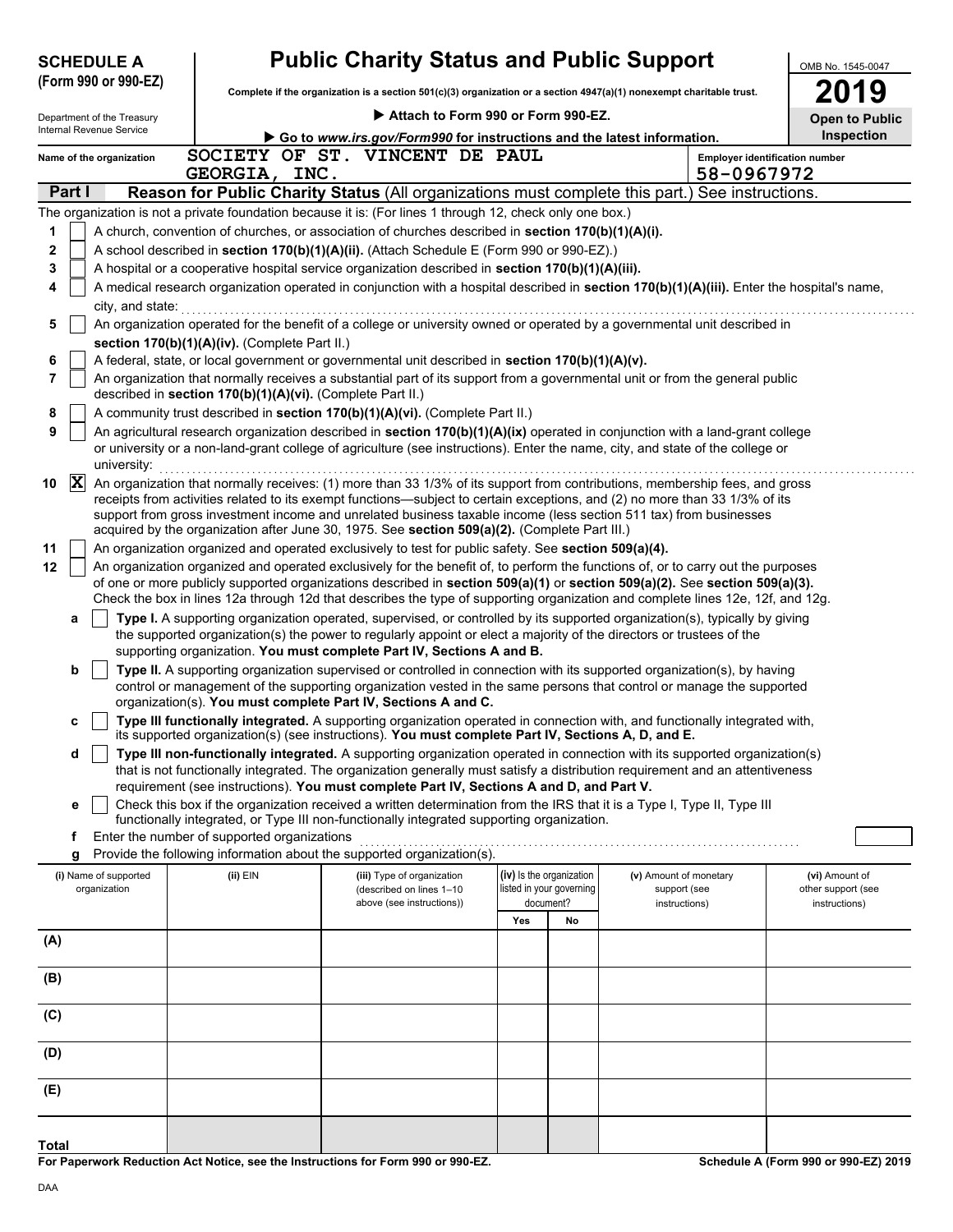| er 990 or 990-EZ) 2019 ا ہ<br>Schedule<br>$\mathbf{A}$ | <b>SOCIETY</b> | OF<br>ST | <b>VINCENT</b> | <b>PAUL</b><br>DE | $\cdot$ |
|--------------------------------------------------------|----------------|----------|----------------|-------------------|---------|
|                                                        |                |          |                |                   |         |

ь

|              | Schedule A (Form 990 or 990-EZ) 2019                                                                                                                                                                                         |          | SOCIETY OF ST. VINCENT DE PAUL |            |            | 58-0967972 | Page 2      |
|--------------|------------------------------------------------------------------------------------------------------------------------------------------------------------------------------------------------------------------------------|----------|--------------------------------|------------|------------|------------|-------------|
| Part II      | Support Schedule for Organizations Described in Sections 170(b)(1)(A)(iv) and 170(b)(1)(A)(vi)                                                                                                                               |          |                                |            |            |            |             |
|              | (Complete only if you checked the box on line 5, 7, or 8 of Part I or if the organization failed to qualify under<br>Part III. If the organization fails to qualify under the tests listed below, please complete Part III.) |          |                                |            |            |            |             |
|              | <b>Section A. Public Support</b>                                                                                                                                                                                             |          |                                |            |            |            |             |
|              | Calendar year (or fiscal year beginning in)                                                                                                                                                                                  | (a) 2015 | (b) 2016                       | $(c)$ 2017 | $(d)$ 2018 | (e) 2019   | $(f)$ Total |
|              | Gifts, grants, contributions, and<br>membership fees received. (Do not<br>include any "unusual grants.")                                                                                                                     |          |                                |            |            |            |             |
| $\mathbf{2}$ | Tax revenues levied for the<br>organization's benefit and either paid<br>to or expended on its behalf                                                                                                                        |          |                                |            |            |            |             |
|              |                                                                                                                                                                                                                              |          |                                |            |            |            |             |

- The value of services or facilities **3** furnished by a governmental unit to the organization without charge
- governmental unit or publicly line 1 that exceeds 2% of the amount supported organization) included on each person (other than a The portion of total contributions by **Total.** Add lines 1 through 3 **4 5** shown on line 11, column (f) . . . . . . . . . .
- Public support. Subtract line 5 from line 4 **6**

### **Section B. Total Support**

|   | Calendar year (or fiscal year beginning in) $\blacktriangleright$                                                                        | (a) $2015$ | (b) 2016 | $(c)$ 2017 | (d) $2018$ | (e) 2019 | $(f)$ Total |
|---|------------------------------------------------------------------------------------------------------------------------------------------|------------|----------|------------|------------|----------|-------------|
|   | Amounts from line 4                                                                                                                      |            |          |            |            |          |             |
| 8 | Gross income from interest, dividends,<br>payments received on securities loans,<br>rents, royalties, and income from<br>similar sources |            |          |            |            |          |             |
| 9 | Net income from unrelated business<br>activities, whether or not the business<br>is regularly carried on                                 |            |          |            |            |          |             |

| 10 | Other income. Do not include gain or |
|----|--------------------------------------|
|    | loss from the sale of capital assets |
|    | (Explain in Part VI.)                |

**Total support.** Add lines 7 through 10 **11**

| 12 Gross receipts from related activities, etc. (see instructions) [10] [10] Cross receipts from relation relations                                                                                                            |  |
|--------------------------------------------------------------------------------------------------------------------------------------------------------------------------------------------------------------------------------|--|
| 13 First five years. If the Form 990 is for the organization's first, second, third, fourth, or fifth tax year as a section 501(c)(3)                                                                                          |  |
| organization, check this box and stop here measured and state in the state of the state of the state of the state of the state of the state of the state of the state of the state of the state of the state of the state of t |  |
| Section C. Computation of Public Support Percentage                                                                                                                                                                            |  |

| 14  | Public support percentage for 2019 (line 6, column (f) divided by line 11, column (f))                                         | 14 | % |  |  |  |  |
|-----|--------------------------------------------------------------------------------------------------------------------------------|----|---|--|--|--|--|
| 15  | Public support percentage from 2018 Schedule A, Part II, line 14                                                               | 15 | % |  |  |  |  |
| 16a | 33 1/3% support test-2019. If the organization did not check the box on line 13, and line 14 is 33 1/3% or more, check this    |    |   |  |  |  |  |
|     | box and stop here. The organization qualifies as a publicly supported organization                                             |    |   |  |  |  |  |
| b   | 33 1/3% support test-2018. If the organization did not check a box on line 13 or 16a, and line 15 is 33 1/3% or more, check    |    |   |  |  |  |  |
|     | this box and <b>stop here.</b> The organization qualifies as a publicly supported organization                                 |    |   |  |  |  |  |
| 17a | 10%-facts-and-circumstances test-2019. If the organization did not check a box on line 13, 16a, or 16b, and line 14 is         |    |   |  |  |  |  |
|     | 10% or more, and if the organization meets the "facts-and-circumstances" test, check this box and <b>stop here.</b> Explain in |    |   |  |  |  |  |
|     | Part VI how the organization meets the "facts-and-circumstances" test. The organization qualifies as a publicly supported      |    |   |  |  |  |  |
|     | organization                                                                                                                   |    |   |  |  |  |  |
| b   | 10%-facts-and-circumstances test-2018. If the organization did not check a box on line 13, 16a, 16b, or 17a, and line          |    |   |  |  |  |  |
|     | 15 is 10% or more, and if the organization meets the "facts-and-circumstances" test, check this box and stop here.             |    |   |  |  |  |  |
|     | Explain in Part VI how the organization meets the "facts-and-circumstances" test. The organization qualifies as a publicly     |    |   |  |  |  |  |
|     | supported organization                                                                                                         |    |   |  |  |  |  |
| 18  | Private foundation. If the organization did not check a box on line 13, 16a, 16b, 17a, or 17b, check this box and see          |    |   |  |  |  |  |
|     | instructions                                                                                                                   |    |   |  |  |  |  |
|     |                                                                                                                                |    |   |  |  |  |  |

DAA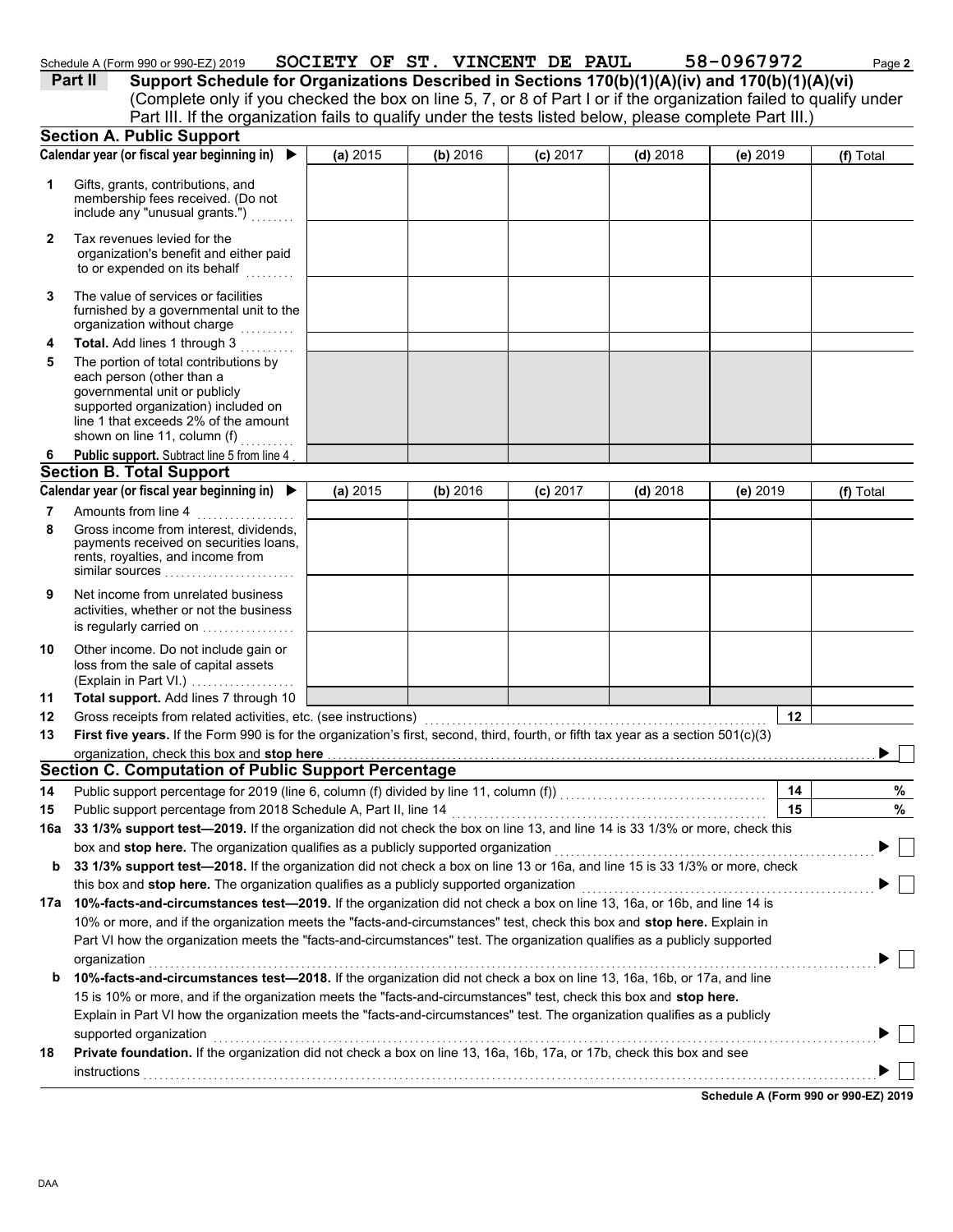### Schedule A (Form 990 or 990-EZ) 2019 **SOCIETY OF ST. VINCENT DE PAUL 58-0967972** Page 3

**Part III** Support Schedule for Organizations Described in Section 509(a)(2) (Complete only if you checked the box on line 10 of Part I or if the organization failed to qualify under Part II. If the organization fails to qualify under the tests listed below, please complete Part II.)

|              | <b>Section A. Public Support</b>                                                                                                                                                  |            |              |              |            |            |                                    |
|--------------|-----------------------------------------------------------------------------------------------------------------------------------------------------------------------------------|------------|--------------|--------------|------------|------------|------------------------------------|
|              | Calendar year (or fiscal year beginning in)<br>▶                                                                                                                                  | (a) 2015   | (b) 2016     | $(c)$ 2017   | $(d)$ 2018 | (e) 2019   | (f) Total                          |
| 1            | Gifts, grants, contributions, and membership fees<br>received. (Do not include any "unusual grants.")                                                                             | 11,427,849 | 12,735,242   | 13, 377, 873 | 16,710,685 | 16,662,746 | 70, 914, 395                       |
| $\mathbf{2}$ | Gross receipts from admissions, merchandise<br>sold or services performed, or facilities<br>furnished in any activity that is related to the<br>organization's tax-exempt purpose | 2,432,746  | 2,572,009    | 2,586,932    | 2,986,615  | 3,186,064  | 13,764,366                         |
| 3            | Gross receipts from activities that are not an<br>unrelated trade or business under section 513                                                                                   |            |              |              |            |            |                                    |
| 4            | Tax revenues levied for the<br>organization's benefit and either paid<br>to or expended on its behalf                                                                             |            |              |              |            |            |                                    |
| 5            | The value of services or facilities<br>furnished by a governmental unit to the<br>organization without charge                                                                     |            |              |              |            |            |                                    |
| 6            | Total. Add lines 1 through 5                                                                                                                                                      | 13,860,595 | 15, 307, 251 | 15,964,805   | 19,697,300 | 19,848,810 | 84, 678, 761                       |
|              | <b>7a</b> Amounts included on lines 1, 2, and 3<br>received from disqualified persons                                                                                             | 18,843     | 47,281       | 48,240       | 84,110     | 27,600     | 226,074                            |
| b            | Amounts included on lines 2 and 3<br>received from other than disqualified<br>persons that exceed the greater of \$5,000<br>or 1% of the amount on line 13 for the year           |            |              |              |            |            |                                    |
| c            | Add lines 7a and 7b                                                                                                                                                               | 18,843     | 47,281       | 48,240       | 84,110     | 27,600     | 226,074                            |
| 8            | Public support. (Subtract line 7c from                                                                                                                                            |            |              |              |            |            |                                    |
|              | line $6.$ )                                                                                                                                                                       |            |              |              |            |            | 84, 452, 687                       |
|              | <b>Section B. Total Support</b>                                                                                                                                                   |            |              |              |            |            |                                    |
|              | Calendar year (or fiscal year beginning in)<br>▶                                                                                                                                  | (a) 2015   | (b) 2016     | $(c)$ 2017   | $(d)$ 2018 | (e) 2019   | (f) Total                          |
| 9            | Amounts from line 6                                                                                                                                                               | 13,860,595 | 15, 307, 251 | 15,964,805   | 19,697,300 | 19,848,810 | 84, 678, 761                       |
| 10a          | Gross income from interest, dividends,<br>payments received on securities loans, rents,<br>royalties, and income from similar sources                                             | 3,515      | 3,940        | 8,079        | 3,519      | 10,735     | 29,788                             |
| b            | Unrelated business taxable income (less<br>section 511 taxes) from businesses<br>acquired after June 30, 1975                                                                     |            |              |              |            |            |                                    |
|              | c Add lines 10a and 10b<br>and a straight and a straight.                                                                                                                         | 3,515      | 3,940        | 8,079        | 3,519      | 10,735     | 29,788                             |
| 11           | Net income from unrelated business<br>activities not included in line 10b, whether<br>or not the business is regularly carried on                                                 |            |              |              |            |            |                                    |
| 12           | Other income. Do not include gain or<br>loss from the sale of capital assets<br>(Explain in Part VI.)                                                                             |            |              |              |            |            |                                    |
| 13           | Total support. (Add lines 9, 10c, 11,                                                                                                                                             |            |              |              |            |            |                                    |
| 14           | and 12.)<br>First five years. If the Form 990 is for the organization's first, second, third, fourth, or fifth tax year as a section 501(c)(3)                                    | 13,864,110 | 15,311,191   | 15,972,884   | 19,700,819 | 19,859,545 | 84,708,549                         |
|              | organization, check this box and stop here                                                                                                                                        |            |              |              |            |            |                                    |
|              | <b>Section C. Computation of Public Support Percentage</b>                                                                                                                        |            |              |              |            |            |                                    |
| 15           | Public support percentage for 2019 (line 8, column (f), divided by line 13, column (f)) [[[[[[[[[[[[[[[[[[[[[                                                                     |            |              |              |            | 15         | 99.70%                             |
| 16           |                                                                                                                                                                                   |            |              |              |            | 16         | 99.65%                             |
|              | Section D. Computation of Investment Income Percentage                                                                                                                            |            |              |              |            |            |                                    |
| 17           | Investment income percentage for 2019 (line 10c, column (f), divided by line 13, column (f)) [[[[[[[[[[[[[[[[                                                                     |            |              |              |            | 17         | %                                  |
| 18           | Investment income percentage from 2018 Schedule A, Part III, line 17                                                                                                              |            |              |              |            | 18         | %                                  |
| 19a          | 33 1/3% support tests-2019. If the organization did not check the box on line 14, and line 15 is more than 33 1/3%, and line                                                      |            |              |              |            |            |                                    |
|              | 17 is not more than 33 1/3%, check this box and stop here. The organization qualifies as a publicly supported organization                                                        |            |              |              |            |            | $\blacktriangleright$ $\mathbf{X}$ |
| b            | 33 1/3% support tests—2018. If the organization did not check a box on line 14 or line 19a, and line 16 is more than 33 1/3%, and                                                 |            |              |              |            |            |                                    |
|              | line 18 is not more than 33 1/3%, check this box and stop here. The organization qualifies as a publicly supported organization                                                   |            |              |              |            |            |                                    |
| 20           |                                                                                                                                                                                   |            |              |              |            |            |                                    |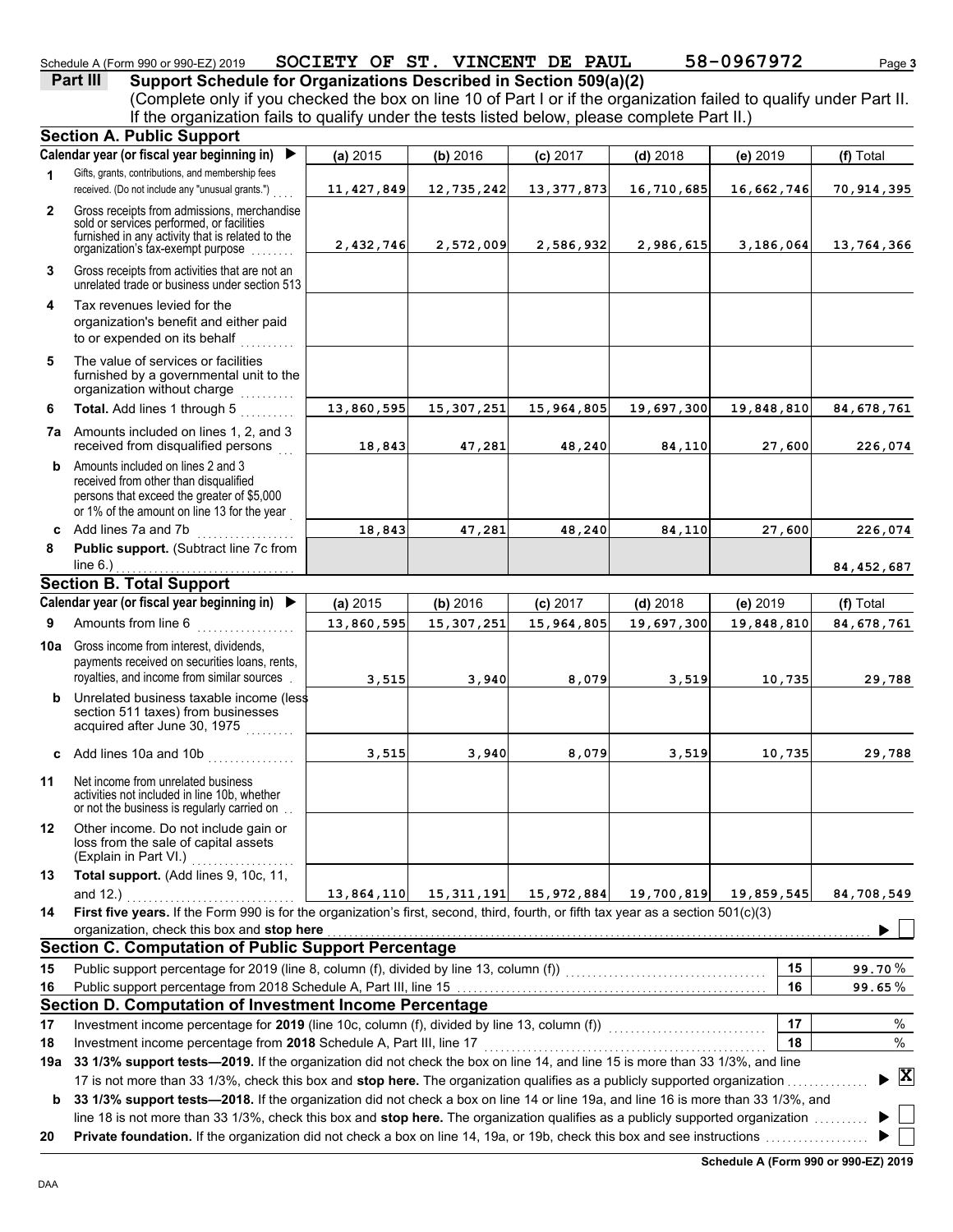|     | <b>Part IV</b><br><b>Supporting Organizations</b>                                                                                                                                        |                                      |            |    |
|-----|------------------------------------------------------------------------------------------------------------------------------------------------------------------------------------------|--------------------------------------|------------|----|
|     | (Complete only if you checked a box in line 12 on Part I. If you checked 12a of Part I, complete Sections A                                                                              |                                      |            |    |
|     | and B. If you checked 12b of Part I, complete Sections A and C. If you checked 12c of Part I, complete                                                                                   |                                      |            |    |
|     | Sections A, D, and E. If you checked 12d of Part I, complete Sections A and D, and complete Part V.)                                                                                     |                                      |            |    |
|     | <b>Section A. All Supporting Organizations</b>                                                                                                                                           |                                      |            |    |
|     |                                                                                                                                                                                          |                                      | <b>Yes</b> | No |
| 1   | Are all of the organization's supported organizations listed by name in the organization's governing                                                                                     |                                      |            |    |
|     | documents? If "No," describe in Part VI how the supported organizations are designated. If designated by                                                                                 |                                      |            |    |
|     | class or purpose, describe the designation. If historic and continuing relationship, explain.                                                                                            | 1                                    |            |    |
| 2   | Did the organization have any supported organization that does not have an IRS determination of status                                                                                   |                                      |            |    |
|     | under section 509(a)(1) or (2)? If "Yes," explain in Part VI how the organization determined that the supported                                                                          |                                      |            |    |
|     | organization was described in section 509(a)(1) or (2).                                                                                                                                  | 2                                    |            |    |
| За  | Did the organization have a supported organization described in section 501(c)(4), (5), or (6)? If "Yes," answer                                                                         |                                      |            |    |
|     | (b) and (c) below.                                                                                                                                                                       | 3a                                   |            |    |
| b   | Did the organization confirm that each supported organization qualified under section $501(c)(4)$ , (5), or (6) and                                                                      |                                      |            |    |
|     | satisfied the public support tests under section $509(a)(2)?$ If "Yes," describe in Part VI when and how the                                                                             |                                      |            |    |
|     | organization made the determination.                                                                                                                                                     | 3 <sub>b</sub>                       |            |    |
| c   | Did the organization ensure that all support to such organizations was used exclusively for section $170(c)(2)(B)$                                                                       |                                      |            |    |
|     | purposes? If "Yes," explain in Part VI what controls the organization put in place to ensure such use.                                                                                   | 3 <sub>c</sub>                       |            |    |
| 4a  | Was any supported organization not organized in the United States ("foreign supported organization")? If                                                                                 |                                      |            |    |
|     | "Yes," and if you checked 12a or 12b in Part I, answer (b) and (c) below.                                                                                                                | 4a                                   |            |    |
| b   | Did the organization have ultimate control and discretion in deciding whether to make grants to the foreign                                                                              |                                      |            |    |
|     | supported organization? If "Yes," describe in Part VI how the organization had such control and discretion                                                                               |                                      |            |    |
|     | despite being controlled or supervised by or in connection with its supported organizations.                                                                                             | 4b                                   |            |    |
| c   | Did the organization support any foreign supported organization that does not have an IRS determination                                                                                  |                                      |            |    |
|     | under sections $501(c)(3)$ and $509(a)(1)$ or (2)? If "Yes," explain in Part VI what controls the organization used                                                                      |                                      |            |    |
|     | to ensure that all support to the foreign supported organization was used exclusively for section $170(c)(2)(B)$                                                                         |                                      |            |    |
|     | purposes.                                                                                                                                                                                | 4с                                   |            |    |
| 5a  | Did the organization add, substitute, or remove any supported organizations during the tax year? If "Yes,"                                                                               |                                      |            |    |
|     | answer (b) and (c) below (if applicable). Also, provide detail in Part VI, including (i) the names and EIN                                                                               |                                      |            |    |
|     | numbers of the supported organizations added, substituted, or removed; (ii) the reasons for each such action;                                                                            |                                      |            |    |
|     | (iii) the authority under the organization's organizing document authorizing such action; and (iv) how the action<br>was accomplished (such as by amendment to the organizing document). |                                      |            |    |
|     | Type I or Type II only. Was any added or substituted supported organization part of a class already                                                                                      | 5a                                   |            |    |
| b   | designated in the organization's organizing document?                                                                                                                                    | 5b                                   |            |    |
| c   | Substitutions only. Was the substitution the result of an event beyond the organization's control?                                                                                       | 5c                                   |            |    |
| 6   | Did the organization provide support (whether in the form of grants or the provision of services or facilities) to                                                                       |                                      |            |    |
|     | anyone other than (i) its supported organizations, (ii) individuals that are part of the charitable class benefited                                                                      |                                      |            |    |
|     | by one or more of its supported organizations, or (iii) other supporting organizations that also support or                                                                              |                                      |            |    |
|     | benefit one or more of the filing organization's supported organizations? If "Yes," provide detail in Part VI.                                                                           | 6                                    |            |    |
| 7   | Did the organization provide a grant, loan, compensation, or other similar payment to a substantial contributor                                                                          |                                      |            |    |
|     | (as defined in section $4958(c)(3)(C)$ ), a family member of a substantial contributor, or a 35% controlled entity                                                                       |                                      |            |    |
|     | with regard to a substantial contributor? If "Yes," complete Part I of Schedule L (Form 990 or 990-EZ).                                                                                  | 7                                    |            |    |
| 8   | Did the organization make a loan to a disqualified person (as defined in section 4958) not described in line 7?                                                                          |                                      |            |    |
|     | If "Yes," complete Part I of Schedule L (Form 990 or 990-EZ).                                                                                                                            | 8                                    |            |    |
| 9a  | Was the organization controlled directly or indirectly at any time during the tax year by one or more                                                                                    |                                      |            |    |
|     | disqualified persons as defined in section 4946 (other than foundation managers and organizations described                                                                              |                                      |            |    |
|     | in section $509(a)(1)$ or (2))? If "Yes," provide detail in Part VI.                                                                                                                     | 9а                                   |            |    |
| b   | Did one or more disqualified persons (as defined in line 9a) hold a controlling interest in any entity in which                                                                          |                                      |            |    |
|     | the supporting organization had an interest? If "Yes," provide detail in Part VI.                                                                                                        | 9b                                   |            |    |
| c   | Did a disqualified person (as defined in line 9a) have an ownership interest in, or derive any personal benefit                                                                          |                                      |            |    |
|     | from, assets in which the supporting organization also had an interest? If "Yes," provide detail in Part VI.                                                                             | 9c                                   |            |    |
| 10a | Was the organization subject to the excess business holdings rules of section 4943 because of section                                                                                    |                                      |            |    |
|     | 4943(f) (regarding certain Type II supporting organizations, and all Type III non-functionally integrated                                                                                |                                      |            |    |
|     | supporting organizations)? If "Yes," answer 10b below.                                                                                                                                   | 10a                                  |            |    |
| b   | Did the organization have any excess business holdings in the tax year? (Use Schedule C, Form 4720, to                                                                                   |                                      |            |    |
|     | determine whether the organization had excess business holdings.)                                                                                                                        | 10 <sub>b</sub>                      |            |    |
|     |                                                                                                                                                                                          | Schedule A (Form 990 or 990-EZ) 2019 |            |    |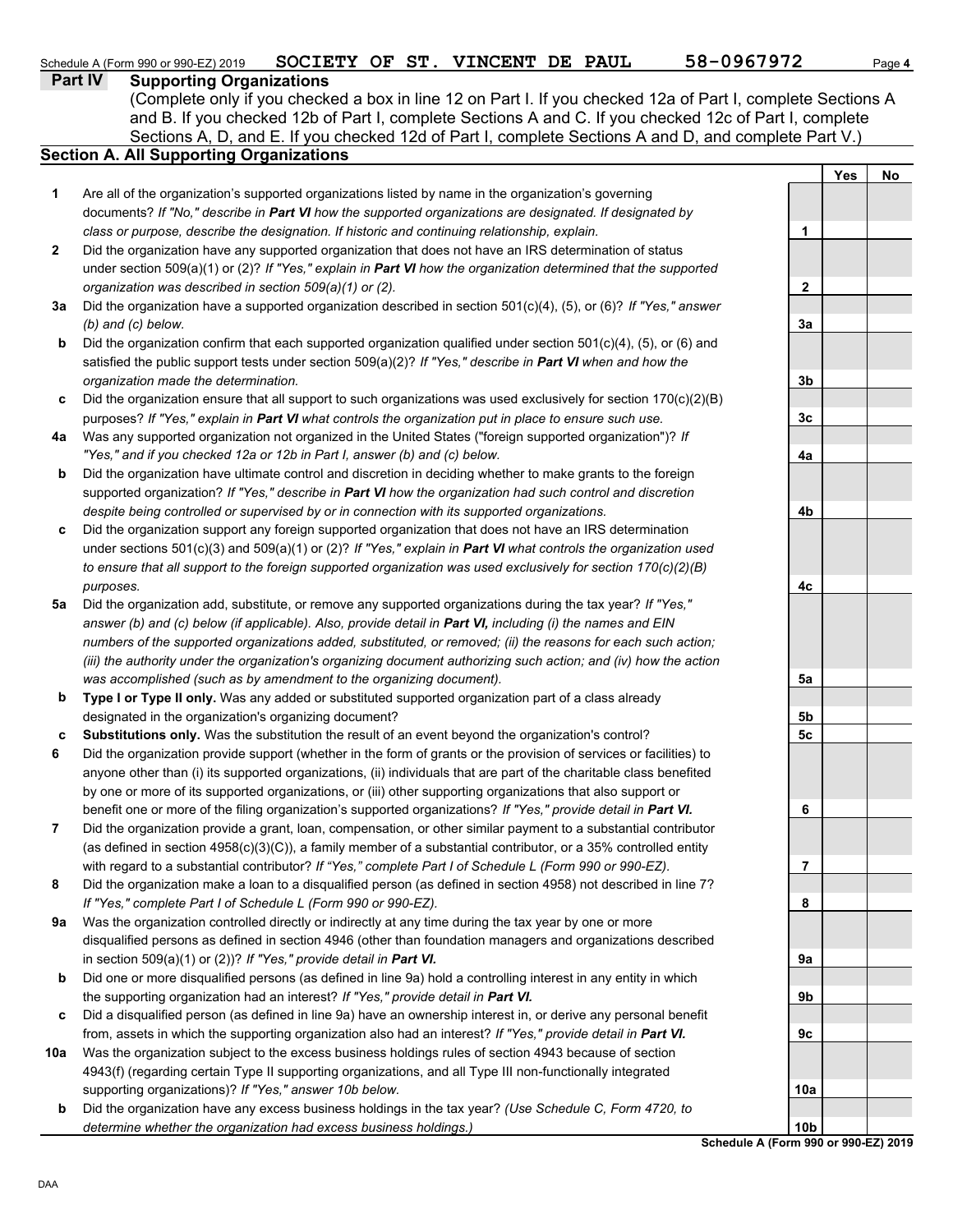|    | 58-0967972<br>SOCIETY OF ST. VINCENT DE PAUL<br>Schedule A (Form 990 or 990-EZ) 2019                                              |                 |     | Page 5 |
|----|-----------------------------------------------------------------------------------------------------------------------------------|-----------------|-----|--------|
|    | <b>Supporting Organizations (continued)</b><br><b>Part IV</b>                                                                     |                 |     |        |
|    |                                                                                                                                   |                 | Yes | No     |
| 11 | Has the organization accepted a gift or contribution from any of the following persons?                                           |                 |     |        |
| a  | A person who directly or indirectly controls, either alone or together with persons described in (b) and (c)                      |                 |     |        |
|    | below, the governing body of a supported organization?                                                                            | 11a             |     |        |
|    | <b>b</b> A family member of a person described in (a) above?                                                                      | 11 <sub>b</sub> |     |        |
|    | c A 35% controlled entity of a person described in (a) or (b) above? If "Yes" to a, b, or c, provide detail in Part VI.           | 11c             |     |        |
|    | <b>Section B. Type I Supporting Organizations</b>                                                                                 |                 |     |        |
|    |                                                                                                                                   |                 | Yes | No     |
| 1  | Did the directors, trustees, or membership of one or more supported organizations have the power to                               |                 |     |        |
|    | regularly appoint or elect at least a majority of the organization's directors or trustees at all times during the                |                 |     |        |
|    | tax year? If "No," describe in Part VI how the supported organization(s) effectively operated, supervised, or                     |                 |     |        |
|    | controlled the organization's activities. If the organization had more than one supported organization,                           |                 |     |        |
|    | describe how the powers to appoint and/or remove directors or trustees were allocated among the supported                         |                 |     |        |
|    | organizations and what conditions or restrictions, if any, applied to such powers during the tax year.                            | 1               |     |        |
| 2  | Did the organization operate for the benefit of any supported organization other than the supported                               |                 |     |        |
|    | organization(s) that operated, supervised, or controlled the supporting organization? If "Yes," explain in Part                   |                 |     |        |
|    | VI how providing such benefit carried out the purposes of the supported organization(s) that operated,                            |                 |     |        |
|    | supervised, or controlled the supporting organization.                                                                            | $\mathbf 2$     |     |        |
|    | <b>Section C. Type II Supporting Organizations</b>                                                                                |                 |     |        |
|    |                                                                                                                                   |                 | Yes | No     |
| 1  | Were a majority of the organization's directors or trustees during the tax year also a majority of the directors                  |                 |     |        |
|    | or trustees of each of the organization's supported organization(s)? If "No," describe in Part VI how control                     |                 |     |        |
|    | or management of the supporting organization was vested in the same persons that controlled or managed                            |                 |     |        |
|    | the supported organization(s).                                                                                                    | 1               |     |        |
|    | <b>Section D. All Type III Supporting Organizations</b>                                                                           |                 |     |        |
|    |                                                                                                                                   |                 | Yes | No     |
| 1  | Did the organization provide to each of its supported organizations, by the last day of the fifth month of the                    |                 |     |        |
|    | organization's tax year, (i) a written notice describing the type and amount of support provided during the prior tax             |                 |     |        |
|    | year, (ii) a copy of the Form 990 that was most recently filed as of the date of notification, and (iii) copies of the            |                 |     |        |
|    | organization's governing documents in effect on the date of notification, to the extent not previously provided?                  | 1               |     |        |
| 2  | Were any of the organization's officers, directors, or trustees either (i) appointed or elected by the supported                  |                 |     |        |
|    | organization(s) or (ii) serving on the governing body of a supported organization? If "No," explain in Part VI how                |                 |     |        |
|    | the organization maintained a close and continuous working relationship with the supported organization(s).                       | $\mathbf{2}$    |     |        |
| 3  | By reason of the relationship described in (2), did the organization's supported organizations have a                             |                 |     |        |
|    | significant voice in the organization's investment policies and in directing the use of the organization's                        |                 |     |        |
|    | income or assets at all times during the tax year? If "Yes," describe in Part VI the role the organization's                      |                 |     |        |
|    | supported organizations played in this regard.                                                                                    | 3               |     |        |
|    | Section E. Type III Functionally-Integrated Supporting Organizations                                                              |                 |     |        |
| 1  | Check the box next to the method that the organization used to satisfy the Integral Part Test during the year (see instructions). |                 |     |        |
|    | $\Box$ The organization satisfied the Activities Test. Complete $\lim_{n \to \infty} 2$ below                                     |                 |     |        |

- The organization satisfied the Activities Test. *Complete line 2 below.* **a**
- The organization is the parent of each of its supported organizations. *Complete line 3 below.* **b**
- The organization supported a governmental entity. *Describe in Part VI how you supported a government entity (see instructions).* **c**

|  | 2 Activities Test. Answer (a) and (b) below. |  |  |  |  |  |  |
|--|----------------------------------------------|--|--|--|--|--|--|
|--|----------------------------------------------|--|--|--|--|--|--|

- **a** Did substantially all of the organization's activities during the tax year directly further the exempt purposes of the supported organization(s) to which the organization was responsive? *If "Yes," then in Part VI identify those supported organizations and explain how these activities directly furthered their exempt purposes, how the organization was responsive to those supported organizations, and how the organization determined that these activities constituted substantially all of its activities.*
- **b** Did the activities described in (a) constitute activities that, but for the organization's involvement, one or more of the organization's supported organization(s) would have been engaged in? *If "Yes," explain in Part VI the reasons for the organization's position that its supported organization(s) would have engaged in these activities but for the organization's involvement.*
- **3** Parent of Supported Organizations. *Answer (a) and (b) below.*
- **a** Did the organization have the power to regularly appoint or elect a majority of the officers, directors, or trustees of each of the supported organizations? *Provide details in Part VI.*
- **b** Did the organization exercise a substantial degree of direction over the policies, programs, and activities of each of its supported organizations? *If "Yes," describe in Part VI the role played by the organization in this regard.*

**3a**

**2a**

**2b**

**Yes No**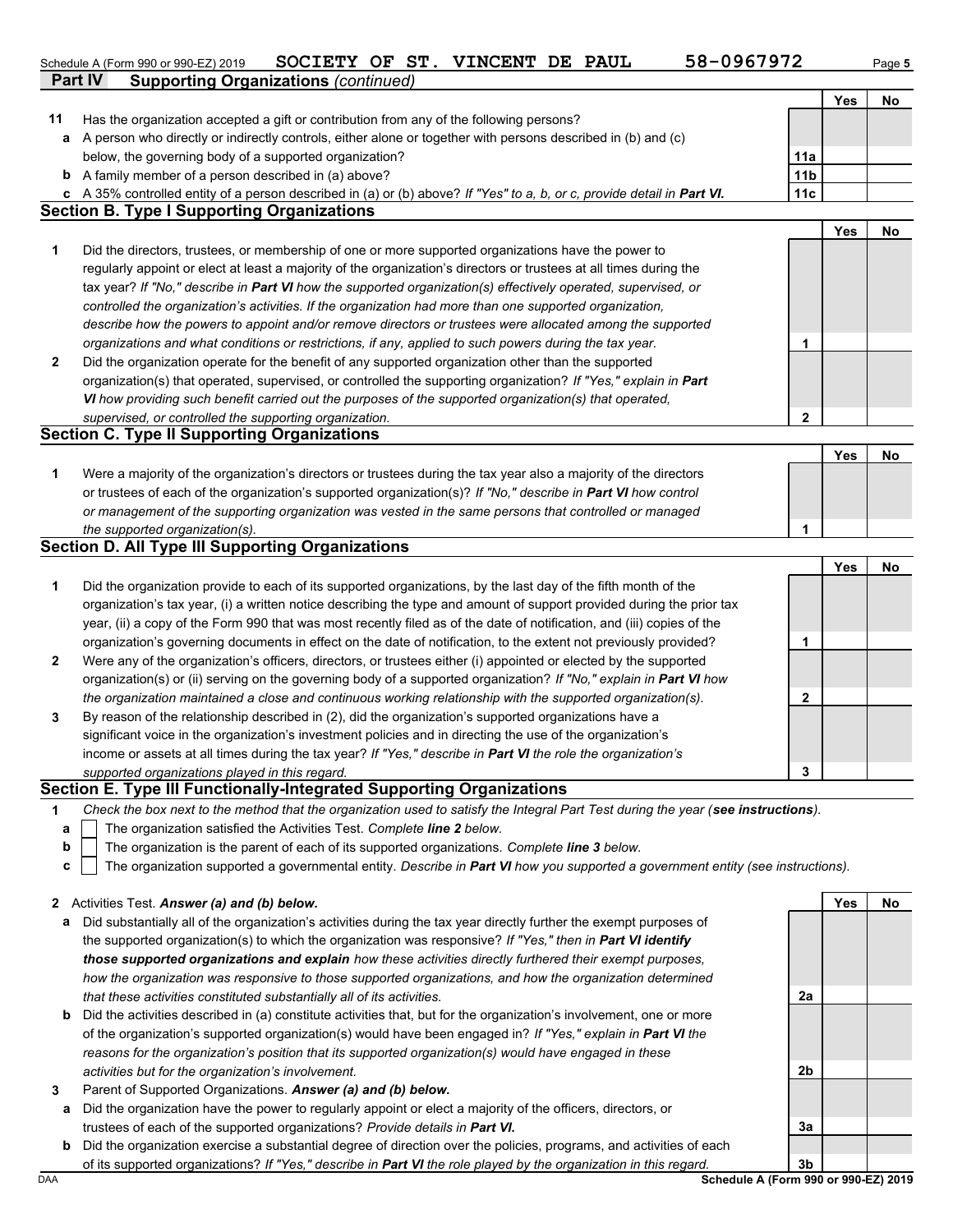|              | SOCIETY OF ST. VINCENT DE PAUL<br>Schedule A (Form 990 or 990-EZ) 2019                                                              |                  | 58-0967972     | Page 6                         |
|--------------|-------------------------------------------------------------------------------------------------------------------------------------|------------------|----------------|--------------------------------|
|              | Type III Non-Functionally Integrated 509(a)(3) Supporting Organizations<br><b>Part V</b>                                            |                  |                |                                |
| $\mathbf 1$  | Check here if the organization satisfied the Integral Part Test as a qualifying trust on Nov. 20, 1970 (explain in Part VI). See    |                  |                |                                |
|              | instructions. All other Type III non-functionally integrated supporting organizations must complete Sections A through E.           |                  |                |                                |
|              | <b>Section A - Adjusted Net Income</b>                                                                                              |                  | (A) Prior Year | (B) Current Year<br>(optional) |
| 1            | Net short-term capital gain                                                                                                         | $\mathbf 1$      |                |                                |
| $\mathbf{2}$ | Recoveries of prior-year distributions                                                                                              | $\mathbf{2}$     |                |                                |
| 3            | Other gross income (see instructions)                                                                                               | 3                |                |                                |
| 4            | Add lines 1 through 3.                                                                                                              | 4                |                |                                |
| 5            | Depreciation and depletion                                                                                                          | 5                |                |                                |
| 6            | Portion of operating expenses paid or incurred for production or                                                                    |                  |                |                                |
|              | collection of gross income or for management, conservation, or                                                                      |                  |                |                                |
|              | maintenance of property held for production of income (see instructions)                                                            | 6                |                |                                |
| 7            | Other expenses (see instructions)                                                                                                   | $\overline{7}$   |                |                                |
| 8            | <b>Adjusted Net Income</b> (subtract lines 5, 6, and 7 from line 4)                                                                 | 8                |                |                                |
|              | <b>Section B - Minimum Asset Amount</b>                                                                                             |                  | (A) Prior Year | (B) Current Year<br>(optional) |
| 1.           | Aggregate fair market value of all non-exempt-use assets (see                                                                       |                  |                |                                |
|              | instructions for short tax year or assets held for part of year):                                                                   |                  |                |                                |
|              | <b>a</b> Average monthly value of securities                                                                                        | 1a               |                |                                |
|              | Average monthly cash balances<br>b                                                                                                  | 1 <sub>b</sub>   |                |                                |
|              | c Fair market value of other non-exempt-use assets                                                                                  | 1 <sub>c</sub>   |                |                                |
|              | <b>Total</b> (add lines 1a, 1b, and 1c)<br>d                                                                                        | 1d               |                |                                |
|              | e Discount claimed for blockage or other                                                                                            |                  |                |                                |
|              | factors (explain in detail in Part VI):                                                                                             |                  |                |                                |
| $\mathbf{2}$ | Acquisition indebtedness applicable to non-exempt-use assets                                                                        | $\mathbf{2}$     |                |                                |
| 3            | Subtract line 2 from line 1d.                                                                                                       | 3                |                |                                |
| 4            | Cash deemed held for exempt use. Enter 1-1/2% of line 3 (for greater amount,                                                        |                  |                |                                |
|              | see instructions)                                                                                                                   | 4                |                |                                |
| 5            | Net value of non-exempt-use assets (subtract line 4 from line 3)                                                                    | 5                |                |                                |
| 6            | Multiply line 5 by .035.                                                                                                            | 6                |                |                                |
| 7            | Recoveries of prior-year distributions                                                                                              | $\overline{7}$   |                |                                |
| 8            | Minimum Asset Amount (add line 7 to line 6)                                                                                         | 8                |                |                                |
|              | <b>Section C - Distributable Amount</b>                                                                                             |                  |                | <b>Current Year</b>            |
| 1            | Adjusted net income for prior year (from Section A, line 8, Column A)                                                               | $\mathbf 1$      |                |                                |
| $\mathbf{2}$ | Enter 85% of line 1.                                                                                                                | $\mathbf{2}$     |                |                                |
| 3            | Minimum asset amount for prior year (from Section B, line 8, Column A)                                                              | 3                |                |                                |
| 4            | Enter greater of line 2 or line 3.                                                                                                  | $\boldsymbol{4}$ |                |                                |
| 5            | Income tax imposed in prior year                                                                                                    | 5                |                |                                |
| 6            | <b>Distributable Amount.</b> Subtract line 5 from line 4, unless subject to                                                         |                  |                |                                |
|              | emergency temporary reduction (see instructions).                                                                                   | 6                |                |                                |
| -            | $\mathbf{r}$ and $\mathbf{r}$ and $\mathbf{r}$ and $\mathbf{r}$ and $\mathbf{r}$ and $\mathbf{r}$ and $\mathbf{r}$ and $\mathbf{r}$ | $\sim$           |                |                                |

**7**  $\mid$  Check here if the current year is the organization's first as a non-functionally integrated Type III supporting organization (see instructions).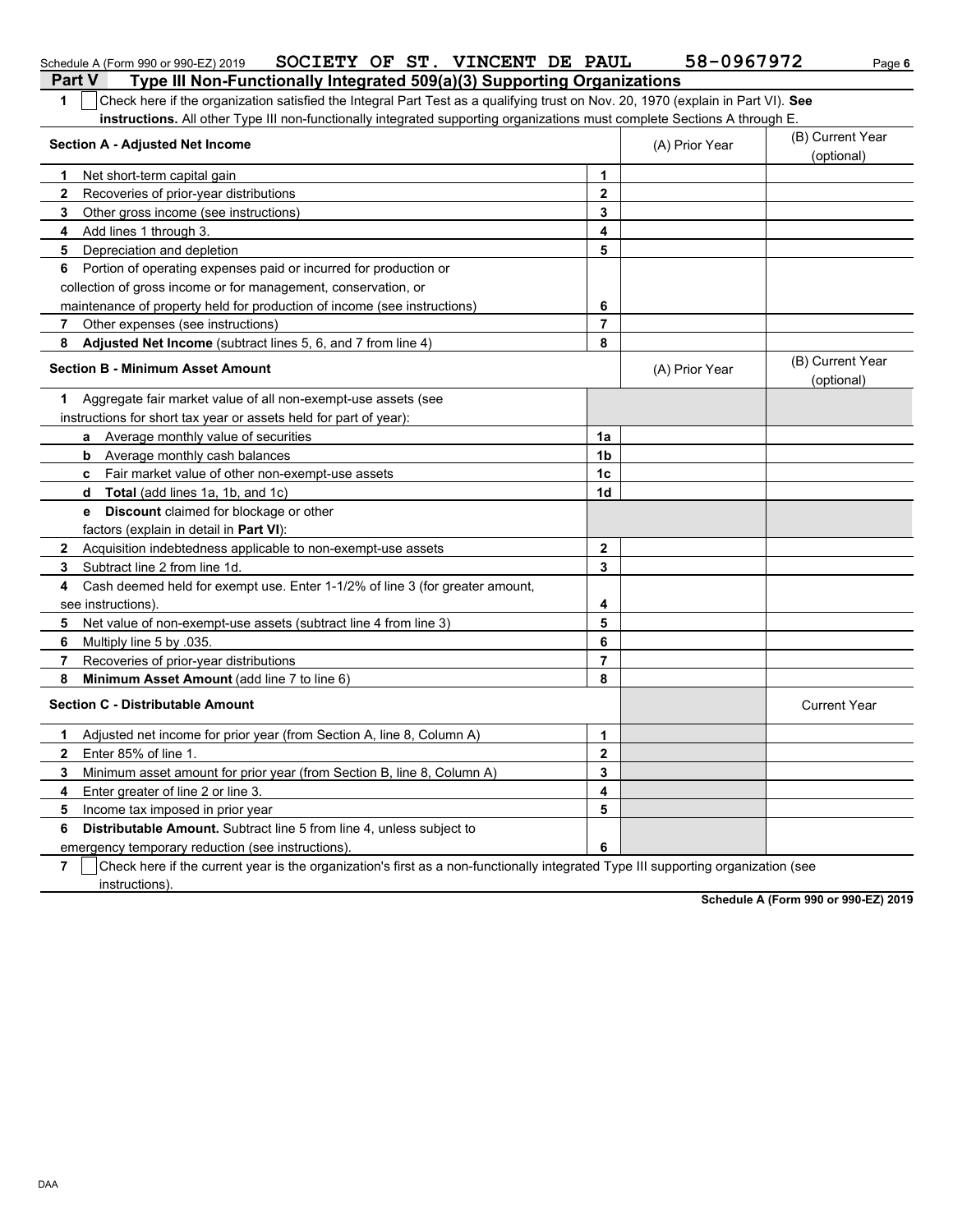### Schedule A (Form 990 or 990-EZ) 2019 **SOCIETY OF ST. VINCENT DE PAUL 58-0967972** Page 7

| <b>Part V</b> | Type III Non-Functionally Integrated 509(a)(3) Supporting Organizations (continued)                                                                                           |                                    |                                               |                                                         |
|---------------|-------------------------------------------------------------------------------------------------------------------------------------------------------------------------------|------------------------------------|-----------------------------------------------|---------------------------------------------------------|
|               | <b>Section D - Distributions</b>                                                                                                                                              |                                    |                                               | <b>Current Year</b>                                     |
| 1             | Amounts paid to supported organizations to accomplish exempt purposes                                                                                                         |                                    |                                               |                                                         |
| 2             | Amounts paid to perform activity that directly furthers exempt purposes of supported                                                                                          |                                    |                                               |                                                         |
|               | organizations, in excess of income from activity                                                                                                                              |                                    |                                               |                                                         |
| 3             | Administrative expenses paid to accomplish exempt purposes of supported organizations                                                                                         |                                    |                                               |                                                         |
| 4             | Amounts paid to acquire exempt-use assets                                                                                                                                     |                                    |                                               |                                                         |
| 5             | Qualified set-aside amounts (prior IRS approval required)                                                                                                                     |                                    |                                               |                                                         |
| 6             | Other distributions (describe in Part VI). See instructions.                                                                                                                  |                                    |                                               |                                                         |
| 7             | Total annual distributions. Add lines 1 through 6.                                                                                                                            |                                    |                                               |                                                         |
| 8             | Distributions to attentive supported organizations to which the organization is responsive                                                                                    |                                    |                                               |                                                         |
|               | (provide details in Part VI). See instructions.                                                                                                                               |                                    |                                               |                                                         |
| 9             | Distributable amount for 2019 from Section C, line 6                                                                                                                          |                                    |                                               |                                                         |
| 10            | Line 8 amount divided by line 9 amount                                                                                                                                        |                                    |                                               |                                                         |
|               | <b>Section E - Distribution Allocations (see instructions)</b>                                                                                                                | (i)<br><b>Excess Distributions</b> | (ii)<br><b>Underdistributions</b><br>Pre-2019 | (iii)<br><b>Distributable</b><br><b>Amount for 2019</b> |
| 1             | Distributable amount for 2019 from Section C, line 6                                                                                                                          |                                    |                                               |                                                         |
| $\mathbf{2}$  | Underdistributions, if any, for years prior to 2019<br>(reasonable cause required-explain in Part VI). See<br>instructions.                                                   |                                    |                                               |                                                         |
| 3             | Excess distributions carryover, if any, to 2019                                                                                                                               |                                    |                                               |                                                         |
|               | <b>a</b> From 2014                                                                                                                                                            |                                    |                                               |                                                         |
|               | $b$ From 2015                                                                                                                                                                 |                                    |                                               |                                                         |
|               | <b>c</b> From 2016                                                                                                                                                            |                                    |                                               |                                                         |
|               | <b>d</b> From 2017                                                                                                                                                            |                                    |                                               |                                                         |
|               | e From 2018                                                                                                                                                                   |                                    |                                               |                                                         |
|               | f Total of lines 3a through e                                                                                                                                                 |                                    |                                               |                                                         |
|               | g Applied to underdistributions of prior years                                                                                                                                |                                    |                                               |                                                         |
|               | h Applied to 2019 distributable amount                                                                                                                                        |                                    |                                               |                                                         |
|               | Carryover from 2014 not applied (see instructions)                                                                                                                            |                                    |                                               |                                                         |
|               | Remainder. Subtract lines 3g, 3h, and 3i from 3f.                                                                                                                             |                                    |                                               |                                                         |
| 4             | Distributions for 2019 from                                                                                                                                                   |                                    |                                               |                                                         |
|               | \$<br>Section D, line 7:                                                                                                                                                      |                                    |                                               |                                                         |
|               | a Applied to underdistributions of prior years                                                                                                                                |                                    |                                               |                                                         |
|               | <b>b</b> Applied to 2019 distributable amount                                                                                                                                 |                                    |                                               |                                                         |
|               | c Remainder. Subtract lines 4a and 4b from 4.                                                                                                                                 |                                    |                                               |                                                         |
| 5             | Remaining underdistributions for years prior to 2019, if<br>any. Subtract lines 3g and 4a from line 2. For result<br>greater than zero, explain in Part VI. See instructions. |                                    |                                               |                                                         |
| 6             | Remaining underdistributions for 2019. Subtract lines 3h<br>and 4b from line 1. For result greater than zero, explain in                                                      |                                    |                                               |                                                         |
|               | Part VI. See instructions.                                                                                                                                                    |                                    |                                               |                                                         |
| 7             | Excess distributions carryover to 2020. Add lines 3j<br>and 4c.                                                                                                               |                                    |                                               |                                                         |
| 8             | Breakdown of line 7:                                                                                                                                                          |                                    |                                               |                                                         |
|               | a Excess from 2015                                                                                                                                                            |                                    |                                               |                                                         |
|               | <b>b</b> Excess from 2016                                                                                                                                                     |                                    |                                               |                                                         |
|               | c Excess from 2017                                                                                                                                                            |                                    |                                               |                                                         |
|               | d Excess from 2018                                                                                                                                                            |                                    |                                               |                                                         |
|               | e Excess from 2019                                                                                                                                                            |                                    |                                               |                                                         |
|               |                                                                                                                                                                               |                                    |                                               |                                                         |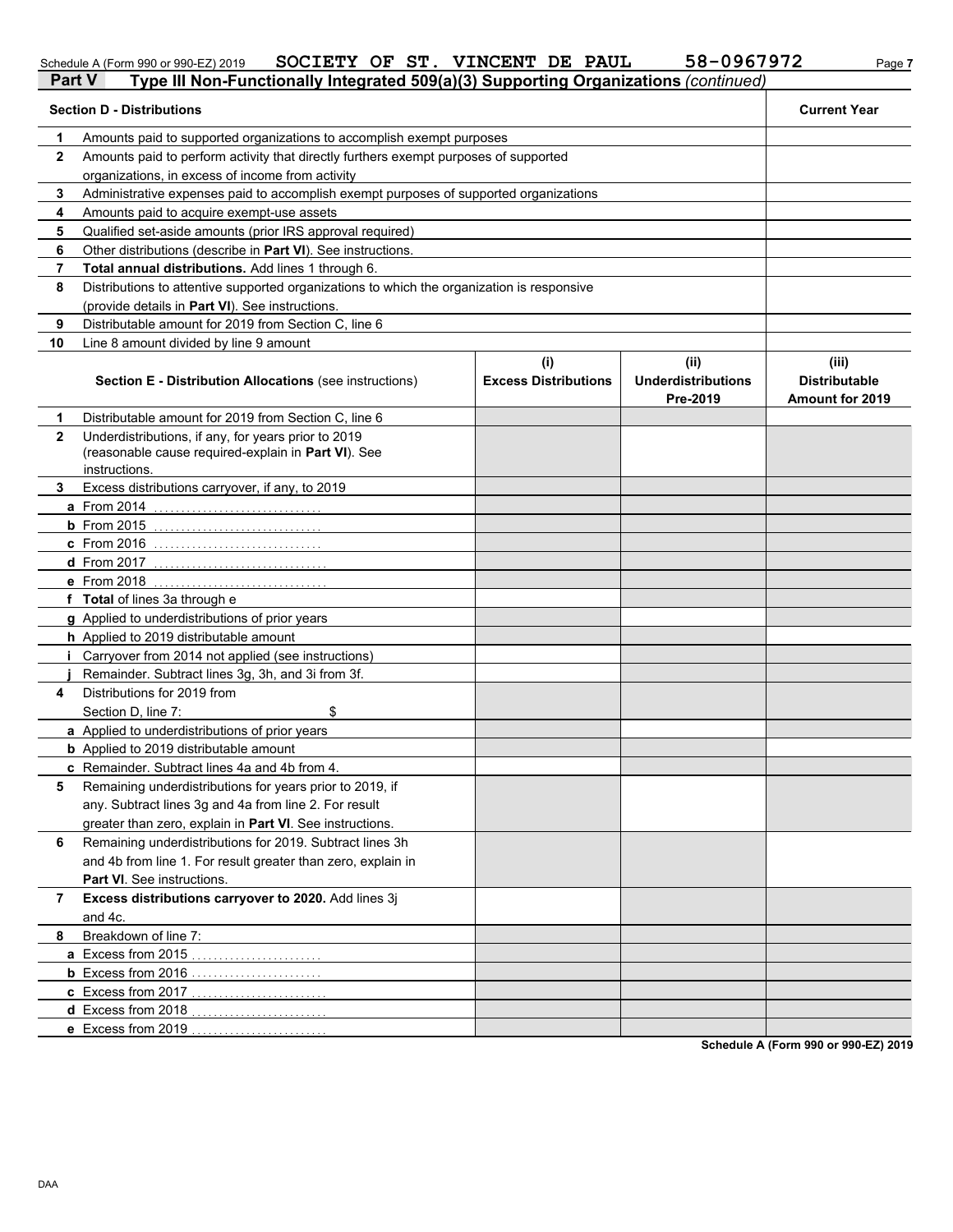|                | Schedule A (Form 990 or 990-EZ) 2019 |  | SOCIETY OF ST. VINCENT DE PAUL | 58-0967972                                                                                                                                                                                                                              | Page 8 |
|----------------|--------------------------------------|--|--------------------------------|-----------------------------------------------------------------------------------------------------------------------------------------------------------------------------------------------------------------------------------------|--------|
| <b>Part VI</b> |                                      |  |                                | Supplemental Information. Provide the explanations required by Part II, line 10; Part II, line 17a or 17b; Part<br>III, line 12; Part IV, Section A, lines 1, 2, 3b, 3c, 4b, 4c, 5a, 6, 9a, 9b, 9c, 11a, 11b, and 11c; Part IV, Section |        |
|                |                                      |  |                                | B, lines 1 and 2; Part IV, Section C, line 1; Part IV, Section D, lines 2 and 3; Part IV, Section E, lines 1c, 2a, 2b,                                                                                                                  |        |
|                |                                      |  |                                | 3a, and 3b; Part V, line 1; Part V, Section B, line 1e; Part V, Section D, lines 5, 6, and 8; and Part V, Section E,<br>lines 2, 5, and 6. Also complete this part for any additional information. (See instructions.)                  |        |
|                |                                      |  |                                |                                                                                                                                                                                                                                         |        |
|                |                                      |  |                                |                                                                                                                                                                                                                                         |        |
|                |                                      |  |                                |                                                                                                                                                                                                                                         |        |
|                |                                      |  |                                |                                                                                                                                                                                                                                         |        |
|                |                                      |  |                                |                                                                                                                                                                                                                                         |        |
|                |                                      |  |                                |                                                                                                                                                                                                                                         |        |
|                |                                      |  |                                |                                                                                                                                                                                                                                         |        |
|                |                                      |  |                                |                                                                                                                                                                                                                                         |        |
|                |                                      |  |                                |                                                                                                                                                                                                                                         |        |
|                |                                      |  |                                |                                                                                                                                                                                                                                         |        |
|                |                                      |  |                                |                                                                                                                                                                                                                                         |        |
|                |                                      |  |                                |                                                                                                                                                                                                                                         |        |
|                |                                      |  |                                |                                                                                                                                                                                                                                         |        |
|                |                                      |  |                                |                                                                                                                                                                                                                                         |        |
|                |                                      |  |                                |                                                                                                                                                                                                                                         |        |
|                |                                      |  |                                |                                                                                                                                                                                                                                         |        |
|                |                                      |  |                                |                                                                                                                                                                                                                                         |        |
|                |                                      |  |                                |                                                                                                                                                                                                                                         |        |
|                |                                      |  |                                |                                                                                                                                                                                                                                         |        |
|                |                                      |  |                                |                                                                                                                                                                                                                                         |        |
|                |                                      |  |                                |                                                                                                                                                                                                                                         |        |
|                |                                      |  |                                |                                                                                                                                                                                                                                         |        |
|                |                                      |  |                                |                                                                                                                                                                                                                                         |        |
|                |                                      |  |                                |                                                                                                                                                                                                                                         |        |
|                |                                      |  |                                |                                                                                                                                                                                                                                         |        |
|                |                                      |  |                                |                                                                                                                                                                                                                                         |        |
|                |                                      |  |                                |                                                                                                                                                                                                                                         |        |
|                |                                      |  |                                |                                                                                                                                                                                                                                         |        |
|                |                                      |  |                                |                                                                                                                                                                                                                                         |        |
|                |                                      |  |                                |                                                                                                                                                                                                                                         |        |
|                |                                      |  |                                |                                                                                                                                                                                                                                         |        |
|                |                                      |  |                                |                                                                                                                                                                                                                                         |        |
|                |                                      |  |                                |                                                                                                                                                                                                                                         |        |
|                |                                      |  |                                |                                                                                                                                                                                                                                         |        |
|                |                                      |  |                                |                                                                                                                                                                                                                                         |        |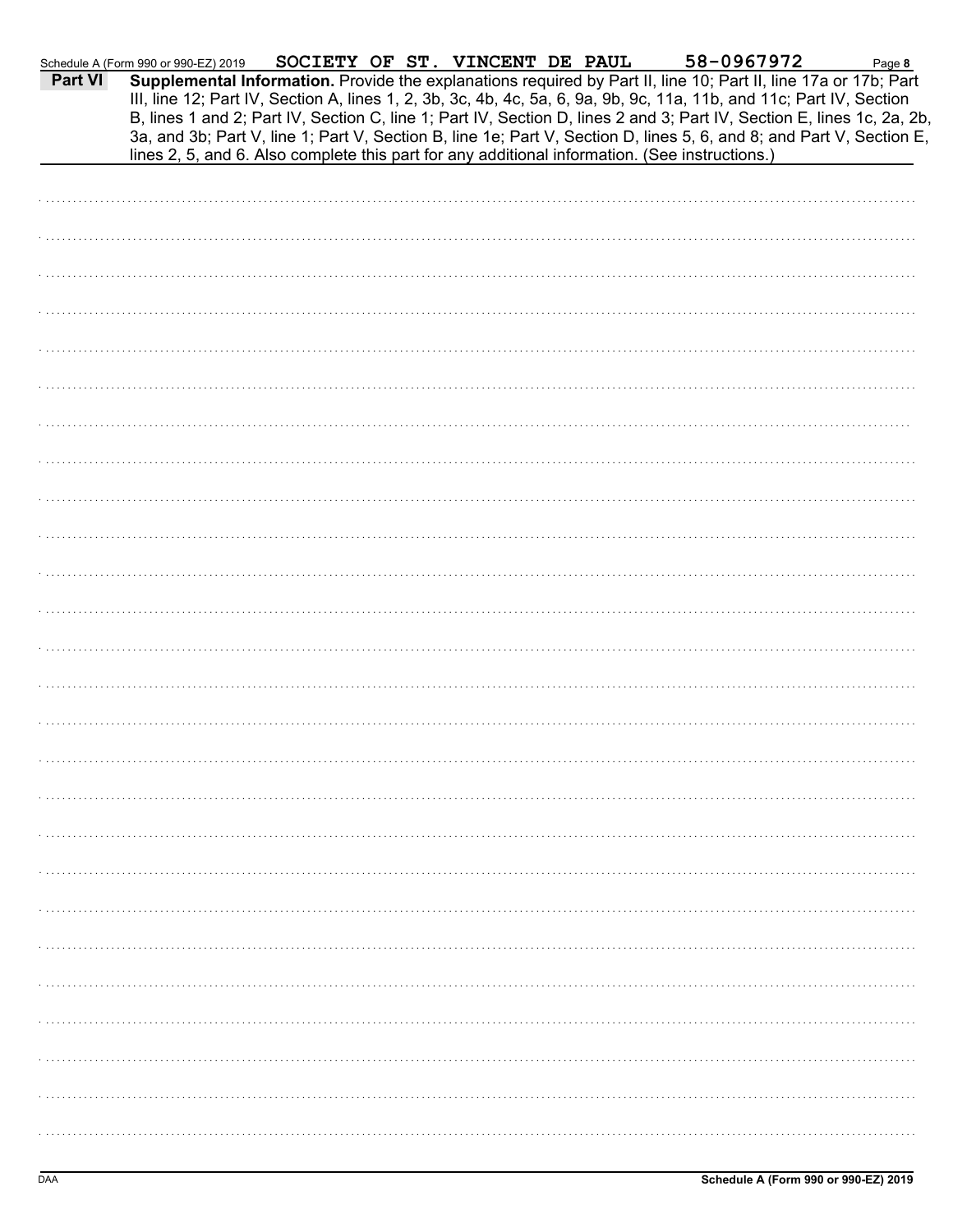| <b>Schedule B</b><br>(Form 990, 990-EZ,<br>or 990-PF)<br>Department of the Treasury                                                                                                                                                                                                      | <b>Schedule of Contributors</b><br>Attach to Form 990, Form 990-EZ, or Form 990-PF.<br>Go to www.irs.gov/Form990 for the latest information. |                                       | OMB No. 1545-0047<br>2019 |  |  |  |
|------------------------------------------------------------------------------------------------------------------------------------------------------------------------------------------------------------------------------------------------------------------------------------------|----------------------------------------------------------------------------------------------------------------------------------------------|---------------------------------------|---------------------------|--|--|--|
| <b>Internal Revenue Service</b><br>Name of the organization<br>SOCIETY OF ST. VINCENT DE PAUL<br>GEORGIA, INC.                                                                                                                                                                           | 58-0967972                                                                                                                                   | <b>Employer identification number</b> |                           |  |  |  |
| Organization type (check one):                                                                                                                                                                                                                                                           |                                                                                                                                              |                                       |                           |  |  |  |
| Filers of:                                                                                                                                                                                                                                                                               | Section:                                                                                                                                     |                                       |                           |  |  |  |
| Form 990 or 990-EZ                                                                                                                                                                                                                                                                       | $ \mathbf{X} $ 501(c)(<br>3 ) (enter number) organization                                                                                    |                                       |                           |  |  |  |
|                                                                                                                                                                                                                                                                                          | $4947(a)(1)$ nonexempt charitable trust <b>not</b> treated as a private foundation                                                           |                                       |                           |  |  |  |
|                                                                                                                                                                                                                                                                                          | 527 political organization                                                                                                                   |                                       |                           |  |  |  |
| Form 990-PF                                                                                                                                                                                                                                                                              | 501(c)(3) exempt private foundation                                                                                                          |                                       |                           |  |  |  |
|                                                                                                                                                                                                                                                                                          | 4947(a)(1) nonexempt charitable trust treated as a private foundation                                                                        |                                       |                           |  |  |  |
|                                                                                                                                                                                                                                                                                          | 501(c)(3) taxable private foundation                                                                                                         |                                       |                           |  |  |  |
|                                                                                                                                                                                                                                                                                          |                                                                                                                                              |                                       |                           |  |  |  |
| Check if your organization is covered by the General Rule or a Special Rule.<br>Note: Only a section 501(c)(7), (8), or (10) organization can check boxes for both the General Rule and a Special Rule. See<br>instructions.                                                             |                                                                                                                                              |                                       |                           |  |  |  |
| <b>General Rule</b>                                                                                                                                                                                                                                                                      |                                                                                                                                              |                                       |                           |  |  |  |
| X<br>For an organization filing Form 990, 990-EZ, or 990-PF that received, during the year, contributions totaling \$5,000<br>or more (in money or property) from any one contributor. Complete Parts I and II. See instructions for determining a<br>contributor's total contributions. |                                                                                                                                              |                                       |                           |  |  |  |

#### **Special Rules**

| For an organization described in section 501(c)(3) filing Form 990 or 990-EZ that met the 33 $1/3\%$ support test of the    |
|-----------------------------------------------------------------------------------------------------------------------------|
| regulations under sections $509(a)(1)$ and $170(b)(1)(A)(vi)$ , that checked Schedule A (Form 990 or 990-EZ), Part II, line |
| 13, 16a, or 16b, and that received from any one contributor, during the year, total contributions of the greater of (1)     |
| \$5,000; or (2) 2% of the amount on (i) Form 990, Part VIII, line 1h; or (ii) Form 990-EZ, line 1. Complete Parts I and II. |

literary, or educational purposes, or for the prevention of cruelty to children or animals. Complete Parts I (entering For an organization described in section 501(c)(7), (8), or (10) filing Form 990 or 990-EZ that received from any one contributor, during the year, total contributions of more than \$1,000 *exclusively* for religious, charitable, scientific, "N/A" in column (b) instead of the contributor name and address), II, and III.

For an organization described in section 501(c)(7), (8), or (10) filing Form 990 or 990-EZ that received from any one contributor, during the year, contributions *exclusively* for religious, charitable, etc., purposes, but no such contributions totaled more than \$1,000. If this box is checked, enter here the total contributions that were received during the year for an *exclusively* religious, charitable, etc., purpose. Don't complete any of the parts unless the **General Rule** applies to this organization because it received *nonexclusively* religious, charitable, etc., contributions totaling \$5,000 or more during the year . . . . . . . . . . . . . . . . . . . . . . . . . . . . . . . . . . . . . . . . . . . . . . . . . . . . . . . . . . . . . . . . . . . . . . . . . . . . \$ . . . . . . . . . . . . . . . . . . . . . . . . . . .

990-EZ, or 990-PF), but it **must** answer "No" on Part IV, line 2, of its Form 990; or check the box on line H of its Form 990-EZ or on its Form 990-PF, Part I, line 2, to certify that it doesn't meet the filing requirements of Schedule B (Form 990, 990-EZ, or 990-PF). **Caution:** An organization that isn't covered by the General Rule and/or the Special Rules doesn't file Schedule B (Form 990,

**For Paperwork Reduction Act Notice, see the instructions for Form 990, 990-EZ, or 990-PF.**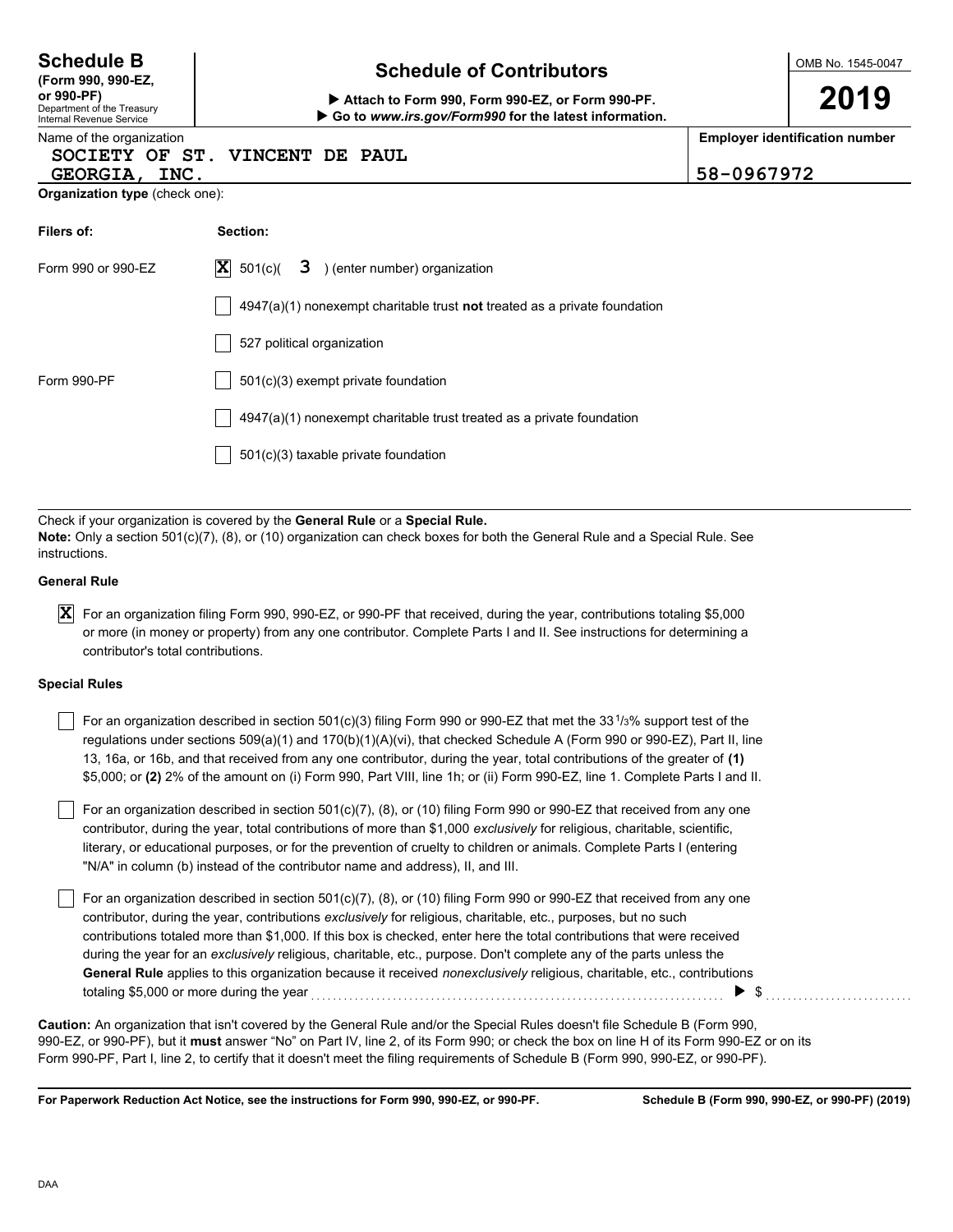|                | Schedule B (Form 990, 990-EZ, or 990-PF) (2019)<br>Name of organization<br>SOCIETY OF ST. VINCENT DE PAUL |                                            | <b>PAGE 1 OF 15</b><br>Page 2<br><b>Employer identification number</b><br>58-0967972         |
|----------------|-----------------------------------------------------------------------------------------------------------|--------------------------------------------|----------------------------------------------------------------------------------------------|
| Part I         | Contributors (see instructions). Use duplicate copies of Part I if additional space is needed.            |                                            |                                                                                              |
| (a)<br>No.     | (b)<br>Name, address, and ZIP + 4                                                                         | (c)<br><b>Total contributions</b>          | (d)<br>Type of contribution                                                                  |
| 1              |                                                                                                           | 700,000<br>\$                              | х<br>Person<br>Payroll<br><b>Noncash</b><br>(Complete Part II for<br>noncash contributions.) |
| (a)<br>No.     | (b)<br>Name, address, and ZIP + 4                                                                         | (c)<br><b>Total contributions</b>          | (d)<br>Type of contribution                                                                  |
| $\mathbf{2}$   |                                                                                                           | 500,000<br>\$                              | х<br>Person<br>Payroll<br><b>Noncash</b><br>(Complete Part II for<br>noncash contributions.) |
| (a)<br>No.     | (b)<br>Name, address, and ZIP + 4                                                                         | (c)<br><b>Total contributions</b>          | (d)<br>Type of contribution                                                                  |
| $\mathbf{3}$   |                                                                                                           | 228,000<br>\$                              | х<br>Person<br>Payroll<br><b>Noncash</b><br>(Complete Part II for<br>noncash contributions.) |
| (a)<br>No.     | (b)<br>Name, address, and ZIP + 4                                                                         | (c)<br><b>Total contributions</b>          | (d)<br>Type of contribution                                                                  |
| 4              |                                                                                                           | 225,000<br>\$                              | X<br>Person<br>Payroll<br>Noncash<br>(Complete Part II for<br>noncash contributions.)        |
| (a)<br>No.     | (b)<br>Name, address, and ZIP + 4                                                                         | (c)<br><b>Total contributions</b>          | (d)<br>Type of contribution                                                                  |
| $\overline{5}$ |                                                                                                           | 100,000<br>\$                              | X<br>Person<br>Payroll<br>Noncash<br>(Complete Part II for<br>noncash contributions.)        |
| (a)<br>No.     | (b)<br>Name, address, and ZIP + 4                                                                         | (c)                                        | (d)<br>Type of contribution                                                                  |
| 6              |                                                                                                           | <b>Total contributions</b><br>90,000<br>\$ | X<br>Person<br>Payroll<br>Noncash<br>(Complete Part II for<br>noncash contributions.)        |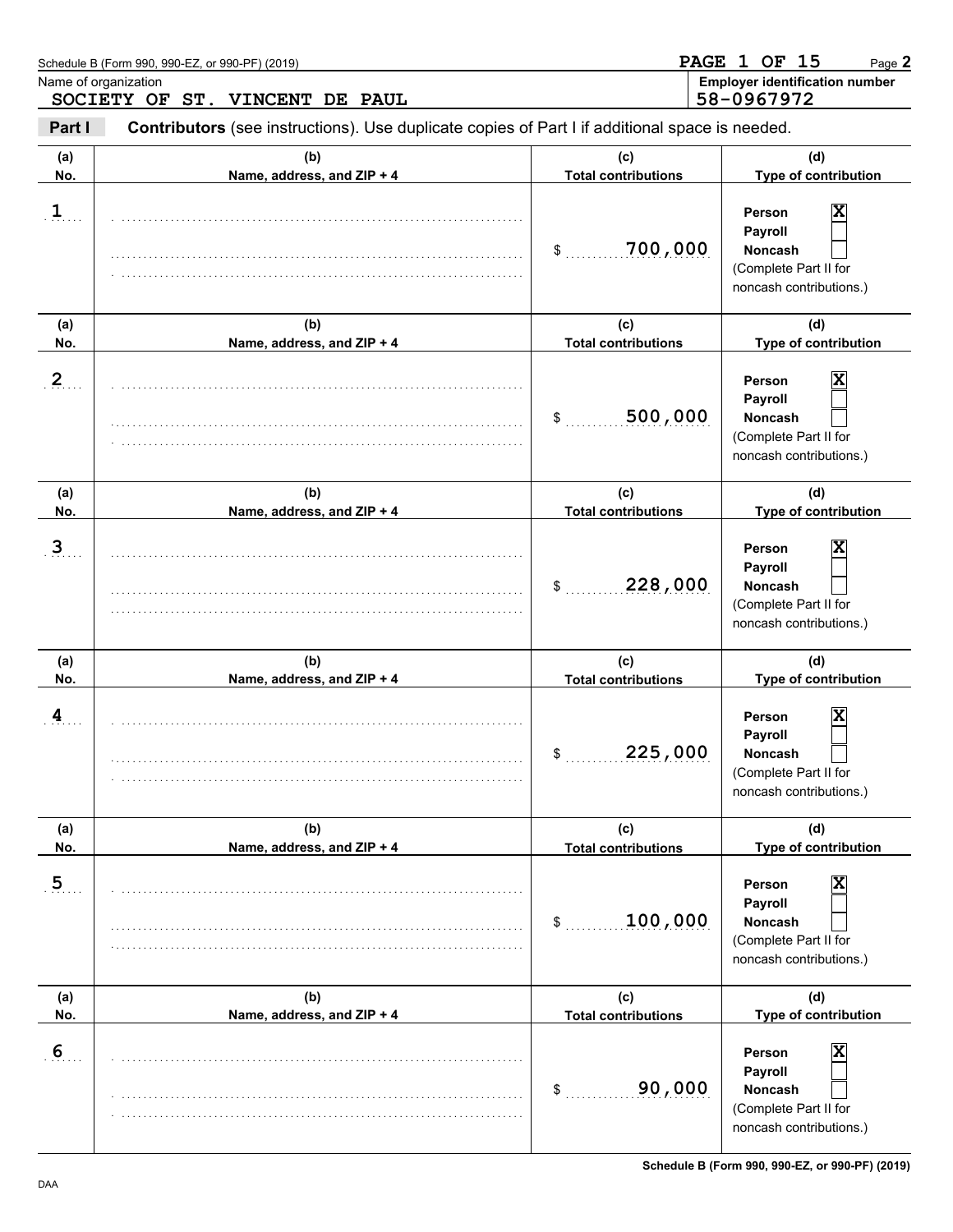|                                                        | Schedule B (Form 990, 990-EZ, or 990-PF) (2019)                                                |                                   | <b>PAGE 2 OF 15</b><br>Page 2                                                                |
|--------------------------------------------------------|------------------------------------------------------------------------------------------------|-----------------------------------|----------------------------------------------------------------------------------------------|
| Name of organization<br>SOCIETY OF ST. VINCENT DE PAUL |                                                                                                |                                   | <b>Employer identification number</b><br>58-0967972                                          |
| Part I                                                 | Contributors (see instructions). Use duplicate copies of Part I if additional space is needed. |                                   |                                                                                              |
| (a)<br>No.                                             | (b)<br>Name, address, and ZIP + 4                                                              | (c)<br><b>Total contributions</b> | (d)<br>Type of contribution                                                                  |
| $\overline{7}$                                         |                                                                                                | 56,382<br>$\mathsf{S}$            | X<br>Person<br>Payroll<br><b>Noncash</b><br>(Complete Part II for<br>noncash contributions.) |
| (a)<br>No.                                             | (b)<br>Name, address, and ZIP + 4                                                              | (c)<br><b>Total contributions</b> | (d)<br>Type of contribution                                                                  |
| 8                                                      |                                                                                                | 50,050<br>\$                      | X<br>Person<br>Payroll<br><b>Noncash</b><br>(Complete Part II for<br>noncash contributions.) |
| (a)<br>No.                                             | (b)<br>Name, address, and ZIP + 4                                                              | (c)<br><b>Total contributions</b> | (d)<br>Type of contribution                                                                  |
| 9                                                      |                                                                                                | 50,000<br>\$                      | x<br>Person<br>Payroll<br>Noncash<br>(Complete Part II for<br>noncash contributions.)        |
| (a)<br>No.                                             | (b)<br>Name, address, and ZIP + 4                                                              | (c)<br><b>Total contributions</b> | (d)<br>Type of contribution                                                                  |
| 10                                                     |                                                                                                | 50,000<br>\$                      | X<br>Person<br>Payroll<br>Noncash<br>(Complete Part II for<br>noncash contributions.)        |
| (a)<br>No.                                             | (b)<br>Name, address, and ZIP + 4                                                              | (c)<br><b>Total contributions</b> | (d)<br>Type of contribution                                                                  |
| 11                                                     |                                                                                                | 50,000<br>\$                      | X<br>Person<br>Payroll<br><b>Noncash</b><br>(Complete Part II for<br>noncash contributions.) |
| (a)<br>No.                                             | (b)<br>Name, address, and ZIP + 4                                                              | (c)<br><b>Total contributions</b> | (d)<br>Type of contribution                                                                  |
| 12                                                     |                                                                                                | 50,000<br>\$                      | X<br>Person<br>Payroll<br><b>Noncash</b><br>(Complete Part II for<br>noncash contributions.) |

**Schedule B (Form 990, 990-EZ, or 990-PF) (2019)**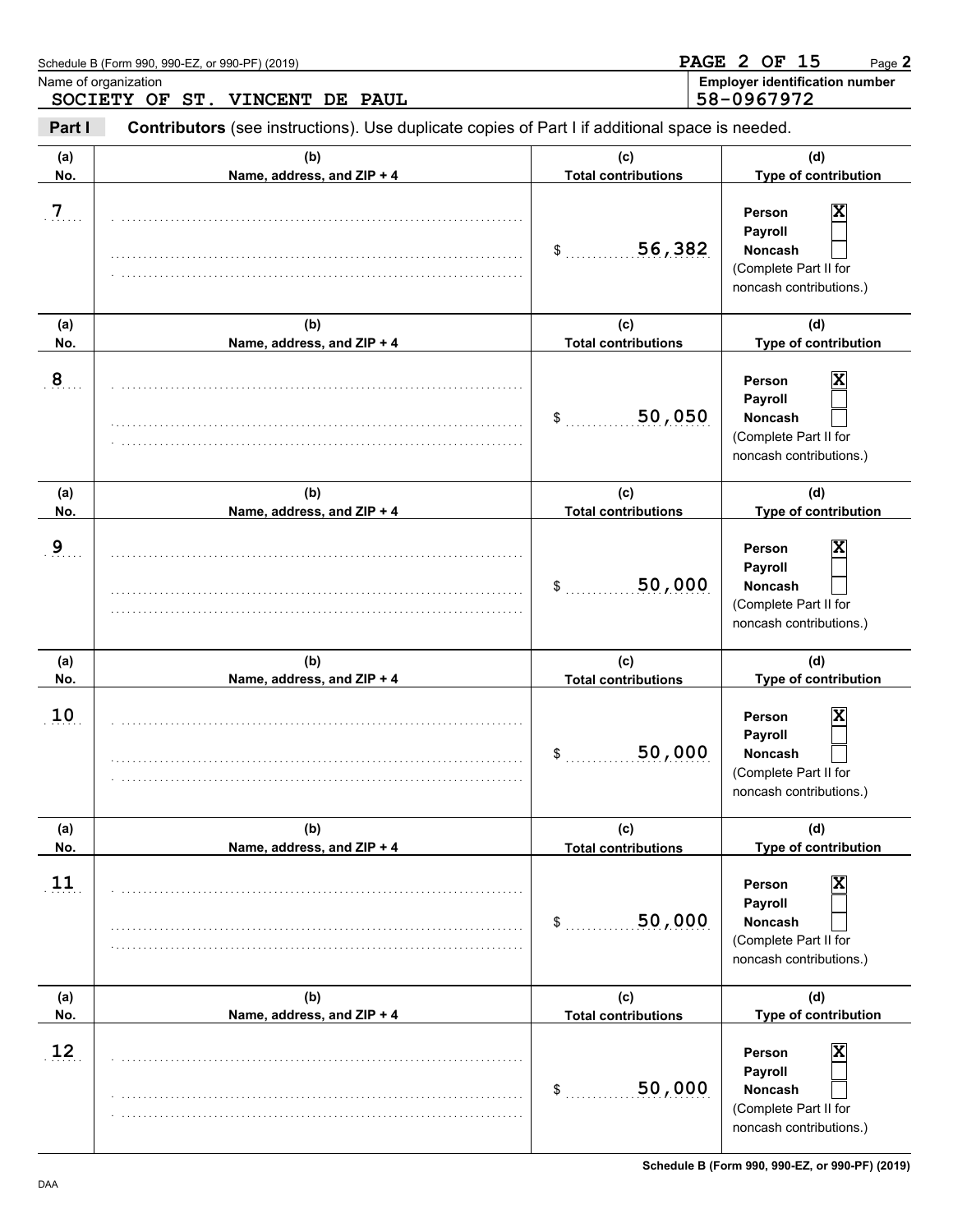|                                                        | Schedule B (Form 990, 990-EZ, or 990-PF) (2019)                                                |                                            | PAGE 3 OF 15<br>Page 2                                                                                                                     |
|--------------------------------------------------------|------------------------------------------------------------------------------------------------|--------------------------------------------|--------------------------------------------------------------------------------------------------------------------------------------------|
| Name of organization<br>SOCIETY OF ST. VINCENT DE PAUL |                                                                                                |                                            | <b>Employer identification number</b><br>58-0967972                                                                                        |
| Part I                                                 | Contributors (see instructions). Use duplicate copies of Part I if additional space is needed. |                                            |                                                                                                                                            |
| (a)<br>No.                                             | (b)<br>Name, address, and ZIP + 4                                                              | (c)<br><b>Total contributions</b>          | (d)<br>Type of contribution                                                                                                                |
| 13                                                     |                                                                                                | 50,000<br>\$                               | X<br>Person<br>Payroll<br><b>Noncash</b><br>(Complete Part II for<br>noncash contributions.)                                               |
| (a)<br>No.                                             | (b)<br>Name, address, and ZIP + 4                                                              | (c)<br><b>Total contributions</b>          | (d)<br>Type of contribution                                                                                                                |
| 14                                                     |                                                                                                | 45,000<br>\$                               | X<br>Person<br>Payroll<br><b>Noncash</b><br>(Complete Part II for<br>noncash contributions.)                                               |
| (a)<br>No.                                             | (b)<br>Name, address, and ZIP + 4                                                              | (c)<br><b>Total contributions</b>          | (d)<br>Type of contribution                                                                                                                |
| 15                                                     |                                                                                                | 41,000<br>\$                               | X<br>Person<br>Payroll<br><b>Noncash</b><br>(Complete Part II for<br>noncash contributions.)                                               |
| (a)<br>No.                                             | (b)<br>Name, address, and ZIP + 4                                                              | (c)<br><b>Total contributions</b>          | (d)<br>Type of contribution                                                                                                                |
| 16                                                     |                                                                                                | 40,000<br>\$                               | X<br><b>Person</b><br>Payroll<br><b>Noncash</b><br>(Complete Part II for<br>noncash contributions.)                                        |
| (a)<br>No.                                             | (b)<br>Name, address, and ZIP + 4                                                              | (c)<br><b>Total contributions</b>          | (d)<br>Type of contribution                                                                                                                |
| 17                                                     |                                                                                                | 40,000<br>\$                               | $\overline{\mathbf{x}}$<br>Person<br>Payroll<br><b>Noncash</b><br>(Complete Part II for<br>noncash contributions.)                         |
| (a)                                                    | (b)                                                                                            | (c)                                        | (d)                                                                                                                                        |
| No.<br>18                                              | Name, address, and ZIP + 4                                                                     | <b>Total contributions</b><br>38,361<br>\$ | Type of contribution<br>$\overline{\mathbf{x}}$<br>Person<br>Payroll<br><b>Noncash</b><br>(Complete Part II for<br>noncash contributions.) |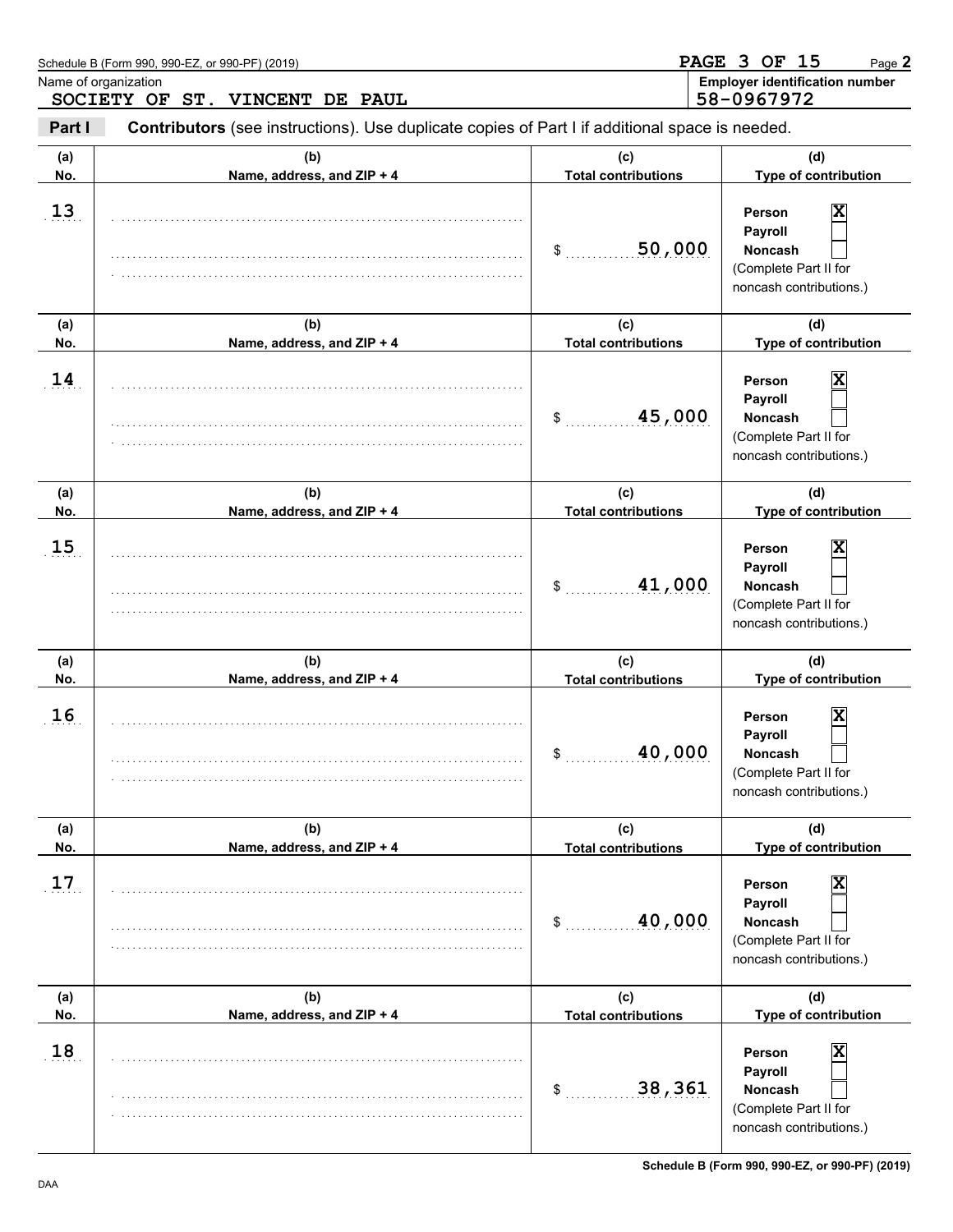|                                                        | Schedule B (Form 990, 990-EZ, or 990-PF) (2019)                                                |                                   | PAGE 4 OF 15<br>Page 2                                                                       |
|--------------------------------------------------------|------------------------------------------------------------------------------------------------|-----------------------------------|----------------------------------------------------------------------------------------------|
| Name of organization<br>SOCIETY OF ST. VINCENT DE PAUL |                                                                                                |                                   | <b>Employer identification number</b><br>58-0967972                                          |
| Part I                                                 | Contributors (see instructions). Use duplicate copies of Part I if additional space is needed. |                                   |                                                                                              |
| (a)<br>No.                                             | (b)<br>Name, address, and ZIP + 4                                                              | (c)<br><b>Total contributions</b> | (d)<br>Type of contribution                                                                  |
| 19                                                     |                                                                                                | 35,130<br>$\mathsf{S}$            | X<br>Person<br>Payroll<br><b>Noncash</b><br>(Complete Part II for<br>noncash contributions.) |
| (a)<br>No.                                             | (b)<br>Name, address, and ZIP + 4                                                              | (c)<br><b>Total contributions</b> | (d)<br>Type of contribution                                                                  |
| 20                                                     |                                                                                                | 34,000<br>\$                      | X<br>Person<br>Payroll<br><b>Noncash</b><br>(Complete Part II for<br>noncash contributions.) |
| (a)<br>No.                                             | (b)<br>Name, address, and ZIP + 4                                                              | (c)<br><b>Total contributions</b> | (d)<br>Type of contribution                                                                  |
| 21                                                     |                                                                                                | 33,000<br>\$                      | X<br>Person<br>Payroll<br>Noncash<br>(Complete Part II for<br>noncash contributions.)        |
| (a)<br>No.                                             | (b)<br>Name, address, and ZIP + 4                                                              | (c)<br><b>Total contributions</b> | (d)<br>Type of contribution                                                                  |
| 22                                                     |                                                                                                | 31,049<br>\$                      | Χ<br>Person<br>Payroll<br>Noncash<br>(Complete Part II for<br>noncash contributions.)        |
| (a)<br>No.                                             | (b)<br>Name, address, and ZIP + 4                                                              | (c)<br><b>Total contributions</b> | (d)<br>Type of contribution                                                                  |
| 23                                                     |                                                                                                | 26,752<br>\$                      | X<br>Person<br>Payroll<br><b>Noncash</b><br>(Complete Part II for<br>noncash contributions.) |
| (a)<br>No.                                             | (b)<br>Name, address, and ZIP + 4                                                              | (c)<br><b>Total contributions</b> | (d)<br>Type of contribution                                                                  |
| 24                                                     |                                                                                                | 25,140<br>\$                      | X<br>Person<br>Payroll<br><b>Noncash</b><br>(Complete Part II for<br>noncash contributions.) |

**Schedule B (Form 990, 990-EZ, or 990-PF) (2019)**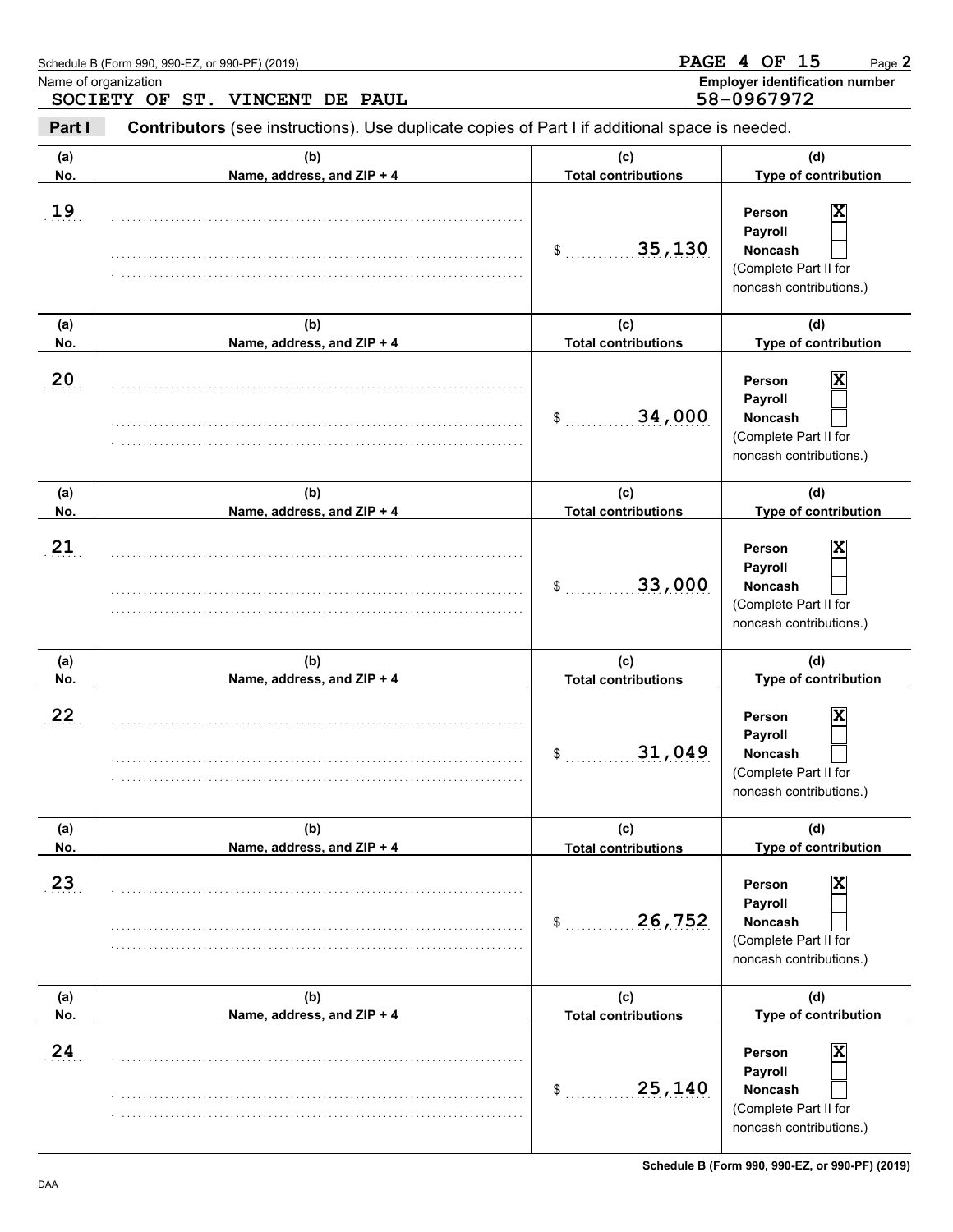| Schedule B (Form 990, 990-EZ, or 990-PF) (2019)<br>Name of organization<br>SOCIETY OF ST. VINCENT DE PAUL |                                   | <b>PAGE 5 OF 15</b><br>Page 2<br><b>Employer identification number</b><br>58-0967972 |                                                                                                                    |
|-----------------------------------------------------------------------------------------------------------|-----------------------------------|--------------------------------------------------------------------------------------|--------------------------------------------------------------------------------------------------------------------|
|                                                                                                           |                                   |                                                                                      |                                                                                                                    |
| (a)<br>No.                                                                                                | (b)<br>Name, address, and ZIP + 4 | (c)<br><b>Total contributions</b>                                                    | (d)<br>Type of contribution                                                                                        |
| 25                                                                                                        |                                   | 25,000<br>\$                                                                         | X<br>Person<br>Payroll<br><b>Noncash</b><br>(Complete Part II for<br>noncash contributions.)                       |
| (a)<br>No.                                                                                                | (b)<br>Name, address, and ZIP + 4 | (c)<br><b>Total contributions</b>                                                    | (d)<br>Type of contribution                                                                                        |
| 26                                                                                                        |                                   | 25,000<br>\$                                                                         | X<br>Person<br>Payroll<br><b>Noncash</b><br>(Complete Part II for<br>noncash contributions.)                       |
| (a)<br>No.                                                                                                | (b)<br>Name, address, and ZIP + 4 | (c)<br><b>Total contributions</b>                                                    | (d)<br>Type of contribution                                                                                        |
| 27                                                                                                        |                                   | 25,000<br>\$                                                                         | X<br>Person<br>Payroll<br><b>Noncash</b><br>(Complete Part II for<br>noncash contributions.)                       |
| (a)<br>No.                                                                                                | (b)<br>Name, address, and ZIP + 4 | (c)<br><b>Total contributions</b>                                                    | (d)<br>Type of contribution                                                                                        |
| 28                                                                                                        |                                   | 25,000<br>\$                                                                         | X<br>Person<br>Payroll<br><b>Noncash</b><br>(Complete Part II for<br>noncash contributions.)                       |
| (a)<br>No.                                                                                                | (b)<br>Name, address, and ZIP + 4 | (c)<br><b>Total contributions</b>                                                    | (d)<br>Type of contribution                                                                                        |
| 29                                                                                                        |                                   | 20,000<br>\$                                                                         | $\overline{\mathbf{x}}$<br>Person<br>Payroll<br><b>Noncash</b><br>(Complete Part II for<br>noncash contributions.) |
| (a)<br>No.                                                                                                | (b)<br>Name, address, and ZIP + 4 | (c)<br><b>Total contributions</b>                                                    | (d)<br>Type of contribution                                                                                        |
| 30                                                                                                        |                                   | 19,000<br>\$                                                                         | $\overline{\mathbf{x}}$<br>Person<br>Payroll<br><b>Noncash</b><br>(Complete Part II for<br>noncash contributions.) |

**Schedule B (Form 990, 990-EZ, or 990-PF) (2019)**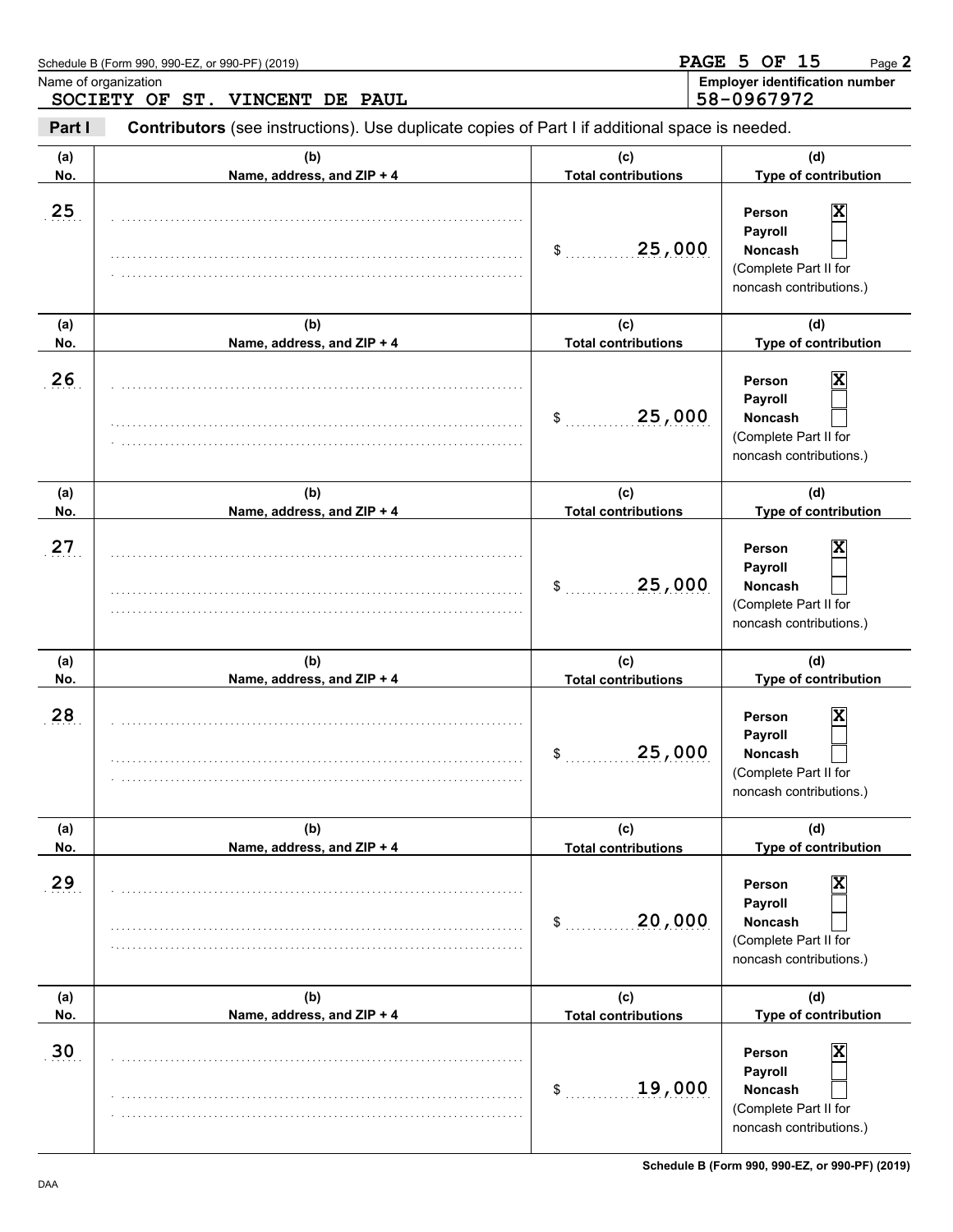|                                                        | Schedule B (Form 990, 990-EZ, or 990-PF) (2019)                                                |                                   | PAGE 6 OF 15<br>Page 2                                                                       |
|--------------------------------------------------------|------------------------------------------------------------------------------------------------|-----------------------------------|----------------------------------------------------------------------------------------------|
| Name of organization<br>SOCIETY OF ST. VINCENT DE PAUL |                                                                                                |                                   | <b>Employer identification number</b><br>58-0967972                                          |
| Part I                                                 | Contributors (see instructions). Use duplicate copies of Part I if additional space is needed. |                                   |                                                                                              |
| (a)<br>No.                                             | (b)<br>Name, address, and ZIP + 4                                                              | (c)<br><b>Total contributions</b> | (d)<br>Type of contribution                                                                  |
| 31                                                     |                                                                                                | 15,000<br>$\frac{1}{2}$           | X<br>Person<br>Payroll<br><b>Noncash</b><br>(Complete Part II for<br>noncash contributions.) |
| (a)<br>No.                                             | (b)<br>Name, address, and ZIP + 4                                                              | (c)<br><b>Total contributions</b> | (d)<br>Type of contribution                                                                  |
| 32                                                     |                                                                                                | 15,000<br>\$                      | X<br>Person<br>Payroll<br><b>Noncash</b><br>(Complete Part II for<br>noncash contributions.) |
| (a)<br>No.                                             | (b)<br>Name, address, and ZIP + 4                                                              | (c)<br><b>Total contributions</b> | (d)<br>Type of contribution                                                                  |
| 33                                                     |                                                                                                | 15,000<br>\$                      | X<br>Person<br>Payroll<br>Noncash<br>(Complete Part II for<br>noncash contributions.)        |
| (a)<br>No.                                             | (b)<br>Name, address, and ZIP + 4                                                              | (c)<br><b>Total contributions</b> | (d)<br>Type of contribution                                                                  |
| 34                                                     |                                                                                                | 15,000<br>\$                      | Χ<br>Person<br>Payroll<br>Noncash<br>(Complete Part II for<br>noncash contributions.)        |
| (a)<br>No.                                             | (b)<br>Name, address, and ZIP + 4                                                              | (c)<br><b>Total contributions</b> | (d)<br>Type of contribution                                                                  |
| 35                                                     |                                                                                                | 15,000<br>\$                      | X<br>Person<br>Payroll<br><b>Noncash</b><br>(Complete Part II for<br>noncash contributions.) |
| (a)<br>No.                                             | (b)<br>Name, address, and ZIP + 4                                                              | (c)<br><b>Total contributions</b> | (d)<br>Type of contribution                                                                  |
| 36                                                     |                                                                                                | 15,000<br>\$                      | X<br>Person<br>Payroll<br><b>Noncash</b><br>(Complete Part II for<br>noncash contributions.) |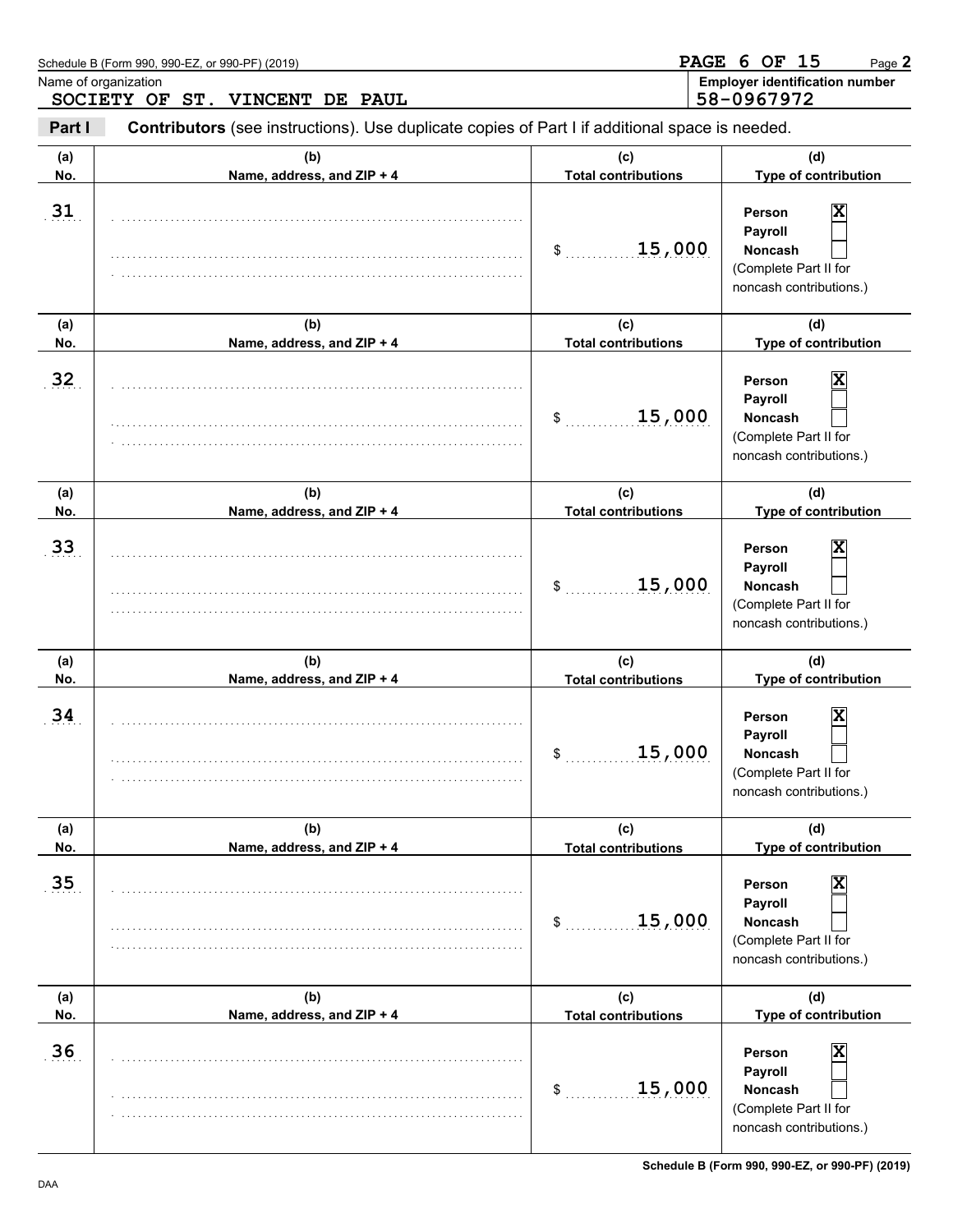|            | Schedule B (Form 990, 990-EZ, or 990-PF) (2019)                                                |                                   | PAGE 7 OF 15<br>Page 2                                                                       |
|------------|------------------------------------------------------------------------------------------------|-----------------------------------|----------------------------------------------------------------------------------------------|
|            | Name of organization<br>SOCIETY OF ST. VINCENT DE PAUL                                         |                                   | <b>Employer identification number</b><br>58-0967972                                          |
| Part I     | Contributors (see instructions). Use duplicate copies of Part I if additional space is needed. |                                   |                                                                                              |
| (a)<br>No. | (b)<br>Name, address, and ZIP + 4                                                              | (c)<br><b>Total contributions</b> | (d)<br>Type of contribution                                                                  |
| 37         |                                                                                                | 15,000<br>$\frac{1}{2}$           | X<br>Person<br>Payroll<br><b>Noncash</b><br>(Complete Part II for<br>noncash contributions.) |
| (a)<br>No. | (b)<br>Name, address, and ZIP + 4                                                              | (c)<br><b>Total contributions</b> | (d)<br>Type of contribution                                                                  |
| 38         |                                                                                                | 15,000<br>\$                      | X<br>Person<br>Payroll<br><b>Noncash</b><br>(Complete Part II for<br>noncash contributions.) |
| (a)<br>No. | (b)<br>Name, address, and ZIP + 4                                                              | (c)<br><b>Total contributions</b> | (d)<br>Type of contribution                                                                  |
| 39         |                                                                                                | 14,000<br>\$                      | X<br>Person<br>Payroll<br><b>Noncash</b><br>(Complete Part II for<br>noncash contributions.) |
| (a)<br>No. | (b)<br>Name, address, and ZIP + 4                                                              | (c)<br><b>Total contributions</b> | (d)<br>Type of contribution                                                                  |
| 40         |                                                                                                | 13,800<br>\$                      | Χ<br>Person<br>Payroll<br>Noncash<br>(Complete Part II for<br>noncash contributions.)        |
| (a)<br>No. | (b)<br>Name, address, and ZIP + 4                                                              | (c)<br><b>Total contributions</b> | (d)<br>Type of contribution                                                                  |
| 41         |                                                                                                | 12,500<br>\$                      | X<br>Person<br>Payroll<br><b>Noncash</b><br>(Complete Part II for<br>noncash contributions.) |
| (a)<br>No. | (b)<br>Name, address, and ZIP + 4                                                              | (c)<br><b>Total contributions</b> | (d)<br>Type of contribution                                                                  |
| 42         |                                                                                                | 12,500<br>\$                      | X<br>Person<br>Payroll<br><b>Noncash</b><br>(Complete Part II for<br>noncash contributions.) |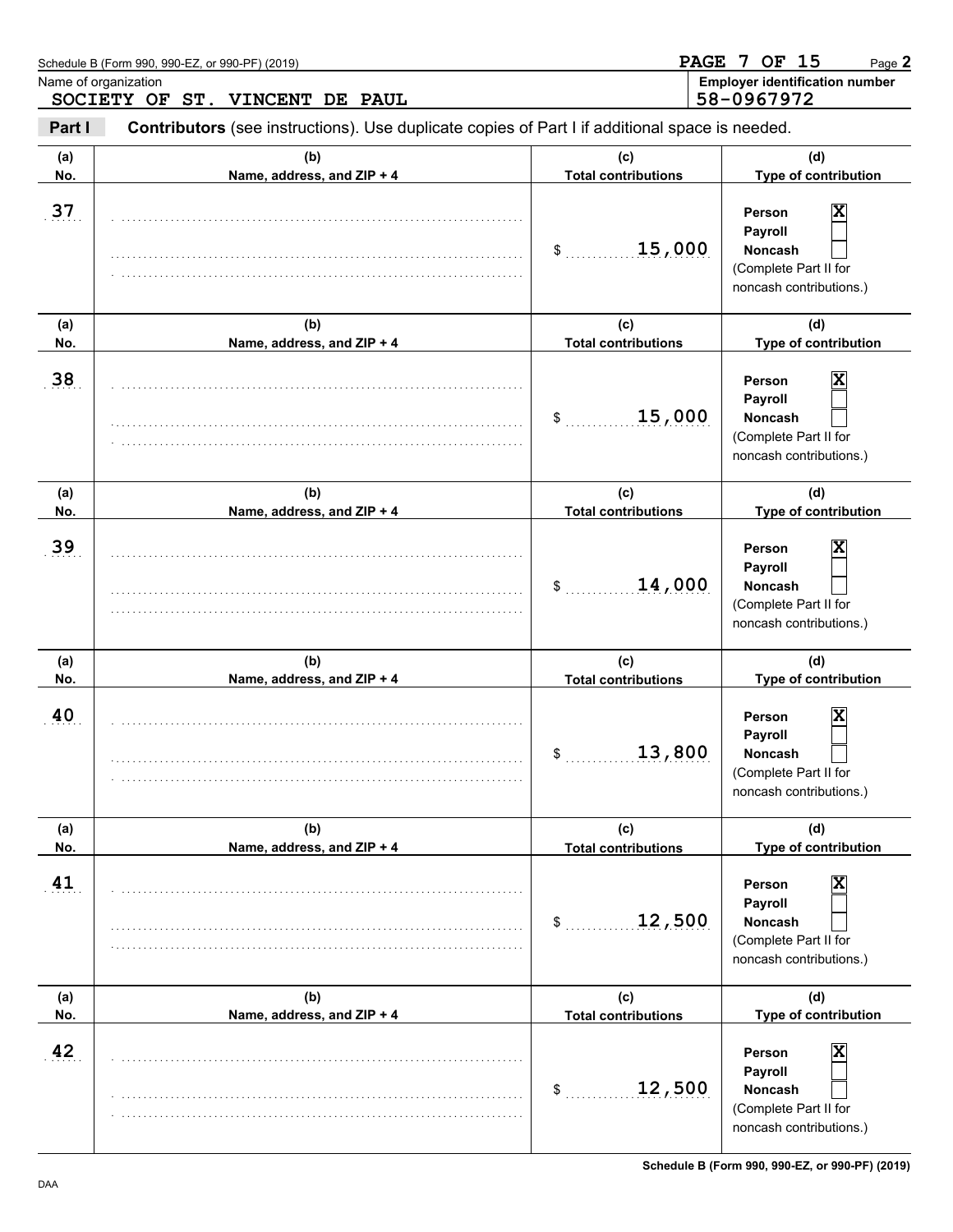|                                                        | Schedule B (Form 990, 990-EZ, or 990-PF) (2019)                                                |                                   | <b>PAGE 8 OF 15</b><br>Page 2                                                                |
|--------------------------------------------------------|------------------------------------------------------------------------------------------------|-----------------------------------|----------------------------------------------------------------------------------------------|
| Name of organization<br>SOCIETY OF ST. VINCENT DE PAUL |                                                                                                |                                   | <b>Employer identification number</b><br>58-0967972                                          |
| Part I                                                 | Contributors (see instructions). Use duplicate copies of Part I if additional space is needed. |                                   |                                                                                              |
| (a)<br>No.                                             | (b)<br>Name, address, and ZIP + 4                                                              | (c)<br><b>Total contributions</b> | (d)<br>Type of contribution                                                                  |
| 43                                                     |                                                                                                | 11,125<br>$\mathsf{S}$            | X<br>Person<br>Payroll<br><b>Noncash</b><br>(Complete Part II for<br>noncash contributions.) |
| (a)<br>No.                                             | (b)<br>Name, address, and ZIP + 4                                                              | (c)<br><b>Total contributions</b> | (d)<br>Type of contribution                                                                  |
| 44                                                     |                                                                                                | 10,500<br>\$                      | X<br>Person<br>Payroll<br><b>Noncash</b><br>(Complete Part II for<br>noncash contributions.) |
| (a)<br>No.                                             | (b)<br>Name, address, and ZIP + 4                                                              | (c)<br><b>Total contributions</b> | (d)<br>Type of contribution                                                                  |
| 45                                                     |                                                                                                | 10,255<br>\$                      | X<br>Person<br>Payroll<br><b>Noncash</b><br>(Complete Part II for<br>noncash contributions.) |
| (a)<br>No.                                             | (b)<br>Name, address, and ZIP + 4                                                              | (c)<br><b>Total contributions</b> | (d)<br>Type of contribution                                                                  |
| 46                                                     |                                                                                                | 10,000<br>\$                      | Χ<br>Person<br>Payroll<br>Noncash<br>(Complete Part II for<br>noncash contributions.)        |
| (a)<br>No.                                             | (b)<br>Name, address, and ZIP + 4                                                              | (c)<br><b>Total contributions</b> | (d)<br>Type of contribution                                                                  |
| 47                                                     |                                                                                                | 10,000<br>\$                      | X<br>Person<br>Payroll<br><b>Noncash</b><br>(Complete Part II for<br>noncash contributions.) |
| (a)<br>No.                                             | (b)<br>Name, address, and ZIP + 4                                                              | (c)<br><b>Total contributions</b> | (d)<br>Type of contribution                                                                  |
| 48                                                     |                                                                                                | 10,000<br>\$                      | X<br>Person<br>Payroll<br><b>Noncash</b><br>(Complete Part II for<br>noncash contributions.) |

**Schedule B (Form 990, 990-EZ, or 990-PF) (2019)**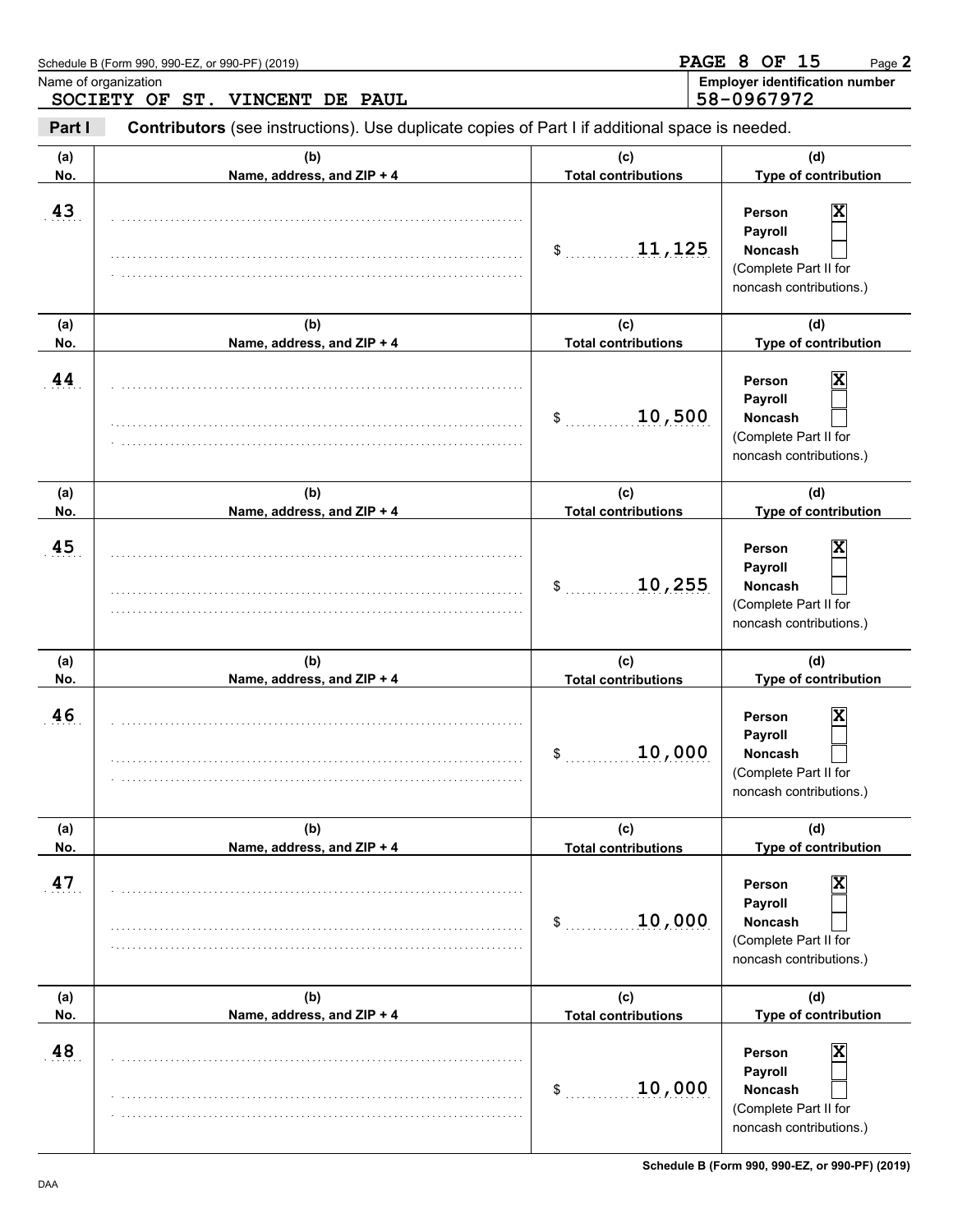| Schedule B (Form 990, 990-EZ, or 990-PF) (2019)        |                                                                                                | <b>PAGE 9 OF 15</b><br>Page 2              |                                                                                                                    |
|--------------------------------------------------------|------------------------------------------------------------------------------------------------|--------------------------------------------|--------------------------------------------------------------------------------------------------------------------|
| Name of organization<br>SOCIETY OF ST. VINCENT DE PAUL |                                                                                                |                                            | <b>Employer identification number</b><br>58-0967972                                                                |
| Part I                                                 | Contributors (see instructions). Use duplicate copies of Part I if additional space is needed. |                                            |                                                                                                                    |
| (a)<br>No.                                             | (b)<br>Name, address, and ZIP + 4                                                              | (C)<br><b>Total contributions</b>          | (d)<br>Type of contribution                                                                                        |
| 49                                                     |                                                                                                | 10,000<br>\$                               | X<br>Person<br>Payroll<br><b>Noncash</b><br>(Complete Part II for<br>noncash contributions.)                       |
| (a)<br>No.                                             | (b)<br>Name, address, and ZIP + 4                                                              | (c)<br><b>Total contributions</b>          | (d)<br>Type of contribution                                                                                        |
| 50                                                     |                                                                                                | 10,000<br>\$                               | X<br>Person<br>Payroll<br><b>Noncash</b><br>(Complete Part II for<br>noncash contributions.)                       |
| (a)<br>No.                                             | (b)<br>Name, address, and ZIP + 4                                                              | (c)<br><b>Total contributions</b>          | (d)<br>Type of contribution                                                                                        |
| 51                                                     |                                                                                                | 10,000<br>\$                               | X<br>Person<br>Payroll<br><b>Noncash</b><br>(Complete Part II for<br>noncash contributions.)                       |
| (a)<br>No.                                             | (b)<br>Name, address, and ZIP + 4                                                              | (c)<br><b>Total contributions</b>          | (d)<br>Type of contribution                                                                                        |
| 52                                                     |                                                                                                | 10,000<br>\$                               | X<br><b>Person</b><br>Payroll<br><b>Noncash</b><br>(Complete Part II for<br>noncash contributions.)                |
| (a)<br>No.                                             | (b)<br>Name, address, and ZIP + 4                                                              | (c)<br><b>Total contributions</b>          | (d)<br>Type of contribution                                                                                        |
| 53                                                     |                                                                                                | 10,000<br>\$                               | $\overline{\mathbf{x}}$<br>Person<br>Payroll<br><b>Noncash</b><br>(Complete Part II for<br>noncash contributions.) |
| (a)<br>No.                                             | (b)<br>Name, address, and ZIP + 4                                                              | (c)                                        | (d)<br>Type of contribution                                                                                        |
| 54                                                     |                                                                                                | <b>Total contributions</b><br>10,000<br>\$ | $\overline{\mathbf{x}}$<br>Person<br>Payroll<br><b>Noncash</b><br>(Complete Part II for<br>noncash contributions.) |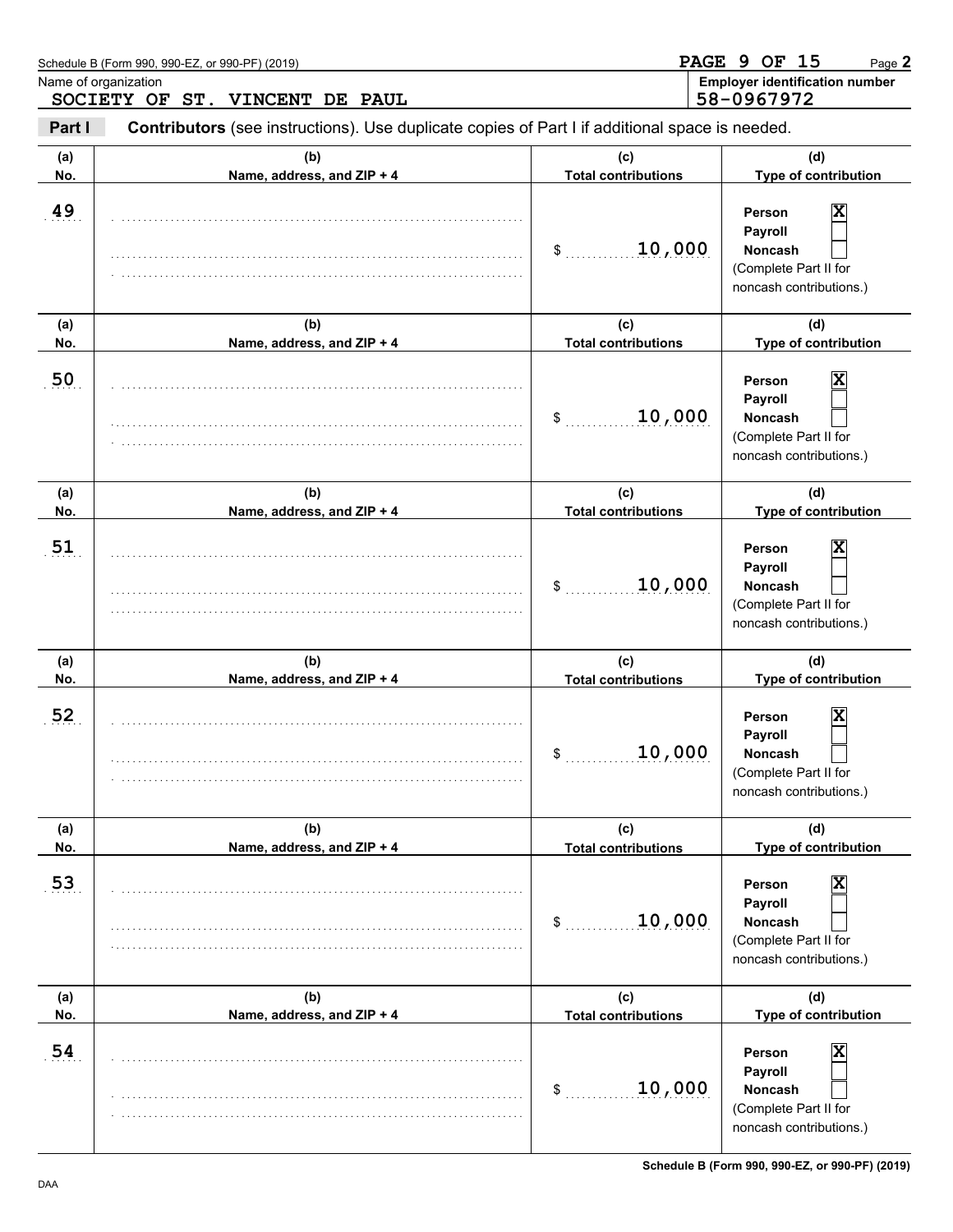|            | Schedule B (Form 990, 990-EZ, or 990-PF) (2019)                                                |                                   | <b>PAGE 10 OF 15</b><br>Page 2                                                               |
|------------|------------------------------------------------------------------------------------------------|-----------------------------------|----------------------------------------------------------------------------------------------|
|            | Name of organization<br>SOCIETY OF ST. VINCENT DE PAUL                                         |                                   | <b>Employer identification number</b><br>58-0967972                                          |
| Part I     | Contributors (see instructions). Use duplicate copies of Part I if additional space is needed. |                                   |                                                                                              |
| (a)<br>No. | (b)<br>Name, address, and ZIP + 4                                                              | (c)<br><b>Total contributions</b> | (d)<br>Type of contribution                                                                  |
| 55         |                                                                                                | 9,994<br>\$                       | Person<br>x<br>Payroll<br><b>Noncash</b><br>(Complete Part II for<br>noncash contributions.) |
| (a)<br>No. | (b)<br>Name, address, and ZIP + 4                                                              | (c)<br><b>Total contributions</b> | (d)<br>Type of contribution                                                                  |
| 56         |                                                                                                | 9,000<br>\$                       | Person<br>x<br>Payroll<br><b>Noncash</b><br>(Complete Part II for<br>noncash contributions.) |
| (a)<br>No. | (b)<br>Name, address, and ZIP + 4                                                              | (c)<br><b>Total contributions</b> | (d)<br>Type of contribution                                                                  |
| 57         |                                                                                                | 8,500<br>\$                       | Person<br>x<br>Payroll<br><b>Noncash</b><br>(Complete Part II for<br>noncash contributions.) |
| (a)<br>No. | (b)<br>Name, address, and ZIP + 4                                                              | (c)<br><b>Total contributions</b> | (d)<br>Type of contribution                                                                  |
| 58         |                                                                                                | 8,103<br>\$                       | X<br>Person<br>Payroll<br><b>Noncash</b><br>(Complete Part II for<br>noncash contributions.) |
| (a)<br>No. | (b)<br>Name, address, and ZIP + 4                                                              | (c)<br><b>Total contributions</b> | (d)<br>Type of contribution                                                                  |
| 59         |                                                                                                | 8,022<br>\$                       | Χ<br>Person<br>Payroll<br><b>Noncash</b><br>(Complete Part II for<br>noncash contributions.) |
| (a)<br>No. | (b)<br>Name, address, and ZIP + 4                                                              | (c)<br><b>Total contributions</b> | (d)<br>Type of contribution                                                                  |
| 60         |                                                                                                | 7,563<br>\$                       | X<br>Person<br>Payroll<br><b>Noncash</b><br>(Complete Part II for<br>noncash contributions.) |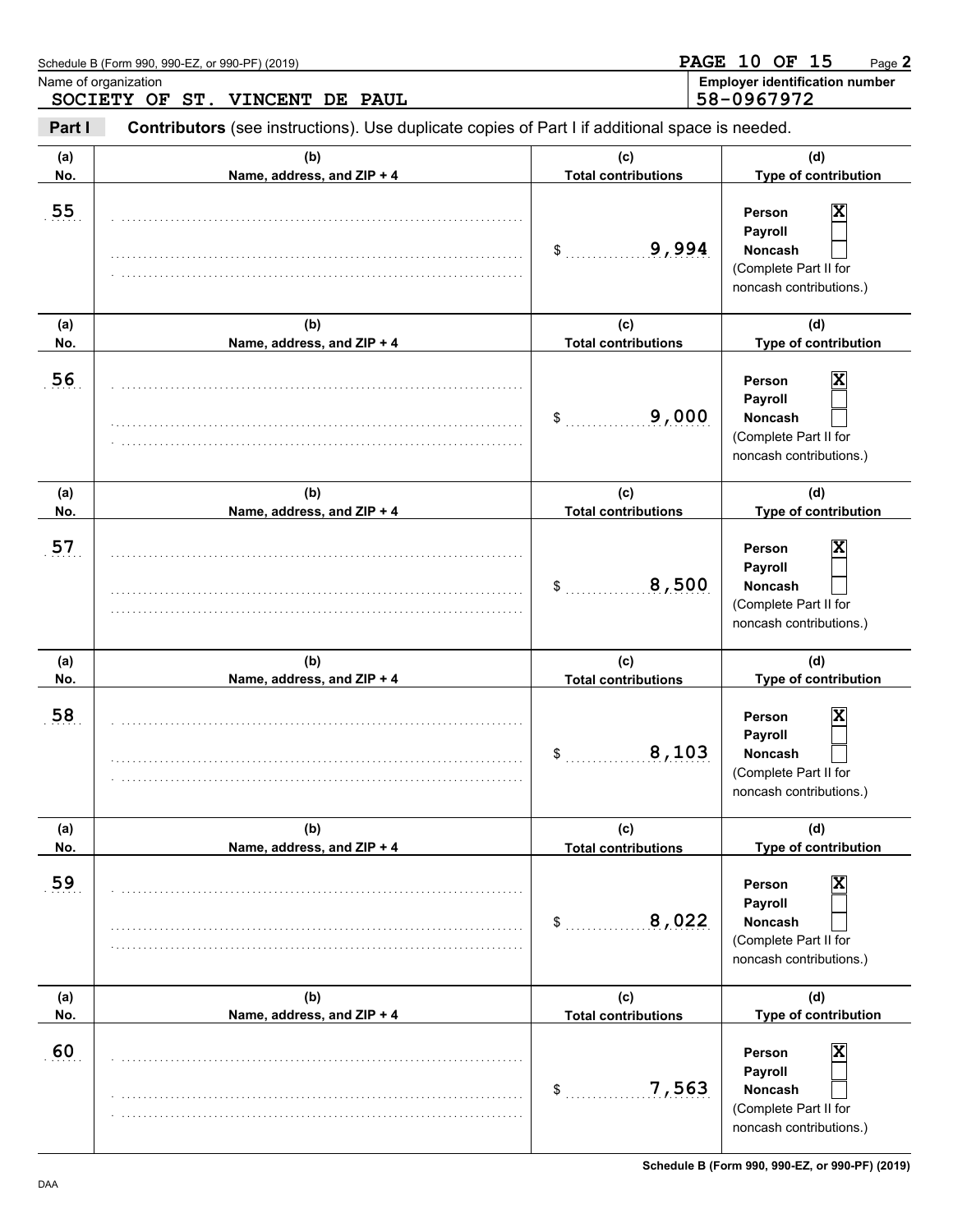|            | Schedule B (Form 990, 990-EZ, or 990-PF) (2019)                                                |                                           | <b>PAGE 11 OF 15</b><br>Page 2                                                                                       |
|------------|------------------------------------------------------------------------------------------------|-------------------------------------------|----------------------------------------------------------------------------------------------------------------------|
|            | Name of organization<br>SOCIETY OF ST. VINCENT DE PAUL                                         |                                           | <b>Employer identification number</b><br>58-0967972                                                                  |
| Part I     | Contributors (see instructions). Use duplicate copies of Part I if additional space is needed. |                                           |                                                                                                                      |
| (a)<br>No. | (b)<br>Name, address, and ZIP + 4                                                              | (C)<br><b>Total contributions</b>         | (d)<br>Type of contribution                                                                                          |
| 61         |                                                                                                | 7,500<br>\$                               | X<br>Person<br>Payroll<br><b>Noncash</b><br>(Complete Part II for<br>noncash contributions.)                         |
| (a)<br>No. | (b)<br>Name, address, and ZIP + 4                                                              | (c)<br><b>Total contributions</b>         | (d)<br>Type of contribution                                                                                          |
| 62         |                                                                                                | 7,500<br>\$                               | X<br>Person<br>Payroll<br><b>Noncash</b><br>(Complete Part II for<br>noncash contributions.)                         |
| (a)<br>No. | (b)<br>Name, address, and ZIP + 4                                                              | (c)<br><b>Total contributions</b>         | (d)<br>Type of contribution                                                                                          |
| 63         |                                                                                                | 7,500<br>\$                               | X<br>Person<br>Payroll<br><b>Noncash</b><br>(Complete Part II for<br>noncash contributions.)                         |
| (a)<br>No. | (b)<br>Name, address, and ZIP + 4                                                              | (c)<br><b>Total contributions</b>         | (d)<br>Type of contribution                                                                                          |
| 64         |                                                                                                | 7,500<br>\$                               | X<br><b>Person</b><br>Payroll<br><b>Noncash</b><br>(Complete Part II for<br>noncash contributions.)                  |
| (a)<br>No. | (b)<br>Name, address, and ZIP + 4                                                              | (c)<br><b>Total contributions</b>         | (d)<br>Type of contribution                                                                                          |
| 65         |                                                                                                | 7,486<br>\$                               | $\overline{\mathbf{x}}$<br>Person<br>Payroll<br><b>Noncash</b><br>(Complete Part II for<br>noncash contributions.)   |
| (a)        | (b)                                                                                            | (c)                                       | (d)                                                                                                                  |
| No.<br>66  | Name, address, and ZIP + 4                                                                     | <b>Total contributions</b><br>7,000<br>\$ | Type of contribution<br>X<br>Person<br>Payroll<br><b>Noncash</b><br>(Complete Part II for<br>noncash contributions.) |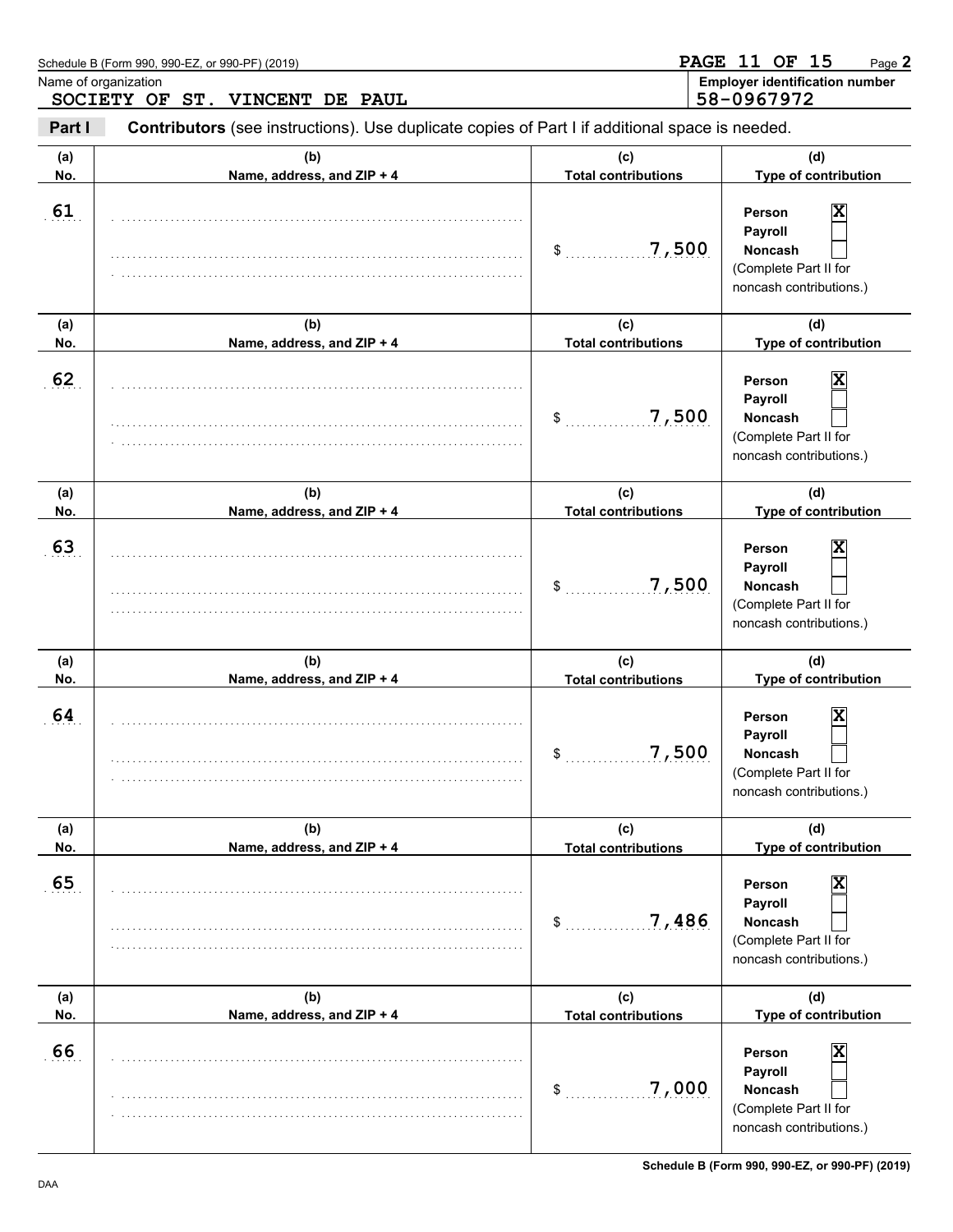|                                                        | Schedule B (Form 990, 990-EZ, or 990-PF) (2019)                                                |                                           | <b>PAGE 12 OF 15</b><br>Page 2                                                               |
|--------------------------------------------------------|------------------------------------------------------------------------------------------------|-------------------------------------------|----------------------------------------------------------------------------------------------|
| Name of organization<br>SOCIETY OF ST. VINCENT DE PAUL |                                                                                                |                                           | <b>Employer identification number</b><br>58-0967972                                          |
| Part I                                                 | Contributors (see instructions). Use duplicate copies of Part I if additional space is needed. |                                           |                                                                                              |
| (a)<br>No.                                             | (b)<br>Name, address, and ZIP + 4                                                              | (C)<br><b>Total contributions</b>         | (d)<br>Type of contribution                                                                  |
| 67                                                     |                                                                                                | 7,000<br>\$                               | Person<br>x<br>Payroll<br><b>Noncash</b><br>(Complete Part II for<br>noncash contributions.) |
| (a)<br>No.                                             | (b)<br>Name, address, and ZIP + 4                                                              | (c)<br><b>Total contributions</b>         | (d)<br>Type of contribution                                                                  |
| 68                                                     |                                                                                                | 6,922<br>\$                               | X<br>Person<br>Payroll<br><b>Noncash</b><br>(Complete Part II for<br>noncash contributions.) |
| (a)<br>No.                                             | (b)<br>Name, address, and ZIP + 4                                                              | (c)<br><b>Total contributions</b>         | (d)<br>Type of contribution                                                                  |
| 69                                                     |                                                                                                | 6,500<br>\$                               | Person<br>X<br>Payroll<br><b>Noncash</b><br>(Complete Part II for<br>noncash contributions.) |
| (a)<br>No.                                             | (b)<br>Name, address, and ZIP + 4                                                              | (c)<br><b>Total contributions</b>         | (d)<br>Type of contribution                                                                  |
| 70                                                     |                                                                                                | 6,000<br>\$                               | Χ<br>Person<br>Payroll<br><b>Noncash</b><br>(Complete Part II for<br>noncash contributions.) |
| (a)<br>No.                                             | (b)<br>Name, address, and ZIP + 4                                                              | (c)<br><b>Total contributions</b>         | (d)<br>Type of contribution                                                                  |
| 71                                                     |                                                                                                | 5,750<br>\$                               | X<br>Person<br>Payroll<br><b>Noncash</b><br>(Complete Part II for<br>noncash contributions.) |
| (a)<br>No.                                             | (b)                                                                                            | (c)                                       | (d)<br>Type of contribution                                                                  |
| 72                                                     | Name, address, and ZIP + 4                                                                     | <b>Total contributions</b><br>5,600<br>\$ | X<br>Person<br>Payroll<br><b>Noncash</b><br>(Complete Part II for<br>noncash contributions.) |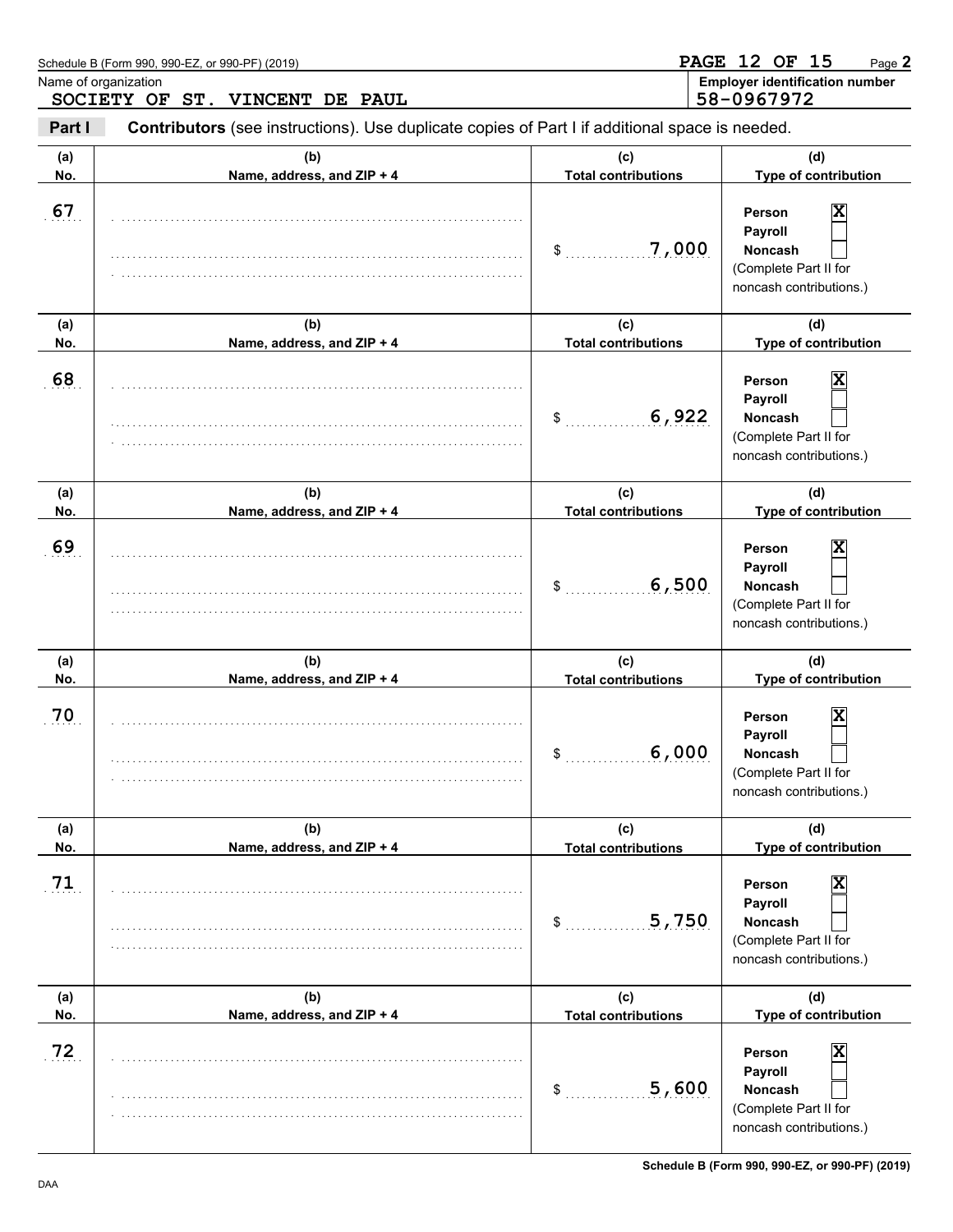|                                                        | Schedule B (Form 990, 990-EZ, or 990-PF) (2019)                                                |                                   | <b>PAGE 13 OF 15</b><br>Page 2                                                               |
|--------------------------------------------------------|------------------------------------------------------------------------------------------------|-----------------------------------|----------------------------------------------------------------------------------------------|
| Name of organization<br>SOCIETY OF ST. VINCENT DE PAUL |                                                                                                |                                   | <b>Employer identification number</b><br>58-0967972                                          |
| Part I                                                 | Contributors (see instructions). Use duplicate copies of Part I if additional space is needed. |                                   |                                                                                              |
| (a)<br>No.                                             | (b)<br>Name, address, and ZIP + 4                                                              | (C)<br><b>Total contributions</b> | (d)<br>Type of contribution                                                                  |
| 73                                                     |                                                                                                | 5,300<br>\$                       | X<br>Person<br>Payroll<br><b>Noncash</b><br>(Complete Part II for<br>noncash contributions.) |
| (a)<br>No.                                             | (b)<br>Name, address, and ZIP + 4                                                              | (c)<br><b>Total contributions</b> | (d)<br>Type of contribution                                                                  |
| 74                                                     |                                                                                                | 5,250<br>\$                       | Person<br>х<br>Payroll<br><b>Noncash</b><br>(Complete Part II for<br>noncash contributions.) |
| (a)<br>No.                                             | (b)<br>Name, address, and ZIP + 4                                                              | (c)<br><b>Total contributions</b> | (d)<br>Type of contribution                                                                  |
| 75                                                     |                                                                                                | 5,000<br>\$                       | Person<br>х<br>Payroll<br><b>Noncash</b><br>(Complete Part II for<br>noncash contributions.) |
| (a)<br>No.                                             | (b)<br>Name, address, and ZIP + 4                                                              | (c)<br><b>Total contributions</b> | (d)<br>Type of contribution                                                                  |
| 76                                                     |                                                                                                | 5,000<br>\$                       | X<br>Person<br>Payroll<br>Noncash<br>(Complete Part II for<br>noncash contributions.)        |
| (a)<br>No.                                             | (b)<br>Name, address, and ZIP + 4                                                              | (c)<br><b>Total contributions</b> | (d)<br>Type of contribution                                                                  |
| 77                                                     |                                                                                                | 5,000<br>\$                       | X<br>Person<br>Payroll<br><b>Noncash</b><br>(Complete Part II for<br>noncash contributions.) |
| (a)<br>No.                                             | (b)<br>Name, address, and ZIP + 4                                                              | (c)<br><b>Total contributions</b> | (d)<br>Type of contribution                                                                  |
| 78                                                     |                                                                                                | 5,000<br>\$                       | x<br>Person<br>Payroll<br><b>Noncash</b><br>(Complete Part II for<br>noncash contributions.) |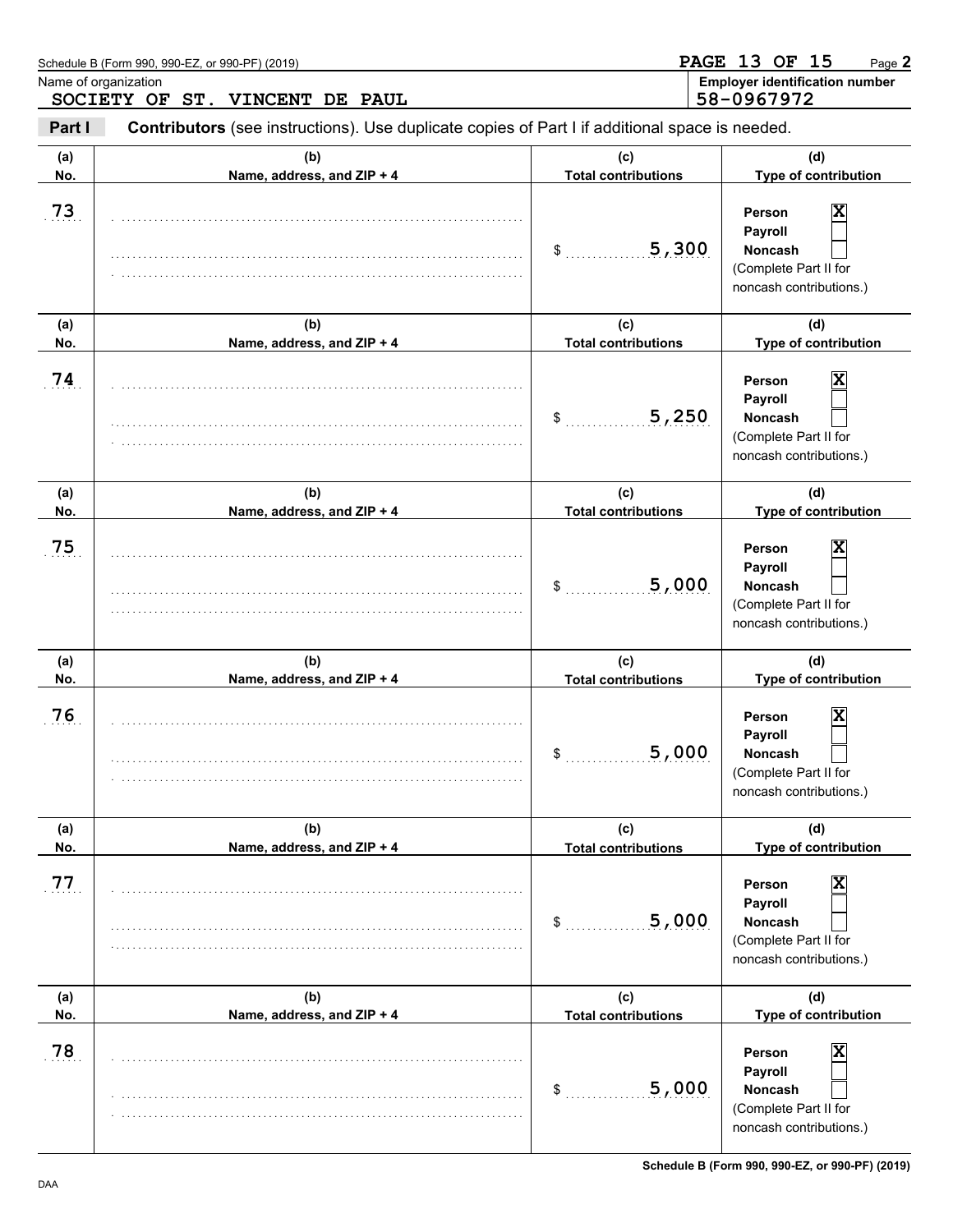| Schedule B (Form 990, 990-EZ, or 990-PF) (2019)<br>Name of organization<br>SOCIETY OF ST. VINCENT DE PAUL |                                   | <b>PAGE 14 OF 15</b><br>Page 2<br><b>Employer identification number</b><br>58-0967972 |                                                                                              |
|-----------------------------------------------------------------------------------------------------------|-----------------------------------|---------------------------------------------------------------------------------------|----------------------------------------------------------------------------------------------|
|                                                                                                           |                                   |                                                                                       |                                                                                              |
| (a)<br>No.                                                                                                | (b)<br>Name, address, and ZIP + 4 | (C)<br><b>Total contributions</b>                                                     | (d)<br>Type of contribution                                                                  |
| 79                                                                                                        |                                   | 5,000<br>\$                                                                           | X<br>Person<br>Payroll<br><b>Noncash</b><br>(Complete Part II for<br>noncash contributions.) |
| (a)<br>No.                                                                                                | (b)<br>Name, address, and ZIP + 4 | (c)<br><b>Total contributions</b>                                                     | (d)<br>Type of contribution                                                                  |
| 80                                                                                                        |                                   | 5,000<br>\$                                                                           | Person<br>х<br>Payroll<br><b>Noncash</b><br>(Complete Part II for<br>noncash contributions.) |
| (a)<br>No.                                                                                                | (b)<br>Name, address, and ZIP + 4 | (c)<br><b>Total contributions</b>                                                     | (d)<br>Type of contribution                                                                  |
| 81                                                                                                        |                                   | 5,000<br>\$                                                                           | Person<br>х<br>Payroll<br><b>Noncash</b><br>(Complete Part II for<br>noncash contributions.) |
| (a)<br>No.                                                                                                | (b)<br>Name, address, and ZIP + 4 | (c)<br><b>Total contributions</b>                                                     | (d)<br>Type of contribution                                                                  |
| 82                                                                                                        |                                   | 5,000<br>\$                                                                           | X<br>Person<br>Payroll<br>Noncash<br>(Complete Part II for<br>noncash contributions.)        |
| (a)<br>No.                                                                                                | (b)<br>Name, address, and ZIP + 4 | (c)<br><b>Total contributions</b>                                                     | (d)<br>Type of contribution                                                                  |
| 83                                                                                                        |                                   | 5,000<br>\$                                                                           | X<br>Person<br>Payroll<br><b>Noncash</b><br>(Complete Part II for<br>noncash contributions.) |
| (a)<br>No.                                                                                                | (b)<br>Name, address, and ZIP + 4 | (c)<br><b>Total contributions</b>                                                     | (d)<br>Type of contribution                                                                  |
| 84                                                                                                        |                                   | 5,000<br>\$                                                                           | X<br>Person<br>Payroll<br>Noncash<br>(Complete Part II for<br>noncash contributions.)        |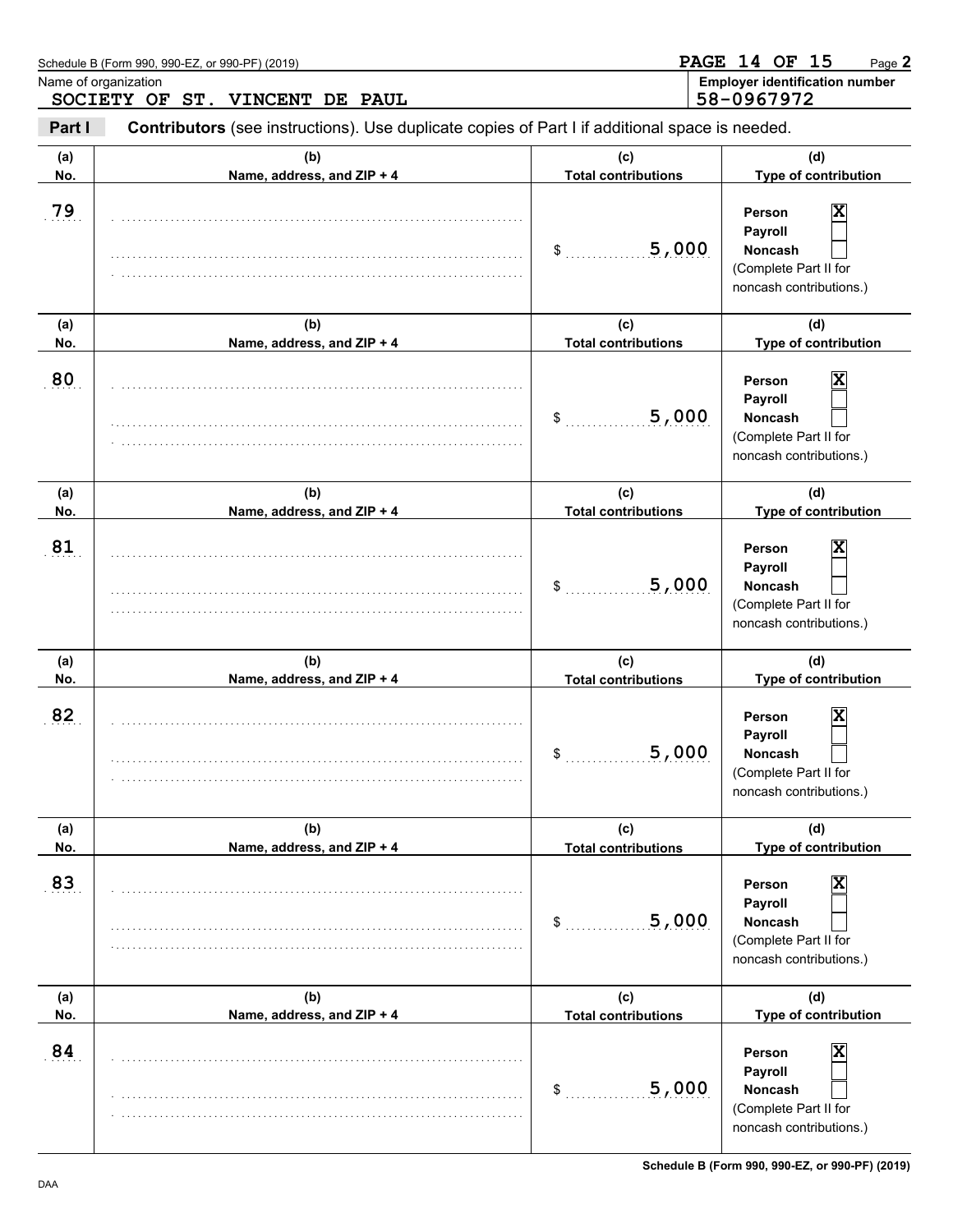|            | Schedule B (Form 990, 990-EZ, or 990-PF) (2019)                                                |                                   | <b>PAGE 15 OF 15</b><br>Page 2                                                               |
|------------|------------------------------------------------------------------------------------------------|-----------------------------------|----------------------------------------------------------------------------------------------|
|            | Name of organization<br>SOCIETY OF ST. VINCENT DE PAUL                                         |                                   | <b>Employer identification number</b><br>58-0967972                                          |
| Part I     | Contributors (see instructions). Use duplicate copies of Part I if additional space is needed. |                                   |                                                                                              |
| (a)<br>No. | (b)<br>Name, address, and ZIP + 4                                                              | (C)<br><b>Total contributions</b> | (d)<br>Type of contribution                                                                  |
| 85         |                                                                                                | 5,000<br>\$                       | X<br>Person<br>Payroll<br><b>Noncash</b><br>(Complete Part II for<br>noncash contributions.) |
| (a)<br>No. | (b)<br>Name, address, and ZIP + 4                                                              | (c)<br><b>Total contributions</b> | (d)<br>Type of contribution                                                                  |
| 86         |                                                                                                | 5,000<br>\$                       | Person<br>x<br>Payroll<br><b>Noncash</b><br>(Complete Part II for<br>noncash contributions.) |
| (a)<br>No. | (b)<br>Name, address, and ZIP + 4                                                              | (c)<br><b>Total contributions</b> | (d)<br>Type of contribution                                                                  |
| 87         |                                                                                                | 5,000<br>\$                       | X<br>Person<br>Payroll<br><b>Noncash</b><br>(Complete Part II for<br>noncash contributions.) |
| (a)<br>No. | (b)<br>Name, address, and ZIP + 4                                                              | (c)<br><b>Total contributions</b> | (d)<br>Type of contribution                                                                  |
|            |                                                                                                | \$                                | Person<br>Payroll<br>Noncash<br>(Complete Part II for<br>noncash contributions.)             |
| (a)<br>No. | (b)<br>Name, address, and ZIP + 4                                                              | (c)<br><b>Total contributions</b> | (d)<br>Type of contribution                                                                  |
|            |                                                                                                | \$                                | Person<br>Payroll<br><b>Noncash</b><br>(Complete Part II for<br>noncash contributions.)      |
| (a)<br>No. | (b)<br>Name, address, and ZIP + 4                                                              | (c)<br><b>Total contributions</b> | (d)<br>Type of contribution                                                                  |
| .          |                                                                                                | \$                                | Person<br>Payroll<br><b>Noncash</b><br>(Complete Part II for<br>noncash contributions.)      |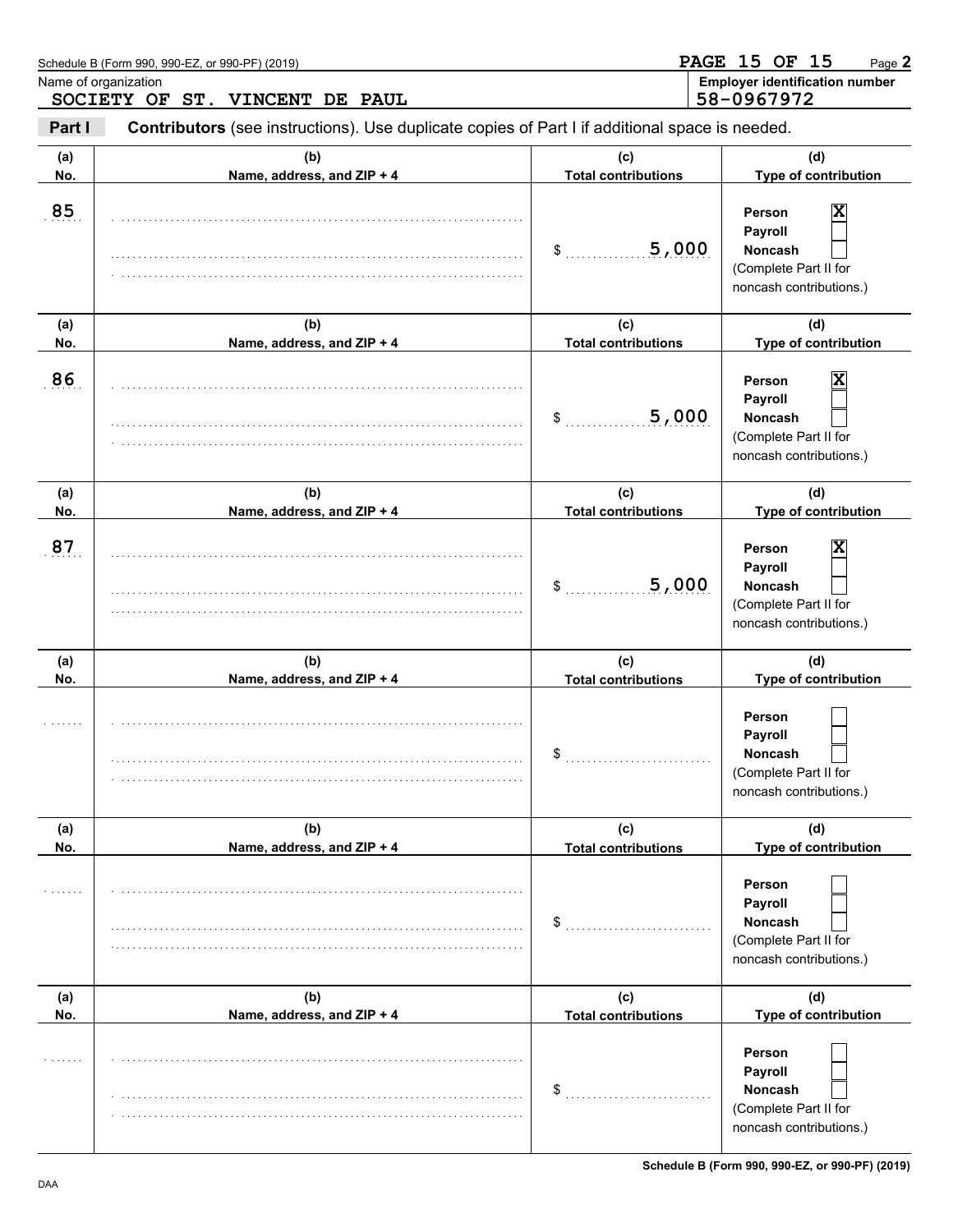| <b>SCHEDULE D</b><br>Supplemental Financial Statements<br>Complete if the organization answered "Yes" on Form 990,<br>(Form 990) |                                                                                         |                                                                           |  |                     |                                                                                                                                                                           | OMB No. 1545-0047 |                                       |                                            |  |
|----------------------------------------------------------------------------------------------------------------------------------|-----------------------------------------------------------------------------------------|---------------------------------------------------------------------------|--|---------------------|---------------------------------------------------------------------------------------------------------------------------------------------------------------------------|-------------------|---------------------------------------|--------------------------------------------|--|
|                                                                                                                                  | Department of the Treasury<br>Internal Revenue Service                                  |                                                                           |  | Attach to Form 990. | Part IV, line 6, 7, 8, 9, 10, 11a, 11b, 11c, 11d, 11e, 11f, 12a, or 12b.<br>Go to www.irs.gov/Form990 for instructions and the latest information.                        |                   |                                       | <b>Open to Public</b><br><b>Inspection</b> |  |
|                                                                                                                                  | Name of the organization<br>SOCIETY OF ST. VINCENT DE PAUL                              |                                                                           |  |                     |                                                                                                                                                                           |                   | <b>Employer identification number</b> |                                            |  |
|                                                                                                                                  | GEORGIA, INC.                                                                           |                                                                           |  |                     | Organizations Maintaining Donor Advised Funds or Other Similar Funds or Accounts.                                                                                         | 58-0967972        |                                       |                                            |  |
|                                                                                                                                  | Part I                                                                                  |                                                                           |  |                     | Complete if the organization answered "Yes" on Form 990, Part IV, line 6.                                                                                                 |                   |                                       |                                            |  |
|                                                                                                                                  |                                                                                         |                                                                           |  |                     | (a) Donor advised funds                                                                                                                                                   |                   |                                       | (b) Funds and other accounts               |  |
|                                                                                                                                  |                                                                                         |                                                                           |  |                     |                                                                                                                                                                           |                   |                                       |                                            |  |
| 2                                                                                                                                |                                                                                         |                                                                           |  |                     |                                                                                                                                                                           |                   |                                       |                                            |  |
| 3                                                                                                                                |                                                                                         |                                                                           |  |                     |                                                                                                                                                                           |                   |                                       |                                            |  |
| 4                                                                                                                                |                                                                                         |                                                                           |  |                     |                                                                                                                                                                           |                   |                                       |                                            |  |
| 5                                                                                                                                |                                                                                         |                                                                           |  |                     | Did the organization inform all donors and donor advisors in writing that the assets held in donor advised                                                                |                   |                                       |                                            |  |
|                                                                                                                                  |                                                                                         |                                                                           |  |                     |                                                                                                                                                                           |                   |                                       | Yes<br>No                                  |  |
| 6                                                                                                                                |                                                                                         |                                                                           |  |                     | Did the organization inform all grantees, donors, and donor advisors in writing that grant funds can be used                                                              |                   |                                       |                                            |  |
|                                                                                                                                  |                                                                                         |                                                                           |  |                     | only for charitable purposes and not for the benefit of the donor or donor advisor, or for any other purpose                                                              |                   |                                       |                                            |  |
|                                                                                                                                  | conferring impermissible private benefit?<br>Part II                                    | <b>Conservation Easements.</b>                                            |  |                     |                                                                                                                                                                           |                   |                                       | Yes<br><b>No</b>                           |  |
|                                                                                                                                  |                                                                                         |                                                                           |  |                     | Complete if the organization answered "Yes" on Form 990, Part IV, line 7.                                                                                                 |                   |                                       |                                            |  |
|                                                                                                                                  | Purpose(s) of conservation easements held by the organization (check all that apply).   |                                                                           |  |                     |                                                                                                                                                                           |                   |                                       |                                            |  |
|                                                                                                                                  |                                                                                         | Preservation of land for public use (for example, recreation or education |  |                     | Preservation of a historically important land area                                                                                                                        |                   |                                       |                                            |  |
|                                                                                                                                  | Protection of natural habitat                                                           |                                                                           |  |                     | Preservation of a certified historic structure                                                                                                                            |                   |                                       |                                            |  |
|                                                                                                                                  | Preservation of open space                                                              |                                                                           |  |                     |                                                                                                                                                                           |                   |                                       |                                            |  |
| $\mathbf{2}$                                                                                                                     |                                                                                         |                                                                           |  |                     | Complete lines 2a through 2d if the organization held a qualified conservation contribution in the form of a conservation                                                 |                   |                                       |                                            |  |
|                                                                                                                                  | easement on the last day of the tax year.                                               |                                                                           |  |                     |                                                                                                                                                                           |                   |                                       | Held at the End of the Tax Year            |  |
|                                                                                                                                  | Total number of conservation easements                                                  |                                                                           |  |                     |                                                                                                                                                                           | 2a                |                                       |                                            |  |
|                                                                                                                                  |                                                                                         |                                                                           |  |                     |                                                                                                                                                                           | 2 <sub>b</sub>    |                                       |                                            |  |
|                                                                                                                                  |                                                                                         |                                                                           |  |                     | Number of conservation easements on a certified historic structure included in (a) [[[[[[[[[[[[[[[[[[[[[[[[[]]                                                            | 2c                |                                       |                                            |  |
|                                                                                                                                  | d Number of conservation easements included in (c) acquired after 7/25/06, and not on a |                                                                           |  |                     |                                                                                                                                                                           |                   |                                       |                                            |  |
|                                                                                                                                  | historic structure listed in the National Register                                      |                                                                           |  |                     |                                                                                                                                                                           | 2d                |                                       |                                            |  |
| 3                                                                                                                                |                                                                                         |                                                                           |  |                     | Number of conservation easements modified, transferred, released, extinguished, or terminated by the organization during the                                              |                   |                                       |                                            |  |
|                                                                                                                                  | tax year $\blacktriangleright$                                                          |                                                                           |  |                     |                                                                                                                                                                           |                   |                                       |                                            |  |
|                                                                                                                                  | Number of states where property subject to conservation easement is located ▶           |                                                                           |  |                     |                                                                                                                                                                           |                   |                                       |                                            |  |
| 5                                                                                                                                |                                                                                         |                                                                           |  |                     | Does the organization have a written policy regarding the periodic monitoring, inspection, handling of                                                                    |                   |                                       | Yes<br>No                                  |  |
|                                                                                                                                  |                                                                                         |                                                                           |  |                     |                                                                                                                                                                           |                   |                                       |                                            |  |
| 6                                                                                                                                |                                                                                         |                                                                           |  |                     | Staff and volunteer hours devoted to monitoring, inspecting, handling of violations, and enforcing conservation easements during the year                                 |                   |                                       |                                            |  |
| 7                                                                                                                                |                                                                                         |                                                                           |  |                     | Amount of expenses incurred in monitoring, inspecting, handling of violations, and enforcing conservation easements during the year                                       |                   |                                       |                                            |  |
|                                                                                                                                  | $\blacktriangleright$ \$                                                                |                                                                           |  |                     |                                                                                                                                                                           |                   |                                       |                                            |  |
| 8                                                                                                                                |                                                                                         |                                                                           |  |                     | Does each conservation easement reported on line 2(d) above satisfy the requirements of section 170(h)(4)(B)(i)                                                           |                   |                                       |                                            |  |
|                                                                                                                                  |                                                                                         |                                                                           |  |                     |                                                                                                                                                                           |                   |                                       | Yes<br><b>No</b>                           |  |
| 9                                                                                                                                |                                                                                         |                                                                           |  |                     | In Part XIII, describe how the organization reports conservation easements in its revenue and expense statement and                                                       |                   |                                       |                                            |  |
|                                                                                                                                  |                                                                                         |                                                                           |  |                     | balance sheet, and include, if applicable, the text of the footnote to the organization's financial statements that describes the                                         |                   |                                       |                                            |  |
|                                                                                                                                  | organization's accounting for conservation easements.                                   |                                                                           |  |                     |                                                                                                                                                                           |                   |                                       |                                            |  |
|                                                                                                                                  | Part III                                                                                |                                                                           |  |                     | Organizations Maintaining Collections of Art, Historical Treasures, or Other Similar Assets.<br>Complete if the organization answered "Yes" on Form 990, Part IV, line 8. |                   |                                       |                                            |  |
|                                                                                                                                  |                                                                                         |                                                                           |  |                     | 1a If the organization elected, as permitted under FASB ASC 958, not to report in its revenue statement and balance sheet works                                           |                   |                                       |                                            |  |
|                                                                                                                                  |                                                                                         |                                                                           |  |                     | of art, historical treasures, or other similar assets held for public exhibition, education, or research in furtherance of public                                         |                   |                                       |                                            |  |
|                                                                                                                                  |                                                                                         |                                                                           |  |                     | service, provide in Part XIII the text of the footnote to its financial statements that describes these items.                                                            |                   |                                       |                                            |  |
|                                                                                                                                  |                                                                                         |                                                                           |  |                     | b If the organization elected, as permitted under FASB ASC 958, to report in its revenue statement and balance sheet works of                                             |                   |                                       |                                            |  |
|                                                                                                                                  |                                                                                         |                                                                           |  |                     | art, historical treasures, or other similar assets held for public exhibition, education, or research in furtherance of public service,                                   |                   |                                       |                                            |  |
|                                                                                                                                  | provide the following amounts relating to these items:                                  |                                                                           |  |                     |                                                                                                                                                                           |                   |                                       |                                            |  |
|                                                                                                                                  | (ii) Assets included in Form 990, Part X                                                |                                                                           |  |                     |                                                                                                                                                                           |                   |                                       |                                            |  |
| 2                                                                                                                                |                                                                                         |                                                                           |  |                     | If the organization received or held works of art, historical treasures, or other similar assets for financial gain, provide the                                          |                   |                                       |                                            |  |
|                                                                                                                                  | following amounts required to be reported under FASB ASC 958 relating to these items:   |                                                                           |  |                     |                                                                                                                                                                           |                   |                                       |                                            |  |
| а                                                                                                                                |                                                                                         |                                                                           |  |                     |                                                                                                                                                                           |                   |                                       |                                            |  |
|                                                                                                                                  |                                                                                         |                                                                           |  |                     | Assets included in Form 990, Part X<br>Personnel: Pedicities, Act Natise, ase the Instructions for Form 000                                                               |                   |                                       |                                            |  |
|                                                                                                                                  |                                                                                         |                                                                           |  |                     |                                                                                                                                                                           |                   |                                       |                                            |  |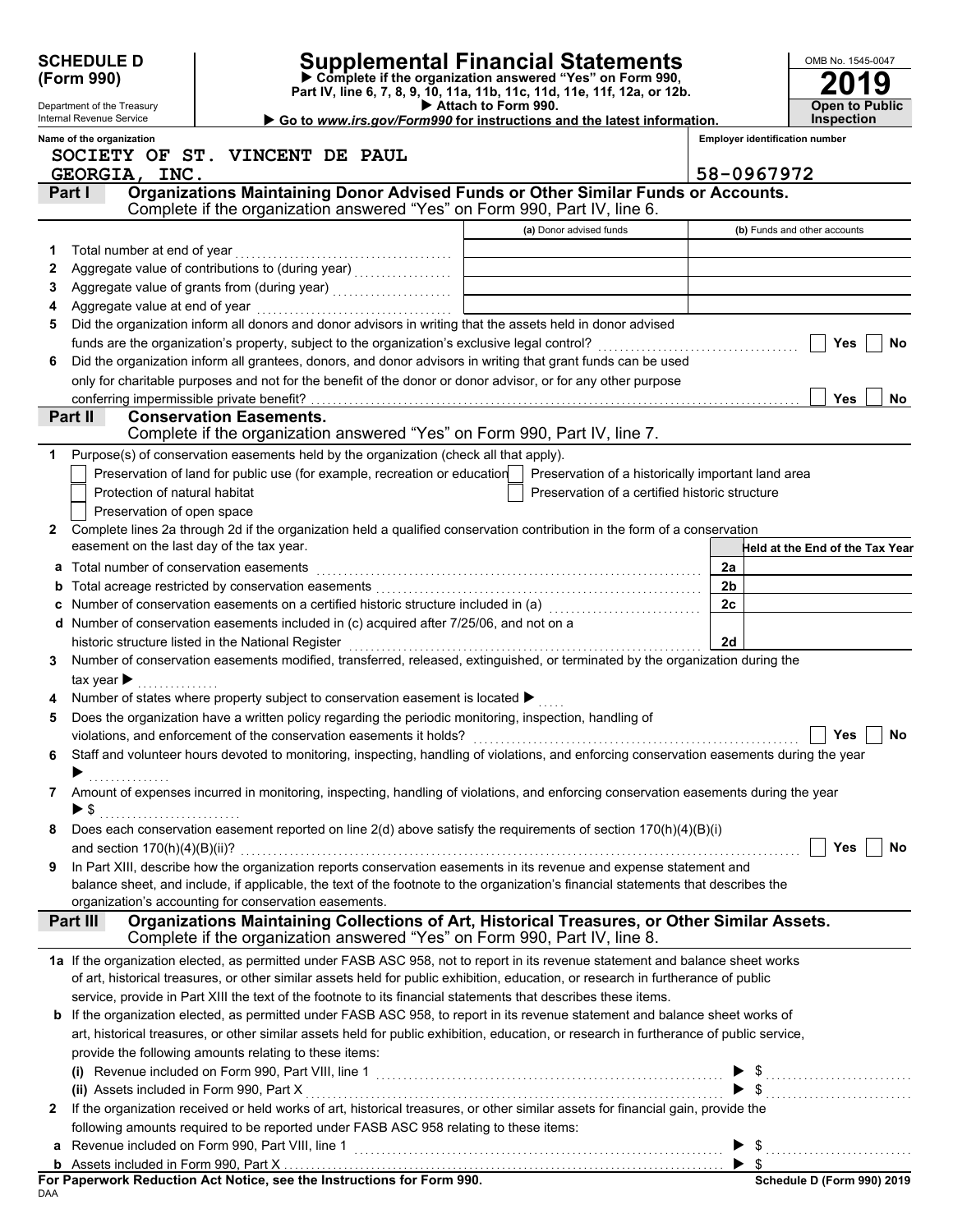|   | Schedule D (Form 990) 2019 SOCIETY OF ST. VINCENT DE PAUL                                                                                                                                                                           |                                         |                          |                         |         | 58-0967972                      |         |                     | Page 2                |  |  |
|---|-------------------------------------------------------------------------------------------------------------------------------------------------------------------------------------------------------------------------------------|-----------------------------------------|--------------------------|-------------------------|---------|---------------------------------|---------|---------------------|-----------------------|--|--|
|   | Organizations Maintaining Collections of Art, Historical Treasures, or Other Similar Assets (continued)<br>Part III                                                                                                                 |                                         |                          |                         |         |                                 |         |                     |                       |  |  |
| 3 | Using the organization's acquisition, accession, and other records, check any of the following that make significant use of its<br>collection items (check all that apply):                                                         |                                         |                          |                         |         |                                 |         |                     |                       |  |  |
| a | Public exhibition                                                                                                                                                                                                                   | d                                       | Loan or exchange program |                         |         |                                 |         |                     |                       |  |  |
| b | Scholarly research                                                                                                                                                                                                                  | е                                       |                          |                         |         |                                 |         |                     |                       |  |  |
| c | Preservation for future generations                                                                                                                                                                                                 |                                         |                          |                         |         |                                 |         |                     |                       |  |  |
|   | Provide a description of the organization's collections and explain how they further the organization's exempt purpose in Part                                                                                                      |                                         |                          |                         |         |                                 |         |                     |                       |  |  |
|   | XIII.                                                                                                                                                                                                                               |                                         |                          |                         |         |                                 |         |                     |                       |  |  |
| 5 | During the year, did the organization solicit or receive donations of art, historical treasures, or other similar                                                                                                                   |                                         |                          |                         |         |                                 |         |                     |                       |  |  |
|   | assets to be sold to raise funds rather than to be maintained as part of the organization's collection?<br>Yes<br>No.                                                                                                               |                                         |                          |                         |         |                                 |         |                     |                       |  |  |
|   | <b>Escrow and Custodial Arrangements.</b><br><b>Part IV</b>                                                                                                                                                                         |                                         |                          |                         |         |                                 |         |                     |                       |  |  |
|   | Complete if the organization answered "Yes" on Form 990, Part IV, line 9, or reported an amount on Form<br>990, Part X, line 21.                                                                                                    |                                         |                          |                         |         |                                 |         |                     |                       |  |  |
|   | 1a Is the organization an agent, trustee, custodian or other intermediary for contributions or other assets not                                                                                                                     |                                         |                          |                         |         |                                 |         |                     |                       |  |  |
|   | included on Form 990, Part X?                                                                                                                                                                                                       |                                         |                          |                         |         |                                 |         |                     | Yes $\overline{X}$ No |  |  |
|   | b If "Yes," explain the arrangement in Part XIII and complete the following table:                                                                                                                                                  |                                         |                          |                         |         |                                 |         |                     |                       |  |  |
|   |                                                                                                                                                                                                                                     |                                         |                          |                         |         |                                 |         | Amount              |                       |  |  |
|   | c Beginning balance                                                                                                                                                                                                                 |                                         |                          |                         |         | 1c                              |         |                     |                       |  |  |
|   | d Additions during the year contact the set of the set of the set of the set of the set of the set of the set of the set of the set of the set of the set of the set of the set of the set of the set of the set of the set of      |                                         |                          |                         |         | 1d                              |         |                     |                       |  |  |
|   |                                                                                                                                                                                                                                     |                                         |                          |                         |         | 1e                              |         |                     |                       |  |  |
|   | f Ending balance encourance and a series of the series of the series of the series of the series of the series of the series of the series of the series of the series of the series of the series of the series of the series      |                                         |                          |                         |         | 1f                              |         |                     |                       |  |  |
|   | 2a Did the organization include an amount on Form 990, Part X, line 21, for escrow or custodial account liability?                                                                                                                  |                                         |                          |                         |         |                                 |         |                     | Yes $X$ No            |  |  |
|   | <b>b</b> If "Yes," explain the arrangement in Part XIII. Check here if the explanation has been provided on Part XIII                                                                                                               |                                         |                          |                         |         |                                 |         |                     |                       |  |  |
|   | <b>Endowment Funds.</b><br><b>Part V</b>                                                                                                                                                                                            |                                         |                          |                         |         |                                 |         |                     |                       |  |  |
|   | Complete if the organization answered "Yes" on Form 990, Part IV, line 10.                                                                                                                                                          |                                         |                          |                         |         |                                 |         |                     |                       |  |  |
|   |                                                                                                                                                                                                                                     | (a) Current year                        | (b) Prior year           | (c) Two years back      |         | (d) Three years back            |         | (e) Four years back |                       |  |  |
|   | 1a Beginning of year balance                                                                                                                                                                                                        | 607,554                                 | 196,076                  |                         | 183,703 |                                 | 164,362 |                     | 151,530               |  |  |
|   | <b>b</b> Contributions <b>contributions</b>                                                                                                                                                                                         | $\overline{418}$                        | 401,706                  |                         |         |                                 |         |                     |                       |  |  |
|   | c Net investment earnings, gains, and                                                                                                                                                                                               |                                         |                          |                         |         |                                 |         |                     |                       |  |  |
|   | losses                                                                                                                                                                                                                              | 41,762                                  | 15,459                   |                         | 14,813  |                                 | 21,542  |                     | 14,839                |  |  |
|   |                                                                                                                                                                                                                                     |                                         |                          |                         |         |                                 |         |                     |                       |  |  |
|   | e Other expenditures for facilities and                                                                                                                                                                                             |                                         |                          |                         |         |                                 |         |                     |                       |  |  |
|   | programs                                                                                                                                                                                                                            |                                         |                          |                         |         |                                 |         |                     |                       |  |  |
|   | f Administrative expenses                                                                                                                                                                                                           | 6,821                                   | 5,687                    |                         | 2,440   |                                 | 2,201   |                     | 2,007                 |  |  |
|   | <b>g</b> End of year balance $\ldots$                                                                                                                                                                                               | 642,913                                 | 607,554                  |                         | 196,076 |                                 | 183,703 |                     | 164,362               |  |  |
|   | 2 Provide the estimated percentage of the current year end balance (line 1g, column (a)) held as:                                                                                                                                   |                                         |                          |                         |         |                                 |         |                     |                       |  |  |
|   | a Board designated or quasi-endowment > 36.23 %                                                                                                                                                                                     |                                         |                          |                         |         |                                 |         |                     |                       |  |  |
|   | <b>b</b> Permanent endowment $\triangleright$ 63.77 %                                                                                                                                                                               |                                         |                          |                         |         |                                 |         |                     |                       |  |  |
|   | c Term endowment $\blacktriangleright$<br>%                                                                                                                                                                                         |                                         |                          |                         |         |                                 |         |                     |                       |  |  |
|   | The percentages on lines 2a, 2b, and 2c should equal 100%.                                                                                                                                                                          |                                         |                          |                         |         |                                 |         |                     |                       |  |  |
|   | 3a Are there endowment funds not in the possession of the organization that are held and administered for the                                                                                                                       |                                         |                          |                         |         |                                 |         |                     |                       |  |  |
|   | organization by:                                                                                                                                                                                                                    |                                         |                          |                         |         |                                 |         |                     | Yes<br>No             |  |  |
|   | (i) Unrelated organizations <b>constructions</b> and all the constructions of the construction of the construction of the construction of the construction of the construction of the construction of the construction of the const |                                         |                          |                         |         |                                 |         | 3a(i)               | X                     |  |  |
|   | (ii) Related organizations [11, 12] All and the contract of the contract of the contract of the contract of the contract of the contract of the contract of the contract of the contract of the contract of the contract of th      |                                         |                          |                         |         |                                 |         | 3a(ii)              | X                     |  |  |
|   |                                                                                                                                                                                                                                     |                                         |                          |                         |         |                                 |         | 3b                  |                       |  |  |
|   | Describe in Part XIII the intended uses of the organization's endowment funds.                                                                                                                                                      |                                         |                          |                         |         |                                 |         |                     |                       |  |  |
|   | Land, Buildings, and Equipment.<br><b>Part VI</b>                                                                                                                                                                                   |                                         |                          |                         |         |                                 |         |                     |                       |  |  |
|   | Complete if the organization answered "Yes" on Form 990, Part IV, line 11a. See Form 990, Part X, line 10.                                                                                                                          |                                         |                          |                         |         |                                 |         |                     |                       |  |  |
|   | Description of property                                                                                                                                                                                                             | (a) Cost or other basis<br>(investment) | (other)                  | (b) Cost or other basis |         | (c) Accumulated<br>depreciation |         | (d) Book value      |                       |  |  |
|   |                                                                                                                                                                                                                                     |                                         |                          | $\overline{77}$ , 700   |         |                                 |         |                     | 700                   |  |  |
|   |                                                                                                                                                                                                                                     |                                         |                          | 355,613                 |         | 58,812                          |         |                     | 296,801               |  |  |
|   | <b>b</b> Buildings <b>Multiples b</b>                                                                                                                                                                                               |                                         |                          | 278,058                 |         | 217,585                         |         |                     | 60,473                |  |  |
|   | c Leasehold improvements                                                                                                                                                                                                            |                                         |                          | 529,459                 |         | 403,978                         |         |                     | 125,481               |  |  |
|   | e Other                                                                                                                                                                                                                             |                                         |                          | 90,536                  |         | 13,127                          |         |                     | 77,409                |  |  |
|   | Total. Add lines 1a through 1e. (Column (d) must equal Form 990, Part X, column (B), line 10c.)                                                                                                                                     |                                         |                          |                         |         |                                 |         |                     | 637,864               |  |  |
|   |                                                                                                                                                                                                                                     |                                         |                          |                         |         |                                 |         |                     |                       |  |  |

**Schedule D (Form 990) 2019**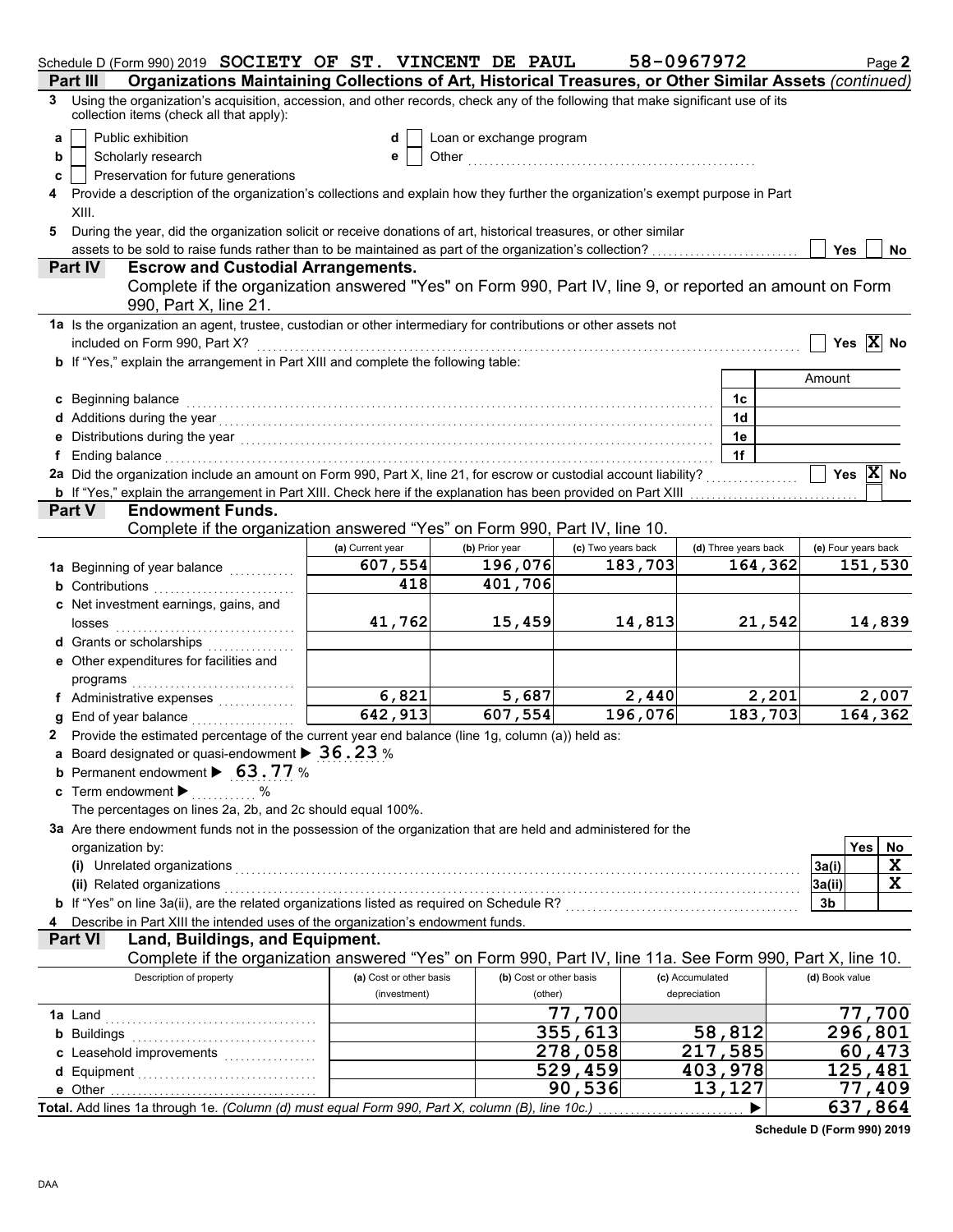|                           | Schedule D (Form 990) 2019 SOCIETY OF ST. VINCENT DE PAUL                                                                                            |                | 58-0967972                       | Page 3         |
|---------------------------|------------------------------------------------------------------------------------------------------------------------------------------------------|----------------|----------------------------------|----------------|
| <b>Part VII</b>           | <b>Investments - Other Securities.</b><br>Complete if the organization answered "Yes" on Form 990, Part IV, line 11b. See Form 990, Part X, line 12. |                |                                  |                |
|                           | (a) Description of security or category                                                                                                              | (b) Book value | (c) Method of valuation:         |                |
|                           | (including name of security)                                                                                                                         |                | Cost or end-of-year market value |                |
| (1) Financial derivatives |                                                                                                                                                      |                |                                  |                |
|                           | (2) Closely held equity interests                                                                                                                    |                |                                  |                |
| (3) Other                 |                                                                                                                                                      |                |                                  |                |
| (A)                       |                                                                                                                                                      |                |                                  |                |
| (B)                       |                                                                                                                                                      |                |                                  |                |
| (C)                       |                                                                                                                                                      |                |                                  |                |
| (D)                       |                                                                                                                                                      |                |                                  |                |
| (E)                       |                                                                                                                                                      |                |                                  |                |
| (F)                       |                                                                                                                                                      |                |                                  |                |
| (G)                       |                                                                                                                                                      |                |                                  |                |
| (H)                       |                                                                                                                                                      |                |                                  |                |
|                           | Total. (Column (b) must equal Form 990, Part X, col. (B) line 12.)                                                                                   |                |                                  |                |
| <b>Part VIII</b>          | <b>Investments - Program Related.</b>                                                                                                                |                |                                  |                |
|                           | Complete if the organization answered "Yes" on Form 990, Part IV, line 11c. See Form 990, Part X, line 13.                                           |                |                                  |                |
|                           | (a) Description of investment                                                                                                                        | (b) Book value | (c) Method of valuation:         |                |
|                           |                                                                                                                                                      |                | Cost or end-of-year market value |                |
| (1)                       |                                                                                                                                                      |                |                                  |                |
| (2)                       |                                                                                                                                                      |                |                                  |                |
| (3)                       |                                                                                                                                                      |                |                                  |                |
| (4)                       |                                                                                                                                                      |                |                                  |                |
| (5)                       |                                                                                                                                                      |                |                                  |                |
| (6)                       |                                                                                                                                                      |                |                                  |                |
| (7)                       |                                                                                                                                                      |                |                                  |                |
| (8)                       |                                                                                                                                                      |                |                                  |                |
| (9)                       |                                                                                                                                                      |                |                                  |                |
|                           | Total. (Column (b) must equal Form 990, Part X, col. (B) line 13.)<br>▶                                                                              |                |                                  |                |
| Part IX                   | <b>Other Assets.</b>                                                                                                                                 |                |                                  |                |
|                           | Complete if the organization answered "Yes" on Form 990, Part IV, line 11d. See Form 990, Part X, line 15.                                           |                |                                  |                |
|                           | (a) Description                                                                                                                                      |                |                                  | (b) Book value |
| (1)                       |                                                                                                                                                      |                |                                  |                |
| (2)                       |                                                                                                                                                      |                |                                  |                |
| (3)                       |                                                                                                                                                      |                |                                  |                |
| (4)                       |                                                                                                                                                      |                |                                  |                |
| (5)                       |                                                                                                                                                      |                |                                  |                |
| (6)                       |                                                                                                                                                      |                |                                  |                |
| (7)                       |                                                                                                                                                      |                |                                  |                |
| (8)                       |                                                                                                                                                      |                |                                  |                |
| (9)                       |                                                                                                                                                      |                |                                  |                |
|                           | Total. (Column (b) must equal Form 990, Part X, col. (B) line 15.)                                                                                   |                |                                  |                |
| Part X                    | <b>Other Liabilities.</b>                                                                                                                            |                |                                  |                |
|                           | Complete if the organization answered "Yes" on Form 990, Part IV, line 11e or 11f. See Form 990, Part X,                                             |                |                                  |                |
|                           | line 25.                                                                                                                                             |                |                                  |                |
| 1.                        | (a) Description of liability                                                                                                                         |                |                                  | (b) Book value |
| (1)                       | Federal income taxes                                                                                                                                 |                |                                  |                |
| (2)                       | DUE TO RELATED PARTY                                                                                                                                 |                |                                  | 42,433         |
| (3)                       | OTHER LIABILITIES                                                                                                                                    |                |                                  | 39,240         |
| (4)                       |                                                                                                                                                      |                |                                  |                |
| (5)                       |                                                                                                                                                      |                |                                  |                |
| (6)                       |                                                                                                                                                      |                |                                  |                |
| (7)                       |                                                                                                                                                      |                |                                  |                |
| (8)                       |                                                                                                                                                      |                |                                  |                |
| (9)                       |                                                                                                                                                      |                |                                  |                |
|                           | Total. (Column (b) must equal Form 990, Part X, col. (B) line 25.)                                                                                   |                |                                  | 81,673         |
|                           | 2. Liability for uncertain tax positions. In Part XIII, provide the text of the footnote to the organization's financial statements that reports the |                |                                  |                |
|                           | organization's liability for uncertain tax positions under FASB ASC 740. Check here if the text of the footnote has been provided in Part XIII       |                |                                  | $ \mathbf{x} $ |

DAA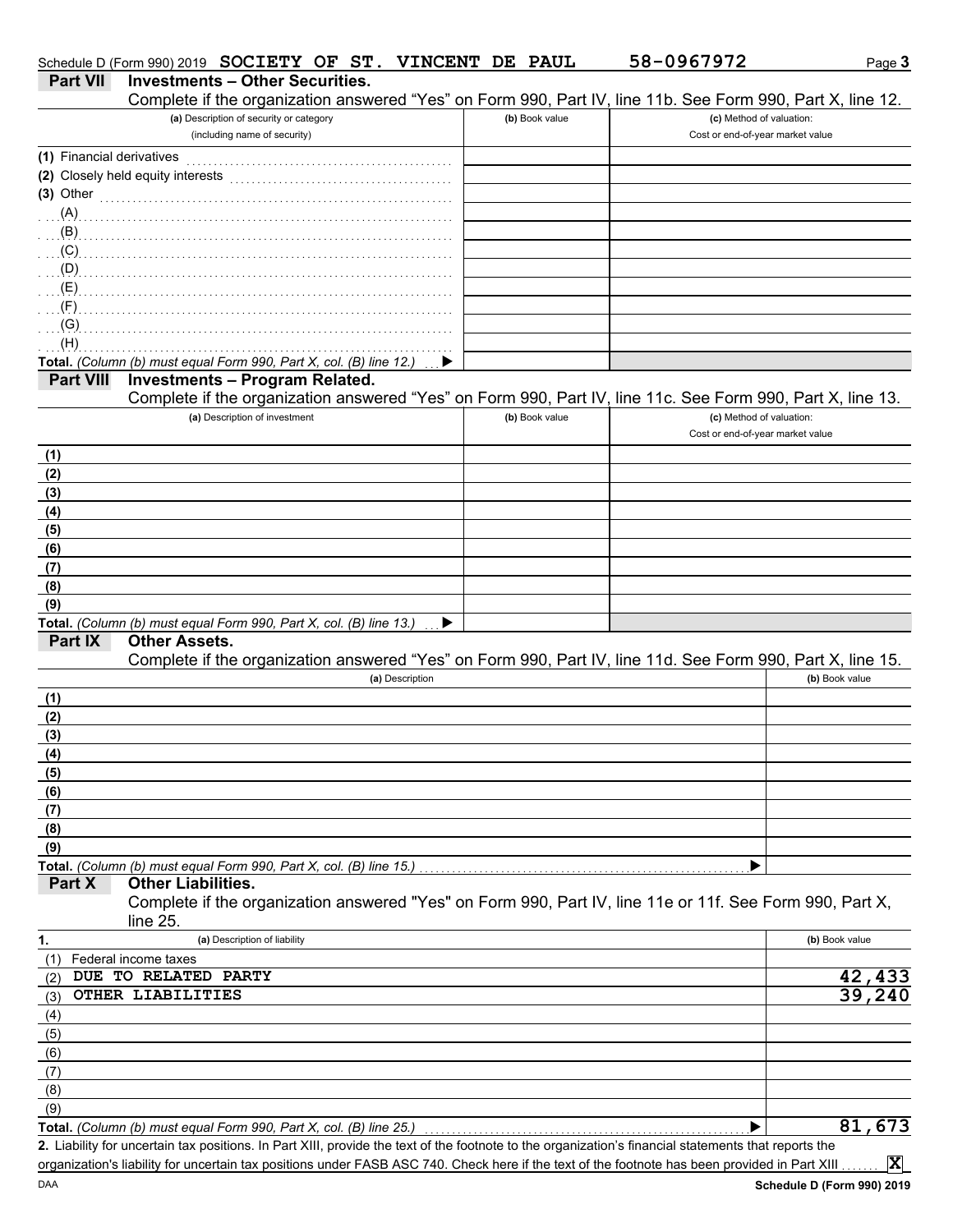|              | Schedule D (Form 990) 2019 SOCIETY OF ST. VINCENT DE PAUL                                                                                                                                                                                                                                                                               |                      | 58-0967972   | Page 4 |
|--------------|-----------------------------------------------------------------------------------------------------------------------------------------------------------------------------------------------------------------------------------------------------------------------------------------------------------------------------------------|----------------------|--------------|--------|
|              | Reconciliation of Revenue per Audited Financial Statements With Revenue per Return.<br>Part XI                                                                                                                                                                                                                                          |                      |              |        |
|              | Complete if the organization answered "Yes" on Form 990, Part IV, line 12a.                                                                                                                                                                                                                                                             |                      |              |        |
|              | 1 Total revenue, gains, and other support per audited financial statements [[[[[[[[[[[[[[[[[[[[[[[[[[[[[[[[[[                                                                                                                                                                                                                           |                      | $\mathbf{1}$ |        |
| $\mathbf{2}$ | Amounts included on line 1 but not on Form 990, Part VIII, line 12:                                                                                                                                                                                                                                                                     |                      |              |        |
| а            | Net unrealized gains (losses) on investments [11, 12] with the unrealized gains (losses) on investments                                                                                                                                                                                                                                 | 2a                   |              |        |
|              |                                                                                                                                                                                                                                                                                                                                         | 2 <sub>b</sub>       |              |        |
|              |                                                                                                                                                                                                                                                                                                                                         | 2c                   |              |        |
|              |                                                                                                                                                                                                                                                                                                                                         | 2d                   |              |        |
|              |                                                                                                                                                                                                                                                                                                                                         |                      | 2e           |        |
| 3            |                                                                                                                                                                                                                                                                                                                                         |                      | 3            |        |
| 4            | Amounts included on Form 990, Part VIII, line 12, but not on line 1:<br>a Investment expenses not included on Form 990, Part VIII, line 7b [[[[[[[[[[[[[[[[[[[[[[[[[[[[[[[[[                                                                                                                                                            |                      |              |        |
|              |                                                                                                                                                                                                                                                                                                                                         | 4a<br>4 <sub>b</sub> |              |        |
|              | c Add lines 4a and 4b                                                                                                                                                                                                                                                                                                                   |                      | 4с           |        |
| 5            |                                                                                                                                                                                                                                                                                                                                         |                      | 5            |        |
|              | Reconciliation of Expenses per Audited Financial Statements With Expenses per Return.<br><b>Part XII</b>                                                                                                                                                                                                                                |                      |              |        |
|              | Complete if the organization answered "Yes" on Form 990, Part IV, line 12a.                                                                                                                                                                                                                                                             |                      |              |        |
| 1            | Total expenses and losses per audited financial statements                                                                                                                                                                                                                                                                              |                      | 1            |        |
| 2            | Amounts included on line 1 but not on Form 990, Part IX, line 25:                                                                                                                                                                                                                                                                       |                      |              |        |
| a            |                                                                                                                                                                                                                                                                                                                                         | 2a                   |              |        |
|              |                                                                                                                                                                                                                                                                                                                                         | 2 <sub>b</sub>       |              |        |
|              | c Other losses                                                                                                                                                                                                                                                                                                                          | 2c                   |              |        |
|              |                                                                                                                                                                                                                                                                                                                                         | 2d                   |              |        |
|              |                                                                                                                                                                                                                                                                                                                                         |                      | 2e           |        |
| 3            |                                                                                                                                                                                                                                                                                                                                         |                      | 3            |        |
| 4            | Amounts included on Form 990, Part IX, line 25, but not on line 1:                                                                                                                                                                                                                                                                      |                      |              |        |
| a            |                                                                                                                                                                                                                                                                                                                                         | 4а                   |              |        |
|              | <b>b</b> Other (Describe in Part XIII.) <b>CONSERVING (2018)</b>                                                                                                                                                                                                                                                                        | 4 <sub>b</sub>       |              |        |
|              | c Add lines 4a and 4b                                                                                                                                                                                                                                                                                                                   |                      | 4с           |        |
|              |                                                                                                                                                                                                                                                                                                                                         |                      | 5            |        |
|              | Part XIII Supplemental Information.                                                                                                                                                                                                                                                                                                     |                      |              |        |
|              | 2; Part XI, lines 2d and 4b; and Part XII, lines 2d and 4b. Also complete this part to provide any additional information.<br>PART V, LINE 4 - INTENDED USES FOR ENDOWMENT FUNDS<br>THE ENDOWMENT MAY ONLY BE USED TO SUPPORT THE OPERATIONS, MINISTRIES, AND<br>CAPITAL NEEDS OF THE SOCIETY OF ST. VINCENT DE PAUL, ATLANTA, GEORGIA. |                      |              |        |
|              | PART X - FIN 48 FOOTNOTE                                                                                                                                                                                                                                                                                                                |                      |              |        |
|              | THE SOCIETY IS EXEMPT FROM FEDERAL INCOME TAX UNDER THE PROVISIONS OF                                                                                                                                                                                                                                                                   |                      |              |        |
|              | SECTION 501(C)(3) OF THE INTERNAL REVENUE CODE AND CLASSIFIED BY THE                                                                                                                                                                                                                                                                    |                      |              |        |
|              | INTERNAL REVENUE SERVICE AS AN ORGANIZATION OTHER THAN A PRIVATE                                                                                                                                                                                                                                                                        |                      |              |        |
|              | FOUNDATION. IN THE OPINION OF MANAGEMENT, THE SOCIETY CONTINUES TO OPERATE                                                                                                                                                                                                                                                              |                      |              |        |
|              | AS A TAX-EXEMPT ORGANIZATION AND, ACCORDINGLY, NO PROVISIONS FOR FEDERAL                                                                                                                                                                                                                                                                |                      |              |        |
|              | AND STATE INCOME TAXES HAVE BEEN RECORDED IN THE ACCOMPANYING CONSOLIDATED                                                                                                                                                                                                                                                              |                      |              |        |
|              | FINANCIAL STATEMENTS. INCOME FROM CERTAIN ACTIVITIES NOT DIRECTLY RELATED                                                                                                                                                                                                                                                               |                      |              |        |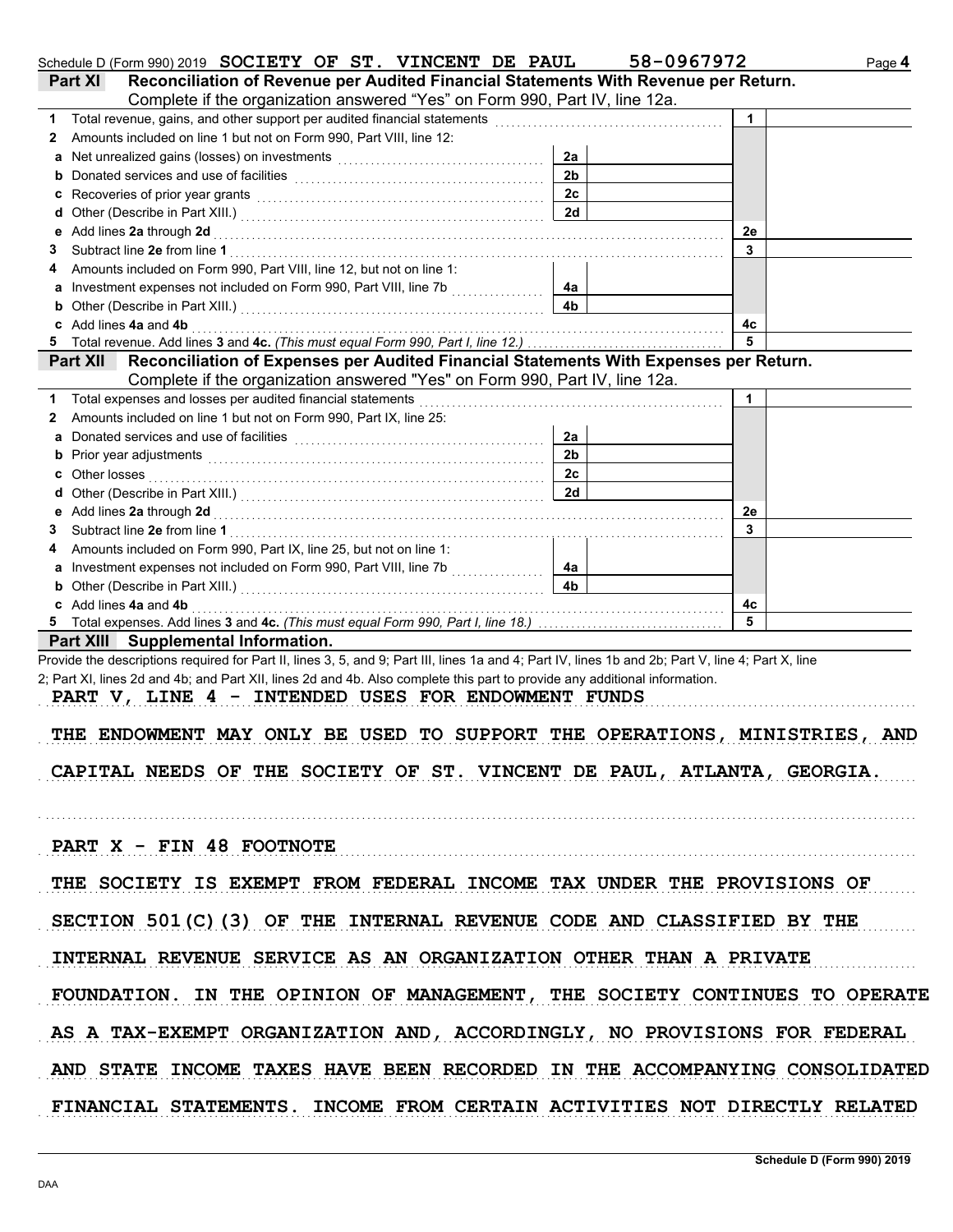TO THE SOCIETY'S TAX-EXEMPT PURPOSE IS SUBJECT TO TAXATION A UNRELATED BUSINESS INCOME. THE SOCIETY IS SUBJECT TO UNRELATED BUSINESS INCOME TAXES ON ITS RENTAL INCOME. FOR THE YEARS ENDED SEPTEMBER 30, 2020 AND 2019, THERE WERE NO SIGNIFICANT PROVISIONS FOR FEDERAL AND STATE INCOME TAXES TO RECORD IN THE ACCOMPANYING CONSOLIDATED FINANCIAL STATEMENTS. MANAGEMENT BELIEVES THAT IT HAS APPROPRIATE SUPPORT FOR ANY TAX POSITIONS TAKEN, AND AS SUCH DOES NOT HAVE ANY UNCERTAIN TAX POSITIONS THAT ARE MATERIAL TO THE CONSOLIDATED FINANCIAL STATEMENTS. THE SOCIETY'S INCOME TAX RETURNS ARE SUBJECT TO EXAMINATION BY THE APPROPRIATE REGULATORY AUTHORITIES, AND AS OF SEPTEMBER 30, 2020 AND 2019, THE SOCIETY'S FEDERAL TAX RETURNS REMAIN OPEN TO EXAMINATION FOR THE LAST THREE YEARS.

| . |  |
|---|--|
|   |  |
|   |  |
|   |  |
|   |  |
|   |  |
|   |  |
|   |  |
|   |  |
|   |  |
|   |  |
|   |  |
|   |  |
|   |  |

Schedule D (Form 990) 2019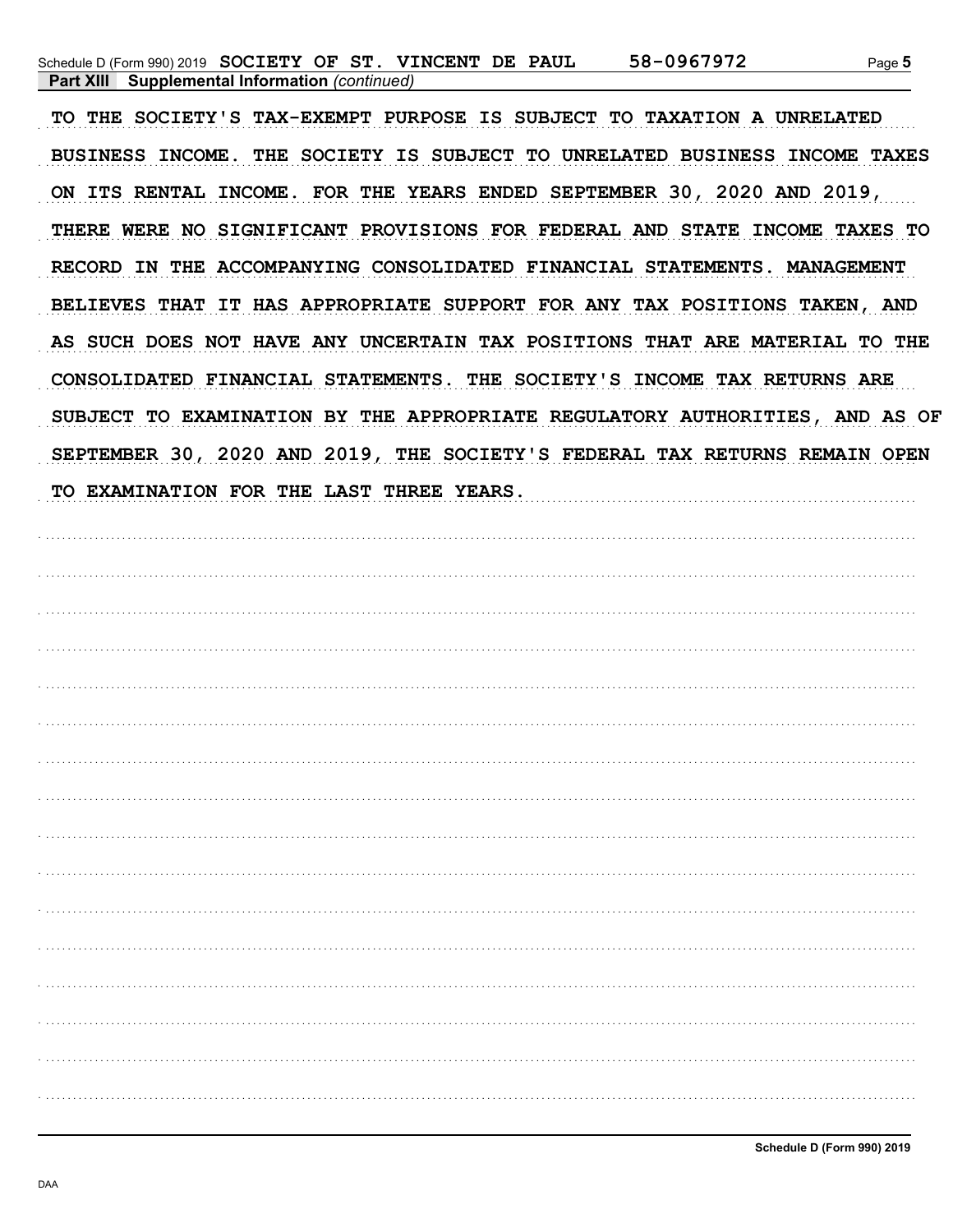| <b>SCHEDULE G</b><br>(Form 990 or 990-EZ)                                                                                                                                                                                                | <b>Supplemental Information Regarding Fundraising or Gaming Activities</b><br>Complete if the organization answered "Yes" on Form 990, Part IV, line 17, 18, or 19, or if the<br>organization entered more than \$15,000 on Form 990-EZ, line 6a. | OMB No. 1545-0047                  |        |                                                           |                                                                        |                                                      |                                                         |
|------------------------------------------------------------------------------------------------------------------------------------------------------------------------------------------------------------------------------------------|---------------------------------------------------------------------------------------------------------------------------------------------------------------------------------------------------------------------------------------------------|------------------------------------|--------|-----------------------------------------------------------|------------------------------------------------------------------------|------------------------------------------------------|---------------------------------------------------------|
| Department of the Treasury<br>Internal Revenue Service                                                                                                                                                                                   |                                                                                                                                                                                                                                                   | Attach to Form 990 or Form 990-EZ. |        |                                                           | Go to www.irs.gov/Form990 for instructions and the latest information. |                                                      | <b>Open to Public</b><br>Inspection                     |
| Name of the organization                                                                                                                                                                                                                 | SOCIETY OF ST. VINCENT DE PAUL                                                                                                                                                                                                                    |                                    |        |                                                           |                                                                        | <b>Employer identification number</b>                |                                                         |
| GEORGIA, INC.                                                                                                                                                                                                                            |                                                                                                                                                                                                                                                   |                                    |        |                                                           |                                                                        | 58-0967972                                           |                                                         |
| Fundraising Activities. Complete if the organization answered "Yes" on Form 990, Part IV, line 17.<br>Part I<br>Form 990-EZ filers are not required to complete this part.                                                               |                                                                                                                                                                                                                                                   |                                    |        |                                                           |                                                                        |                                                      |                                                         |
| Indicate whether the organization raised funds through any of the following activities. Check all that apply.<br>1                                                                                                                       |                                                                                                                                                                                                                                                   |                                    |        |                                                           |                                                                        |                                                      |                                                         |
| Mail solicitations<br>a                                                                                                                                                                                                                  |                                                                                                                                                                                                                                                   | e                                  |        |                                                           | Solicitation of non-government grants                                  |                                                      |                                                         |
| Internet and email solicitations<br>b                                                                                                                                                                                                    |                                                                                                                                                                                                                                                   |                                    |        |                                                           | Solicitation of government grants                                      |                                                      |                                                         |
| <b>Phone solicitations</b>                                                                                                                                                                                                               |                                                                                                                                                                                                                                                   | Special fundraising events<br>a    |        |                                                           |                                                                        |                                                      |                                                         |
| In-person solicitations<br>d                                                                                                                                                                                                             |                                                                                                                                                                                                                                                   |                                    |        |                                                           |                                                                        |                                                      |                                                         |
| 2a Did the organization have a written or oral agreement with any individual (including officers, directors, trustees,<br>or key employees listed in Form 990, Part VII) or entity in connection with professional fundraising services? |                                                                                                                                                                                                                                                   |                                    |        |                                                           |                                                                        |                                                      | Yes<br>No                                               |
| b If "Yes," list the 10 highest paid individuals or entities (fundraisers) pursuant to agreements under which the fundraiser is to be                                                                                                    |                                                                                                                                                                                                                                                   |                                    |        |                                                           |                                                                        |                                                      |                                                         |
| compensated at least \$5,000 by the organization.                                                                                                                                                                                        |                                                                                                                                                                                                                                                   |                                    |        | (iii) Did fund-                                           |                                                                        | (v) Amount paid to                                   |                                                         |
| (i) Name and address of individual<br>or entity (fundraiser)                                                                                                                                                                             |                                                                                                                                                                                                                                                   | (ii) Activity                      |        | raiser have<br>custody or<br>control of<br>contributions? | (iv) Gross receipts<br>from activity                                   | (or retained by)<br>fundraiser listed in<br>col. (i) | (vi) Amount paid to<br>(or retained by)<br>organization |
|                                                                                                                                                                                                                                          |                                                                                                                                                                                                                                                   |                                    | Yes No |                                                           |                                                                        |                                                      |                                                         |
| 1                                                                                                                                                                                                                                        |                                                                                                                                                                                                                                                   |                                    |        |                                                           |                                                                        |                                                      |                                                         |
| $\mathbf{2}$                                                                                                                                                                                                                             |                                                                                                                                                                                                                                                   |                                    |        |                                                           |                                                                        |                                                      |                                                         |
|                                                                                                                                                                                                                                          |                                                                                                                                                                                                                                                   |                                    |        |                                                           |                                                                        |                                                      |                                                         |
| 3                                                                                                                                                                                                                                        |                                                                                                                                                                                                                                                   |                                    |        |                                                           |                                                                        |                                                      |                                                         |
|                                                                                                                                                                                                                                          |                                                                                                                                                                                                                                                   |                                    |        |                                                           |                                                                        |                                                      |                                                         |
| 4                                                                                                                                                                                                                                        |                                                                                                                                                                                                                                                   |                                    |        |                                                           |                                                                        |                                                      |                                                         |
|                                                                                                                                                                                                                                          |                                                                                                                                                                                                                                                   |                                    |        |                                                           |                                                                        |                                                      |                                                         |
| 5                                                                                                                                                                                                                                        |                                                                                                                                                                                                                                                   |                                    |        |                                                           |                                                                        |                                                      |                                                         |
|                                                                                                                                                                                                                                          |                                                                                                                                                                                                                                                   |                                    |        |                                                           |                                                                        |                                                      |                                                         |
|                                                                                                                                                                                                                                          |                                                                                                                                                                                                                                                   |                                    |        |                                                           |                                                                        |                                                      |                                                         |
| 6                                                                                                                                                                                                                                        |                                                                                                                                                                                                                                                   |                                    |        |                                                           |                                                                        |                                                      |                                                         |
|                                                                                                                                                                                                                                          |                                                                                                                                                                                                                                                   |                                    |        |                                                           |                                                                        |                                                      |                                                         |
|                                                                                                                                                                                                                                          |                                                                                                                                                                                                                                                   |                                    |        |                                                           |                                                                        |                                                      |                                                         |
|                                                                                                                                                                                                                                          |                                                                                                                                                                                                                                                   |                                    |        |                                                           |                                                                        |                                                      |                                                         |
|                                                                                                                                                                                                                                          |                                                                                                                                                                                                                                                   |                                    |        |                                                           |                                                                        |                                                      |                                                         |
|                                                                                                                                                                                                                                          |                                                                                                                                                                                                                                                   |                                    |        |                                                           |                                                                        |                                                      |                                                         |
|                                                                                                                                                                                                                                          |                                                                                                                                                                                                                                                   |                                    |        |                                                           |                                                                        |                                                      |                                                         |
|                                                                                                                                                                                                                                          |                                                                                                                                                                                                                                                   |                                    |        |                                                           |                                                                        |                                                      |                                                         |
| 10                                                                                                                                                                                                                                       |                                                                                                                                                                                                                                                   |                                    |        |                                                           |                                                                        |                                                      |                                                         |
|                                                                                                                                                                                                                                          |                                                                                                                                                                                                                                                   |                                    |        |                                                           |                                                                        |                                                      |                                                         |
| Total                                                                                                                                                                                                                                    |                                                                                                                                                                                                                                                   |                                    |        |                                                           |                                                                        |                                                      |                                                         |
| List all states in which the organization is registered or licensed to solicit contributions or has been notified it is exempt from<br>3                                                                                                 |                                                                                                                                                                                                                                                   |                                    |        |                                                           |                                                                        |                                                      |                                                         |
| registration or licensing.                                                                                                                                                                                                               |                                                                                                                                                                                                                                                   |                                    |        |                                                           |                                                                        |                                                      |                                                         |
|                                                                                                                                                                                                                                          |                                                                                                                                                                                                                                                   |                                    |        |                                                           |                                                                        |                                                      |                                                         |
|                                                                                                                                                                                                                                          |                                                                                                                                                                                                                                                   |                                    |        |                                                           |                                                                        |                                                      |                                                         |
|                                                                                                                                                                                                                                          |                                                                                                                                                                                                                                                   |                                    |        |                                                           |                                                                        |                                                      |                                                         |
|                                                                                                                                                                                                                                          |                                                                                                                                                                                                                                                   |                                    |        |                                                           |                                                                        |                                                      |                                                         |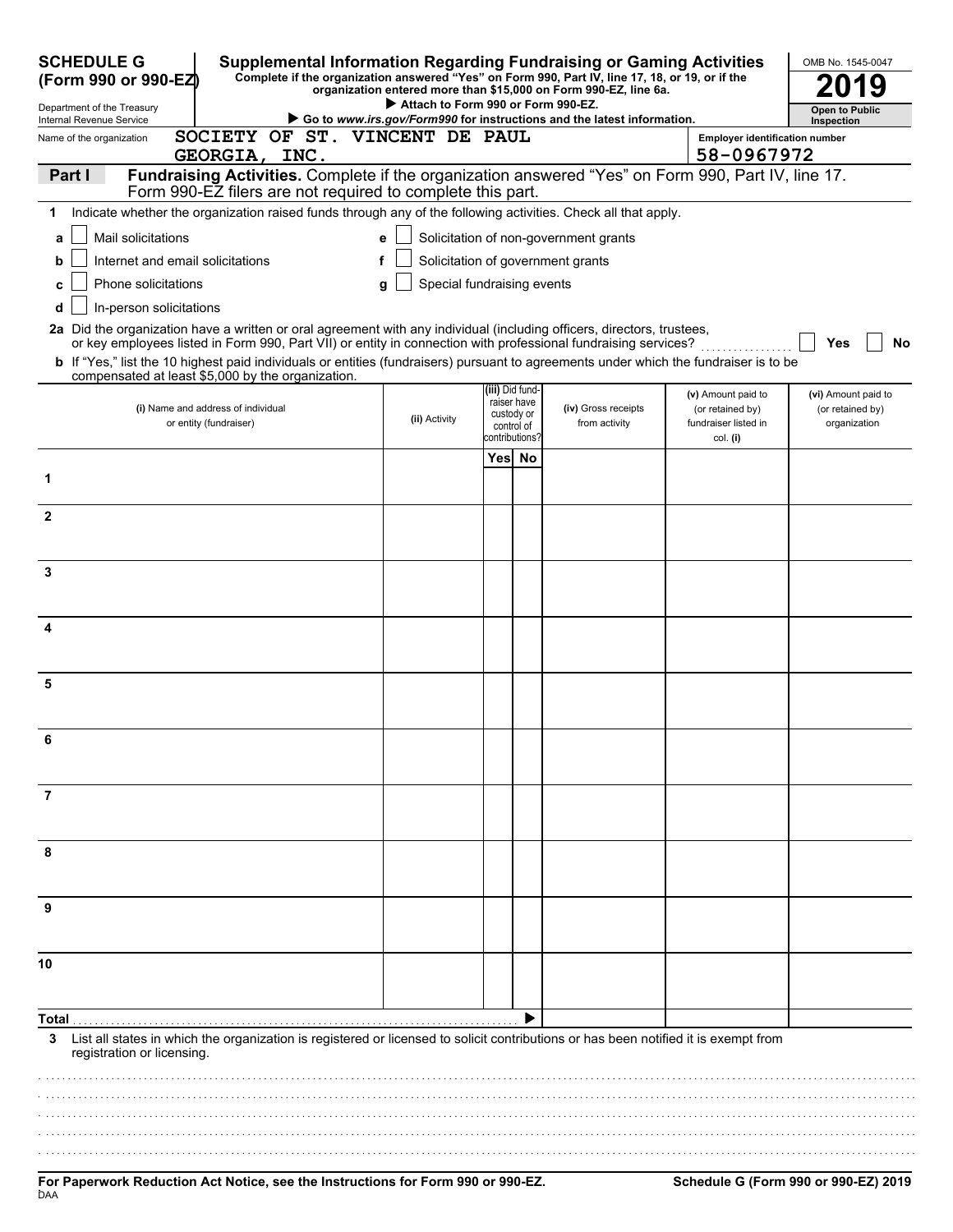### Schedule G (Form 990 or 990-EZ) 2019 **SOCIETY OF ST. VINCENT DE PAUL 58-0967972** Page 2 **SOCIETY OF ST. VINCENT DE PAUL 58-0967972**

**Part II Fundraising Events.** Complete if the organization answered "Yes" on Form 990, Part IV, line 18, or reported more gross receipts greater than \$5,000. than \$15,000 of fundraising event contributions and gross income on Form 990-EZ, lines 1 and 6b. List events with

|                 |          |                                                                                                             | (a) Event $#1$                    |          | $(b)$ Event #2                                                                                            | (c) Other events              |                                                     |
|-----------------|----------|-------------------------------------------------------------------------------------------------------------|-----------------------------------|----------|-----------------------------------------------------------------------------------------------------------|-------------------------------|-----------------------------------------------------|
|                 |          |                                                                                                             |                                   |          |                                                                                                           |                               | (d) Total events                                    |
|                 |          |                                                                                                             | <b>BIG NIGHT</b><br>(event type)  | ΙN       | OTHER SPECIAL E<br>(event type)                                                                           | <b>NONE</b><br>(total number) | (add col. (a) through<br>col. (c)                   |
|                 |          |                                                                                                             |                                   |          |                                                                                                           |                               |                                                     |
| Revenue         |          | 1 Gross receipts                                                                                            |                                   | 214,261  | 8,327                                                                                                     |                               | 222,588                                             |
|                 |          | 2 Less: Contributions                                                                                       |                                   | 214, 261 | 8,327                                                                                                     |                               | 222,588                                             |
|                 |          | 3 Gross income (line 1 minus                                                                                |                                   |          |                                                                                                           |                               |                                                     |
|                 |          |                                                                                                             |                                   |          |                                                                                                           |                               |                                                     |
|                 |          |                                                                                                             |                                   |          |                                                                                                           |                               |                                                     |
|                 |          | 4 Cash prizes                                                                                               |                                   |          |                                                                                                           |                               |                                                     |
|                 |          |                                                                                                             |                                   |          |                                                                                                           |                               |                                                     |
|                 |          | 5 Noncash prizes                                                                                            |                                   |          |                                                                                                           |                               |                                                     |
|                 |          | 6 Rent/facility costs                                                                                       |                                   |          |                                                                                                           |                               |                                                     |
| Direct Expenses |          | 7 Food and beverages                                                                                        |                                   |          |                                                                                                           |                               |                                                     |
|                 |          |                                                                                                             |                                   |          |                                                                                                           |                               |                                                     |
|                 |          | 8 Entertainment                                                                                             |                                   |          |                                                                                                           |                               |                                                     |
|                 |          | <b>9</b> Other direct expenses                                                                              |                                   | 84,818   |                                                                                                           |                               | 84,818                                              |
|                 |          |                                                                                                             |                                   |          |                                                                                                           |                               |                                                     |
|                 |          |                                                                                                             |                                   |          |                                                                                                           |                               | 84,818                                              |
|                 |          |                                                                                                             |                                   |          |                                                                                                           |                               | $-84,818$                                           |
|                 | Part III |                                                                                                             |                                   |          | Gaming. Complete if the organization answered "Yes" on Form 990, Part IV, line 19, or reported more than  |                               |                                                     |
|                 |          |                                                                                                             | \$15,000 on Form 990-EZ, line 6a. |          |                                                                                                           |                               |                                                     |
|                 |          |                                                                                                             | (a) Bingo                         |          | (b) Pull tabs/instant<br>bingo/progressive bingo                                                          | (c) Other gaming              | (d) Total gaming (add<br>col. (a) through col. (c)) |
| Revenue         |          |                                                                                                             |                                   |          |                                                                                                           |                               |                                                     |
|                 |          | 1 Gross revenue                                                                                             |                                   |          |                                                                                                           |                               |                                                     |
|                 |          |                                                                                                             |                                   |          |                                                                                                           |                               |                                                     |
|                 |          | 2 Cash prizes                                                                                               |                                   |          |                                                                                                           |                               |                                                     |
|                 |          |                                                                                                             |                                   |          |                                                                                                           |                               |                                                     |
|                 |          | 3 Noncash prizes                                                                                            |                                   |          |                                                                                                           |                               |                                                     |
| Direct Expenses |          | 4 Rent/facility costs                                                                                       |                                   |          |                                                                                                           |                               |                                                     |
|                 |          |                                                                                                             |                                   |          |                                                                                                           |                               |                                                     |
|                 |          | 5 Other direct expenses                                                                                     |                                   |          |                                                                                                           |                               |                                                     |
|                 |          |                                                                                                             | Yes                               | %        | %<br>Yes                                                                                                  | %<br>Yes                      |                                                     |
|                 |          | 6 Volunteer labor                                                                                           | No                                |          | No                                                                                                        | No.                           |                                                     |
|                 |          | 7 Direct expense summary. Add lines 2 through 5 in column (d)                                               |                                   |          |                                                                                                           | ▶                             |                                                     |
|                 |          |                                                                                                             |                                   |          |                                                                                                           |                               |                                                     |
|                 |          |                                                                                                             |                                   |          |                                                                                                           |                               |                                                     |
|                 |          |                                                                                                             |                                   |          |                                                                                                           |                               |                                                     |
| 9               |          | Enter the state(s) in which the organization conducts gaming activities:                                    |                                   |          |                                                                                                           |                               |                                                     |
|                 |          | a Is the organization licensed to conduct gaming activities in each of these states?<br>b If "No," explain: |                                   |          |                                                                                                           |                               | Yes<br>No                                           |
|                 |          |                                                                                                             |                                   |          |                                                                                                           |                               |                                                     |
|                 |          |                                                                                                             |                                   |          |                                                                                                           |                               |                                                     |
|                 |          |                                                                                                             |                                   |          | 10a Were any of the organization's gaming licenses revoked, suspended, or terminated during the tax year? |                               | Yes<br>No                                           |
|                 |          | b If "Yes," explain:                                                                                        |                                   |          |                                                                                                           |                               |                                                     |
|                 |          |                                                                                                             |                                   |          |                                                                                                           |                               |                                                     |
|                 |          |                                                                                                             |                                   |          |                                                                                                           |                               |                                                     |
|                 |          |                                                                                                             |                                   |          |                                                                                                           |                               |                                                     |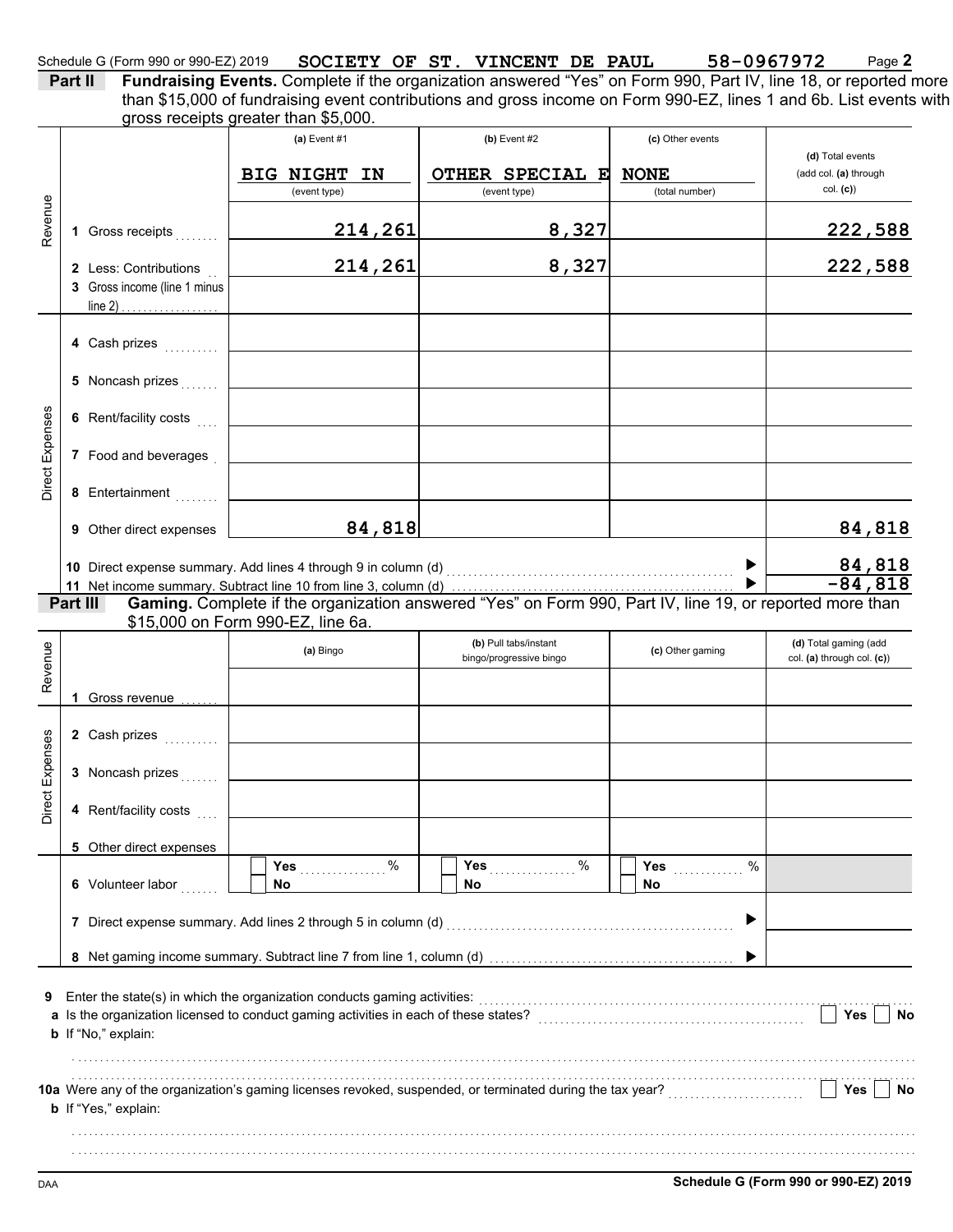|    | Schedule G (Form 990 or 990-EZ) 2019<br><b>SOCIETY OF ST. VINCENT DE PAUL</b>                                                                                                                                                  | 58-0967972 |                 |     | Page 3        |
|----|--------------------------------------------------------------------------------------------------------------------------------------------------------------------------------------------------------------------------------|------------|-----------------|-----|---------------|
| 11 |                                                                                                                                                                                                                                |            |                 | Yes | No            |
| 12 | Is the organization a grantor, beneficiary or trustee of a trust, or a member of a partnership or other entity                                                                                                                 |            |                 |     |               |
|    |                                                                                                                                                                                                                                |            |                 | Yes | No            |
| 13 | Indicate the percentage of gaming activity conducted in:                                                                                                                                                                       |            |                 |     |               |
| a  | The organization's facility [13a] <b>[13a]</b>                                                                                                                                                                                 |            |                 |     | %             |
| b  | An outside facility with an account of the contract of the contract of the contract of the contract of the contract of the contract of the contract of the contract of the contract of the contract of the contract of the con |            | 13 <sub>b</sub> |     | $\frac{0}{0}$ |
| 14 | Enter the name and address of the person who prepares the organization's gaming/special events books and<br>records:                                                                                                           |            |                 |     |               |
|    |                                                                                                                                                                                                                                |            |                 |     |               |
|    | Address > material contract to the contract of the contract of the contract of the contract of the contract of the contract of the contract of the contract of the contract of the contract of the contract of the contract of |            |                 |     |               |
|    | 15a Does the organization have a contract with a third party from whom the organization receives gaming                                                                                                                        |            |                 |     |               |
|    |                                                                                                                                                                                                                                |            |                 | Yes | No            |
|    |                                                                                                                                                                                                                                |            |                 |     |               |
|    | amount of gaming revenue retained by the third party ▶ \$<br>c If "Yes," enter name and address of the third party:                                                                                                            |            |                 |     |               |
|    |                                                                                                                                                                                                                                |            |                 |     |               |
|    |                                                                                                                                                                                                                                |            |                 |     |               |
|    |                                                                                                                                                                                                                                |            |                 |     |               |
|    | Address > the communication of the contract of the contract of the contract of the contract of the contract of the contract of the contract of the contract of the contract of the contract of the contract of the contract of |            |                 |     |               |
| 16 | Gaming manager information:                                                                                                                                                                                                    |            |                 |     |               |
|    |                                                                                                                                                                                                                                |            |                 |     |               |
|    |                                                                                                                                                                                                                                |            |                 |     |               |
|    |                                                                                                                                                                                                                                |            |                 |     |               |
|    |                                                                                                                                                                                                                                |            |                 |     |               |
|    | Employee<br>Director/officer<br>    Independent contractor                                                                                                                                                                     |            |                 |     |               |
| 17 | Mandatory distributions:                                                                                                                                                                                                       |            |                 |     |               |
| a  | Is the organization required under state law to make charitable distributions from the gaming proceeds to                                                                                                                      |            |                 |     |               |
|    |                                                                                                                                                                                                                                |            |                 | Yes | No            |
|    | <b>b</b> Enter the amount of distributions required under state law to be distributed to other exempt organizations or                                                                                                         |            |                 |     |               |
|    | spent in the organization's own exempt activities during the tax year $\blacktriangleright$                                                                                                                                    |            |                 |     |               |
|    | Supplemental Information. Provide the explanations required by Part I, line 2b, columns (iii) and (v); and<br><b>Part IV</b>                                                                                                   |            |                 |     |               |
|    | Part III, lines 9, 9b, 10b, 15b, 15c, 16, and 17b, as applicable. Also provide any additional information.                                                                                                                     |            |                 |     |               |
|    | See instructions.                                                                                                                                                                                                              |            |                 |     |               |
|    |                                                                                                                                                                                                                                |            |                 |     |               |
|    |                                                                                                                                                                                                                                |            |                 |     |               |
|    |                                                                                                                                                                                                                                |            |                 |     |               |
|    |                                                                                                                                                                                                                                |            |                 |     |               |
|    |                                                                                                                                                                                                                                |            |                 |     |               |
|    |                                                                                                                                                                                                                                |            |                 |     |               |
|    |                                                                                                                                                                                                                                |            |                 |     |               |
|    |                                                                                                                                                                                                                                |            |                 |     |               |
|    |                                                                                                                                                                                                                                |            |                 |     |               |
|    |                                                                                                                                                                                                                                |            |                 |     |               |
|    |                                                                                                                                                                                                                                |            |                 |     |               |
|    |                                                                                                                                                                                                                                |            |                 |     |               |

Schedule G (Form 990 or 990-EZ) 2019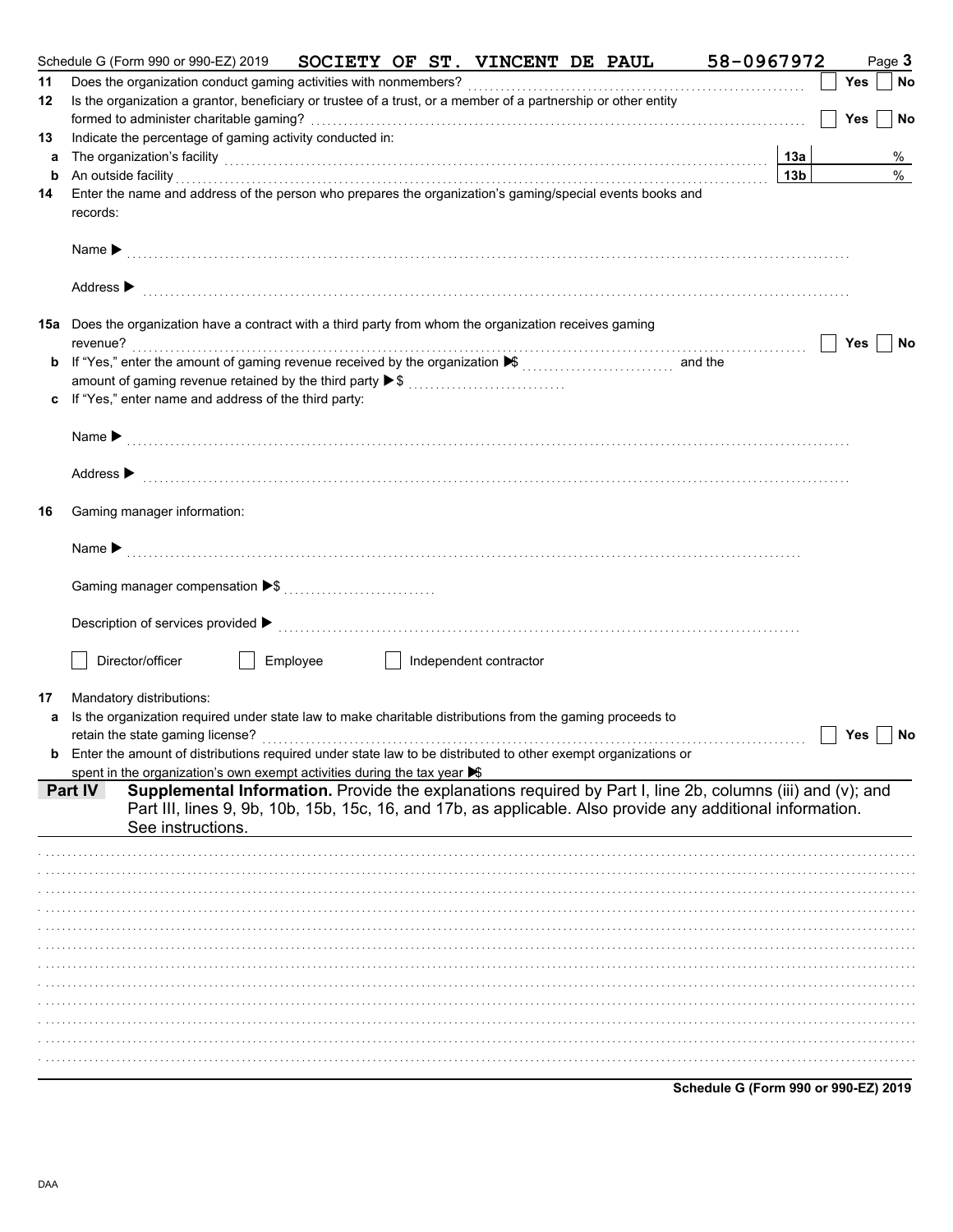| <b>SCHEDULE I</b>                                                                                                                              |                                                                                                                                                                                                                                                                                                                                                 |           |                                         | <b>Grants and Other Assistance to Organizations,</b>                                                                                  |                                       |                                                             |                                          |                                       | OMB No. 1545-0047                     |  |  |
|------------------------------------------------------------------------------------------------------------------------------------------------|-------------------------------------------------------------------------------------------------------------------------------------------------------------------------------------------------------------------------------------------------------------------------------------------------------------------------------------------------|-----------|-----------------------------------------|---------------------------------------------------------------------------------------------------------------------------------------|---------------------------------------|-------------------------------------------------------------|------------------------------------------|---------------------------------------|---------------------------------------|--|--|
| (Form 990)                                                                                                                                     |                                                                                                                                                                                                                                                                                                                                                 |           |                                         | Governments, and Individuals in the United States<br>Complete if the organization answered "Yes" on Form 990, Part IV, line 21 or 22. |                                       |                                                             |                                          |                                       |                                       |  |  |
| Department of the Treasury                                                                                                                     | Attach to Form 990.<br>Go to www.irs.gov/Form990 for the latest information.                                                                                                                                                                                                                                                                    |           |                                         |                                                                                                                                       |                                       |                                                             |                                          |                                       |                                       |  |  |
| Internal Revenue Service<br>Name of the organization                                                                                           | SOCIETY OF ST. VINCENT DE PAUL                                                                                                                                                                                                                                                                                                                  |           |                                         |                                                                                                                                       |                                       |                                                             |                                          | <b>Employer identification number</b> | <b>Inspection</b>                     |  |  |
|                                                                                                                                                | GEORGIA, INC.                                                                                                                                                                                                                                                                                                                                   |           |                                         |                                                                                                                                       |                                       |                                                             |                                          | 58-0967972                            |                                       |  |  |
| Part I<br>1.                                                                                                                                   | <b>General Information on Grants and Assistance</b>                                                                                                                                                                                                                                                                                             |           |                                         |                                                                                                                                       |                                       |                                                             |                                          |                                       |                                       |  |  |
|                                                                                                                                                | Does the organization maintain records to substantiate the amount of the grants or assistance, the grantees' eligibility for the grants or assistance, and<br>the selection criteria used to award the grants or assistance?<br>2 Describe in Part IV the organization's procedures for monitoring the use of grant funds in the United States. |           |                                         |                                                                                                                                       |                                       |                                                             |                                          |                                       | $\overline{X}$ Yes<br>No              |  |  |
| Part II                                                                                                                                        | Grants and Other Assistance to Domestic Organizations and Domestic Governments. Complete if the organization answered "Yes" on Form 990,                                                                                                                                                                                                        |           |                                         |                                                                                                                                       |                                       |                                                             |                                          |                                       |                                       |  |  |
|                                                                                                                                                | Part IV, line 21, for any recipient that received more than \$5,000. Part II can be duplicated if additional space is needed.                                                                                                                                                                                                                   |           |                                         |                                                                                                                                       |                                       |                                                             |                                          |                                       |                                       |  |  |
| (a) Name and address of organization<br>or government                                                                                          |                                                                                                                                                                                                                                                                                                                                                 | $(b)$ EIN | $(c)$ IRC<br>section<br>(if applicable) | (d) Amount of cash<br>grant                                                                                                           | (e) Amount of non-<br>cash assistance | (f) Method of valuation<br>(book, FMV, appraisal,<br>other) | (g) Description of<br>noncash assistance |                                       | (h) Purpose of grant<br>or assistance |  |  |
| (1)                                                                                                                                            |                                                                                                                                                                                                                                                                                                                                                 |           |                                         |                                                                                                                                       |                                       |                                                             |                                          |                                       |                                       |  |  |
|                                                                                                                                                |                                                                                                                                                                                                                                                                                                                                                 |           |                                         |                                                                                                                                       |                                       |                                                             |                                          |                                       |                                       |  |  |
| (2)                                                                                                                                            |                                                                                                                                                                                                                                                                                                                                                 |           |                                         |                                                                                                                                       |                                       |                                                             |                                          |                                       |                                       |  |  |
|                                                                                                                                                |                                                                                                                                                                                                                                                                                                                                                 |           |                                         |                                                                                                                                       |                                       |                                                             |                                          |                                       |                                       |  |  |
| (3)                                                                                                                                            |                                                                                                                                                                                                                                                                                                                                                 |           |                                         |                                                                                                                                       |                                       |                                                             |                                          |                                       |                                       |  |  |
|                                                                                                                                                |                                                                                                                                                                                                                                                                                                                                                 |           |                                         |                                                                                                                                       |                                       |                                                             |                                          |                                       |                                       |  |  |
| (4)                                                                                                                                            |                                                                                                                                                                                                                                                                                                                                                 |           |                                         |                                                                                                                                       |                                       |                                                             |                                          |                                       |                                       |  |  |
|                                                                                                                                                |                                                                                                                                                                                                                                                                                                                                                 |           |                                         |                                                                                                                                       |                                       |                                                             |                                          |                                       |                                       |  |  |
| (5)                                                                                                                                            |                                                                                                                                                                                                                                                                                                                                                 |           |                                         |                                                                                                                                       |                                       |                                                             |                                          |                                       |                                       |  |  |
|                                                                                                                                                |                                                                                                                                                                                                                                                                                                                                                 |           |                                         |                                                                                                                                       |                                       |                                                             |                                          |                                       |                                       |  |  |
| (6)                                                                                                                                            |                                                                                                                                                                                                                                                                                                                                                 |           |                                         |                                                                                                                                       |                                       |                                                             |                                          |                                       |                                       |  |  |
|                                                                                                                                                |                                                                                                                                                                                                                                                                                                                                                 |           |                                         |                                                                                                                                       |                                       |                                                             |                                          |                                       |                                       |  |  |
| (7)                                                                                                                                            |                                                                                                                                                                                                                                                                                                                                                 |           |                                         |                                                                                                                                       |                                       |                                                             |                                          |                                       |                                       |  |  |
|                                                                                                                                                |                                                                                                                                                                                                                                                                                                                                                 |           |                                         |                                                                                                                                       |                                       |                                                             |                                          |                                       |                                       |  |  |
| (8)                                                                                                                                            |                                                                                                                                                                                                                                                                                                                                                 |           |                                         |                                                                                                                                       |                                       |                                                             |                                          |                                       |                                       |  |  |
|                                                                                                                                                |                                                                                                                                                                                                                                                                                                                                                 |           |                                         |                                                                                                                                       |                                       |                                                             |                                          |                                       |                                       |  |  |
| (9)                                                                                                                                            |                                                                                                                                                                                                                                                                                                                                                 |           |                                         |                                                                                                                                       |                                       |                                                             |                                          |                                       |                                       |  |  |
|                                                                                                                                                |                                                                                                                                                                                                                                                                                                                                                 |           |                                         |                                                                                                                                       |                                       |                                                             |                                          |                                       |                                       |  |  |
| Enter total number of section $501(c)(3)$ and government organizations listed in the line 1 table                                              |                                                                                                                                                                                                                                                                                                                                                 |           |                                         |                                                                                                                                       |                                       |                                                             |                                          |                                       |                                       |  |  |
| Enter total number of other organizations listed in the line 1 table<br>For Paperwork Reduction Act Notice, see the Instructions for Form 990. |                                                                                                                                                                                                                                                                                                                                                 |           |                                         |                                                                                                                                       |                                       |                                                             |                                          |                                       | <b>Schedule I (Form 990) (2019)</b>   |  |  |

DAA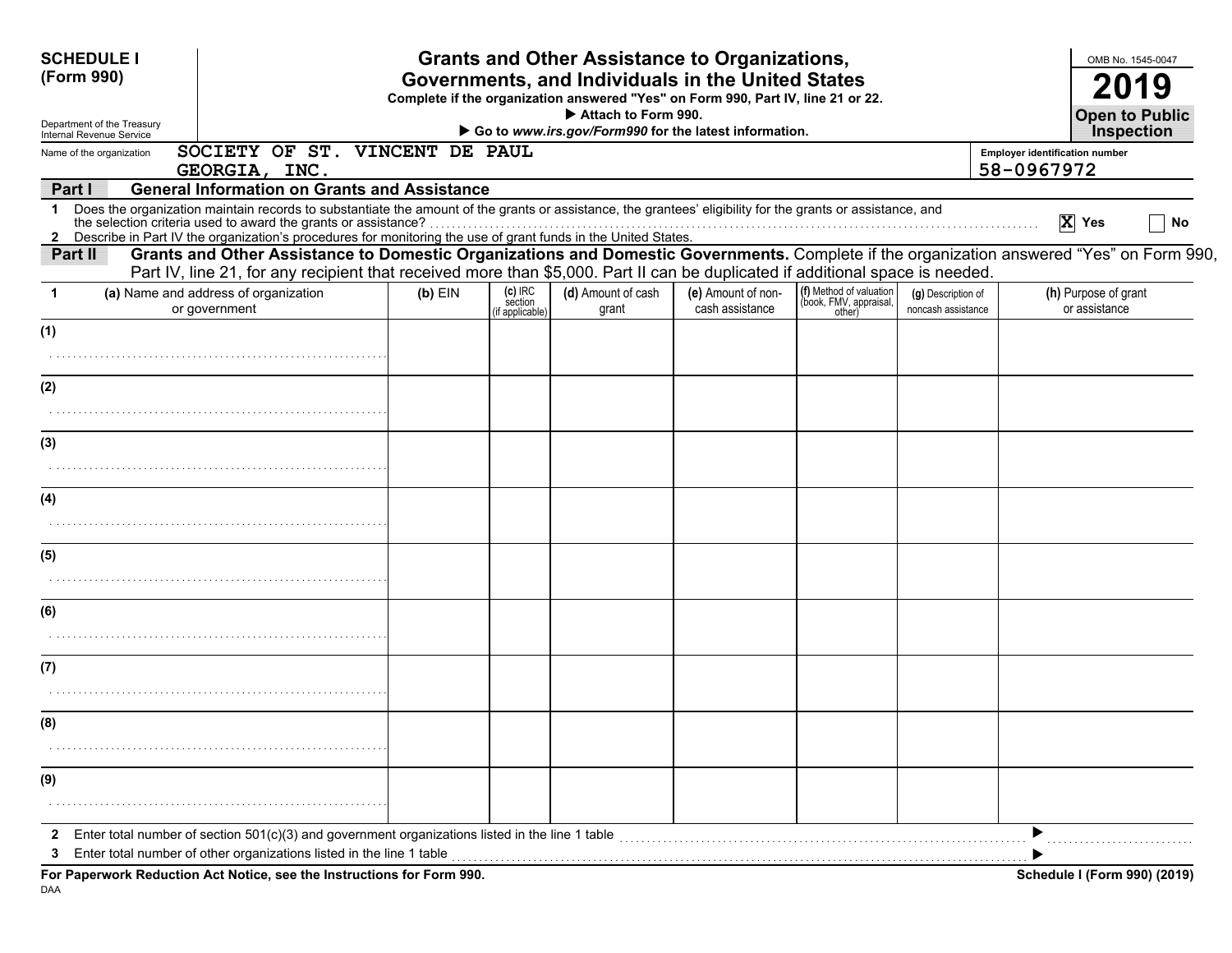| Part III | Grants and Other Assistance to Domestic Individuals. Complete if the organization answered "Yes" on Form 990, Part IV, line 22. |  |  |  |
|----------|---------------------------------------------------------------------------------------------------------------------------------|--|--|--|
|          | Part III can be duplicated if additional space is needed.                                                                       |  |  |  |
|          |                                                                                                                                 |  |  |  |

| (a) Type of grant or assistance                                                                                                                      | (b) Number of<br>recipients | (c) Amount of<br>cash grant | (d) Amount of<br>noncash assistance | FMV, appraisal, other) | (e) Method of valuation (book, $(f)$ Description of noncash assistance |  |  |  |  |
|------------------------------------------------------------------------------------------------------------------------------------------------------|-----------------------------|-----------------------------|-------------------------------------|------------------------|------------------------------------------------------------------------|--|--|--|--|
| 1 DIRECT AID                                                                                                                                         | 130000                      | 12,030,552                  |                                     | <b>FMV</b>             | CLOTHING/FOOD                                                          |  |  |  |  |
| $\mathbf{2}$                                                                                                                                         |                             |                             |                                     |                        |                                                                        |  |  |  |  |
| $\overline{\mathbf{3}}$                                                                                                                              |                             |                             |                                     |                        |                                                                        |  |  |  |  |
| $\overline{4}$                                                                                                                                       |                             |                             |                                     |                        |                                                                        |  |  |  |  |
| 5                                                                                                                                                    |                             |                             |                                     |                        |                                                                        |  |  |  |  |
| 6                                                                                                                                                    |                             |                             |                                     |                        |                                                                        |  |  |  |  |
| $\overline{7}$                                                                                                                                       |                             |                             |                                     |                        |                                                                        |  |  |  |  |
| Part IV<br>Supplemental Information. Provide the information required in Part I, line 2; Part III, column (b); and any other additional information. |                             |                             |                                     |                        |                                                                        |  |  |  |  |
| PART I, LINE 2 - PROCEDURES FOR MONITORING THE USE OF GRANT FUNDS<br>GRANT DEPARTMENT PREPARES A FUNDING REQUIREMENTS MEMO FOR EACH GRANT            |                             |                             |                                     |                        |                                                                        |  |  |  |  |
| THE MEMO SUMMARIZES THE BUDGET FOR THE GRANT, THE REPORTING<br>RECEIVED.                                                                             |                             |                             |                                     |                        |                                                                        |  |  |  |  |
| REQUIREMENTS, THE OUTCOMES/TRACKING REQUIRED UNDER THE GRANT, AND ANY OTHER                                                                          |                             |                             |                                     |                        |                                                                        |  |  |  |  |
| PERTINENT INFORMATION. THE MEMO IS DISTRIBUTED TO THE PROGRAM PERSONNEL,                                                                             |                             |                             |                                     |                        |                                                                        |  |  |  |  |
| MANAGER/DIRECTOR, AND ACCOUNTING DEPARTMENT.                                                                                                         |                             |                             |                                     |                        |                                                                        |  |  |  |  |
|                                                                                                                                                      |                             |                             |                                     |                        |                                                                        |  |  |  |  |
|                                                                                                                                                      |                             |                             |                                     |                        |                                                                        |  |  |  |  |
|                                                                                                                                                      |                             |                             |                                     |                        |                                                                        |  |  |  |  |
|                                                                                                                                                      |                             |                             |                                     |                        |                                                                        |  |  |  |  |
|                                                                                                                                                      |                             |                             |                                     |                        |                                                                        |  |  |  |  |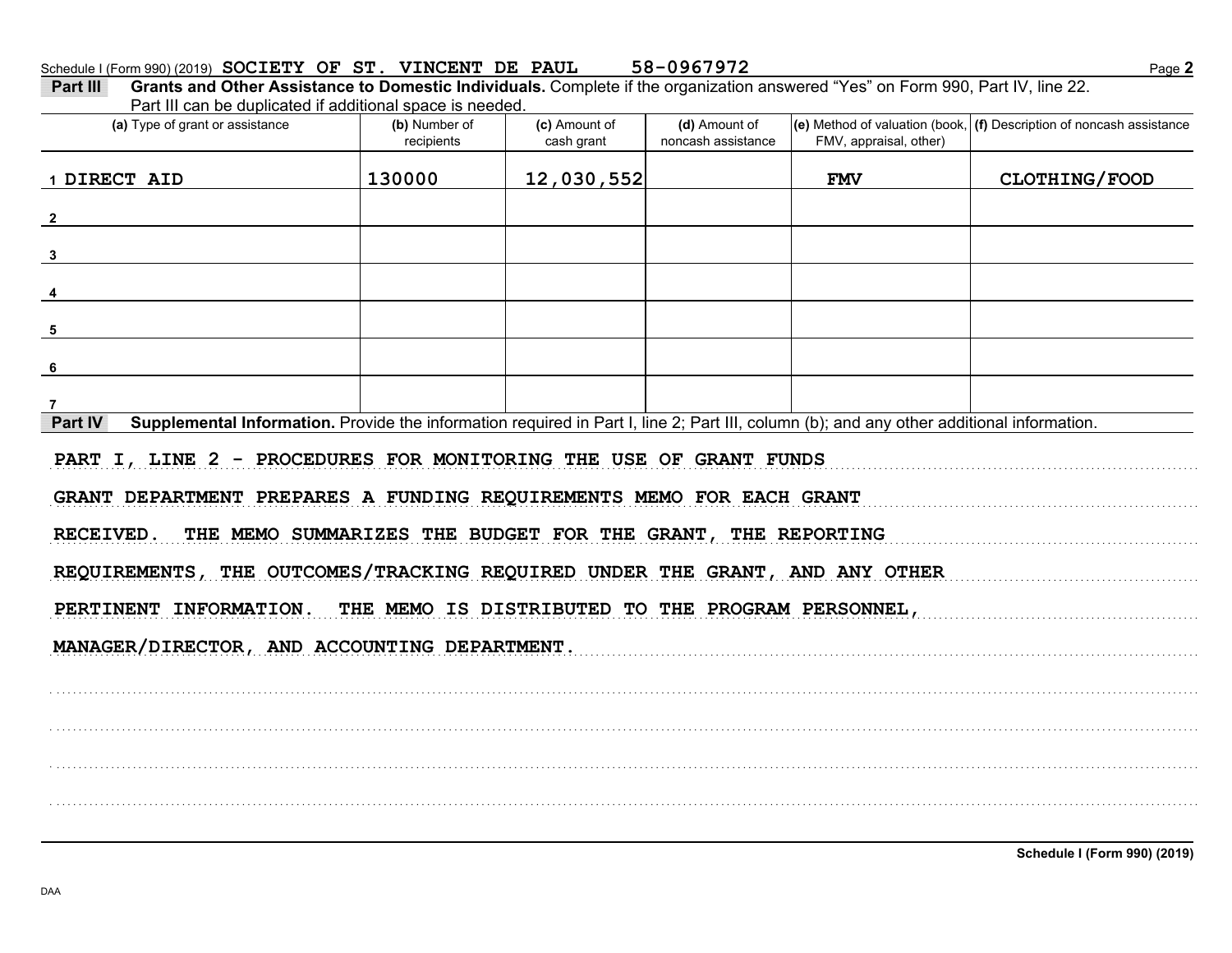|   | <b>SCHEDULE J</b>                                    |                                                                                                     | <b>Compensation Information</b>                                                                                                                                                                                       |                                       | OMB No. 1545-0047          |                   |                  |
|---|------------------------------------------------------|-----------------------------------------------------------------------------------------------------|-----------------------------------------------------------------------------------------------------------------------------------------------------------------------------------------------------------------------|---------------------------------------|----------------------------|-------------------|------------------|
|   | (Form 990)                                           |                                                                                                     | For certain Officers, Directors, Trustees, Key Employees, and Highest                                                                                                                                                 |                                       | 2019                       |                   |                  |
|   |                                                      |                                                                                                     | <b>Compensated Employees</b><br>Complete if the organization answered "Yes" on Form 990, Part IV, line 23.                                                                                                            |                                       |                            |                   |                  |
|   | Department of the Treasury                           |                                                                                                     | Attach to Form 990.                                                                                                                                                                                                   |                                       | <b>Open to Public</b>      | <b>Inspection</b> |                  |
|   | Internal Revenue Service<br>Name of the organization | SOCIETY OF ST. VINCENT DE PAUL                                                                      | Go to www.irs.gov/Form990 for instructions and the latest information.                                                                                                                                                | <b>Employer identification number</b> |                            |                   |                  |
|   |                                                      | GEORGIA, INC.                                                                                       |                                                                                                                                                                                                                       | 58-0967972                            |                            |                   |                  |
|   | Part I                                               | <b>Questions Regarding Compensation</b>                                                             |                                                                                                                                                                                                                       |                                       |                            |                   |                  |
|   |                                                      |                                                                                                     |                                                                                                                                                                                                                       |                                       |                            | Yes               | No               |
|   |                                                      |                                                                                                     | 1a Check the appropriate box(es) if the organization provided any of the following to or for a person listed on Form                                                                                                  |                                       |                            |                   |                  |
|   |                                                      |                                                                                                     | 990, Part VII, Section A, line 1a. Complete Part III to provide any relevant information regarding these items.                                                                                                       |                                       |                            |                   |                  |
|   | First-class or charter travel                        |                                                                                                     | Housing allowance or residence for personal use                                                                                                                                                                       |                                       |                            |                   |                  |
|   | Travel for companions                                | Tax indemnification and gross-up payments                                                           | Payments for business use of personal residence<br>Health or social club dues or initiation fees                                                                                                                      |                                       |                            |                   |                  |
|   | Discretionary spending account                       |                                                                                                     | Personal services (such as maid, chauffeur, chef)                                                                                                                                                                     |                                       |                            |                   |                  |
|   |                                                      |                                                                                                     |                                                                                                                                                                                                                       |                                       |                            |                   |                  |
|   |                                                      |                                                                                                     | <b>b</b> If any of the boxes on line 1a are checked, did the organization follow a written policy regarding payment                                                                                                   |                                       |                            |                   |                  |
|   |                                                      |                                                                                                     | or reimbursement or provision of all of the expenses described above? If "No," complete Part III to                                                                                                                   |                                       |                            |                   |                  |
|   | explain                                              |                                                                                                     |                                                                                                                                                                                                                       |                                       | 1b                         |                   |                  |
|   |                                                      |                                                                                                     |                                                                                                                                                                                                                       |                                       |                            |                   |                  |
| 2 |                                                      |                                                                                                     | Did the organization require substantiation prior to reimbursing or allowing expenses incurred by all<br>directors, trustees, and officers, including the CEO/Executive Director, regarding the items checked on line |                                       |                            |                   |                  |
|   |                                                      |                                                                                                     |                                                                                                                                                                                                                       |                                       | $\mathbf{2}$               |                   |                  |
|   |                                                      |                                                                                                     |                                                                                                                                                                                                                       |                                       |                            |                   |                  |
| 3 |                                                      | Indicate which, if any, of the following the organization used to establish the compensation of the |                                                                                                                                                                                                                       |                                       |                            |                   |                  |
|   |                                                      |                                                                                                     | organization's CEO/Executive Director. Check all that apply. Do not check any boxes for methods used by a                                                                                                             |                                       |                            |                   |                  |
|   |                                                      |                                                                                                     | related organization to establish compensation of the CEO/Executive Director, but explain in Part III.                                                                                                                |                                       |                            |                   |                  |
|   | Compensation committee                               |                                                                                                     | Written employment contract                                                                                                                                                                                           |                                       |                            |                   |                  |
|   |                                                      | Independent compensation consultant                                                                 | $\overline{\mathbf{x}}$<br>Compensation survey or study                                                                                                                                                               |                                       |                            |                   |                  |
|   | Form 990 of other organizations                      |                                                                                                     | $\overline{\mathbf{x}}$<br>Approval by the board or compensation committee                                                                                                                                            |                                       |                            |                   |                  |
|   |                                                      |                                                                                                     |                                                                                                                                                                                                                       |                                       |                            |                   |                  |
| 4 |                                                      |                                                                                                     | During the year, did any person listed on Form 990, Part VII, Section A, line 1a, with respect to the filing                                                                                                          |                                       |                            |                   |                  |
|   | organization or a related organization:              |                                                                                                     |                                                                                                                                                                                                                       |                                       |                            |                   |                  |
|   |                                                      | a Receive a severance payment or change-of-control payment?                                         |                                                                                                                                                                                                                       |                                       | 4a<br>4b                   |                   | X<br>$\mathbf x$ |
|   |                                                      |                                                                                                     |                                                                                                                                                                                                                       |                                       | 4c                         |                   | X                |
|   |                                                      |                                                                                                     | If "Yes" to any of lines 4a-c, list the persons and provide the applicable amounts for each item in Part III.                                                                                                         |                                       |                            |                   |                  |
|   |                                                      |                                                                                                     |                                                                                                                                                                                                                       |                                       |                            |                   |                  |
|   |                                                      | Only section 501(c)(3), 501(c)(4), and 501(c)(29) organizations must complete lines 5-9.            |                                                                                                                                                                                                                       |                                       |                            |                   |                  |
| 5 |                                                      |                                                                                                     | For persons listed on Form 990, Part VII, Section A, line 1a, did the organization pay or accrue any                                                                                                                  |                                       |                            |                   |                  |
|   |                                                      | compensation contingent on the revenues of:                                                         |                                                                                                                                                                                                                       |                                       |                            |                   |                  |
|   | a The organization?                                  |                                                                                                     |                                                                                                                                                                                                                       |                                       | 5а                         |                   | X<br>X           |
|   |                                                      | If "Yes" on line 5a or 5b, describe in Part III.                                                    |                                                                                                                                                                                                                       |                                       | 5b                         |                   |                  |
|   |                                                      |                                                                                                     |                                                                                                                                                                                                                       |                                       |                            |                   |                  |
| 6 |                                                      |                                                                                                     | For persons listed on Form 990, Part VII, Section A, line 1a, did the organization pay or accrue any                                                                                                                  |                                       |                            |                   |                  |
|   |                                                      | compensation contingent on the net earnings of:                                                     |                                                                                                                                                                                                                       |                                       |                            |                   |                  |
|   | a The organization?                                  |                                                                                                     |                                                                                                                                                                                                                       |                                       | 6a                         |                   | X                |
|   |                                                      |                                                                                                     |                                                                                                                                                                                                                       |                                       | 6b                         |                   | X                |
|   |                                                      | If "Yes" on line 6a or 6b, describe in Part III.                                                    |                                                                                                                                                                                                                       |                                       |                            |                   |                  |
|   |                                                      |                                                                                                     |                                                                                                                                                                                                                       |                                       |                            |                   |                  |
| 7 |                                                      |                                                                                                     | For persons listed on Form 990, Part VII, Section A, line 1a, did the organization provide any nonfixed                                                                                                               |                                       |                            |                   |                  |
|   |                                                      | payments not described on lines 5 and 6? If "Yes," describe in Part III                             |                                                                                                                                                                                                                       |                                       | 7                          |                   | X                |
| 8 |                                                      |                                                                                                     | Were any amounts reported on Form 990, Part VII, paid or accrued pursuant to a contract that was subject<br>to the initial contract exception described in Regulations section 53.4958-4(a)(3)? If "Yes," describe    |                                       |                            |                   |                  |
|   |                                                      |                                                                                                     |                                                                                                                                                                                                                       |                                       | 8                          |                   | X                |
|   |                                                      |                                                                                                     |                                                                                                                                                                                                                       |                                       |                            |                   |                  |
| 9 |                                                      |                                                                                                     | If "Yes" on line 8, did the organization also follow the rebuttable presumption procedure described in                                                                                                                |                                       |                            |                   |                  |
|   | Regulations section 53.4958-6(c)?                    |                                                                                                     |                                                                                                                                                                                                                       |                                       | 9                          |                   |                  |
|   |                                                      | For Paperwork Reduction Act Notice, see the Instructions for Form 990.                              |                                                                                                                                                                                                                       |                                       | Schedule J (Form 990) 2019 |                   |                  |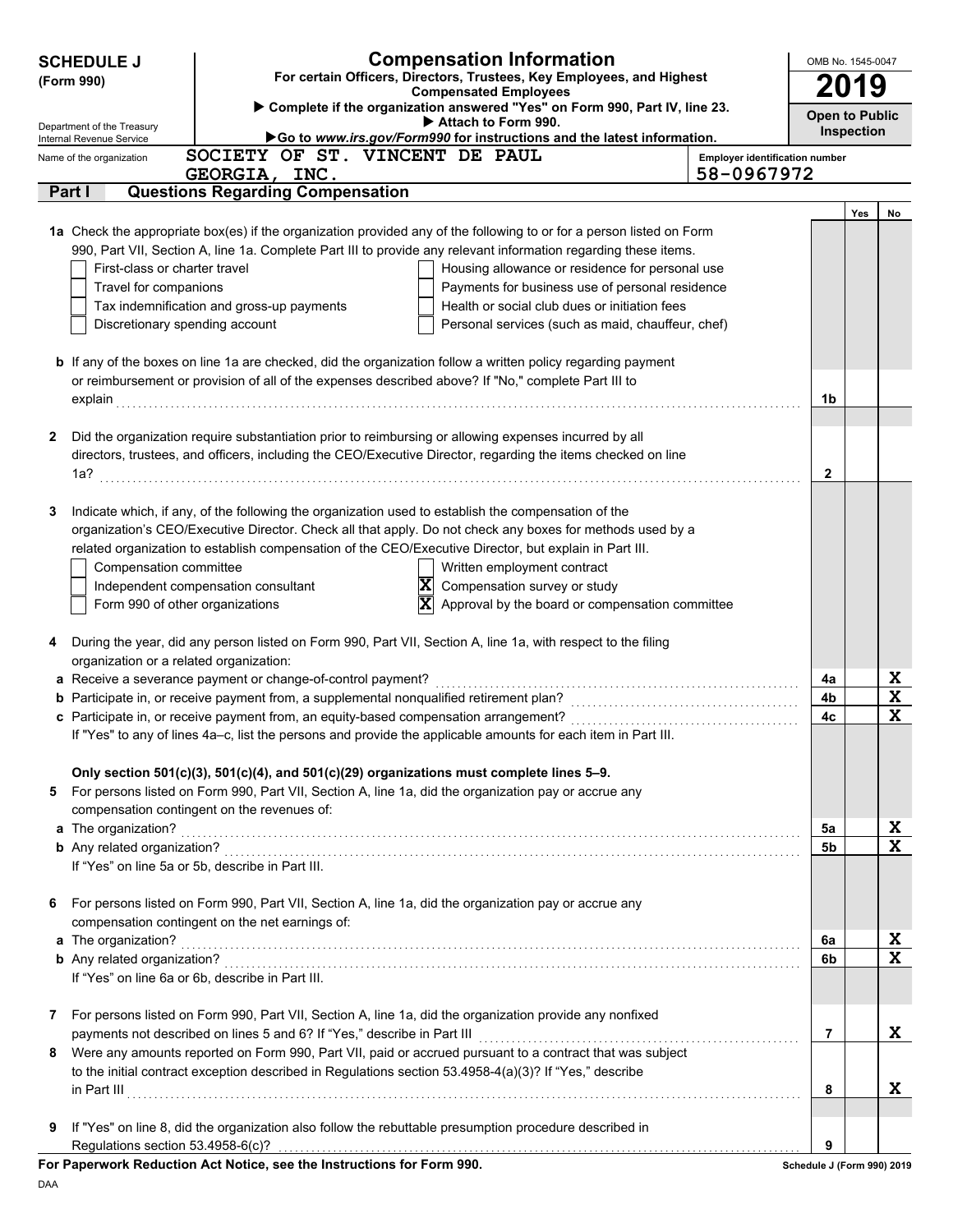#### SOCIETY OF ST. VINCENT DE PAUL 58-0967972 Schedule J (Form 990) 2019

### Officers, Directors, Trustees, Key Employees, and Highest Compensated Employees. Use duplicate copies if additional space is needed. Part II

For each individual whose compensation must be reported on Schedule J, report compensation from the organization on row (i) and from related organizations, described in the instructions, on row (ii). Do not list any individuals that aren't listed on Form 990, Part VII.

Note: The sum of columns (B)(i)-(iii) for each listed individual must equal the total amount of Form 990, Part VII, Section A, line 1a, applicable column (D) and (E) amounts for that individual.

|                      |                          | (B) Breakdown of W-2 and/or 1099-MISC compensation |                                           |                                | (D) Nontaxable | (E) Total of columns | (F) Compensation                                           |
|----------------------|--------------------------|----------------------------------------------------|-------------------------------------------|--------------------------------|----------------|----------------------|------------------------------------------------------------|
| (A) Name and Title   | (i) Base<br>compensation | (ii) Bonus & incentive<br>compensation             | (iii) Other<br>reportable<br>compensation | other deferred<br>compensation | benefits       | $(B)(i)$ – $(D)$     | in column (B) reported<br>as deferred on prior<br>Form 990 |
| <b>JOHN BERRY</b>    | 163,718<br>(i)           | n                                                  |                                           | 4,950                          | 5,948          | 174,616              | $\Omega$                                                   |
| 1 EXECUTIVE DIRECTOR | 0<br>(ii)                |                                                    |                                           | $\mathbf 0$                    | 0              | 0                    | 0                                                          |
|                      | (i)                      |                                                    |                                           |                                |                |                      |                                                            |
|                      |                          |                                                    |                                           |                                |                |                      |                                                            |
|                      | (i)                      |                                                    |                                           |                                |                |                      |                                                            |
|                      |                          |                                                    |                                           |                                |                |                      |                                                            |
|                      | (i)                      |                                                    |                                           |                                |                |                      |                                                            |
|                      | (i)                      |                                                    |                                           |                                |                |                      |                                                            |
|                      |                          |                                                    |                                           |                                |                |                      |                                                            |
|                      | (i)                      |                                                    |                                           |                                |                |                      |                                                            |
| 6                    | (i)                      |                                                    |                                           |                                |                |                      |                                                            |
| $\overline{7}$       |                          |                                                    |                                           |                                |                |                      |                                                            |
| 8                    | (i)                      |                                                    |                                           |                                |                |                      |                                                            |
|                      | (i)                      |                                                    |                                           |                                |                |                      |                                                            |
|                      | (ii                      |                                                    |                                           |                                |                |                      |                                                            |
| 10                   | (i)<br>(ii)              |                                                    |                                           |                                |                |                      |                                                            |
|                      | (i)<br>(ii)              |                                                    |                                           |                                |                |                      |                                                            |
| 11                   | (i)                      |                                                    |                                           |                                |                |                      |                                                            |
| 12                   |                          |                                                    |                                           |                                |                |                      |                                                            |
| 13                   | (i)                      |                                                    |                                           |                                |                |                      |                                                            |
|                      | (i)                      |                                                    |                                           |                                |                |                      |                                                            |
| 14                   |                          |                                                    |                                           |                                |                |                      |                                                            |
| 15                   | (i)<br>(ii)              |                                                    |                                           |                                |                |                      |                                                            |
|                      | (i)                      |                                                    |                                           |                                |                |                      |                                                            |
| 16                   | (iii)                    |                                                    |                                           |                                |                |                      |                                                            |

Schedule J (Form 990) 2019

Page 2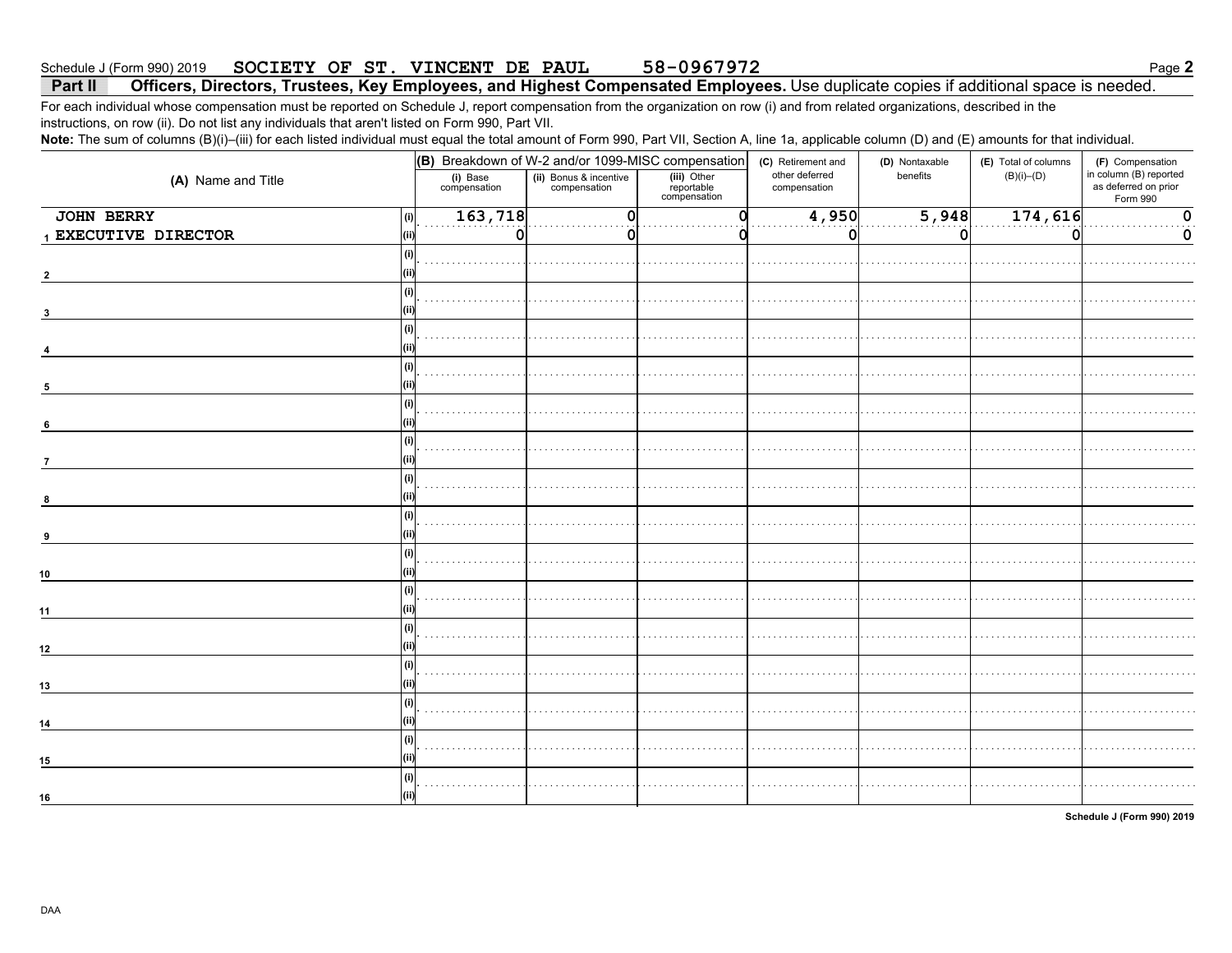Part III **Supplemental Information** 

Provide the information, explanation, or descriptions required for Part I, lines 1a, 1b, 3, 4a, 4b, 4c, 5a, 5b, 6a, 6b, 7, and 8, and for Part II. Also complete this part for any additional information.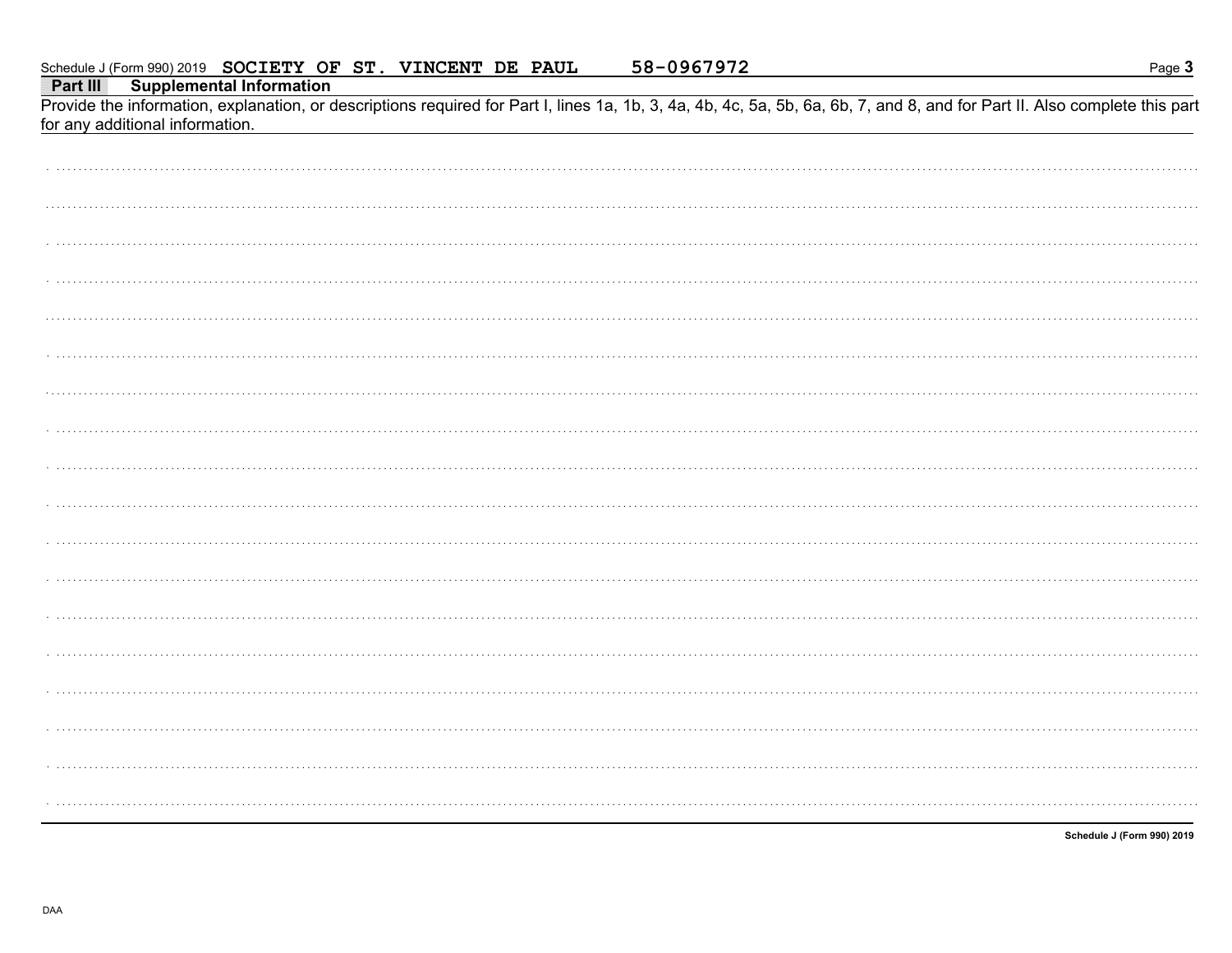| <b>SCHEDULE M</b> |  |
|-------------------|--|
| (Form 990)        |  |

## **Noncash Contributions**

OMB No. 1545-0047 **2019**

| ▶ Complete if the organizations answered "Yes" on Form 990, Part IV, lines 29 or 30. |
|--------------------------------------------------------------------------------------|
|--------------------------------------------------------------------------------------|

 **Attach to Form 990.**

**Inspection Open To Public**

|         | Department of the Treasury<br>Internal Revenue Service                                                                                            |                               |                                                        | Go to www.irs.gov/Form990 for instructions and the latest information.             |                          |                                                              | <b>Inspection</b>                     |     |     |
|---------|---------------------------------------------------------------------------------------------------------------------------------------------------|-------------------------------|--------------------------------------------------------|------------------------------------------------------------------------------------|--------------------------|--------------------------------------------------------------|---------------------------------------|-----|-----|
|         | Name of the organization                                                                                                                          |                               | SOCIETY OF ST. VINCENT DE PAUL                         |                                                                                    |                          |                                                              | <b>Employer identification number</b> |     |     |
|         | GEORGIA, INC.                                                                                                                                     |                               |                                                        |                                                                                    |                          | 58-0967972                                                   |                                       |     |     |
|         | <b>Types of Property</b><br>Part I                                                                                                                |                               |                                                        |                                                                                    |                          |                                                              |                                       |     |     |
|         |                                                                                                                                                   | (a)<br>Check if<br>applicable | (b)<br>Number of contributions or<br>items contributed | (c)<br>Noncash contribution<br>amounts reported on<br>Form 990, Part VIII, line 1g |                          | (d)<br>Method of determining<br>noncash contribution amounts |                                       |     |     |
| 1       |                                                                                                                                                   |                               |                                                        |                                                                                    |                          |                                                              |                                       |     |     |
| 2       | Art - Historical treasures                                                                                                                        |                               |                                                        |                                                                                    |                          |                                                              |                                       |     |     |
| 3       | Art - Fractional interests                                                                                                                        |                               |                                                        |                                                                                    |                          |                                                              |                                       |     |     |
| 4       |                                                                                                                                                   |                               |                                                        |                                                                                    |                          |                                                              |                                       |     |     |
| 5       | Clothing and household                                                                                                                            |                               |                                                        |                                                                                    |                          |                                                              |                                       |     |     |
|         |                                                                                                                                                   | X                             |                                                        | 3,634,549 FAIR MARKET VALUE                                                        |                          |                                                              |                                       |     |     |
| 6       | Cars and other vehicles                                                                                                                           |                               |                                                        |                                                                                    |                          |                                                              |                                       |     |     |
| 7       | Boats and planes                                                                                                                                  |                               |                                                        |                                                                                    |                          |                                                              |                                       |     |     |
| 8       | Intellectual property                                                                                                                             |                               |                                                        |                                                                                    |                          |                                                              |                                       |     |     |
| 9       | Securities - Publicly traded                                                                                                                      |                               |                                                        |                                                                                    |                          |                                                              |                                       |     |     |
| 10      | Securities - Closely held stock                                                                                                                   |                               |                                                        |                                                                                    |                          |                                                              |                                       |     |     |
| 11      | Securities - Partnership, LLC,                                                                                                                    |                               |                                                        |                                                                                    |                          |                                                              |                                       |     |     |
| 12      | or trust interests<br>Securities - Miscellaneous                                                                                                  |                               |                                                        |                                                                                    |                          |                                                              |                                       |     |     |
| 13      | Qualified conservation                                                                                                                            |                               |                                                        |                                                                                    |                          |                                                              |                                       |     |     |
|         | contribution - Historic                                                                                                                           |                               |                                                        |                                                                                    |                          |                                                              |                                       |     |     |
|         | structures                                                                                                                                        |                               |                                                        |                                                                                    |                          |                                                              |                                       |     |     |
| 14      | Qualified conservation                                                                                                                            |                               |                                                        |                                                                                    |                          |                                                              |                                       |     |     |
|         | contribution - Other                                                                                                                              |                               |                                                        |                                                                                    |                          |                                                              |                                       |     |     |
| 15      | Real estate - Residential                                                                                                                         |                               |                                                        |                                                                                    |                          |                                                              |                                       |     |     |
| 16      | Real estate - Commercial                                                                                                                          |                               |                                                        |                                                                                    |                          |                                                              |                                       |     |     |
| 17      | Real estate - Other                                                                                                                               |                               |                                                        |                                                                                    |                          |                                                              |                                       |     |     |
| 18      | Collectibles                                                                                                                                      |                               |                                                        |                                                                                    |                          |                                                              |                                       |     |     |
| 19      | Food inventory                                                                                                                                    |                               |                                                        |                                                                                    |                          |                                                              |                                       |     |     |
| 20      | Drugs and medical supplies                                                                                                                        |                               |                                                        |                                                                                    |                          |                                                              |                                       |     |     |
| 21      | Taxidermy                                                                                                                                         |                               |                                                        |                                                                                    |                          |                                                              |                                       |     |     |
| 22      | Historical artifacts                                                                                                                              |                               |                                                        |                                                                                    |                          |                                                              |                                       |     |     |
| 23      | Scientific specimens                                                                                                                              |                               |                                                        |                                                                                    |                          |                                                              |                                       |     |     |
| 24      | Archeological artifacts                                                                                                                           |                               |                                                        |                                                                                    |                          |                                                              |                                       |     |     |
| 25      | Other CEMETERY LOTS                                                                                                                               | X                             | $\mathbf 1$                                            |                                                                                    | 30,380 FAIR MARKET VALUE |                                                              |                                       |     |     |
| 26      | Other $\blacktriangleright$ (                                                                                                                     |                               |                                                        |                                                                                    |                          |                                                              |                                       |     |     |
| 27      |                                                                                                                                                   |                               |                                                        |                                                                                    |                          |                                                              |                                       |     |     |
| 28      | Other $\blacktriangleright$ (                                                                                                                     |                               |                                                        |                                                                                    |                          |                                                              |                                       |     |     |
| 29      | Number of Forms 8283 received by the organization during the tax year for contributions for                                                       |                               |                                                        |                                                                                    |                          |                                                              |                                       |     |     |
|         | which the organization completed Form 8283, Part IV, Donee Acknowledgement                                                                        |                               |                                                        |                                                                                    | 29                       |                                                              |                                       |     |     |
|         |                                                                                                                                                   |                               |                                                        |                                                                                    |                          |                                                              |                                       | Yes | No. |
| 30a     | During the year, did the organization receive by contribution any property reported in Part I, lines 1 through                                    |                               |                                                        |                                                                                    |                          |                                                              |                                       |     |     |
|         | 28, that it must hold for at least three years from the date of the initial contribution, and which isn't required                                |                               |                                                        |                                                                                    |                          |                                                              |                                       |     |     |
|         | to be used for exempt purposes for the entire holding period?                                                                                     |                               |                                                        |                                                                                    |                          |                                                              | 30a                                   |     | X   |
| b<br>31 | If "Yes," describe the arrangement in Part II.<br>Does the organization have a gift acceptance policy that requires the review of any nonstandard |                               |                                                        |                                                                                    |                          |                                                              |                                       |     |     |
|         | contributions?                                                                                                                                    |                               |                                                        |                                                                                    |                          |                                                              | 31                                    | X   |     |
| 32a     | Does the organization hire or use third parties or related organizations to solicit, process, or sell noncash                                     |                               |                                                        |                                                                                    |                          |                                                              |                                       |     |     |
|         | contributions?                                                                                                                                    |                               |                                                        |                                                                                    |                          |                                                              | 32a                                   |     | X   |
| b       | If "Yes," describe in Part II.                                                                                                                    |                               |                                                        |                                                                                    |                          |                                                              |                                       |     |     |
| 33      | If the organization didn't report an amount in column (c) for a type of property for which column (a) is checked,                                 |                               |                                                        |                                                                                    |                          |                                                              |                                       |     |     |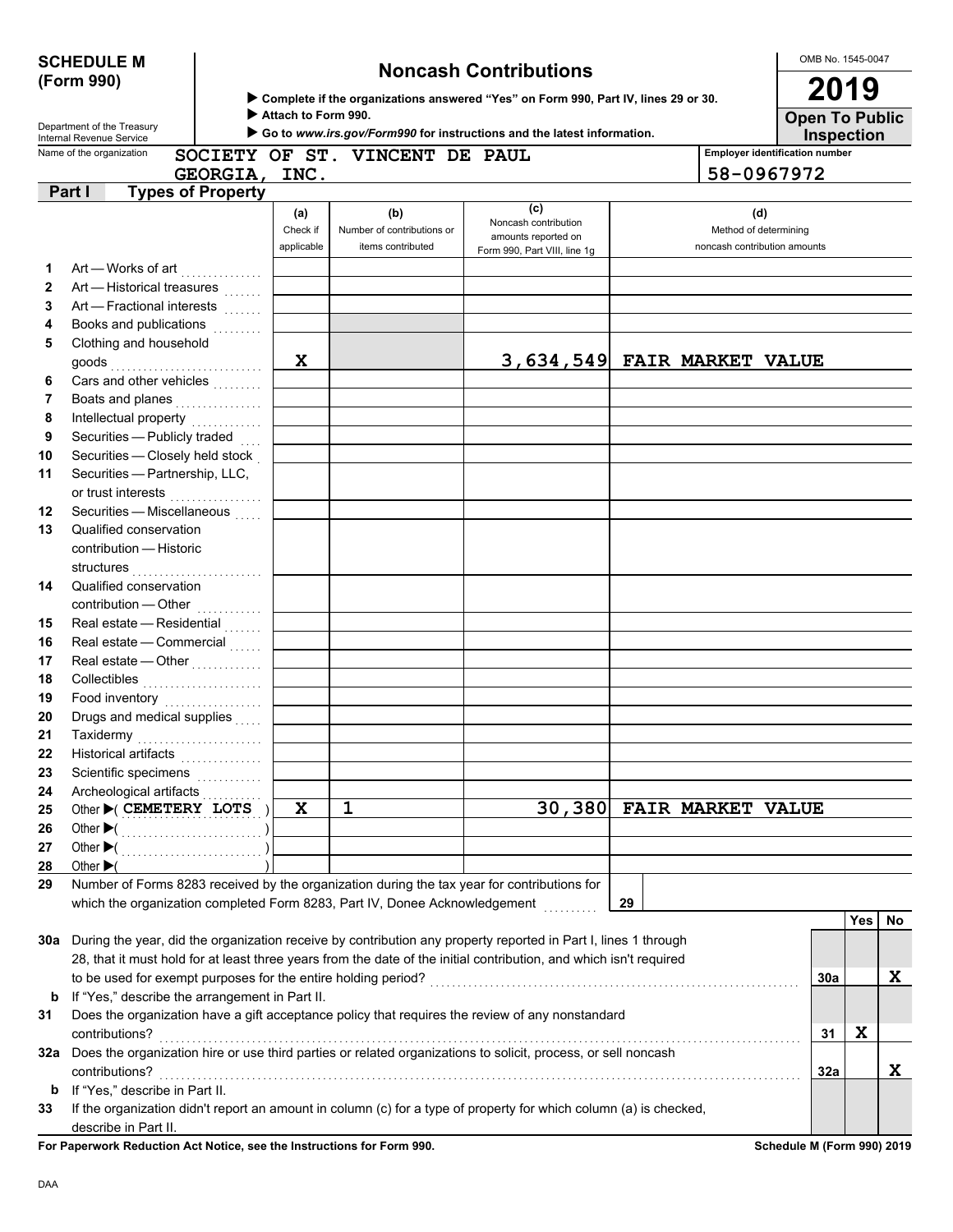|         | Schedule M (Form 990) 2019 SOCIETY OF ST. VINCENT DE PAUL                         |  | 58-0967972                                                                                                                                                                                                                   | Page 2 |
|---------|-----------------------------------------------------------------------------------|--|------------------------------------------------------------------------------------------------------------------------------------------------------------------------------------------------------------------------------|--------|
| Part II | or a combination of both. Also complete this part for any additional information. |  | Supplemental Information. Provide the information required by Part I, lines 30b, 32b, and 33, and whether<br>the organization is reporting in Part I, column (b), the number of contributions, the number of items received, |        |
|         |                                                                                   |  |                                                                                                                                                                                                                              |        |
|         |                                                                                   |  |                                                                                                                                                                                                                              |        |
|         |                                                                                   |  |                                                                                                                                                                                                                              |        |
|         |                                                                                   |  |                                                                                                                                                                                                                              |        |
|         |                                                                                   |  |                                                                                                                                                                                                                              |        |
|         |                                                                                   |  |                                                                                                                                                                                                                              |        |
|         |                                                                                   |  |                                                                                                                                                                                                                              |        |
|         |                                                                                   |  |                                                                                                                                                                                                                              |        |
|         |                                                                                   |  |                                                                                                                                                                                                                              |        |
|         |                                                                                   |  |                                                                                                                                                                                                                              |        |
|         |                                                                                   |  |                                                                                                                                                                                                                              |        |
|         |                                                                                   |  |                                                                                                                                                                                                                              |        |
|         |                                                                                   |  |                                                                                                                                                                                                                              |        |
|         |                                                                                   |  |                                                                                                                                                                                                                              |        |
|         |                                                                                   |  |                                                                                                                                                                                                                              |        |
|         |                                                                                   |  |                                                                                                                                                                                                                              |        |
|         |                                                                                   |  |                                                                                                                                                                                                                              |        |
|         |                                                                                   |  |                                                                                                                                                                                                                              |        |
|         |                                                                                   |  |                                                                                                                                                                                                                              |        |
|         |                                                                                   |  |                                                                                                                                                                                                                              |        |
|         |                                                                                   |  |                                                                                                                                                                                                                              |        |
|         |                                                                                   |  |                                                                                                                                                                                                                              |        |
|         |                                                                                   |  |                                                                                                                                                                                                                              |        |
|         |                                                                                   |  |                                                                                                                                                                                                                              |        |
|         |                                                                                   |  |                                                                                                                                                                                                                              |        |
|         |                                                                                   |  |                                                                                                                                                                                                                              |        |
|         |                                                                                   |  |                                                                                                                                                                                                                              |        |
|         |                                                                                   |  |                                                                                                                                                                                                                              |        |
|         |                                                                                   |  |                                                                                                                                                                                                                              |        |
|         |                                                                                   |  |                                                                                                                                                                                                                              |        |
|         |                                                                                   |  |                                                                                                                                                                                                                              |        |
|         |                                                                                   |  |                                                                                                                                                                                                                              |        |
|         |                                                                                   |  |                                                                                                                                                                                                                              |        |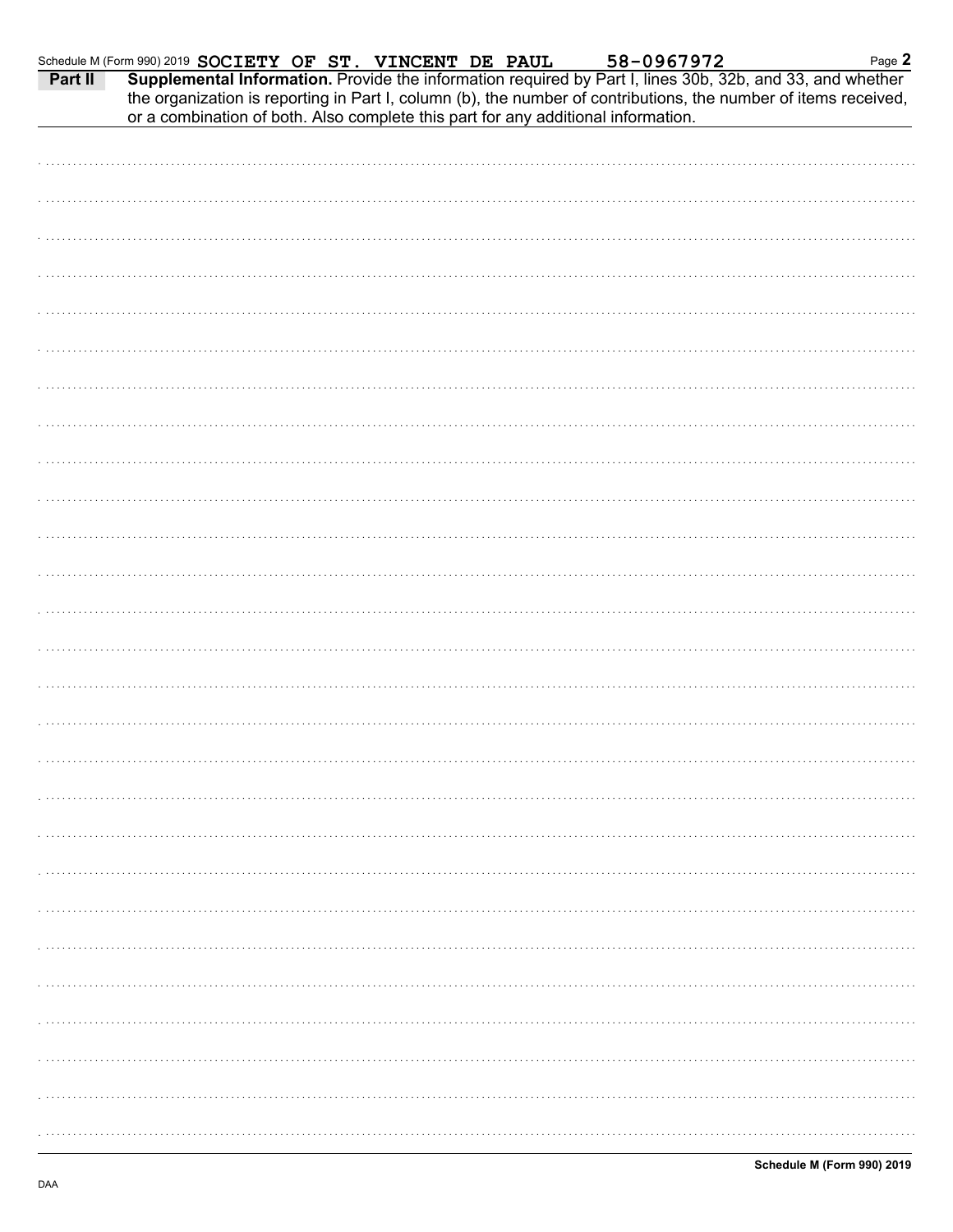| Supplemental Information to Form 990 or 990-EZ<br><b>SCHEDULE O</b> |  |                                                                                                                                        |  |                        |  |  |  |  |  |  |
|---------------------------------------------------------------------|--|----------------------------------------------------------------------------------------------------------------------------------------|--|------------------------|--|--|--|--|--|--|
| (Form 990 or 990-EZ)                                                |  | Complete to provide information for responses to specific questions on<br>Form 990 or 990-EZ or to provide any additional information. |  |                        |  |  |  |  |  |  |
| Department of the Treasury<br>Internal Revenue Service              |  | Attach to Form 990 or 990-EZ.<br>Go to www.irs.gov/Form990 for the latest information.                                                 |  |                        |  |  |  |  |  |  |
|                                                                     |  | <b>Employer identification number</b><br>Name of the organization SOCIETY OF ST. VINCENT DE PAUL                                       |  |                        |  |  |  |  |  |  |
| 58-0967972<br><b>GEORGIA,</b><br>INC.                               |  |                                                                                                                                        |  |                        |  |  |  |  |  |  |
| <b>FORM 990</b>                                                     |  |                                                                                                                                        |  | ORGANIZATION'S MISSION |  |  |  |  |  |  |

A NETWORK OF FRIENDS, INSPIRED BY GOSPEL VALUES, GROWING IN HOLINESS AND BUILDING A MORE JUST WORLD THROUGH PERSONAL RELATIONSHIPS WITH AND SERVICE TO PEOPLE IN NEED.

THE MISSION STATEMENT IS CLEAR: VINCENTIAN MINISTRY IS A MEANS FOR ACQUIRING HOLINESS. THE MINISTRY OF A VINCENTIAN TO THOSE AND WITH THOSE WHO STAND IN NEED IS THE POWERFUL MEANS THAT AFFECTS HOLINESS OF LIFE FOR THE INDIVIDUAL VINCENTIAN. VATICAN II STATES THAT THE PRINCIPAL MEANS OF HOLINESS FOR BISHOPS AND PRIESTS IS THEIR MINISTRY. THIS APPLIES TO THE LAITY ALSO, BECAUSE, IN ATTENDING TO THE NEEDY AND SUFFERING, A VINCENTIAN IS MINISTERING TO JESUS CHRIST HIMSELF.

FORM 990 - ADDITIONAL INFORMATION

DURING THE YEAR ENDED SEPTEMBER 30, 2020, SOCIETY OF ST. VINCENT DE PAUL GEORGIA (SVDP) TRANSFERRED PROPERTY AND DEBT TO SVDP GEORGIA SUPPORT ORGANIZATION (SUPPORT ORG). THIS PROPERTY INCLUDED THE DEBT FINANCED REAL ESTATE THAT IS BEING LEASED TO OTHER COMPANIES. THE RENTAL INCOME IS INCLUDED ON SVDP'S BOOKS ALONG WITH THE EXPENSES RELATED TO THE RENTAL. THE PROPERTY COST BASIS AND DEBT AMOUNTS REPORTED ON THE 990T ARE REPORTED ON THE SUPPORT ORG FORM 990. IN FUTURE YEARS, THE REVENUE AND EXPENSES RELATED TO THIS ACTIVITY WILL BE INCLUDED ON THE SUPPORT ORG'S 990T.

FORM 990, PART VI, LINE 11B - ORGANIZATION'S PROCESS TO REVIEW FORM 990 CEO, CFO AND TREASURY MEET WITH ACCOUNTING FIRM PRIOR TO FINALIZATION. THEN SECOND MEETING WITH CFO AND ACCOUNTING COMMITTEE TO CONFIRM.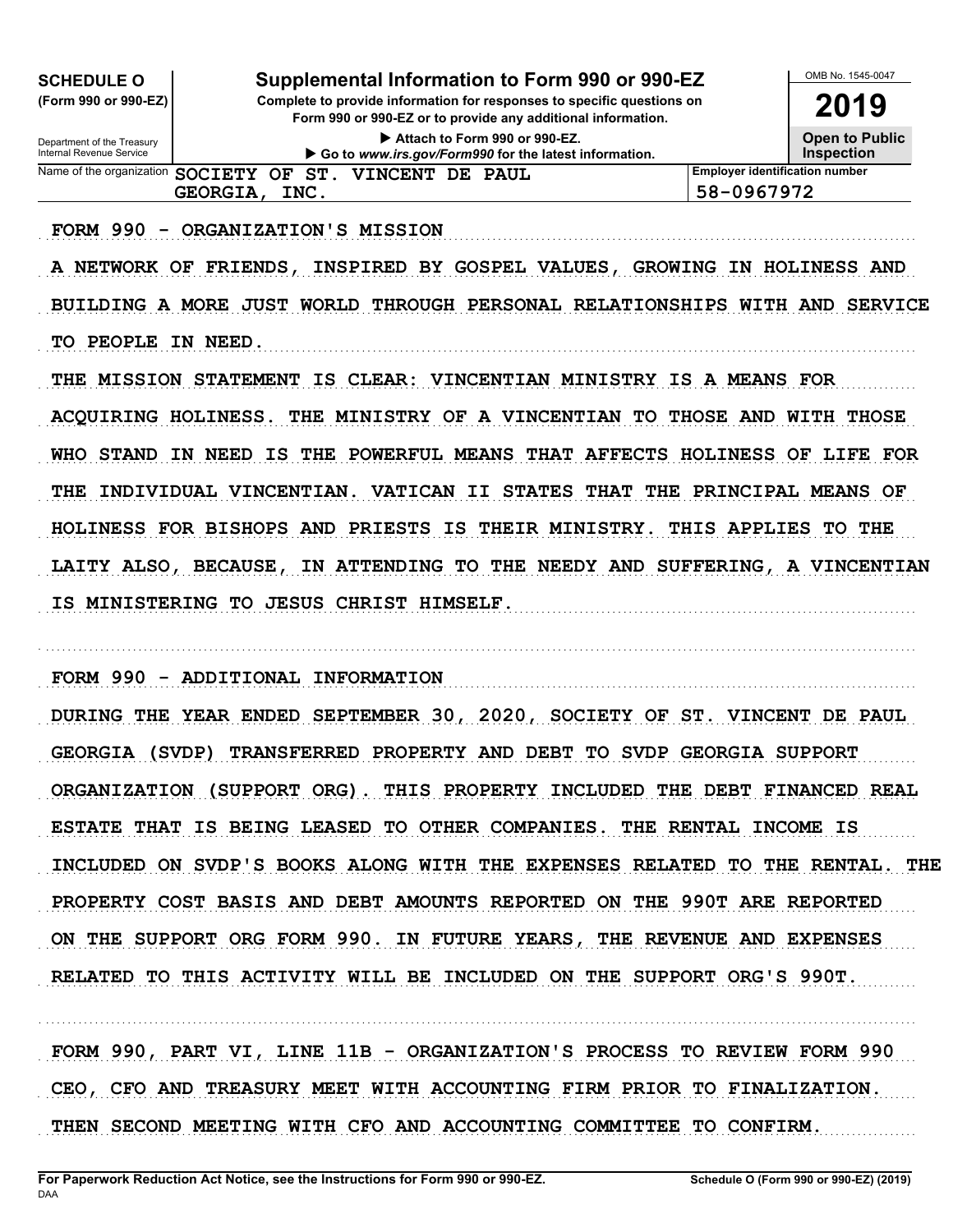| 58-0967972<br>SOCIETY OF ST. VINCENT DE PAUL<br>FORM 990, PART VI, LINE 12C - ENFORCEMENT OF CONFLICTS POLICY<br>DISCLOSED ANNUALLY.<br>FORM 990, PART VI, LINE 15A - COMPENSATION PROCESS FOR TOP OFFICIAL<br>EXECUTIVE COMMITTEE REVIEWS PERFORMANCE AGAINST GEORGIA CENTER<br>FOR NONPROFITS COMPENSATION SURVEY. COMPENSATION IS REVIEWED AND APPROVED<br>BY THE GOVERNING BOARD.<br>FORM 990, PART VI, LINE 15B - COMPENSATION PROCESS FOR OFFICERS<br>EXECUTIVE COMMITTEE REVIEWS PERFORMANCE AGAINST GEORGIA CENTER FOR<br>NONPROFITS COMPENSATION SURVEY. COMPENSATION IS REVIEWED AND APPROVED BY<br>THE GOVERNING BOARD.<br>FORM 990, PART VI, LINE 19 - GOVERNING DOCUMENTS DISCLOSURE EXPLANATION<br>AVAILABLE UPON REQUEST AND THROUGH WEBSITE.<br>FORM 990, PART XI, LINE 9 - OTHER CHANGES IN NET ASSETS EXPLANATION<br>\$102,183<br>RENTAL EXPENSES<br>RENTAL EXPENSES<br>$\frac{1}{5}$ -5,311,646<br>TRANSFER OF ASSETS TO RELATED PARTY<br>$$ -5,311,646$<br><b>TOTAL</b> | Name of the organization | <b>Employer identification number</b> |
|---------------------------------------------------------------------------------------------------------------------------------------------------------------------------------------------------------------------------------------------------------------------------------------------------------------------------------------------------------------------------------------------------------------------------------------------------------------------------------------------------------------------------------------------------------------------------------------------------------------------------------------------------------------------------------------------------------------------------------------------------------------------------------------------------------------------------------------------------------------------------------------------------------------------------------------------------------------------------------------------|--------------------------|---------------------------------------|
|                                                                                                                                                                                                                                                                                                                                                                                                                                                                                                                                                                                                                                                                                                                                                                                                                                                                                                                                                                                             |                          |                                       |
|                                                                                                                                                                                                                                                                                                                                                                                                                                                                                                                                                                                                                                                                                                                                                                                                                                                                                                                                                                                             |                          |                                       |
|                                                                                                                                                                                                                                                                                                                                                                                                                                                                                                                                                                                                                                                                                                                                                                                                                                                                                                                                                                                             |                          |                                       |
|                                                                                                                                                                                                                                                                                                                                                                                                                                                                                                                                                                                                                                                                                                                                                                                                                                                                                                                                                                                             |                          |                                       |
|                                                                                                                                                                                                                                                                                                                                                                                                                                                                                                                                                                                                                                                                                                                                                                                                                                                                                                                                                                                             |                          |                                       |
|                                                                                                                                                                                                                                                                                                                                                                                                                                                                                                                                                                                                                                                                                                                                                                                                                                                                                                                                                                                             |                          |                                       |
|                                                                                                                                                                                                                                                                                                                                                                                                                                                                                                                                                                                                                                                                                                                                                                                                                                                                                                                                                                                             |                          |                                       |
|                                                                                                                                                                                                                                                                                                                                                                                                                                                                                                                                                                                                                                                                                                                                                                                                                                                                                                                                                                                             |                          |                                       |
|                                                                                                                                                                                                                                                                                                                                                                                                                                                                                                                                                                                                                                                                                                                                                                                                                                                                                                                                                                                             |                          |                                       |
|                                                                                                                                                                                                                                                                                                                                                                                                                                                                                                                                                                                                                                                                                                                                                                                                                                                                                                                                                                                             |                          |                                       |
|                                                                                                                                                                                                                                                                                                                                                                                                                                                                                                                                                                                                                                                                                                                                                                                                                                                                                                                                                                                             |                          |                                       |
|                                                                                                                                                                                                                                                                                                                                                                                                                                                                                                                                                                                                                                                                                                                                                                                                                                                                                                                                                                                             |                          |                                       |
|                                                                                                                                                                                                                                                                                                                                                                                                                                                                                                                                                                                                                                                                                                                                                                                                                                                                                                                                                                                             |                          |                                       |
|                                                                                                                                                                                                                                                                                                                                                                                                                                                                                                                                                                                                                                                                                                                                                                                                                                                                                                                                                                                             |                          |                                       |
|                                                                                                                                                                                                                                                                                                                                                                                                                                                                                                                                                                                                                                                                                                                                                                                                                                                                                                                                                                                             |                          |                                       |
|                                                                                                                                                                                                                                                                                                                                                                                                                                                                                                                                                                                                                                                                                                                                                                                                                                                                                                                                                                                             |                          |                                       |
|                                                                                                                                                                                                                                                                                                                                                                                                                                                                                                                                                                                                                                                                                                                                                                                                                                                                                                                                                                                             |                          |                                       |
|                                                                                                                                                                                                                                                                                                                                                                                                                                                                                                                                                                                                                                                                                                                                                                                                                                                                                                                                                                                             |                          |                                       |
|                                                                                                                                                                                                                                                                                                                                                                                                                                                                                                                                                                                                                                                                                                                                                                                                                                                                                                                                                                                             |                          |                                       |
|                                                                                                                                                                                                                                                                                                                                                                                                                                                                                                                                                                                                                                                                                                                                                                                                                                                                                                                                                                                             |                          |                                       |
|                                                                                                                                                                                                                                                                                                                                                                                                                                                                                                                                                                                                                                                                                                                                                                                                                                                                                                                                                                                             |                          |                                       |
|                                                                                                                                                                                                                                                                                                                                                                                                                                                                                                                                                                                                                                                                                                                                                                                                                                                                                                                                                                                             |                          |                                       |
|                                                                                                                                                                                                                                                                                                                                                                                                                                                                                                                                                                                                                                                                                                                                                                                                                                                                                                                                                                                             |                          |                                       |
|                                                                                                                                                                                                                                                                                                                                                                                                                                                                                                                                                                                                                                                                                                                                                                                                                                                                                                                                                                                             |                          |                                       |
|                                                                                                                                                                                                                                                                                                                                                                                                                                                                                                                                                                                                                                                                                                                                                                                                                                                                                                                                                                                             |                          |                                       |
|                                                                                                                                                                                                                                                                                                                                                                                                                                                                                                                                                                                                                                                                                                                                                                                                                                                                                                                                                                                             |                          |                                       |
|                                                                                                                                                                                                                                                                                                                                                                                                                                                                                                                                                                                                                                                                                                                                                                                                                                                                                                                                                                                             |                          | $$$ $-102,183$                        |
|                                                                                                                                                                                                                                                                                                                                                                                                                                                                                                                                                                                                                                                                                                                                                                                                                                                                                                                                                                                             |                          |                                       |
|                                                                                                                                                                                                                                                                                                                                                                                                                                                                                                                                                                                                                                                                                                                                                                                                                                                                                                                                                                                             |                          |                                       |
|                                                                                                                                                                                                                                                                                                                                                                                                                                                                                                                                                                                                                                                                                                                                                                                                                                                                                                                                                                                             |                          |                                       |
|                                                                                                                                                                                                                                                                                                                                                                                                                                                                                                                                                                                                                                                                                                                                                                                                                                                                                                                                                                                             |                          |                                       |
|                                                                                                                                                                                                                                                                                                                                                                                                                                                                                                                                                                                                                                                                                                                                                                                                                                                                                                                                                                                             |                          |                                       |
|                                                                                                                                                                                                                                                                                                                                                                                                                                                                                                                                                                                                                                                                                                                                                                                                                                                                                                                                                                                             |                          |                                       |
|                                                                                                                                                                                                                                                                                                                                                                                                                                                                                                                                                                                                                                                                                                                                                                                                                                                                                                                                                                                             |                          |                                       |
|                                                                                                                                                                                                                                                                                                                                                                                                                                                                                                                                                                                                                                                                                                                                                                                                                                                                                                                                                                                             |                          |                                       |
|                                                                                                                                                                                                                                                                                                                                                                                                                                                                                                                                                                                                                                                                                                                                                                                                                                                                                                                                                                                             |                          |                                       |

Schedule O (Form 990 or 990-EZ) (2019)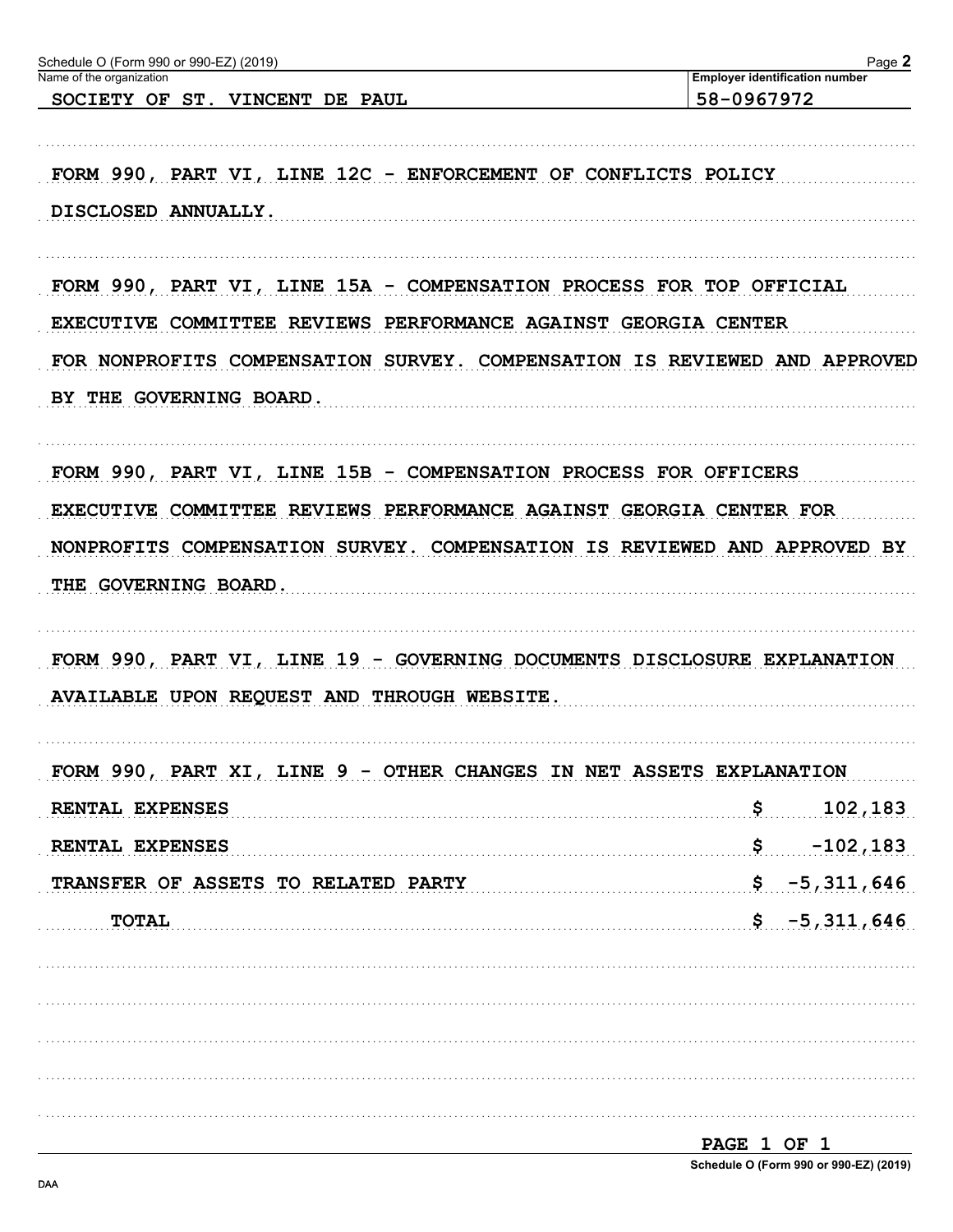| <b>SCHEDULE R</b><br>(Form 990)<br>Department of the Treasury<br>Internal Revenue Service | <b>Related Organizations and Unrelated Partnerships</b><br>> Complete if the organization answered "Yes" on Form 990, Part IV, line 33, 34, 35b, 36, or 37.<br>Attach to Form 990.<br>Go to www.irs.gov/Form990 for instructions and the latest information. |                         |                                                     |  |                                   |                                                           |  |                                                     | OMB No. 1545-0047<br>19<br><b>Open to Public</b><br><b>Inspection</b> |                                                                |  |
|-------------------------------------------------------------------------------------------|--------------------------------------------------------------------------------------------------------------------------------------------------------------------------------------------------------------------------------------------------------------|-------------------------|-----------------------------------------------------|--|-----------------------------------|-----------------------------------------------------------|--|-----------------------------------------------------|-----------------------------------------------------------------------|----------------------------------------------------------------|--|
| Name of the organization                                                                  | SOCIETY OF ST. VINCENT DE PAUL<br>GEORGIA, INC.                                                                                                                                                                                                              |                         |                                                     |  |                                   |                                                           |  | <b>Employer identification number</b><br>58-0967972 |                                                                       |                                                                |  |
| Part I                                                                                    | Identification of Disregarded Entities. Complete if the organization answered "Yes" on Form 990, Part IV, line 33.                                                                                                                                           |                         |                                                     |  |                                   |                                                           |  |                                                     |                                                                       |                                                                |  |
|                                                                                           | (a)<br>Name, address, and EIN (if applicable) of disregarded entity                                                                                                                                                                                          | (b)<br>Primary activity | (c)<br>Legal domicile (state<br>or foreign country) |  |                                   | (d)<br>Total income                                       |  | (e)<br>End-of-year assets                           | (f)<br>Direct controlling<br>entity                                   |                                                                |  |
| 2050 SVDP, LLC<br>(1)<br><b>ATLANTA</b>                                                   | 2050 CHAMBLEE TUCKER ROAD, SUITE C84-1973343<br>GA 30341                                                                                                                                                                                                     | <b>SUPPORT</b>          | GA                                                  |  |                                   | 123,263                                                   |  | 1,350                                               | N/A                                                                   |                                                                |  |
| (2)                                                                                       |                                                                                                                                                                                                                                                              |                         |                                                     |  |                                   |                                                           |  |                                                     |                                                                       |                                                                |  |
| (3)                                                                                       |                                                                                                                                                                                                                                                              |                         |                                                     |  |                                   |                                                           |  |                                                     |                                                                       |                                                                |  |
| (4)                                                                                       |                                                                                                                                                                                                                                                              |                         |                                                     |  |                                   |                                                           |  |                                                     |                                                                       |                                                                |  |
| (5)                                                                                       |                                                                                                                                                                                                                                                              |                         |                                                     |  |                                   |                                                           |  |                                                     |                                                                       |                                                                |  |
| Part II                                                                                   | Identification of Related Tax-Exempt Organizations. Complete if the organization answered "Yes" on Form 990, Part IV, line 34, because it had<br>one or more related tax-exempt organizations during the tax year.                                           |                         |                                                     |  |                                   |                                                           |  |                                                     |                                                                       |                                                                |  |
|                                                                                           | (a)<br>Name, address, and EIN of related organization                                                                                                                                                                                                        | (b)<br>Primary activity | (c)<br>Legal domicile (state<br>or foreign country) |  | (d)<br><b>Exempt Code section</b> | (e)<br>Public charity status<br>(if section $501(c)(3)$ ) |  | (f)<br>Direct controlling<br>entity                 | Yes                                                                   | $(g)$<br>Section 512(b)(13)<br>controlled entity?<br><b>No</b> |  |
| (1)<br><b>ATLANTA</b>                                                                     | SVDP GEORGIA SUPPORT ORGANIZATION<br>2050-C CHAMBLEE TUCKER ROAD<br>84-3675811<br>GA 30341                                                                                                                                                                   | <b>PROPERTY</b>         | <b>GA</b>                                           |  | 501C3                             | 12A                                                       |  | SOCIETY OF                                          | x                                                                     |                                                                |  |
| (2)                                                                                       |                                                                                                                                                                                                                                                              |                         |                                                     |  |                                   |                                                           |  |                                                     |                                                                       |                                                                |  |
| (3)                                                                                       |                                                                                                                                                                                                                                                              |                         |                                                     |  |                                   |                                                           |  |                                                     |                                                                       |                                                                |  |
| (4)                                                                                       |                                                                                                                                                                                                                                                              |                         |                                                     |  |                                   |                                                           |  |                                                     |                                                                       |                                                                |  |
|                                                                                           |                                                                                                                                                                                                                                                              |                         |                                                     |  |                                   |                                                           |  |                                                     |                                                                       |                                                                |  |
| (5)                                                                                       |                                                                                                                                                                                                                                                              |                         |                                                     |  |                                   |                                                           |  |                                                     |                                                                       |                                                                |  |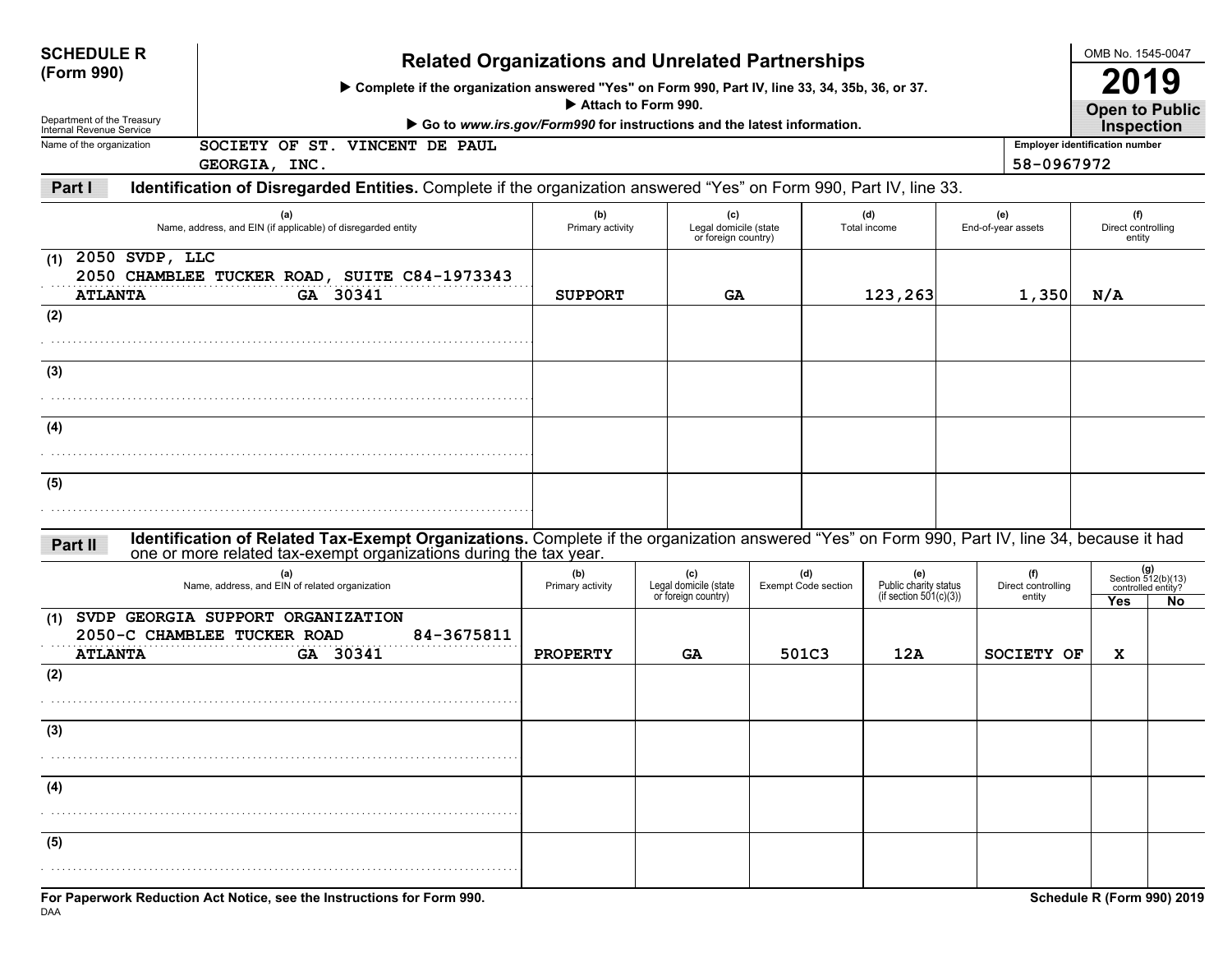#### Schedule R (Form 990) 2019 Page **2 SOCIETY OF ST. VINCENT DE PAUL 58-0967972**

|         | because it had one or more related organizations treated as a partnership during the tax year.<br>(a)                                                                                                                          | (b)                     | (c)                                      | (d)                                                    | (e)                                                                                              | (f)                                                    | (g)                             | (h)                              |                                       | (i)                                                              | (j)                                | (k)                                                   |
|---------|--------------------------------------------------------------------------------------------------------------------------------------------------------------------------------------------------------------------------------|-------------------------|------------------------------------------|--------------------------------------------------------|--------------------------------------------------------------------------------------------------|--------------------------------------------------------|---------------------------------|----------------------------------|---------------------------------------|------------------------------------------------------------------|------------------------------------|-------------------------------------------------------|
|         | Name, address, and EIN of<br>related organization                                                                                                                                                                              | Primary activity        | Legal<br>domicile<br>state or<br>foreign | Direct controlling<br>entity                           | Predominant<br>income (related,<br>unrelated,<br>excluded from<br>tax under<br>sections 512-514) | Share of total<br>income                               | Share of end-of-<br>year assets | Dispro-<br>portionate<br>alloc.? |                                       | Code V-UBI<br>amount in box 20<br>of Schedule K-1<br>(Form 1065) | General or<br>managing<br>partner? | Percentage<br>ownership                               |
|         |                                                                                                                                                                                                                                |                         | country)                                 |                                                        |                                                                                                  |                                                        |                                 | Yes No                           |                                       |                                                                  | Yes No                             |                                                       |
| (1)     |                                                                                                                                                                                                                                |                         |                                          |                                                        |                                                                                                  |                                                        |                                 |                                  |                                       |                                                                  |                                    |                                                       |
|         |                                                                                                                                                                                                                                |                         |                                          |                                                        |                                                                                                  |                                                        |                                 |                                  |                                       |                                                                  |                                    |                                                       |
| (2)     |                                                                                                                                                                                                                                |                         |                                          |                                                        |                                                                                                  |                                                        |                                 |                                  |                                       |                                                                  |                                    |                                                       |
|         |                                                                                                                                                                                                                                |                         |                                          |                                                        |                                                                                                  |                                                        |                                 |                                  |                                       |                                                                  |                                    |                                                       |
| (3)     |                                                                                                                                                                                                                                |                         |                                          |                                                        |                                                                                                  |                                                        |                                 |                                  |                                       |                                                                  |                                    |                                                       |
|         |                                                                                                                                                                                                                                |                         |                                          |                                                        |                                                                                                  |                                                        |                                 |                                  |                                       |                                                                  |                                    |                                                       |
| (4)     |                                                                                                                                                                                                                                |                         |                                          |                                                        |                                                                                                  |                                                        |                                 |                                  |                                       |                                                                  |                                    |                                                       |
|         |                                                                                                                                                                                                                                |                         |                                          |                                                        |                                                                                                  |                                                        |                                 |                                  |                                       |                                                                  |                                    |                                                       |
| Part IV | Identification of Related Organizations Taxable as a Corporation or Trust. Complete if the organization answered "Yes" on Form 990, Part IV, line 34, because it had one or more related organizations treated as a corporatio |                         |                                          |                                                        |                                                                                                  |                                                        |                                 |                                  |                                       |                                                                  |                                    |                                                       |
|         | (a)<br>Name, address, and EIN of related organization                                                                                                                                                                          | (b)<br>Primary activity |                                          | (c)<br>Legal domicile<br>(state or<br>foreign country) | (d)<br>Direct controlling<br>entity                                                              | (e)<br>Type of entity<br>(C corp, S corp,<br>or trust) | (f)<br>Share of total<br>income |                                  | (g)<br>Share of<br>end-of-year assets | (h)<br>Percentage<br>ownership                                   |                                    | (i)<br>Section<br>512(b)(13)<br>controlled<br>entity? |
|         |                                                                                                                                                                                                                                |                         |                                          |                                                        |                                                                                                  |                                                        |                                 |                                  |                                       |                                                                  |                                    | Yes No                                                |
| (1)     |                                                                                                                                                                                                                                |                         |                                          |                                                        |                                                                                                  |                                                        |                                 |                                  |                                       |                                                                  |                                    |                                                       |
|         |                                                                                                                                                                                                                                |                         |                                          |                                                        |                                                                                                  |                                                        |                                 |                                  |                                       |                                                                  |                                    |                                                       |
| (2)     |                                                                                                                                                                                                                                |                         |                                          |                                                        |                                                                                                  |                                                        |                                 |                                  |                                       |                                                                  |                                    |                                                       |
|         |                                                                                                                                                                                                                                |                         |                                          |                                                        |                                                                                                  |                                                        |                                 |                                  |                                       |                                                                  |                                    |                                                       |
|         |                                                                                                                                                                                                                                |                         |                                          |                                                        |                                                                                                  |                                                        |                                 |                                  |                                       |                                                                  |                                    |                                                       |
| (3)     |                                                                                                                                                                                                                                |                         |                                          |                                                        |                                                                                                  |                                                        |                                 |                                  |                                       |                                                                  |                                    |                                                       |
|         |                                                                                                                                                                                                                                |                         |                                          |                                                        |                                                                                                  |                                                        |                                 |                                  |                                       |                                                                  |                                    |                                                       |
| (4)     |                                                                                                                                                                                                                                |                         |                                          |                                                        |                                                                                                  |                                                        |                                 |                                  |                                       |                                                                  |                                    |                                                       |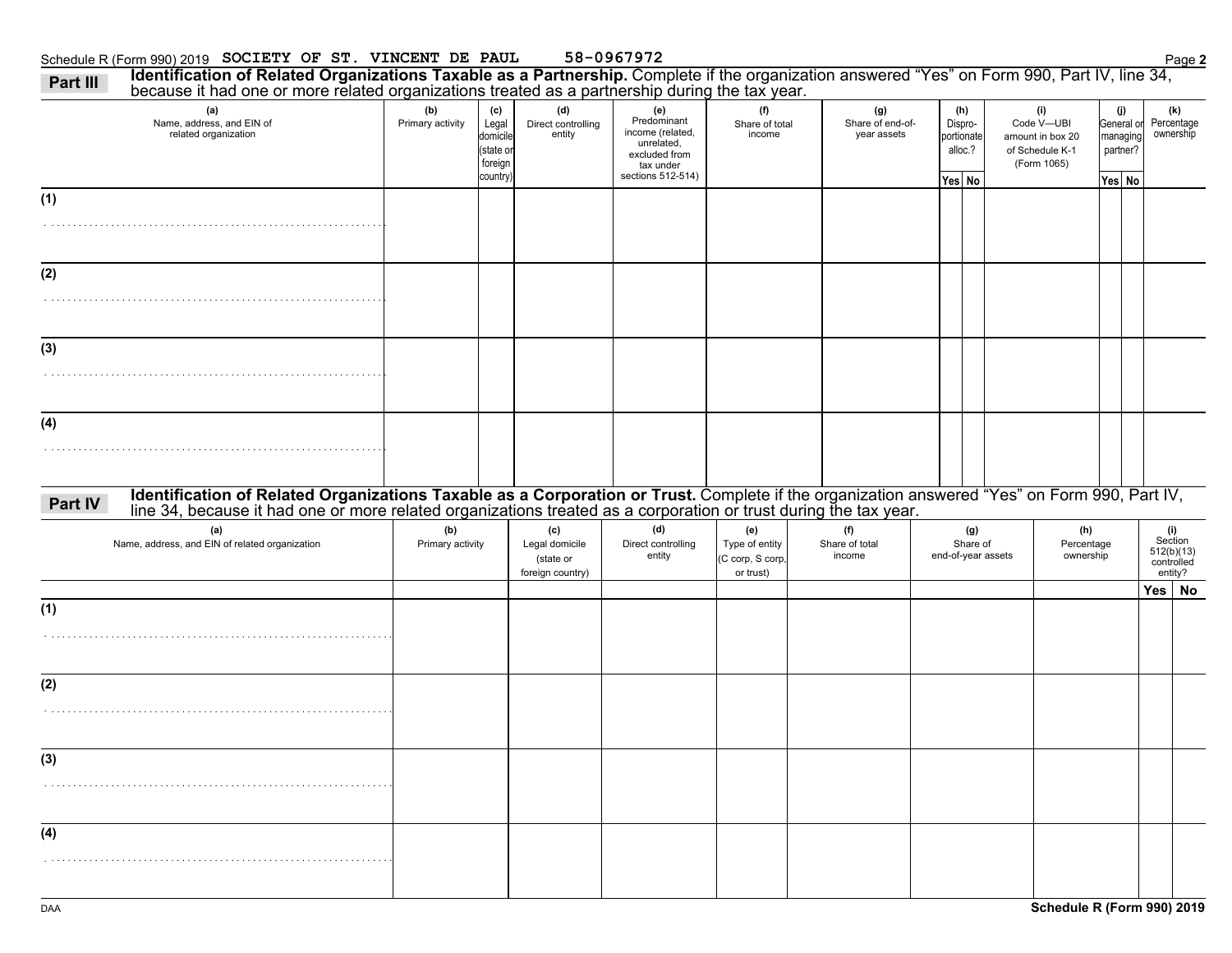| Part V                                                                                                                                                                                                                              | Transactions With Related Organizations. Complete if the organization answered "Yes" on Form 990, Part IV, line 34, 35b, or 36.                                                                                                |             |                 |                                       |    |   |              |  |  |
|-------------------------------------------------------------------------------------------------------------------------------------------------------------------------------------------------------------------------------------|--------------------------------------------------------------------------------------------------------------------------------------------------------------------------------------------------------------------------------|-------------|-----------------|---------------------------------------|----|---|--------------|--|--|
|                                                                                                                                                                                                                                     | Note: Complete line 1 if any entity is listed in Parts II, III, or IV of this schedule.                                                                                                                                        |             |                 |                                       |    |   | Yes No       |  |  |
|                                                                                                                                                                                                                                     | 1 During the tax year, did the organization engage in any of the following transactions with one or more related organizations listed in Parts II-IV?                                                                          |             |                 |                                       |    |   |              |  |  |
|                                                                                                                                                                                                                                     |                                                                                                                                                                                                                                |             |                 |                                       | 1a |   | X            |  |  |
|                                                                                                                                                                                                                                     | <b>b</b> Gift, grant, or capital contribution to related organization(s) encourse consumed and consumed contribution to related organization(s)                                                                                |             |                 |                                       | 1b |   | X            |  |  |
|                                                                                                                                                                                                                                     | c Gift, grant, or capital contribution from related organization(s) encourance contained and contained and contribution from related organization(s) encourance contained and contained and contained and contained and contai |             |                 |                                       | 1c |   | $\mathbf x$  |  |  |
|                                                                                                                                                                                                                                     | d Loans or loan guarantees to or for related organization(s) encourance contained and contained a contained and contained a contact the contact of the contact of the contact of the contact of the contact of the contact of  |             |                 |                                       | 1d |   | X            |  |  |
|                                                                                                                                                                                                                                     | e Loans or loan guarantees by related organization(s) encourance contained and contained a contained a contained and contained a contained a contained a contained a contact the contact of the contact of contact a contact o |             |                 |                                       | 1e |   | $\mathbf{x}$ |  |  |
|                                                                                                                                                                                                                                     |                                                                                                                                                                                                                                |             |                 |                                       |    |   |              |  |  |
|                                                                                                                                                                                                                                     | f Dividends from related organization(s) encourance contains a substantial container and providends from related organization(s)                                                                                               |             |                 |                                       | 1f |   | X            |  |  |
| g Sale of assets to related organization(s)<br>and the contract to the contract or contract or contract to the contract or contract or contract or contract or contract or contract or contract or contract or contract or contr    |                                                                                                                                                                                                                                |             |                 |                                       |    |   |              |  |  |
| h Purchase of assets from related organization(s) encounterance contains a substantial container and a set of assets from related organization(s)                                                                                   |                                                                                                                                                                                                                                |             |                 |                                       |    |   |              |  |  |
| i Exchange of assets with related organization(s) www.community.com/www.community.com/www.community.com/www.community.com/www.community.com/www.community.com/www.community.com/www.community.com/www.community.com/www.commun      |                                                                                                                                                                                                                                |             |                 |                                       |    |   |              |  |  |
| j Lease of facilities, equipment, or other assets to related organization(s) Materian material content content to the response of facilities, equipment, or other assets to related organization(s) Materian material content       |                                                                                                                                                                                                                                |             |                 |                                       |    |   |              |  |  |
|                                                                                                                                                                                                                                     |                                                                                                                                                                                                                                |             |                 |                                       |    |   |              |  |  |
| k Lease of facilities, equipment, or other assets from related organization(s)                                                                                                                                                      |                                                                                                                                                                                                                                |             |                 |                                       |    |   |              |  |  |
|                                                                                                                                                                                                                                     |                                                                                                                                                                                                                                |             |                 |                                       |    |   |              |  |  |
|                                                                                                                                                                                                                                     |                                                                                                                                                                                                                                |             |                 |                                       |    |   |              |  |  |
|                                                                                                                                                                                                                                     |                                                                                                                                                                                                                                |             |                 |                                       |    |   |              |  |  |
| o Sharing of paid employees with related organization(s) encounteral control and contact the state of paid employees with related organization(s) encounteral contact the state of Sharing of paid employees with related orga      |                                                                                                                                                                                                                                |             |                 |                                       |    |   |              |  |  |
|                                                                                                                                                                                                                                     |                                                                                                                                                                                                                                |             |                 |                                       |    |   |              |  |  |
| p Reimbursement paid to related organization(s) for expenses <b>constructs</b> and construct the construction of the construction of the construction of the construction of the construction of the construction of the constructi |                                                                                                                                                                                                                                |             |                 |                                       |    |   |              |  |  |
| q Reimbursement paid by related organization(s) for expenses [11, 12] and the content of the content of the content of the content of the content of the content of the content of the content of the content of the content o      |                                                                                                                                                                                                                                |             |                 |                                       |    |   |              |  |  |
|                                                                                                                                                                                                                                     |                                                                                                                                                                                                                                |             |                 |                                       |    |   |              |  |  |
|                                                                                                                                                                                                                                     |                                                                                                                                                                                                                                |             |                 |                                       | 1r | X |              |  |  |
|                                                                                                                                                                                                                                     |                                                                                                                                                                                                                                |             |                 |                                       | 1s |   | $\mathbf x$  |  |  |
|                                                                                                                                                                                                                                     | 2 If the answer to any of the above is "Yes," see the instructions for information on who must complete this line, including covered relationships and transaction thresholds.                                                 |             |                 |                                       |    |   |              |  |  |
|                                                                                                                                                                                                                                     | (a)                                                                                                                                                                                                                            | (b)         | (c)             | (d)                                   |    |   |              |  |  |
|                                                                                                                                                                                                                                     | Name of related organization                                                                                                                                                                                                   | Transaction | Amount involved | Method of determining amount involved |    |   |              |  |  |
|                                                                                                                                                                                                                                     |                                                                                                                                                                                                                                | $type(a-s)$ |                 |                                       |    |   |              |  |  |
|                                                                                                                                                                                                                                     |                                                                                                                                                                                                                                |             |                 |                                       |    |   |              |  |  |
| (1)                                                                                                                                                                                                                                 | SVDP GEORGIA SUPPORT ORGANIZATION                                                                                                                                                                                              | $\mathbf R$ | 5,311,646       | <b>BOOK VALUE</b>                     |    |   |              |  |  |
|                                                                                                                                                                                                                                     |                                                                                                                                                                                                                                |             |                 |                                       |    |   |              |  |  |
| (2)                                                                                                                                                                                                                                 |                                                                                                                                                                                                                                |             |                 |                                       |    |   |              |  |  |
|                                                                                                                                                                                                                                     |                                                                                                                                                                                                                                |             |                 |                                       |    |   |              |  |  |
| (3)                                                                                                                                                                                                                                 |                                                                                                                                                                                                                                |             |                 |                                       |    |   |              |  |  |
|                                                                                                                                                                                                                                     |                                                                                                                                                                                                                                |             |                 |                                       |    |   |              |  |  |
| (4)                                                                                                                                                                                                                                 |                                                                                                                                                                                                                                |             |                 |                                       |    |   |              |  |  |
|                                                                                                                                                                                                                                     |                                                                                                                                                                                                                                |             |                 |                                       |    |   |              |  |  |
| (5)                                                                                                                                                                                                                                 |                                                                                                                                                                                                                                |             |                 |                                       |    |   |              |  |  |
|                                                                                                                                                                                                                                     |                                                                                                                                                                                                                                |             |                 |                                       |    |   |              |  |  |
| (6)                                                                                                                                                                                                                                 |                                                                                                                                                                                                                                |             |                 |                                       |    |   |              |  |  |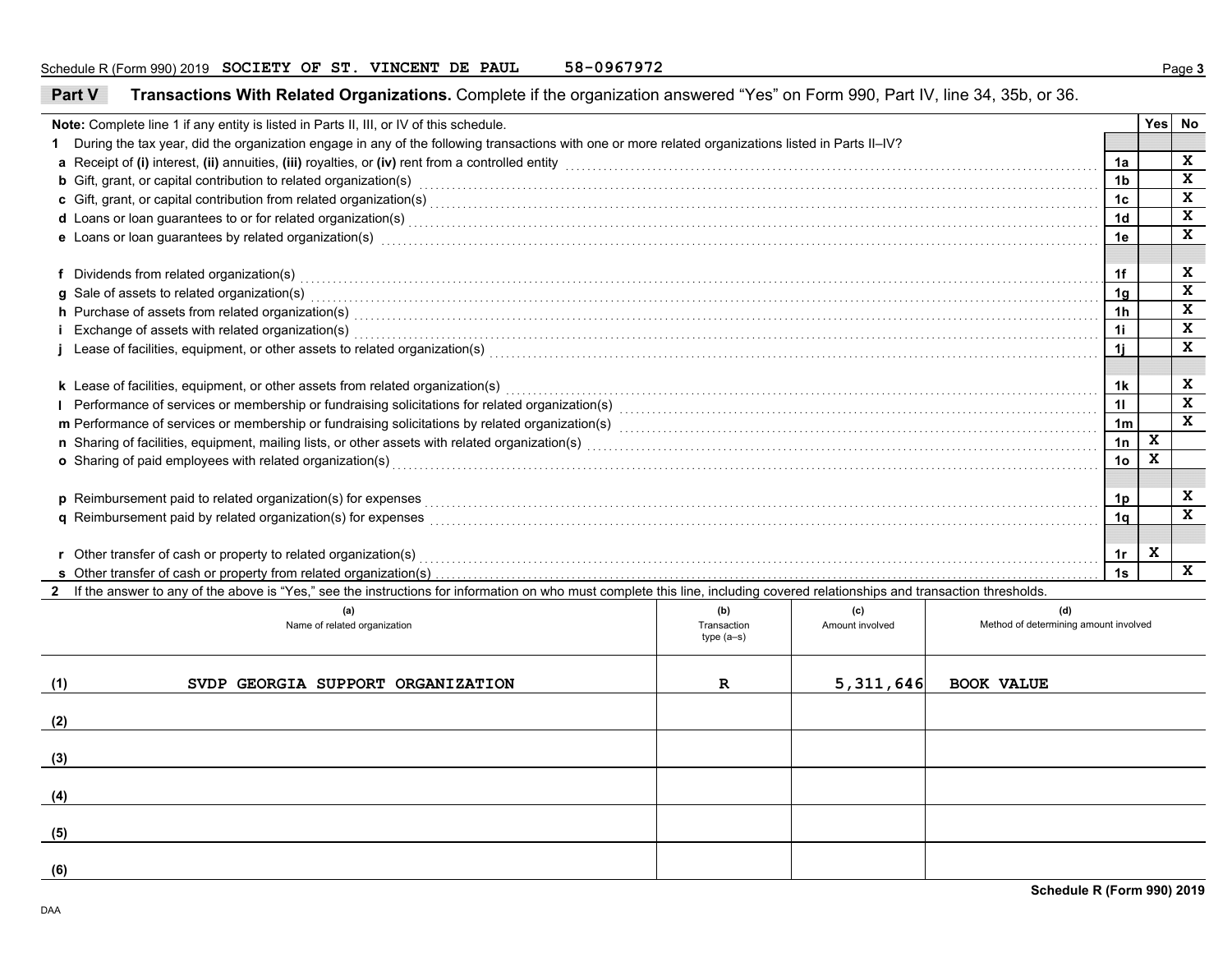### **Part VI Unrelated Organizations Taxable as a Partnership.** Complete if the organization answered "Yes" on Form 990, Part IV, line 37.

Provide the following information for each entity taxed as a partnership through which the organization conducted more than five percent of its activities (measured by total assets or gross revenue) that was not a related organization. See instructions regarding exclusion for certain investment partnerships.

| (a)<br>Name, address, and EIN of entity | (b)<br>Primary activity | (c)<br>Legal<br>domicile<br>(state or<br>foreign | (d)<br>Predominant<br>income (related,<br>unrelated, excluded<br>from tax under | Are all partners<br>501(c)(3)<br>organizations? | (e)<br>section | (f)<br>Share of<br>total income | (g)<br>Share of<br>end-of-year<br>assets |     | (h)<br>Disproportionate<br>allocations? | (i)<br>Code V-UBI<br>amount in box 20<br>of Schedule K-1<br>(Form 1065) |     | (j)<br>General or<br>managing<br>partner? | (k)<br>Percentage<br>ownership |
|-----------------------------------------|-------------------------|--------------------------------------------------|---------------------------------------------------------------------------------|-------------------------------------------------|----------------|---------------------------------|------------------------------------------|-----|-----------------------------------------|-------------------------------------------------------------------------|-----|-------------------------------------------|--------------------------------|
|                                         |                         | country)                                         | sections 512-514)                                                               | Yes No                                          |                |                                 |                                          | Yes | <b>No</b>                               |                                                                         | Yes | No                                        |                                |
| (1)                                     |                         |                                                  |                                                                                 |                                                 |                |                                 |                                          |     |                                         |                                                                         |     |                                           |                                |
| (2)                                     |                         |                                                  |                                                                                 |                                                 |                |                                 |                                          |     |                                         |                                                                         |     |                                           |                                |
| (3)                                     |                         |                                                  |                                                                                 |                                                 |                |                                 |                                          |     |                                         |                                                                         |     |                                           |                                |
| (4)                                     |                         |                                                  |                                                                                 |                                                 |                |                                 |                                          |     |                                         |                                                                         |     |                                           |                                |
| (5)                                     |                         |                                                  |                                                                                 |                                                 |                |                                 |                                          |     |                                         |                                                                         |     |                                           |                                |
| (6)                                     |                         |                                                  |                                                                                 |                                                 |                |                                 |                                          |     |                                         |                                                                         |     |                                           |                                |
| (7)                                     |                         |                                                  |                                                                                 |                                                 |                |                                 |                                          |     |                                         |                                                                         |     |                                           |                                |
| (8)                                     |                         |                                                  |                                                                                 |                                                 |                |                                 |                                          |     |                                         |                                                                         |     |                                           |                                |
| (9)                                     |                         |                                                  |                                                                                 |                                                 |                |                                 |                                          |     |                                         |                                                                         |     |                                           |                                |
| (10)                                    |                         |                                                  |                                                                                 |                                                 |                |                                 |                                          |     |                                         |                                                                         |     |                                           |                                |
| (11)                                    |                         |                                                  |                                                                                 |                                                 |                |                                 |                                          |     |                                         |                                                                         |     |                                           |                                |

DAA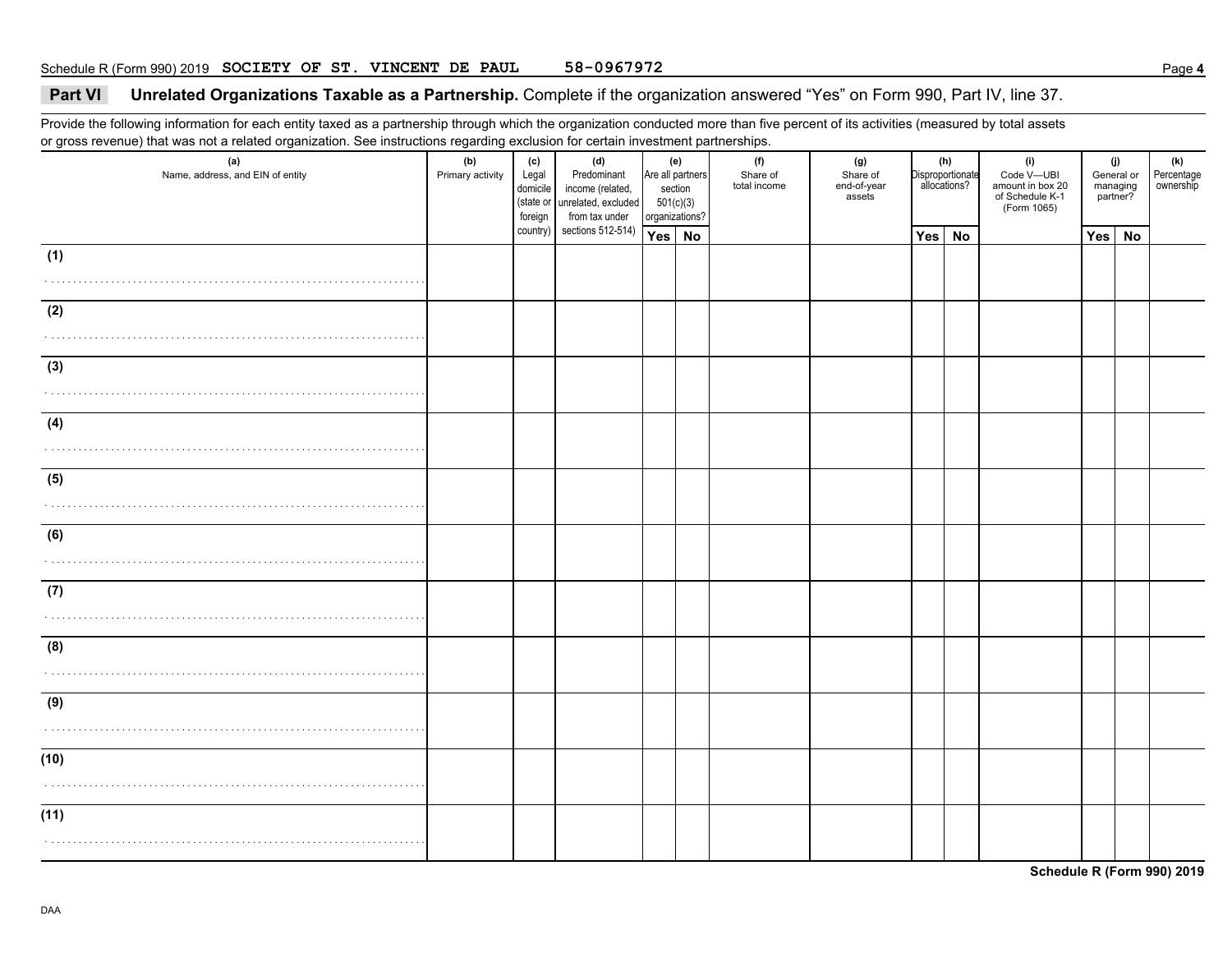| Part VII | Schedule R (Form 990) 2019 SOCIETY OF ST. VINCENT DE PAUL | Supplemental Information.<br>Provide additional information for responses to questions on Schedule R. See Instructions. |  |  | 58-0967972 | Page 5 |
|----------|-----------------------------------------------------------|-------------------------------------------------------------------------------------------------------------------------|--|--|------------|--------|
|          |                                                           |                                                                                                                         |  |  |            |        |
|          |                                                           |                                                                                                                         |  |  |            |        |
|          |                                                           |                                                                                                                         |  |  |            |        |
|          |                                                           |                                                                                                                         |  |  |            |        |
|          |                                                           |                                                                                                                         |  |  |            |        |
|          |                                                           |                                                                                                                         |  |  |            |        |
|          |                                                           |                                                                                                                         |  |  |            |        |
|          |                                                           |                                                                                                                         |  |  |            |        |
|          |                                                           |                                                                                                                         |  |  |            |        |
|          |                                                           |                                                                                                                         |  |  |            |        |
|          |                                                           |                                                                                                                         |  |  |            |        |
|          |                                                           |                                                                                                                         |  |  |            |        |
|          |                                                           |                                                                                                                         |  |  |            |        |
|          |                                                           |                                                                                                                         |  |  |            |        |
|          |                                                           |                                                                                                                         |  |  |            |        |
|          |                                                           |                                                                                                                         |  |  |            |        |
|          |                                                           |                                                                                                                         |  |  |            |        |
|          |                                                           |                                                                                                                         |  |  |            |        |
|          |                                                           |                                                                                                                         |  |  |            |        |
|          |                                                           |                                                                                                                         |  |  |            |        |
|          |                                                           |                                                                                                                         |  |  |            |        |
|          |                                                           |                                                                                                                         |  |  |            |        |
|          |                                                           |                                                                                                                         |  |  |            |        |
|          |                                                           |                                                                                                                         |  |  |            |        |
|          |                                                           |                                                                                                                         |  |  |            |        |
|          |                                                           |                                                                                                                         |  |  |            |        |
|          |                                                           |                                                                                                                         |  |  |            |        |
|          |                                                           |                                                                                                                         |  |  |            |        |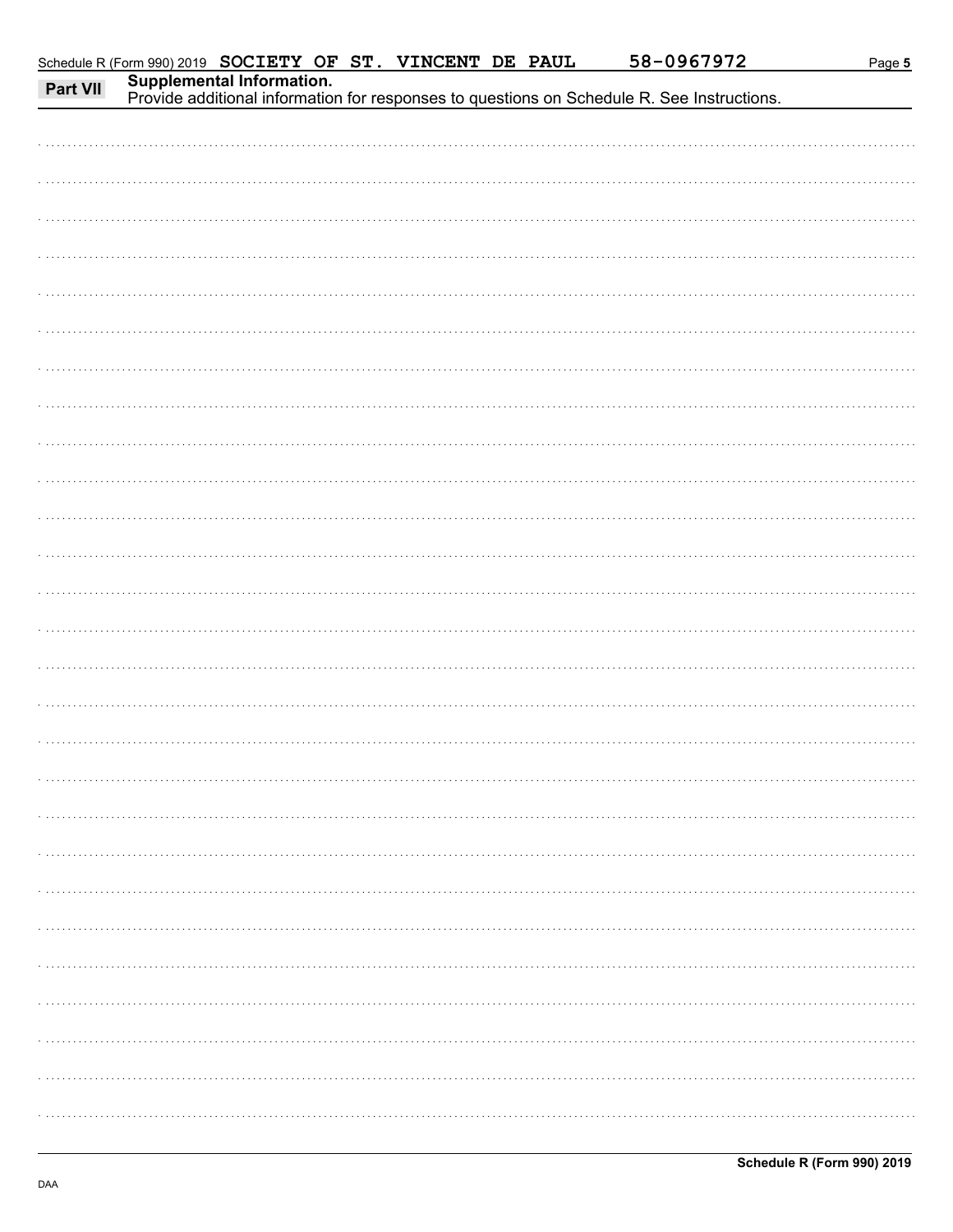|          |                                                                                     |              | OMB No. 1545-0047                                           |                                                                                                                                                                                                                                               |                |                                                               |                                                                           |          |                                 |  |
|----------|-------------------------------------------------------------------------------------|--------------|-------------------------------------------------------------|-----------------------------------------------------------------------------------------------------------------------------------------------------------------------------------------------------------------------------------------------|----------------|---------------------------------------------------------------|---------------------------------------------------------------------------|----------|---------------------------------|--|
|          | Form $990 - T$                                                                      |              |                                                             | Exempt Organization Business Income Tax Return<br>(and proxy tax under section 6033(e))<br>For calendar year 2019 or other tax year beginning $10/01/19$ , and ending $09/30/20$                                                              |                |                                                               |                                                                           |          | 2019                            |  |
|          | Department of the Treasury<br>Internal Revenue Service                              |              |                                                             | Go to www.irs.gov/Form990T for instructions and the latest information.<br>Do not enter SSN numbers on this form as it may be made public if your organization is a 501(c)(3). 501(c)(3) Organizations Only                                   |                |                                                               |                                                                           |          | Open to Public Inspection for   |  |
| в        | Check box if<br>address changed<br>Exempt under section<br>X<br>$501($ C $)($ 3 $)$ | <b>Print</b> | Name of organization (<br>GEORGIA, INC.                     | Check box if name changed and see instructions.)<br>SOCIETY OF ST. VINCENT DE PAUL                                                                                                                                                            |                |                                                               | D Employer identification number<br>(Employees' trust, see instructions.) |          |                                 |  |
|          | 408(e)<br>220(e)                                                                    | or           |                                                             | Number, street, and room or suite no. If a P.O. box, see instructions.                                                                                                                                                                        |                |                                                               | 58-0967972                                                                |          |                                 |  |
|          | 530(a)<br>408A                                                                      | <b>Type</b>  |                                                             | 2050-C CHAMBLEE TUCKER ROAD                                                                                                                                                                                                                   |                |                                                               | E Unrelated business activity code                                        |          |                                 |  |
|          | 529(a)                                                                              |              |                                                             | City or town, state or province, country, and ZIP or foreign postal code                                                                                                                                                                      |                |                                                               | (See instructions.)<br>531120                                             |          |                                 |  |
| C        | Book value of all assets                                                            | F            | <b>ATLANTA</b>                                              |                                                                                                                                                                                                                                               |                | GA 30341                                                      |                                                                           |          |                                 |  |
|          | at end of year                                                                      |              | 6, 766, 611 G Check organization type $\blacktriangleright$ | Group exemption number (See instructions.) ▶<br>$ \mathbf{X} $ 501(c) corporation                                                                                                                                                             |                | $501(c)$ trust                                                | $401(a)$ trust                                                            |          | Other trust                     |  |
| н.       | > RENTAL INCOME                                                                     |              |                                                             | Enter the number of the organization's unrelated trades or businesses. $\blacktriangleright$ 1<br>Parts I-V. If more than one, describe the first in the blank space at the end of the previous sentence, complete Parts I and II, complete a |                | Describe the only (or first) unrelated trade or business here |                                                                           |          | . If only one, complete         |  |
|          |                                                                                     |              |                                                             | Schedule M for each additional trade or business, then complete Parts III–V.                                                                                                                                                                  |                |                                                               |                                                                           |          |                                 |  |
|          |                                                                                     |              |                                                             | During the tax year, was the corporation a subsidiary in an affiliated group or a parent-subsidiary controlled group?                                                                                                                         |                |                                                               |                                                                           |          | Yes $\overline{\mathbf{X}}$ No  |  |
|          | If "Yes," enter the name and identifying number of the parent corporation.          |              |                                                             |                                                                                                                                                                                                                                               |                |                                                               |                                                                           |          |                                 |  |
|          |                                                                                     |              |                                                             |                                                                                                                                                                                                                                               |                |                                                               |                                                                           |          |                                 |  |
| J        | The books are in care of <b>&gt; DOREEN CARTER</b><br>Part I                        |              | <b>Unrelated Trade or Business Income</b>                   |                                                                                                                                                                                                                                               |                |                                                               |                                                                           |          | Telephone number > 678-892-6160 |  |
| 1a       | Gross receipts or sales                                                             |              |                                                             |                                                                                                                                                                                                                                               |                | (A) Income                                                    | (B) Expenses                                                              |          | (C) Net                         |  |
| b        | Less returns and allowances <b>Exercises</b>                                        |              |                                                             | <b>c</b> Balance $\ldots$                                                                                                                                                                                                                     | 1c             |                                                               |                                                                           |          |                                 |  |
| 2        |                                                                                     |              |                                                             |                                                                                                                                                                                                                                               | $\mathbf{2}$   |                                                               |                                                                           |          |                                 |  |
| 3        |                                                                                     |              |                                                             |                                                                                                                                                                                                                                               | $\mathbf{3}$   |                                                               |                                                                           |          |                                 |  |
| 4a       |                                                                                     |              |                                                             |                                                                                                                                                                                                                                               | 4a             |                                                               |                                                                           |          |                                 |  |
| b        |                                                                                     |              |                                                             |                                                                                                                                                                                                                                               | 4 <sub>b</sub> |                                                               |                                                                           |          |                                 |  |
| C        |                                                                                     |              |                                                             |                                                                                                                                                                                                                                               | 4 <sub>c</sub> |                                                               |                                                                           |          |                                 |  |
| 5        | Income (loss) from partnership and S corporation (attach<br>statement)              |              |                                                             |                                                                                                                                                                                                                                               | 5              |                                                               |                                                                           |          |                                 |  |
| 6        |                                                                                     |              |                                                             |                                                                                                                                                                                                                                               | 6              |                                                               |                                                                           |          |                                 |  |
| 7        |                                                                                     |              |                                                             |                                                                                                                                                                                                                                               | $\overline{7}$ | 123,263                                                       | 102,183                                                                   |          | 21,080                          |  |
| 8        |                                                                                     |              |                                                             | Interest, annuities, royalties, and rents from controlled organization (Schedule F)<br>Investment income of a section $501(c)(7)$ , (9), or (17) organization (Schedule G)                                                                    | 8<br>9         |                                                               |                                                                           |          |                                 |  |
| 9<br>10  |                                                                                     |              |                                                             |                                                                                                                                                                                                                                               | 10             |                                                               |                                                                           |          |                                 |  |
| 11       | Advertising income (Schedule J)                                                     |              |                                                             |                                                                                                                                                                                                                                               | 11             |                                                               |                                                                           |          |                                 |  |
| 12       |                                                                                     |              |                                                             |                                                                                                                                                                                                                                               | 12             |                                                               |                                                                           |          |                                 |  |
| 13       | Total. Combine lines 3 through 12                                                   |              |                                                             |                                                                                                                                                                                                                                               | 13             | 123, 263                                                      | 102,183                                                                   |          | 21,080                          |  |
|          | Part II                                                                             |              |                                                             | Deductions Not Taken Elsewhere (See instructions for limitations on deductions.) (Deductions must be directly                                                                                                                                 |                |                                                               |                                                                           |          |                                 |  |
|          |                                                                                     |              | connected with the unrelated business income.)              |                                                                                                                                                                                                                                               |                |                                                               |                                                                           |          |                                 |  |
| 14       |                                                                                     |              |                                                             | Compensation of officers, directors, and trustees (Schedule K) [11] Compensation (11] Compensation of officers, directors, and trustees (Schedule K) [11] Compensation (11] One of the Schedule K) [11] Compensation (11] One                 |                |                                                               |                                                                           | 14<br>15 |                                 |  |
| 15<br>16 | Salaries and wages                                                                  |              |                                                             |                                                                                                                                                                                                                                               |                |                                                               |                                                                           | 16       |                                 |  |
| 17       | Bad debts                                                                           |              |                                                             |                                                                                                                                                                                                                                               |                |                                                               |                                                                           | 17       |                                 |  |
| 18       |                                                                                     |              |                                                             |                                                                                                                                                                                                                                               |                |                                                               |                                                                           | 18       |                                 |  |
| 19       | Taxes and licenses                                                                  |              |                                                             |                                                                                                                                                                                                                                               |                |                                                               |                                                                           | 19       |                                 |  |
| 20       |                                                                                     |              |                                                             | Depreciation (attach Form 4562) (attach and the set of the set of the set of the set of the set of the set of the set of the set of the set of the set of the set of the set of the set of the set of the set of the set of th                |                |                                                               | 27,270                                                                    |          |                                 |  |
| 21       |                                                                                     |              |                                                             |                                                                                                                                                                                                                                               |                |                                                               | 27, 270 21b                                                               |          | 0                               |  |
| 22       | Depletion                                                                           |              |                                                             |                                                                                                                                                                                                                                               |                |                                                               |                                                                           | 22       |                                 |  |
| 23       |                                                                                     |              |                                                             | Contributions to deferred compensation plans [11] Contribution contributions to deferred compensation plans [11] $\sim$                                                                                                                       |                |                                                               |                                                                           | 23       |                                 |  |
| 24       | Employee benefit programs                                                           |              |                                                             |                                                                                                                                                                                                                                               |                |                                                               |                                                                           | 24<br>25 |                                 |  |
| 25<br>26 |                                                                                     |              |                                                             | Excess exempt expenses (Schedule I) Material Contract Constant Contract Constant Constant Constant Constant Co                                                                                                                                |                |                                                               |                                                                           | 26       |                                 |  |
| 27       | Other deductions (attach schedule)                                                  |              |                                                             |                                                                                                                                                                                                                                               |                |                                                               |                                                                           | 27       |                                 |  |
| 28       | Total deductions. Add lines 14 through 27                                           |              |                                                             |                                                                                                                                                                                                                                               |                |                                                               |                                                                           | 28       |                                 |  |
| 29       |                                                                                     |              |                                                             | Unrelated business taxable income before net operating loss deduction. Subtract line 28 from line 13                                                                                                                                          |                |                                                               |                                                                           | 29       | 21,080                          |  |
| 30       | instructions)                                                                       |              |                                                             | Deduction for net operating loss arising in tax years beginning on or after January 1, 2018 (see                                                                                                                                              |                |                                                               |                                                                           | 30       | 4,325                           |  |
| 31       |                                                                                     |              |                                                             | Unrelated business taxable income. Subtract line 30 from line 29 [11] www.communities.communities taxable income.                                                                                                                             |                |                                                               |                                                                           | 31       | 16,755                          |  |
| DAA      | For Paperwork Reduction Act Notice, see instructions.                               |              |                                                             |                                                                                                                                                                                                                                               |                |                                                               |                                                                           |          | Form 990-T (2019)               |  |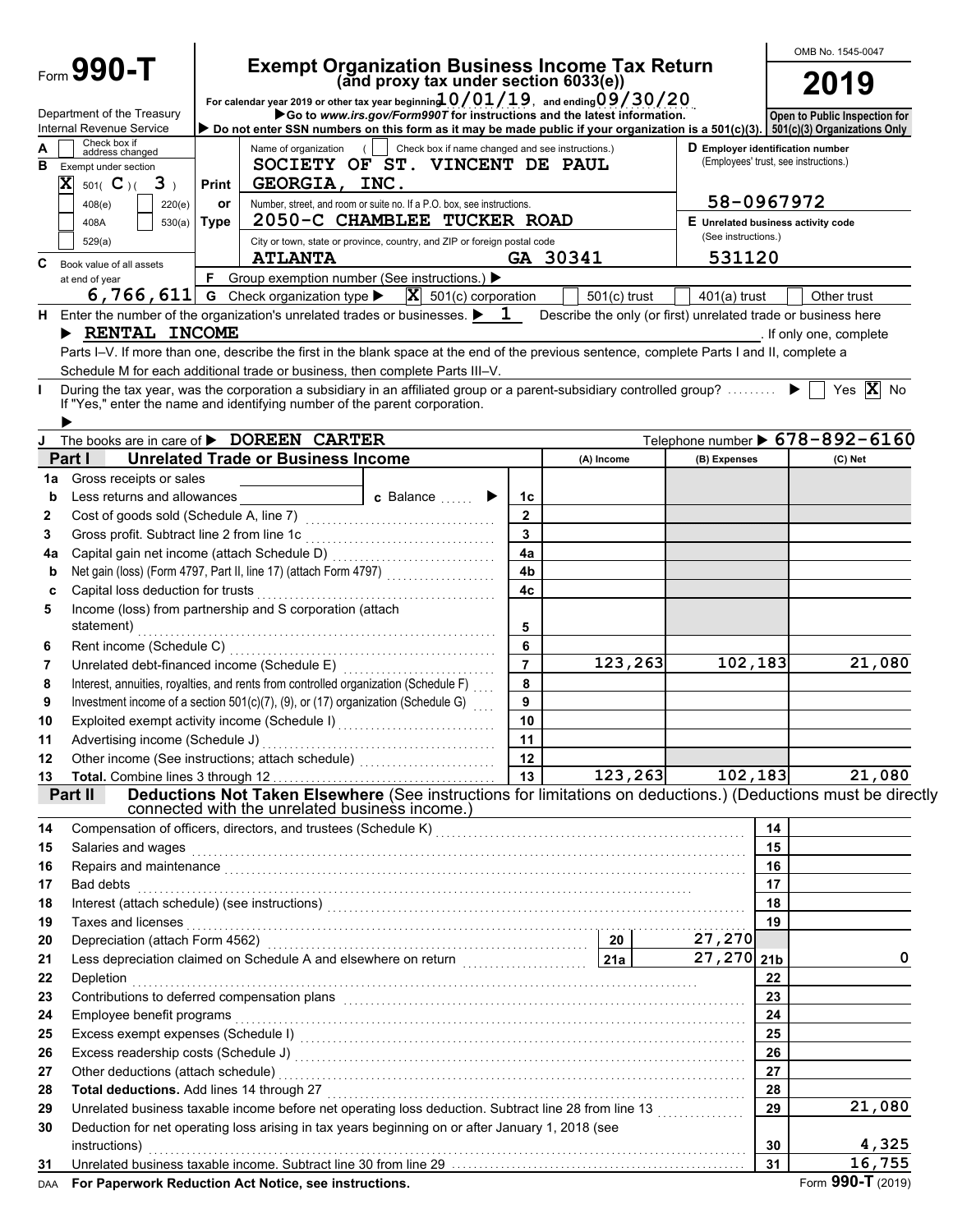|  |  |  |  | Form 990-T (2019) SOCIETY OF ST. VINCENT DE PAUL |  | 58-0967972 |
|--|--|--|--|--------------------------------------------------|--|------------|
|--|--|--|--|--------------------------------------------------|--|------------|

|             | <b>Total Unrelated Business Taxable income</b><br>Part III                                                                                                                                                                                                                                                             |                 |                        |       |                                                      |
|-------------|------------------------------------------------------------------------------------------------------------------------------------------------------------------------------------------------------------------------------------------------------------------------------------------------------------------------|-----------------|------------------------|-------|------------------------------------------------------|
| 32          | Total of unrelated business taxable income computed from all unrelated trades or businesses (see<br>instructions)                                                                                                                                                                                                      |                 |                        | 32    | 16,755                                               |
| 33          | Amounts paid for disallowed fringes                                                                                                                                                                                                                                                                                    |                 |                        | 33    |                                                      |
| 34          | Charitable contributions (see instructions for limitation rules)                                                                                                                                                                                                                                                       |                 |                        | 34    |                                                      |
| 35          | Total unrelated business taxable income before pre-2018 NOLs and specific deductions. Subtract line                                                                                                                                                                                                                    |                 |                        |       |                                                      |
|             | 34 from the sum of lines 32 and 33                                                                                                                                                                                                                                                                                     |                 |                        | 35    | 16,755                                               |
| 36          | Deductions for net operating loss arising in tax years beginning before January 1, 2018 (see                                                                                                                                                                                                                           |                 |                        |       |                                                      |
|             | instructions)                                                                                                                                                                                                                                                                                                          |                 |                        | 36    |                                                      |
| 37          | Total of unrelated business taxable income before specific deduction. Subtract line 36 from line 35                                                                                                                                                                                                                    |                 |                        | 37    | 16,755                                               |
| 38          | Specific deduction (Generally \$1,000, but see line 38 instructions for exceptions)                                                                                                                                                                                                                                    |                 |                        | 38    | 1,000                                                |
| 39          | Unrelated business taxable income. Subtract line 38 from line 37. If line 38 is greater than line 37,                                                                                                                                                                                                                  |                 |                        |       |                                                      |
|             |                                                                                                                                                                                                                                                                                                                        |                 |                        | 39    | 15,755                                               |
|             | <b>Part IV Tax Computation</b>                                                                                                                                                                                                                                                                                         |                 |                        |       |                                                      |
| 40          | Organizations Taxable as Corporations. Multiply line 39 by 21% (0.21)                                                                                                                                                                                                                                                  |                 | ▶                      | 40    | 3,309                                                |
| 41          | Trusts Taxable at Trust Rates. See instructions for tax computation. Income tax on                                                                                                                                                                                                                                     |                 |                        |       |                                                      |
|             | Tax rate schedule or     Schedule D (Form 1041)<br>the amount on line 39 from:                                                                                                                                                                                                                                         |                 |                        | 41    |                                                      |
| 42          |                                                                                                                                                                                                                                                                                                                        |                 |                        | 42    |                                                      |
| 43          |                                                                                                                                                                                                                                                                                                                        |                 |                        | 43    |                                                      |
| 44          |                                                                                                                                                                                                                                                                                                                        |                 |                        | 44    |                                                      |
| 45          |                                                                                                                                                                                                                                                                                                                        |                 |                        | 45    | 3,309                                                |
|             | <b>Tax and Payments</b><br><b>Part V</b>                                                                                                                                                                                                                                                                               |                 |                        |       |                                                      |
| 46a         | Foreign tax credit (corporations attach Form 1118; trusts attach Form 1116)                                                                                                                                                                                                                                            | 46a             |                        |       |                                                      |
| b           | Other credits (see instructions)                                                                                                                                                                                                                                                                                       | 46b             |                        |       |                                                      |
| c           |                                                                                                                                                                                                                                                                                                                        | 46c             |                        |       |                                                      |
| d           | Credit for prior year minimum tax (attach Form 8801 or 8827)                                                                                                                                                                                                                                                           | <b>46d</b>      |                        |       |                                                      |
| e           |                                                                                                                                                                                                                                                                                                                        |                 |                        | 46e   |                                                      |
| 47          | Subtract line 46e from line 45<br>Other taxes.                                                                                                                                                                                                                                                                         |                 |                        | 47    | 3,309                                                |
| 48          | Form 4255<br>Check if from:                                                                                                                                                                                                                                                                                            |                 |                        | 48    |                                                      |
| 49          | Total tax. Add lines 47 and 48 (see instructions)                                                                                                                                                                                                                                                                      |                 |                        | 49    | 3,309                                                |
| 50          | 2019 net 965 tax liability paid from Form 965-A or Form 965-B, Part II, column (k) line 3                                                                                                                                                                                                                              |                 |                        | 50    |                                                      |
| 51a         |                                                                                                                                                                                                                                                                                                                        | 51a l           |                        |       |                                                      |
| b           |                                                                                                                                                                                                                                                                                                                        | 51 <sub>b</sub> |                        |       |                                                      |
| c           | Tax deposited with Form 8868                                                                                                                                                                                                                                                                                           | 51c             |                        |       |                                                      |
| d           | Foreign organizations: Tax paid or withheld at source (see instructions) [[[[[[[[[[[[[[[[[[[[[]]]]]]                                                                                                                                                                                                                   | 51d             |                        |       |                                                      |
| е           | Backup withholding (see instructions)                                                                                                                                                                                                                                                                                  | 51e             |                        |       |                                                      |
|             | Credit for small employer health insurance premiums (attach Form 8941)                                                                                                                                                                                                                                                 | 51f             |                        |       |                                                      |
|             | Other credits, adjustments, and payments:   Form 2439<br>Total $\blacktriangleright$                                                                                                                                                                                                                                   |                 |                        |       |                                                      |
| 52          | Form 4136<br>Other<br>Total payments. Add lines 51a through 51g                                                                                                                                                                                                                                                        | 51g             |                        | 52    |                                                      |
| 53          |                                                                                                                                                                                                                                                                                                                        |                 | X<br>▶                 | 53    | 91                                                   |
| 54          | Tax due. If line 52 is less than the total of lines 49, 50, and 53, enter amount owed <i></i>                                                                                                                                                                                                                          |                 |                        | 54    | 3,400                                                |
| 55          | Overpayment. If line 52 is larger than the total of lines 49, 50, and 53, enter amount overpaid                                                                                                                                                                                                                        |                 |                        | 55    |                                                      |
| 56          | Enter the amount of line 55 you want: Credited to 2020 estimated tax >                                                                                                                                                                                                                                                 |                 | <b>Refunded</b> ▶      | 56    |                                                      |
|             | <b>Part VI</b><br>Statements Regarding Certain Activities and Other Information (see instructions)                                                                                                                                                                                                                     |                 |                        |       |                                                      |
| 57          | At any time during the 2019 calendar year, did the organization have an interest in or a signature or other authority                                                                                                                                                                                                  |                 |                        |       | Yes<br>No                                            |
|             | over a financial account (bank, securities, or other) in a foreign country? If "YES," the organization may have to file                                                                                                                                                                                                |                 |                        |       |                                                      |
|             | FinCEN Form 114, Report of Foreign Bank and Financial Accounts. If "YES," enter the name of the foreign country<br>here $\blacktriangleright$                                                                                                                                                                          |                 |                        |       | X                                                    |
| 58          | During the tax year, did the organization receive a distribution from, or was it the grantor of, or transferor to, a foreign trust?                                                                                                                                                                                    |                 |                        |       | X                                                    |
|             | If "YES," see instructions for other forms the organization may have to file.                                                                                                                                                                                                                                          |                 |                        |       |                                                      |
| 59          | Enter the amount of tax-exempt interest received or accrued during the tax year $\blacktriangleright$                                                                                                                                                                                                                  |                 |                        |       |                                                      |
| Sign        | Under penalties of perjury, I declare that I have examined this return, including accompanying schedules and statements, and to the best of my knowledge and belief, it<br>true, correct, and complete. Declaration of preparer (other than taxpayer) is based on all information of which preparer has any knowledge. |                 |                        |       | May the IRS discuss this retur                       |
| <b>Here</b> |                                                                                                                                                                                                                                                                                                                        |                 |                        |       | with the preparer shown below<br>(see instructions)? |
|             | <b>CEO</b><br>Signature of officer<br>Title<br>Date                                                                                                                                                                                                                                                                    |                 |                        |       | $X$ Yes<br>No                                        |
|             | Print/Type preparer's name<br>Preparer's signature                                                                                                                                                                                                                                                                     |                 | Date                   | Check | <b>PTIN</b>                                          |
| Paid        | AILEEN B. BOLGER<br>AILEEN B. BOLGER                                                                                                                                                                                                                                                                                   |                 | 06/17/21 self-employed |       |                                                      |
|             | MCGINNIS & COMPANY,<br>BROOKS,<br><b>Preparer</b> Firm's name<br>▶                                                                                                                                                                                                                                                     | <b>TTC</b>      | Firm's EIN ▶           |       |                                                      |
|             | 5607 GLENRIDGE DR STE 650<br><b>Use Only</b>                                                                                                                                                                                                                                                                           |                 |                        |       |                                                      |
|             | ATLANTA, GA 30342-4959<br>Firm's address                                                                                                                                                                                                                                                                               |                 | Phone no.              |       | $404 - 531 - 4940$                                   |
|             |                                                                                                                                                                                                                                                                                                                        |                 |                        |       |                                                      |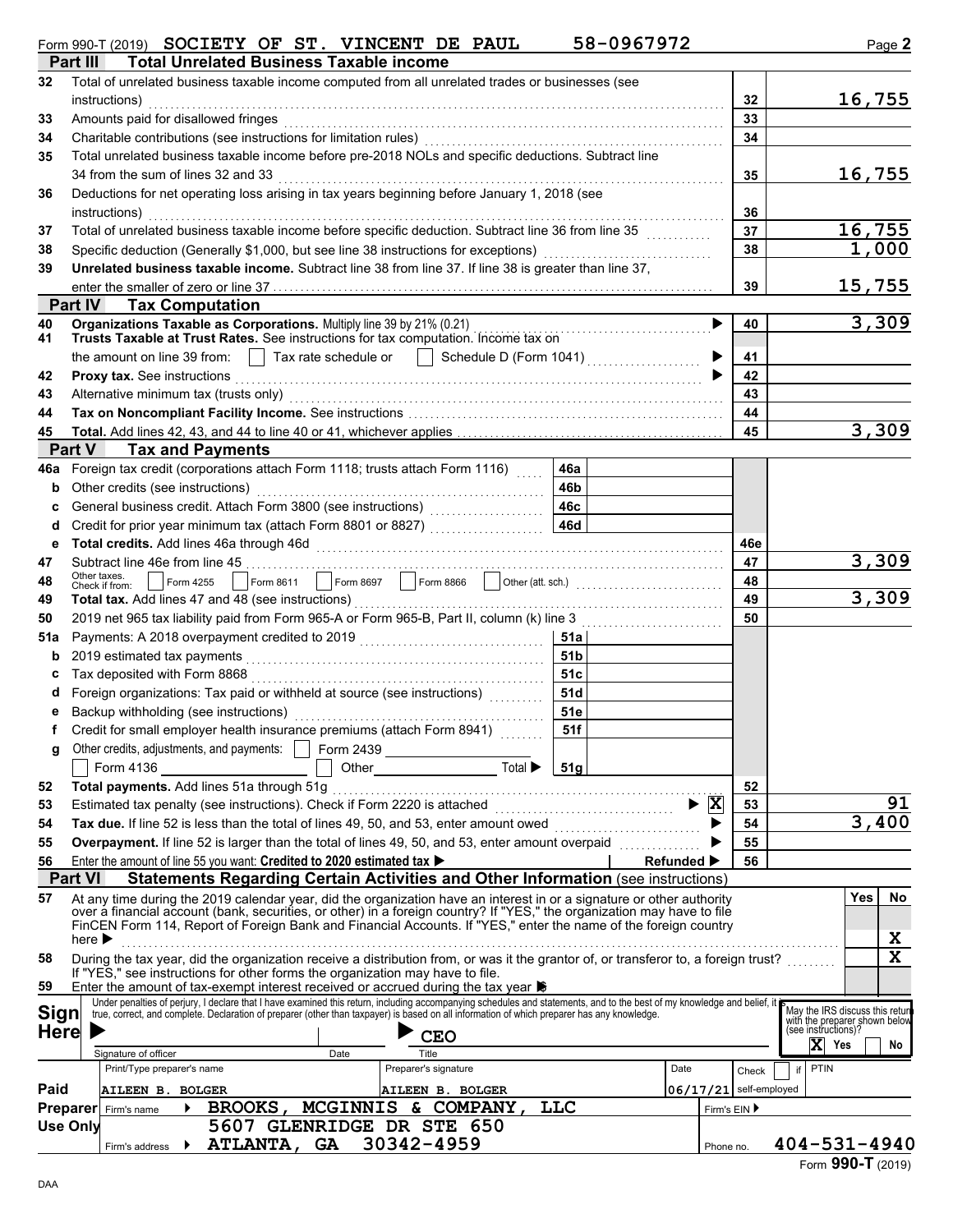|               | Form 990-T (2019) SOCIETY OF ST. VINCENT DE PAUL                                              |                                              |       |                |                                                       |               |                                                                                                                                                                                                                                      | 58-0967972                                          |                |                                                       | Page 3           |
|---------------|-----------------------------------------------------------------------------------------------|----------------------------------------------|-------|----------------|-------------------------------------------------------|---------------|--------------------------------------------------------------------------------------------------------------------------------------------------------------------------------------------------------------------------------------|-----------------------------------------------------|----------------|-------------------------------------------------------|------------------|
|               | Schedule A – Cost of Goods Sold. Enter method of inventory valuation ▶                        |                                              |       |                |                                                       |               |                                                                                                                                                                                                                                      |                                                     |                |                                                       |                  |
| 1             | Inventory at beginning of year                                                                | $\mathbf 1$                                  |       | 6              |                                                       |               |                                                                                                                                                                                                                                      |                                                     | 6              |                                                       |                  |
| $\mathbf{2}$  | Purchases                                                                                     | $\overline{2}$                               |       | $\overline{7}$ | Cost of goods sold. Subtract                          |               |                                                                                                                                                                                                                                      |                                                     |                |                                                       |                  |
| 3             |                                                                                               | $\overline{\mathbf{3}}$                      |       |                | line 6 from line 5. Enter here and                    |               |                                                                                                                                                                                                                                      |                                                     |                |                                                       |                  |
| 4a            | Additional sec. 263A costs                                                                    |                                              |       |                | in Part I, line 2                                     |               | <u> 1999 - Johann Stoff, amerikansk fotograf i skrivet og fotografisk fotografisk fotografisk fotografisk fotografisk fotografisk fotografisk fotografisk fotografisk fotografisk fotografisk fotografisk fotografisk fotografis</u> |                                                     | $\overline{7}$ |                                                       |                  |
|               |                                                                                               | 4a                                           |       | 8              |                                                       |               |                                                                                                                                                                                                                                      | Do the rules of section 263A (with respect to       |                |                                                       | <b>Yes</b><br>No |
| b             | Other costs<br>(attach schedule)                                                              | 4b                                           |       |                |                                                       |               |                                                                                                                                                                                                                                      | property produced or acquired for resale) apply     |                |                                                       |                  |
| 5             | Total. Add lines 1 through 4b                                                                 | 5                                            |       |                | to the organization?                                  |               |                                                                                                                                                                                                                                      |                                                     |                |                                                       |                  |
|               | Schedule C - Rent Income (From Real Property and Personal Property Leased With Real Property) |                                              |       |                |                                                       |               |                                                                                                                                                                                                                                      |                                                     |                |                                                       |                  |
|               | (see instructions)                                                                            |                                              |       |                |                                                       |               |                                                                                                                                                                                                                                      |                                                     |                |                                                       |                  |
|               | 1. Description of property                                                                    |                                              |       |                |                                                       |               |                                                                                                                                                                                                                                      |                                                     |                |                                                       |                  |
| (1)           | N/A                                                                                           |                                              |       |                |                                                       |               |                                                                                                                                                                                                                                      |                                                     |                |                                                       |                  |
| (2)           |                                                                                               |                                              |       |                |                                                       |               |                                                                                                                                                                                                                                      |                                                     |                |                                                       |                  |
| (3)           |                                                                                               |                                              |       |                |                                                       |               |                                                                                                                                                                                                                                      |                                                     |                |                                                       |                  |
| (4)           |                                                                                               |                                              |       |                |                                                       |               |                                                                                                                                                                                                                                      |                                                     |                |                                                       |                  |
|               |                                                                                               | 2. Rent received or accrued                  |       |                |                                                       |               |                                                                                                                                                                                                                                      |                                                     |                |                                                       |                  |
|               | (a) From personal property (if the percentage of rent                                         |                                              |       |                | (b) From real and personal property (if the           |               |                                                                                                                                                                                                                                      |                                                     |                | 3(a) Deductions directly connected with the income    |                  |
|               | for personal property is more than 10% but not                                                |                                              |       |                | percentage of rent for personal property exceeds      |               |                                                                                                                                                                                                                                      |                                                     |                | in columns 2(a) and 2(b) (attach schedule)            |                  |
|               | more than 50%)                                                                                |                                              |       |                | 50% or if the rent is based on profit or income)      |               |                                                                                                                                                                                                                                      |                                                     |                |                                                       |                  |
| (1)           |                                                                                               |                                              |       |                |                                                       |               |                                                                                                                                                                                                                                      |                                                     |                |                                                       |                  |
| (2)           |                                                                                               |                                              |       |                |                                                       |               |                                                                                                                                                                                                                                      |                                                     |                |                                                       |                  |
| (3)           |                                                                                               |                                              |       |                |                                                       |               |                                                                                                                                                                                                                                      |                                                     |                |                                                       |                  |
| (4)           |                                                                                               |                                              |       |                |                                                       |               |                                                                                                                                                                                                                                      |                                                     |                |                                                       |                  |
| Total         |                                                                                               |                                              | Total |                |                                                       |               |                                                                                                                                                                                                                                      | (b) Total deductions.                               |                |                                                       |                  |
|               | (c) Total income. Add totals of columns 2(a) and 2(b). Enter                                  |                                              |       |                |                                                       |               |                                                                                                                                                                                                                                      | Enter here and on page 1,                           |                |                                                       |                  |
|               | here and on page 1, Part I, line 6, column (A)                                                |                                              |       |                |                                                       |               |                                                                                                                                                                                                                                      | Part I, line 6, column (B) $\blacktriangleright$    |                |                                                       |                  |
|               | Schedule E - Unrelated Debt-Financed Income (see instructions)                                |                                              |       |                |                                                       |               |                                                                                                                                                                                                                                      |                                                     |                |                                                       |                  |
|               |                                                                                               |                                              |       |                |                                                       |               |                                                                                                                                                                                                                                      |                                                     |                | 3. Deductions directly connected with or allocable to |                  |
|               | 1. Description of debt-financed property                                                      |                                              |       |                | 2. Gross income from or<br>allocable to debt-financed |               | STMT 1                                                                                                                                                                                                                               |                                                     |                | debt-financed property<br><b>STMT</b>                 | 2                |
|               |                                                                                               |                                              |       |                | property                                              |               |                                                                                                                                                                                                                                      | (a) Straight line depreciation                      |                | (b) Other deductions                                  |                  |
|               |                                                                                               |                                              |       |                |                                                       |               |                                                                                                                                                                                                                                      | (attach schedule)                                   |                | (attach schedule)                                     |                  |
| (1)           | 2050 CHAMBLEE TUCKER                                                                          |                                              |       |                | 123,263                                               |               |                                                                                                                                                                                                                                      | 27,270                                              |                |                                                       | 74,913           |
| (2)           |                                                                                               |                                              |       |                |                                                       |               |                                                                                                                                                                                                                                      |                                                     |                |                                                       |                  |
| (3)           |                                                                                               |                                              |       |                |                                                       |               |                                                                                                                                                                                                                                      |                                                     |                |                                                       |                  |
| (4)           |                                                                                               |                                              |       |                |                                                       |               |                                                                                                                                                                                                                                      |                                                     |                |                                                       |                  |
|               | 4. Amount of average                                                                          | 5. Average adjusted basis                    |       |                | 6. Column                                             |               |                                                                                                                                                                                                                                      |                                                     |                | 8. Allocable deductions                               |                  |
|               | acquisition debt on or<br>allocable to debt-financed                                          | of or allocable to<br>debt-financed property |       |                | 4 divided                                             |               |                                                                                                                                                                                                                                      | 7. Gross income reportable<br>(column 2 x column 6) |                | (column 6 x total of columns                          |                  |
|               | property (attach schedule)                                                                    | (attach schedule)                            |       |                | by column 5                                           |               |                                                                                                                                                                                                                                      |                                                     |                | $3(a)$ and $3(b)$ )                                   |                  |
| (1)           | 5,950,000                                                                                     | 1,537,325                                    |       |                |                                                       | 100.00%       |                                                                                                                                                                                                                                      | 123,263                                             |                |                                                       | 102,183          |
| (2)           |                                                                                               |                                              |       |                |                                                       | %             |                                                                                                                                                                                                                                      |                                                     |                |                                                       |                  |
| (3)           |                                                                                               |                                              |       |                |                                                       | $\frac{0}{0}$ |                                                                                                                                                                                                                                      |                                                     |                |                                                       |                  |
| (4)           |                                                                                               |                                              |       |                |                                                       | $\frac{0}{0}$ |                                                                                                                                                                                                                                      |                                                     |                |                                                       |                  |
|               | STATEMENT 3<br>SEE                                                                            | <b>SEE STATEMENT 4</b>                       |       |                |                                                       |               |                                                                                                                                                                                                                                      | Enter here and on page 1,                           |                | Enter here and on page 1,                             |                  |
|               |                                                                                               |                                              |       |                |                                                       |               |                                                                                                                                                                                                                                      | Part I, line 7, column (A).                         |                | Part I, line 7, column (B).                           |                  |
| <b>Totals</b> |                                                                                               |                                              |       |                |                                                       |               |                                                                                                                                                                                                                                      | 123,263                                             |                |                                                       | 102,183          |
|               | Total dividends-received deductions included in column 8                                      |                                              |       |                |                                                       |               |                                                                                                                                                                                                                                      |                                                     |                |                                                       |                  |

Form **990-T** (2019)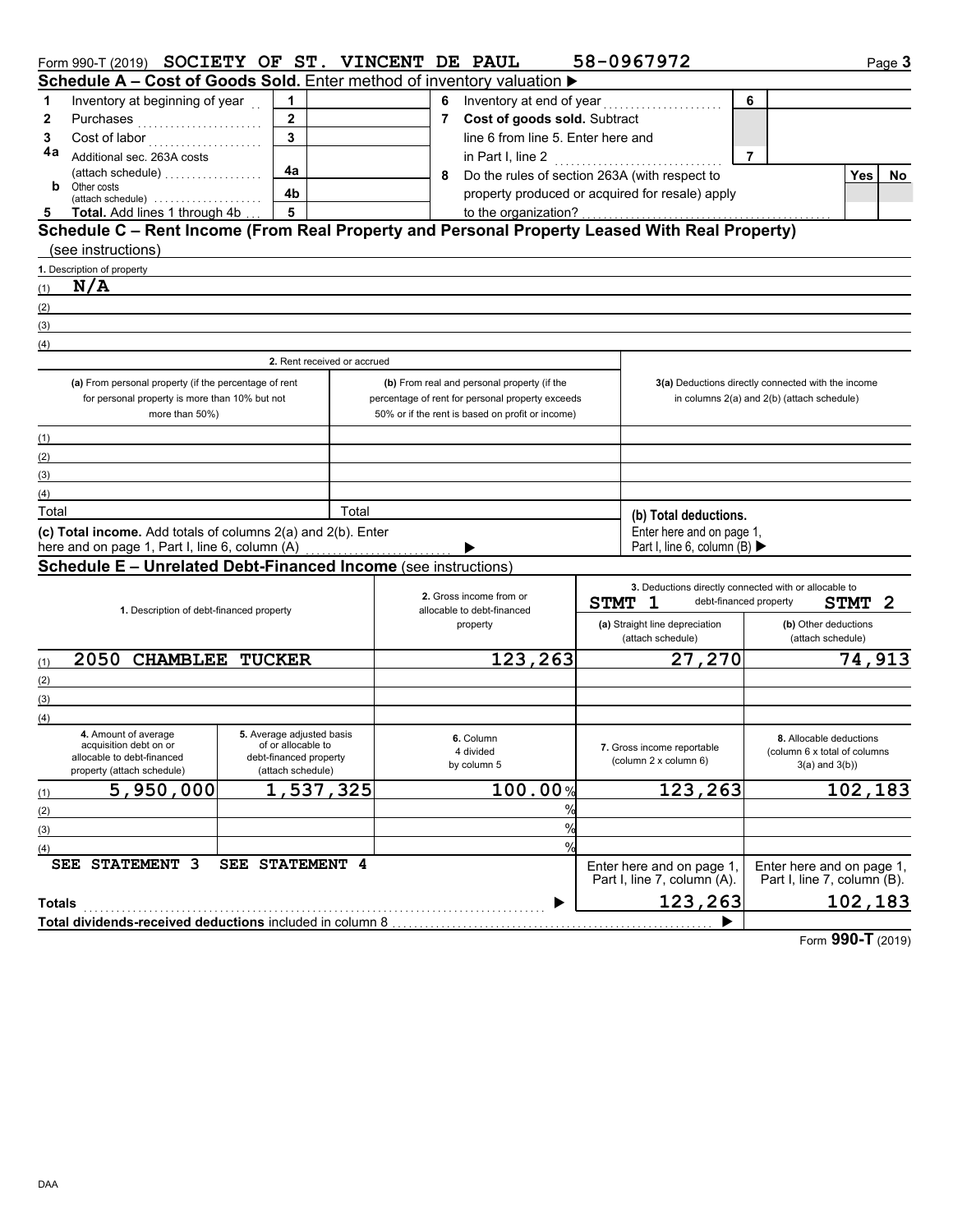## Form 990-T (2019) **SOCIETY OF ST. VINCENT DE PAUL 58-0967972** Page 4

| Schedule F - Interest, Annuities, Royalties, and Rents From Controlled Organizations (see instructions)                        |                                                                       |                                                                                            |                                                                                                                                       |                                                          |                                                                                            |                                                                              |                                                                                           |               |                                                                                                 |  |
|--------------------------------------------------------------------------------------------------------------------------------|-----------------------------------------------------------------------|--------------------------------------------------------------------------------------------|---------------------------------------------------------------------------------------------------------------------------------------|----------------------------------------------------------|--------------------------------------------------------------------------------------------|------------------------------------------------------------------------------|-------------------------------------------------------------------------------------------|---------------|-------------------------------------------------------------------------------------------------|--|
|                                                                                                                                |                                                                       |                                                                                            | <b>Exempt Controlled Organizations</b>                                                                                                |                                                          |                                                                                            |                                                                              |                                                                                           |               |                                                                                                 |  |
| 1. Name of controlled<br>organization                                                                                          |                                                                       | 2. Employer<br>identification number                                                       | 3. Net unrelated income<br>(loss) (see instructions)                                                                                  |                                                          | 4. Total of specified<br>payments made                                                     |                                                                              | 5. Part of column 4 that is<br>included in the controlling<br>organization's gross income |               | 6. Deductions directly<br>connected with income<br>in column 5                                  |  |
| $(1)$ N/A                                                                                                                      |                                                                       |                                                                                            |                                                                                                                                       |                                                          |                                                                                            |                                                                              |                                                                                           |               |                                                                                                 |  |
| (2)                                                                                                                            |                                                                       |                                                                                            |                                                                                                                                       |                                                          |                                                                                            |                                                                              |                                                                                           |               |                                                                                                 |  |
| (3)                                                                                                                            |                                                                       |                                                                                            |                                                                                                                                       |                                                          |                                                                                            |                                                                              |                                                                                           |               |                                                                                                 |  |
| (4)                                                                                                                            |                                                                       |                                                                                            |                                                                                                                                       |                                                          |                                                                                            |                                                                              |                                                                                           |               |                                                                                                 |  |
| Nonexempt Controlled Organizations                                                                                             |                                                                       |                                                                                            |                                                                                                                                       |                                                          |                                                                                            |                                                                              |                                                                                           |               |                                                                                                 |  |
| 7. Taxable Income                                                                                                              |                                                                       | 8. Net unrelated income<br>(loss) (see instructions)                                       | 9. Total of specified<br>payments made                                                                                                |                                                          | 10. Part of column 9 that is<br>included in the controlling<br>organization's gross income |                                                                              |                                                                                           |               | 11. Deductions directly<br>connected with income in<br>column 10                                |  |
| (1)                                                                                                                            |                                                                       |                                                                                            |                                                                                                                                       |                                                          |                                                                                            |                                                                              |                                                                                           |               |                                                                                                 |  |
| (2)                                                                                                                            |                                                                       |                                                                                            |                                                                                                                                       |                                                          |                                                                                            |                                                                              |                                                                                           |               |                                                                                                 |  |
| (3)                                                                                                                            |                                                                       |                                                                                            |                                                                                                                                       |                                                          |                                                                                            |                                                                              |                                                                                           |               |                                                                                                 |  |
| (4)                                                                                                                            |                                                                       |                                                                                            |                                                                                                                                       |                                                          |                                                                                            |                                                                              |                                                                                           |               |                                                                                                 |  |
|                                                                                                                                |                                                                       |                                                                                            |                                                                                                                                       |                                                          |                                                                                            |                                                                              | Add columns 5 and 10.<br>Enter here and on page 1,<br>Part I, line 8, column (A).         |               | Add columns 6 and 11.<br>Enter here and on page 1,<br>Part I, line 8, column (B).               |  |
| Totals<br><u>Totals</u><br>Schedule G – Investment Income of a Section 501(c)(7), (9), or (17) Organization (see instructions) |                                                                       |                                                                                            |                                                                                                                                       |                                                          |                                                                                            |                                                                              |                                                                                           |               |                                                                                                 |  |
|                                                                                                                                |                                                                       |                                                                                            |                                                                                                                                       |                                                          |                                                                                            |                                                                              |                                                                                           |               |                                                                                                 |  |
| 1. Description of income                                                                                                       |                                                                       | 2. Amount of income                                                                        |                                                                                                                                       | 3. Deductions<br>directly connected<br>(attach schedule) |                                                                                            |                                                                              | 4. Set-asides<br>(attach schedule)                                                        |               | 5. Total deductions<br>and set-asides (col. 3<br>plus col.4)                                    |  |
| $(1)$ N/A                                                                                                                      |                                                                       |                                                                                            |                                                                                                                                       |                                                          |                                                                                            |                                                                              |                                                                                           |               |                                                                                                 |  |
| (2)                                                                                                                            |                                                                       |                                                                                            |                                                                                                                                       |                                                          |                                                                                            |                                                                              |                                                                                           |               |                                                                                                 |  |
| (3)                                                                                                                            |                                                                       |                                                                                            |                                                                                                                                       |                                                          |                                                                                            |                                                                              |                                                                                           |               |                                                                                                 |  |
| (4)                                                                                                                            |                                                                       |                                                                                            |                                                                                                                                       |                                                          |                                                                                            |                                                                              |                                                                                           |               |                                                                                                 |  |
| Totals<br>Schedule I - Exploited Exempt Activity Income, Other Than Advertising Income (see instructions)                      |                                                                       | Enter here and on page 1,<br>Part I, line 9, column (A).                                   |                                                                                                                                       |                                                          |                                                                                            |                                                                              |                                                                                           |               | Enter here and on page 1,<br>Part I, line 9, column (B).                                        |  |
| 1. Description of exploited activity                                                                                           | 2. Gross<br>unrelated<br>business income<br>from trade or<br>business | 3. Expenses<br>directly<br>connected with<br>production of<br>unrelated<br>business income | 4. Net income (loss)<br>from unrelated trade<br>or business (column<br>2 minus column 3).<br>If a gain, compute<br>cols. 5 through 7. |                                                          |                                                                                            | 5. Gross income<br>from activity that<br>is not unrelated<br>business income | 6. Expenses<br>attributable to<br>column 5                                                |               | 7. Excess exempt<br>expenses<br>(column 6 minus<br>column 5, but not<br>more than<br>column 4). |  |
| $(1)$ N/A                                                                                                                      |                                                                       |                                                                                            |                                                                                                                                       |                                                          |                                                                                            |                                                                              |                                                                                           |               |                                                                                                 |  |
| (2)                                                                                                                            |                                                                       |                                                                                            |                                                                                                                                       |                                                          |                                                                                            |                                                                              |                                                                                           |               |                                                                                                 |  |
| (3)                                                                                                                            |                                                                       |                                                                                            |                                                                                                                                       |                                                          |                                                                                            |                                                                              |                                                                                           |               |                                                                                                 |  |
| (4)                                                                                                                            |                                                                       |                                                                                            |                                                                                                                                       |                                                          |                                                                                            |                                                                              |                                                                                           |               |                                                                                                 |  |
| Totals<br>.                                                                                                                    | Enter here and on<br>page 1, Part I,<br>line 10, col. (A).            | Enter here and on<br>page 1, Part I,<br>line $10$ , col. $(B)$ .                           |                                                                                                                                       |                                                          |                                                                                            |                                                                              |                                                                                           |               | Enter here and<br>on page 1,<br>Part II. line 25.                                               |  |
| <b>Schedule J - Advertising Income (see instructions)</b>                                                                      |                                                                       |                                                                                            |                                                                                                                                       |                                                          |                                                                                            |                                                                              |                                                                                           |               |                                                                                                 |  |
| Income From Periodicals Reported on a Consolidated Basis<br>Part I                                                             |                                                                       |                                                                                            |                                                                                                                                       |                                                          |                                                                                            |                                                                              |                                                                                           |               |                                                                                                 |  |
| 1. Name of periodical                                                                                                          | 2. Gross<br>advertising<br>income                                     | 3. Direct<br>advertising costs                                                             | 4. Advertising<br>gain or (loss) (col.<br>2 minus col. 3). If<br>a gain, compute<br>cols. 5 through 7.                                |                                                          |                                                                                            | 5. Circulation<br>income                                                     | costs                                                                                     | 6. Readership | 7. Excess readership<br>costs (column 6<br>minus column 5, but<br>not more than<br>column 4).   |  |
| (1) N/A                                                                                                                        |                                                                       |                                                                                            |                                                                                                                                       |                                                          |                                                                                            |                                                                              |                                                                                           |               |                                                                                                 |  |
| (2)                                                                                                                            |                                                                       |                                                                                            |                                                                                                                                       |                                                          |                                                                                            |                                                                              |                                                                                           |               |                                                                                                 |  |
| (3)                                                                                                                            |                                                                       |                                                                                            |                                                                                                                                       |                                                          |                                                                                            |                                                                              |                                                                                           |               |                                                                                                 |  |
| (4)                                                                                                                            |                                                                       |                                                                                            |                                                                                                                                       |                                                          |                                                                                            |                                                                              |                                                                                           |               |                                                                                                 |  |
| <b>Totals</b> (carry to Part II, line $(5)$ ) $\rightarrow$                                                                    |                                                                       |                                                                                            |                                                                                                                                       |                                                          |                                                                                            |                                                                              |                                                                                           |               |                                                                                                 |  |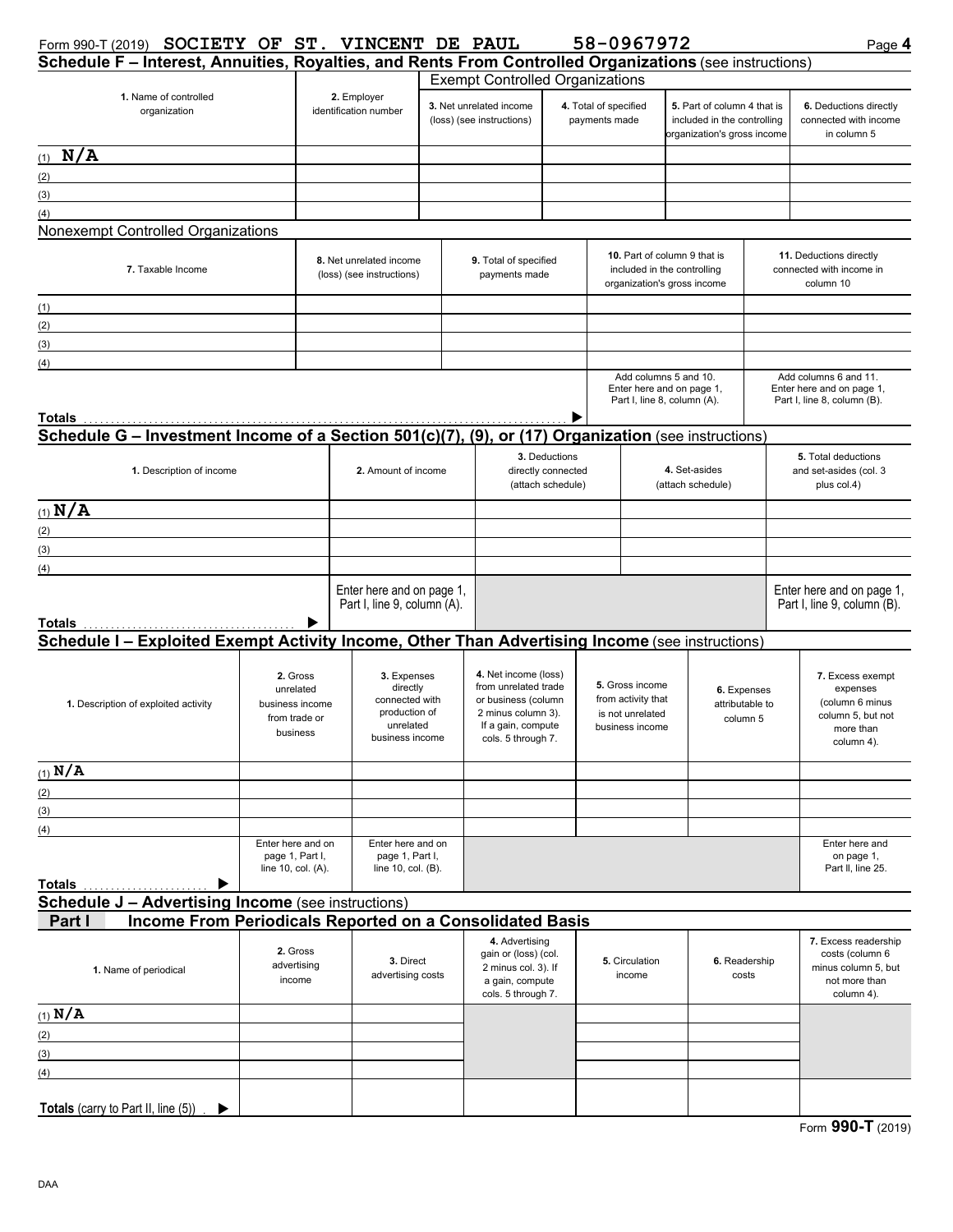|--|--|--|--|

2 through 7 on a line-by-line basis.) **Part II Income From Periodicals Reported on a Separate Basis** (For each periodical listed in Part II, fill in columns

|                                                                                   | Z through 7 on a line-by-line basis.)                      |                                                            |                   |                                                                                                        |                          |                                              |                                                                                               |
|-----------------------------------------------------------------------------------|------------------------------------------------------------|------------------------------------------------------------|-------------------|--------------------------------------------------------------------------------------------------------|--------------------------|----------------------------------------------|-----------------------------------------------------------------------------------------------|
| 1. Name of periodical                                                             | 2. Gross<br>advertising<br>income                          | 3. Direct                                                  | advertising costs | 4. Advertising<br>gain or (loss) (col.<br>2 minus col. 3). If<br>a gain, compute<br>cols. 5 through 7. | 5. Circulation<br>income | 6. Readership<br>costs                       | 7. Excess readership<br>costs (column 6<br>minus column 5, but<br>not more than<br>column 4). |
| $(1)$ N/A                                                                         |                                                            |                                                            |                   |                                                                                                        |                          |                                              |                                                                                               |
| (2)                                                                               |                                                            |                                                            |                   |                                                                                                        |                          |                                              |                                                                                               |
| (3)                                                                               |                                                            |                                                            |                   |                                                                                                        |                          |                                              |                                                                                               |
| (4)                                                                               |                                                            |                                                            |                   |                                                                                                        |                          |                                              |                                                                                               |
| Totals from Part I                                                                |                                                            |                                                            |                   |                                                                                                        |                          |                                              |                                                                                               |
|                                                                                   | Enter here and on<br>page 1, Part I,<br>line 11, col. (A). | Enter here and on<br>page 1, Part I,<br>line 11, col. (B). |                   |                                                                                                        |                          |                                              | Enter here and<br>on page 1,<br>Part II, line 26.                                             |
| <b>Totals, Part II (lines 1-5)</b>                                                |                                                            |                                                            |                   |                                                                                                        |                          |                                              |                                                                                               |
| Schedule K - Compensation of Officers, Directors, and Trustees (see instructions) |                                                            |                                                            |                   |                                                                                                        |                          |                                              |                                                                                               |
| 1. Name                                                                           |                                                            |                                                            |                   | 2. Title                                                                                               |                          | 3. Percent of<br>time devoted to<br>business | 4. Compensation attributable to<br>unrelated business                                         |
| $(1)$ N/A                                                                         |                                                            |                                                            |                   |                                                                                                        |                          | $\frac{0}{0}$                                |                                                                                               |
| (2)                                                                               |                                                            |                                                            |                   |                                                                                                        |                          | $\frac{0}{\alpha}$                           |                                                                                               |
| (3)                                                                               |                                                            |                                                            |                   |                                                                                                        |                          | $\%$                                         |                                                                                               |
| (4)                                                                               |                                                            |                                                            |                   |                                                                                                        |                          | $\frac{0}{0}$                                |                                                                                               |
| Total. Enter here and on page 1, Part II, line 14                                 |                                                            |                                                            |                   |                                                                                                        |                          |                                              |                                                                                               |

Total. Enter here and on page 1, Part II, line 14

Form **990-T** (2019)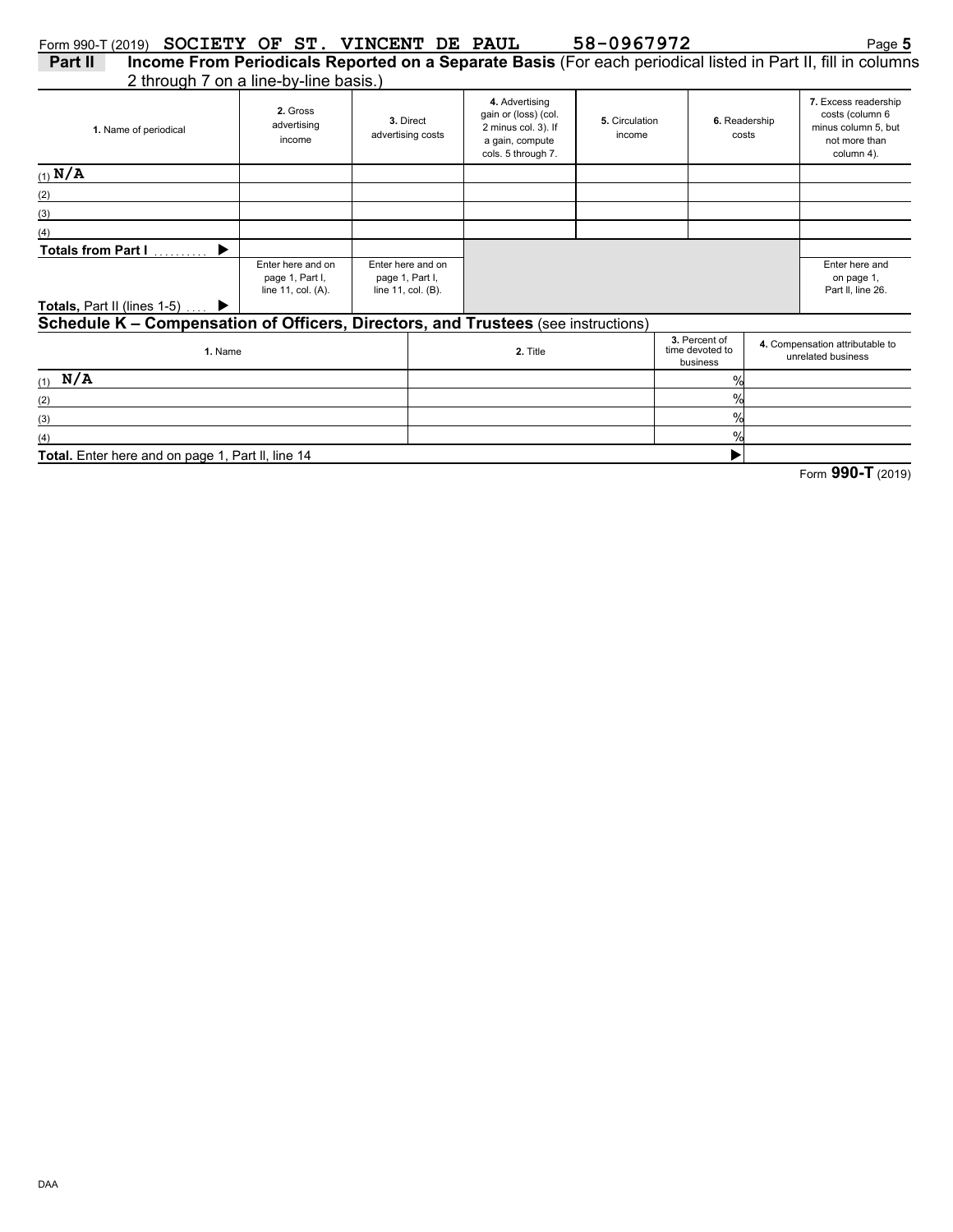|      |                                  |                                                                                                                                                  |                                                                           |                                                                         |                | <b>FORM 990-T</b>                                   |          |  |  |  |  |
|------|----------------------------------|--------------------------------------------------------------------------------------------------------------------------------------------------|---------------------------------------------------------------------------|-------------------------------------------------------------------------|----------------|-----------------------------------------------------|----------|--|--|--|--|
|      | Form 2220                        |                                                                                                                                                  | OMB No. 1545-0123<br><b>Underpayment of Estimated Tax by Corporations</b> |                                                                         |                |                                                     |          |  |  |  |  |
|      |                                  |                                                                                                                                                  |                                                                           |                                                                         |                |                                                     |          |  |  |  |  |
|      | Department of the Treasury       |                                                                                                                                                  |                                                                           | Attach to the corporation's tax return.                                 |                |                                                     | 2019     |  |  |  |  |
|      | Internal Revenue Service         |                                                                                                                                                  |                                                                           | Go to www.irs.gov/Form2220 for instructions and the latest information. |                |                                                     |          |  |  |  |  |
| Name | GEORGIA, INC.                    | SOCIETY OF ST. VINCENT DE PAUL                                                                                                                   |                                                                           |                                                                         |                | <b>Employer identification number</b><br>58-0967972 |          |  |  |  |  |
|      |                                  | Note: Generally, the corporation is not required to file Form 2220 (see Part II below for exceptions) because the IRS will figure any penalty    |                                                                           |                                                                         |                |                                                     |          |  |  |  |  |
|      |                                  | owed and bill the corporation. However, the corporation may still use Form 2220 to figure the penalty. If so, enter the amount from page 2, line |                                                                           |                                                                         |                |                                                     |          |  |  |  |  |
|      |                                  | 38, on the estimated tax penalty line of the corporation's income tax return, but do not attach Form 2220.                                       |                                                                           |                                                                         |                |                                                     |          |  |  |  |  |
|      | Part I                           | <b>Required Annual Payment</b>                                                                                                                   |                                                                           |                                                                         |                |                                                     |          |  |  |  |  |
|      |                                  |                                                                                                                                                  |                                                                           |                                                                         |                |                                                     |          |  |  |  |  |
| 1    |                                  |                                                                                                                                                  |                                                                           |                                                                         |                | 1                                                   | 3,309    |  |  |  |  |
|      |                                  | 2a Personal holding company tax (Schedule PH (Form 1120), line 26) included on line 12a                                                          |                                                                           |                                                                         |                |                                                     |          |  |  |  |  |
|      |                                  | <b>b</b> Look-back interest included on line 1 under section $460(b)(2)$ for completed long-term                                                 |                                                                           |                                                                         |                |                                                     |          |  |  |  |  |
|      |                                  |                                                                                                                                                  |                                                                           |                                                                         | 2 <sub>b</sub> |                                                     |          |  |  |  |  |
|      |                                  |                                                                                                                                                  |                                                                           |                                                                         | 2c             |                                                     |          |  |  |  |  |
|      | d Total. Add lines 2a through 2c |                                                                                                                                                  |                                                                           |                                                                         |                | 2d                                                  |          |  |  |  |  |
| 3    |                                  | Subtract line 2d from line 1. If the result is less than \$500, do not complete or file this form. The corporation                               |                                                                           |                                                                         |                |                                                     |          |  |  |  |  |
|      | does not owe the penalty         |                                                                                                                                                  |                                                                           |                                                                         |                | 3                                                   | 3,309    |  |  |  |  |
| 4    |                                  | Enter the tax shown on the corporation's 2018 income tax return. See instructions. Caution: If the tax is zero or                                |                                                                           |                                                                         |                |                                                     |          |  |  |  |  |
|      |                                  | the tax year was for less than 12 months, skip this line and enter the amount from line 3 on line 5                                              |                                                                           |                                                                         |                | 4                                                   |          |  |  |  |  |
| 5    |                                  | Required annual payment. Enter the smaller of line 3 or line 4. If the corporation is required to skip line 4, enter                             |                                                                           |                                                                         |                |                                                     |          |  |  |  |  |
|      | the amount from line 3           |                                                                                                                                                  |                                                                           |                                                                         |                | 5                                                   | 3,309    |  |  |  |  |
|      | Part II                          | Reasons for Filing-Check the boxes below that apply. If any boxes are checked, the corporation must file                                         |                                                                           |                                                                         |                |                                                     |          |  |  |  |  |
|      |                                  | Form 2220 even if it does not owe a penalty. See instructions.                                                                                   |                                                                           |                                                                         |                |                                                     |          |  |  |  |  |
| 6    |                                  | The corporation is using the adjusted seasonal installment method.                                                                               |                                                                           |                                                                         |                |                                                     |          |  |  |  |  |
| 7    |                                  | The corporation is using the annualized income installment method.                                                                               |                                                                           |                                                                         |                |                                                     |          |  |  |  |  |
| 8    |                                  | The corporation is a "large corporation" figuring its first required installment based on the prior year's tax.                                  |                                                                           |                                                                         |                |                                                     |          |  |  |  |  |
|      | Part III                         | <b>Figuring the Underpayment</b>                                                                                                                 |                                                                           |                                                                         |                |                                                     |          |  |  |  |  |
|      |                                  |                                                                                                                                                  |                                                                           | (a)                                                                     | (b)            | (c)                                                 | (d)      |  |  |  |  |
| 9    |                                  | Installment due dates. Enter in columns (a) through (d) the 15th day                                                                             |                                                                           |                                                                         |                |                                                     |          |  |  |  |  |
|      |                                  | of the 4th (Form 990-PF filers: Use 5th month), 6th, 9th, and 12th                                                                               |                                                                           |                                                                         |                |                                                     |          |  |  |  |  |
|      |                                  |                                                                                                                                                  | 9                                                                         | 01/15/20                                                                | 03/15/20       | 06/15/20                                            | 09/15/20 |  |  |  |  |
| 10   |                                  | Required installments. If the box on line 6 and/or line 7 above is                                                                               |                                                                           |                                                                         |                |                                                     |          |  |  |  |  |
|      |                                  | checked, enter the amounts from Schedule A, line 38. If the box on                                                                               |                                                                           |                                                                         |                |                                                     |          |  |  |  |  |
|      |                                  | line 8 (but not 6 or 7) is checked, see instructions for the amounts to                                                                          |                                                                           |                                                                         |                |                                                     |          |  |  |  |  |
|      |                                  | enter. If none of these boxes are checked, enter 25% (0.25) of line 5                                                                            |                                                                           |                                                                         |                |                                                     |          |  |  |  |  |
|      |                                  |                                                                                                                                                  | 10                                                                        | 827                                                                     | 827            | 827                                                 | 828      |  |  |  |  |
| 11   |                                  | Estimated tax paid or credited for each period. For column (a) only,                                                                             |                                                                           |                                                                         |                |                                                     |          |  |  |  |  |
|      |                                  | enter the amount from line 11 on line 15. See instructions                                                                                       | 11                                                                        |                                                                         |                |                                                     |          |  |  |  |  |
|      | next column.                     | Complete lines 12 through 18 of one column before going to the                                                                                   |                                                                           |                                                                         |                |                                                     |          |  |  |  |  |
|      |                                  |                                                                                                                                                  |                                                                           |                                                                         |                |                                                     |          |  |  |  |  |
| 12   |                                  | Enter amount, if any, from line 18 of the preceding column                                                                                       | 12                                                                        |                                                                         |                |                                                     |          |  |  |  |  |
| 13   |                                  |                                                                                                                                                  | 13                                                                        |                                                                         | 827            | 1,654                                               | 2,481    |  |  |  |  |
| 14   |                                  | Add amounts on lines 16 and 17 of the preceding column                                                                                           | 14                                                                        | 0                                                                       | 0              | 0                                                   | 0        |  |  |  |  |
| 15   |                                  | Subtract line 14 from line 13. If zero or less, enter -0-                                                                                        | 15                                                                        |                                                                         |                |                                                     |          |  |  |  |  |
| 16   |                                  | If the amount on line 15 is zero, subtract line 13 from line 14.                                                                                 | 16                                                                        |                                                                         | 827            | 1,654                                               |          |  |  |  |  |
|      |                                  |                                                                                                                                                  |                                                                           |                                                                         |                |                                                     |          |  |  |  |  |
| 17   |                                  | Underpayment. If line 15 is less than or equal to line 10, subtract line                                                                         |                                                                           |                                                                         |                |                                                     |          |  |  |  |  |
|      |                                  | 15 from line 10. Then go to line 12 of the next column. Otherwise, go                                                                            | 17                                                                        | 827                                                                     | 827            | 827                                                 | 828      |  |  |  |  |
|      |                                  |                                                                                                                                                  |                                                                           |                                                                         |                |                                                     |          |  |  |  |  |
|      |                                  | 18 Overpayment. If line 10 is less than line 15, subtract line 10 from line                                                                      | 18                                                                        |                                                                         |                |                                                     |          |  |  |  |  |
|      |                                  | Go to Part IV on page 2 to figure the penalty. Do not go to Part IV if there are no entries on line 17-no penalty is owed.                       |                                                                           |                                                                         |                |                                                     |          |  |  |  |  |

**For Paperwork Reduction Act Notice, see separate instructions.**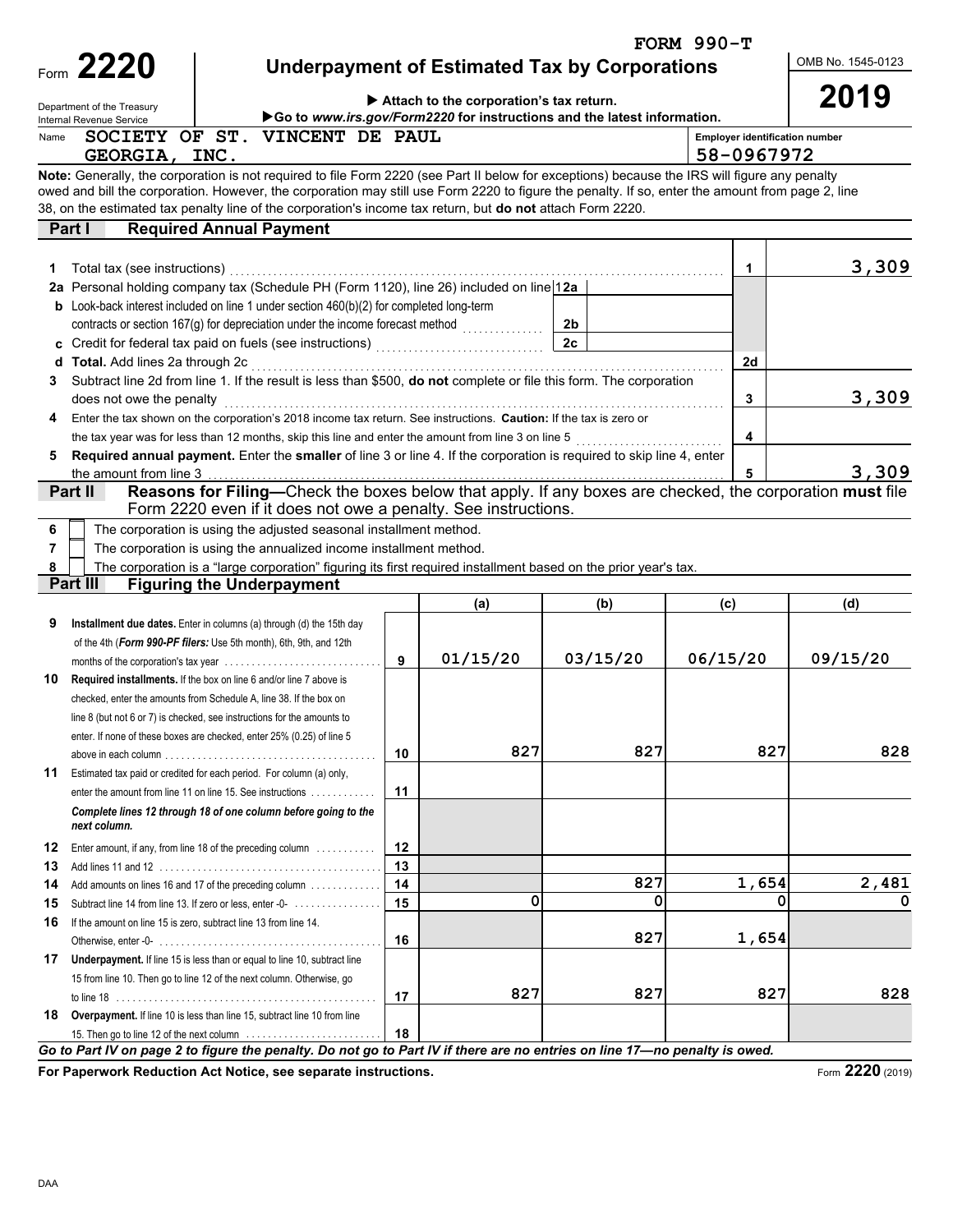## Form 2220 (2019) **SOCIETY OF ST. VINCENT DE PAUL 58-0967972** Page 2

| Part IV<br><b>Figuring the Penalty</b>                                                                                                                                                                                                                                               |    |                                |     |      |     |
|--------------------------------------------------------------------------------------------------------------------------------------------------------------------------------------------------------------------------------------------------------------------------------------|----|--------------------------------|-----|------|-----|
|                                                                                                                                                                                                                                                                                      |    | (a)                            | (b) | (c)  | (d) |
| 19 Enter the date of payment or the 15th day of the 4th month after the<br>close of the tax year, whichever is earlier. (C corporations with tax<br>years ending June 30 and S corporations: Use 3rd month instead<br>of 4th month. Form 990-PF and Form 990-T filers: Use 5th month | 19 | <b>WORKSHEET</b><br><b>SEE</b> |     |      |     |
| 20 Number of days from due date of installment on line 9 to the date                                                                                                                                                                                                                 | 20 |                                |     |      |     |
| 21 Number of days on line 20 after 4/15/2019 and before 7/1/2019                                                                                                                                                                                                                     | 21 |                                |     |      |     |
| 22 Underpayment on line 17 x Number of days on line 21 $\times$ 6% (0.06)                                                                                                                                                                                                            | 22 | Ι\$                            | \$  | \$   | \$  |
| 23 Number of days on line 20 after 6/30/2019 and before 10/1/2019                                                                                                                                                                                                                    | 23 |                                |     |      |     |
| 24 Underpayment on line 17 x $\frac{\text{Number of days on line 23}}{365}$ x 5% (0.05)                                                                                                                                                                                              | 24 | ۱\$                            | \$  | \$   | \$  |
| 25 Number of days on line 20 after 9/30/2019 and before 1/1/2020                                                                                                                                                                                                                     | 25 |                                |     |      |     |
| <b>26</b> Underpayment on line 17 x $\frac{\text{Number of days on line 25}}{365}$ x 5% (0.05)                                                                                                                                                                                       | 26 | ۱\$                            | \$  | \$   | \$  |
| 27 Number of days on line 20 after 12/31/2019 and before 4/1/2020                                                                                                                                                                                                                    | 27 |                                |     |      |     |
| 28 Underpayment on line $17 \times \frac{\text{Number of days on line } 27}{366}$ $\times 5\% (0.05)$                                                                                                                                                                                | 28 | l \$                           | \$  | \$   | \$  |
| 29 Number of days on line 20 after 3/31/2020 and before 7/1/2020                                                                                                                                                                                                                     | 29 |                                |     |      |     |
| 30 Underpayment on line 17 x Number of days on line 29 x *%<br>366                                                                                                                                                                                                                   | 30 | l\$                            | \$  | \$   | \$  |
| 31 Number of days on line 20 after 6/30/2020 and before 10/1/2020                                                                                                                                                                                                                    | 31 |                                |     |      |     |
| 32 Underpayment on line 17 x Number of days on line 31 x *%                                                                                                                                                                                                                          | 32 | l \$                           | \$  | \$   | \$  |
| 33 Number of days on line 20 after 9/30/2020 and before 1/1/2021                                                                                                                                                                                                                     | 33 |                                |     |      |     |
| 34 Underpayment on line 17 x Number of days on line $33 \times 10^4$<br>366                                                                                                                                                                                                          | 34 | ۱\$                            |     | \$   | \$  |
| 35 Number of days on line 20 after 12/31/2020 and before 3/16/2021                                                                                                                                                                                                                   | 35 |                                |     |      |     |
| <b>36</b> Underpayment on line 17 x $\frac{\text{Number of days on line 35}}{22}$<br>$x * 9$                                                                                                                                                                                         | 36 | ۱\$                            | \$  | \$   | \$  |
| 37 Add lines 22, 24, 26, 28, 30, 32, 34, and 36                                                                                                                                                                                                                                      | 37 | \$                             | \$  | \$   | \$  |
| 38 Penalty. Add columns (a) through (d) of line 37. Enter the total here and on Form 1120, line 34; or the comparable<br>line for other income tax returns (and accommodate contact and accommodate contact and accommodate contact and                                              |    |                                |     | 38 S | 91  |

\*Use the penalty interest rate for each calendar quarter, which the IRS will determine during the first month in the preceding quarter. These rates are published quarterly in an IRS News Release and in a revenue ruling in the Internal Revenue Bulletin. To obtain this information on the Internet, access the IRS website at *www.irs.gov.* You can also call 1-800-829-4933 to get interest rate information.

Form **2220** (2019)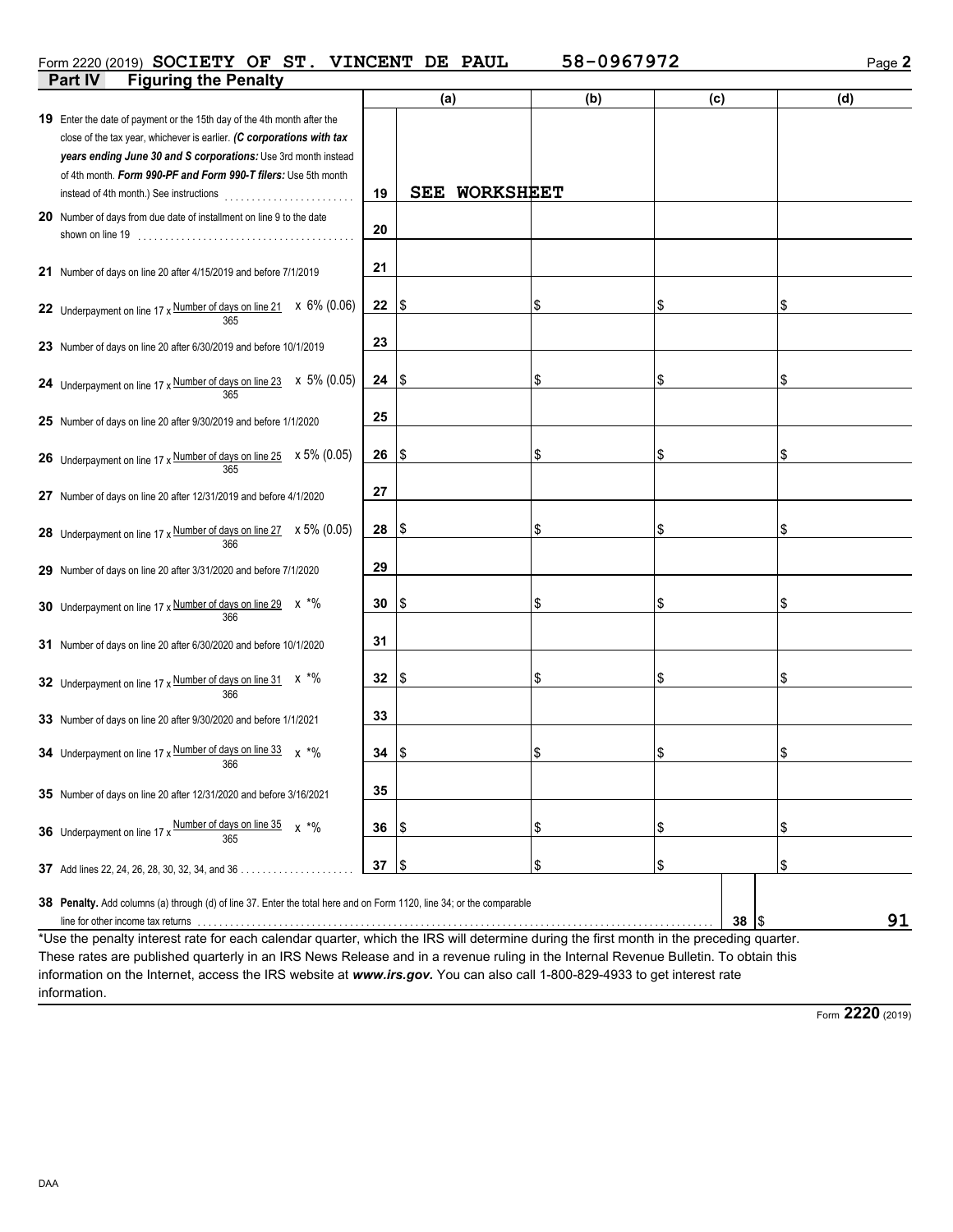|      |                                            |             |                                               | Form 2220 Worksheet        |                         |             |                                       |
|------|--------------------------------------------|-------------|-----------------------------------------------|----------------------------|-------------------------|-------------|---------------------------------------|
| Form | 2220                                       |             |                                               |                            |                         |             | 2019                                  |
|      |                                            |             | For calendar year 2019, or tax year beginning |                            | $10/01/19$ , and ending | 09/30/20    |                                       |
| Name |                                            |             |                                               |                            |                         |             | <b>Employer Identification Number</b> |
|      | <b>SOCIETY</b><br>OF                       | ST.         | <b>VINCENT</b><br>DE.<br><b>PAUL</b>          |                            |                         |             |                                       |
|      | <b>GEORGIA,</b>                            | INC.        |                                               |                            |                         |             | 58-0967972                            |
|      |                                            |             | 1st Quarter                                   | 2nd Quarter                |                         | 3rd Quarter | 4th Quarter                           |
|      | Due date of estimated payment              |             | 01/15/20                                      | 03/15/20                   |                         | 06/15/20    | 09/15/20                              |
|      | Amount of underpayment                     |             | 827                                           | 827                        |                         | 827         | 828                                   |
|      |                                            |             |                                               |                            |                         |             |                                       |
|      | Prior year overpayment applied             |             |                                               |                            |                         |             |                                       |
|      |                                            |             |                                               |                            |                         |             |                                       |
|      |                                            | 1st Payment |                                               | 2nd Payment<br>3rd Payment |                         | 4th Payment | 5th Payment                           |
|      | Date of payment<br>Amount of payment       |             |                                               |                            |                         |             |                                       |
|      |                                            |             |                                               |                            |                         |             |                                       |
|      | QTR                                        | <b>FROM</b> | <b>TO</b>                                     | <b>UNDERPAYMENT</b>        | <b>#DAYS</b>            | <b>RATE</b> | <b>PENALTY</b>                        |
|      | 1                                          | 1/15/20     | 6/30/20                                       | 827                        | 167                     | 5.00        | 19                                    |
|      | 1                                          | 6/30/20     | 2/16/21                                       | 827                        | 231                     | 3.00        | 16                                    |
|      | $\overline{c}$                             | 3/15/20     | 6/30/20                                       | 827                        | 107                     | 5.00        | 12                                    |
|      |                                            | 6/30/20     | 2/16/21                                       | 827                        | 231                     | 3.00        | 16                                    |
|      | $\begin{array}{c} 2 \\ 3 \\ 3 \end{array}$ | 6/15/20     | 6/30/20                                       | 827                        | 15                      | 5.00        | $\overline{2}$                        |
|      |                                            | 6/30/20     | 2/16/21                                       | 827                        | 231                     | 3.00        | 16                                    |
|      | 4                                          | 9/15/20     | 2/16/21                                       | 828                        | 154                     | 3.00        | 10                                    |
|      |                                            |             |                                               |                            |                         |             |                                       |

 **TOTAL PENALTY** 91

 **============**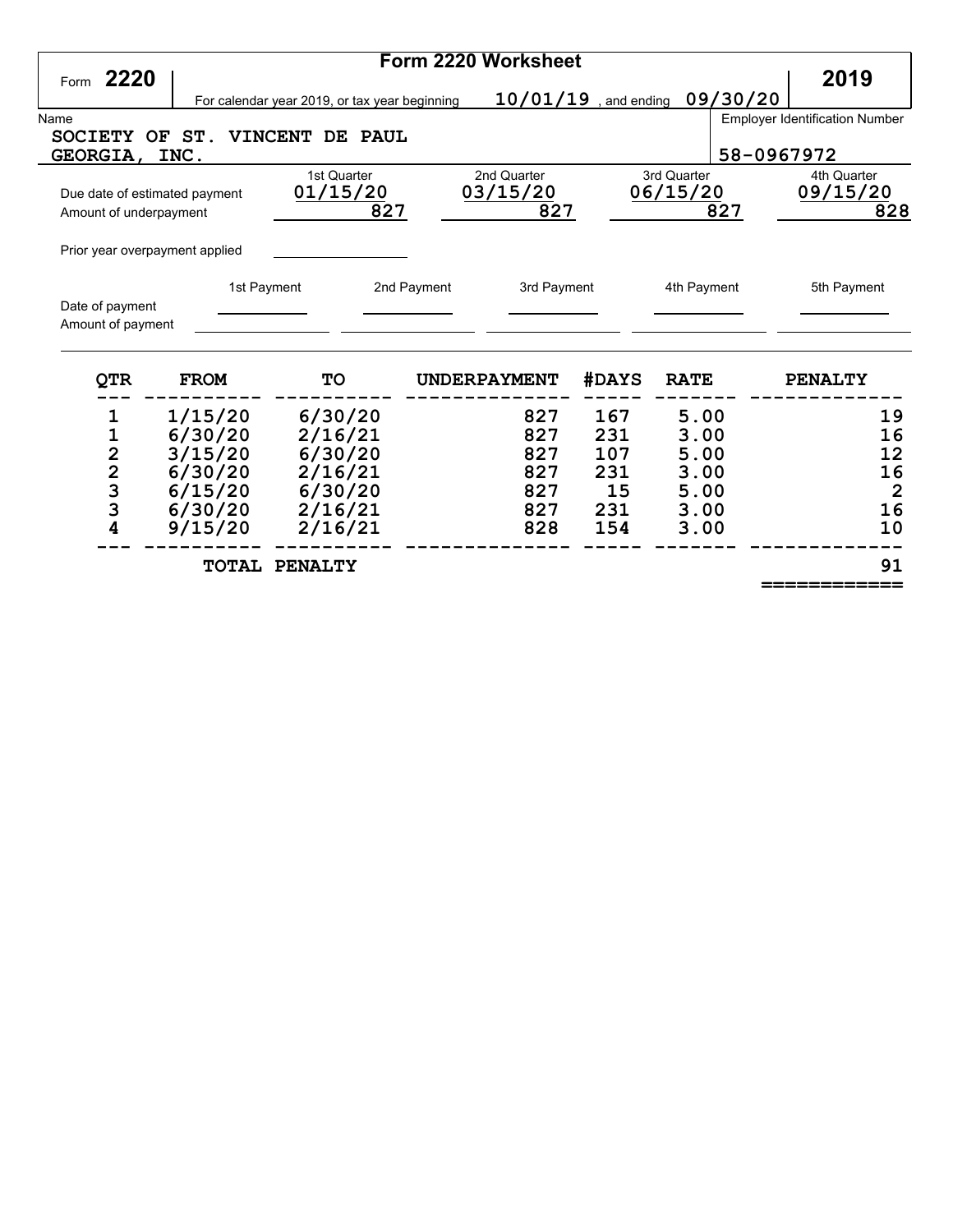## Form **990-T Schedule M Loss Carryover Calculation 2019** Description **UNRELATED BUSINESS ACTIVITY**

## **SOCIETY OF ST. VINCENT DE PAUL 58-0967972**

Name Taxpayer Identification Number

Unincorporated Business Income Tax Code: 531120 Activity: LESSORS OF NONRESIDENTIAL BUILDI

|                | Activity income                                                                            | 21,080 |
|----------------|--------------------------------------------------------------------------------------------|--------|
| $2^{\circ}$    | Activity deductions                                                                        |        |
|                | 3 Activities income or loss, after deductions                                              | 21,080 |
| $\overline{4}$ | Losses carried over to this year (do not include amounts prior to 2018)                    | 4,325  |
|                | 5 Enter 100% of the amount on Line 3, if both lines 3 and 4 are positive.                  | 21,080 |
| 6              | Take the lesser of Line 4 or Line 5. Enter here and on Line 30 of Form 990-T or Schedule M | 4,325  |
| 7              | Remaining losses to be carried forward to 2020 (Subtract Line 6 from line 4)               |        |
| 8              | If line 3 is less than zero, enter that amount here as a positive number                   |        |
| 9              | Total loss carried forward to 2020 (Add lines 7 and 8)                                     |        |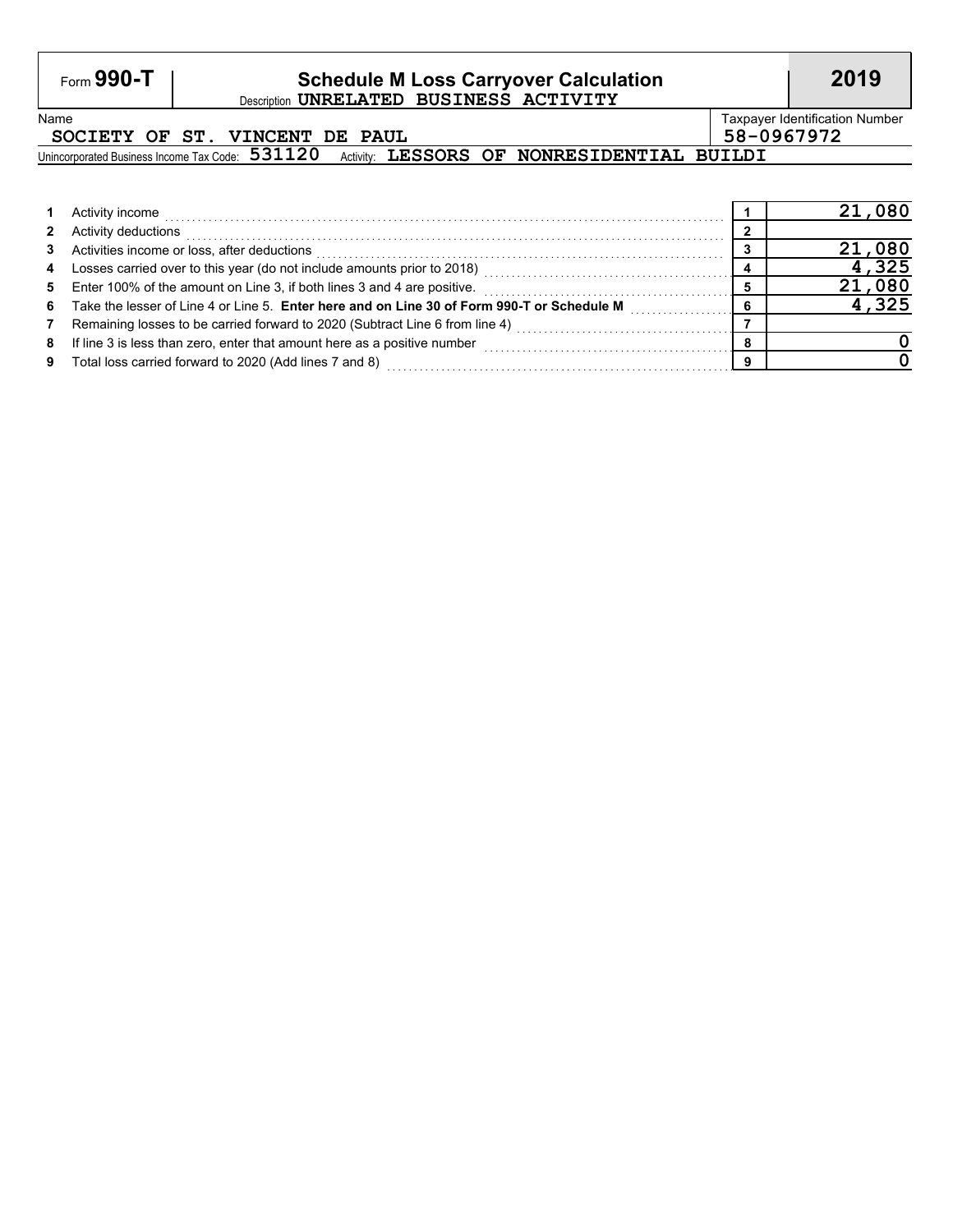# 58-0967972 **Federal Statements**

## **Form 990-T - General Footnote**

**Description** 

DURING THE YEAR ENDED SEPTEMBER 30, 2020, SOCIETY OF ST. VINCENT DE PAUL GEORGIA (SVDP) TRANSFERRED PROPERTY AND DEBT TO SVDP GEORGIA SUPPORT ORGANIZATION (SUPPORT ORG). THIS PROPERTY INCLUDED THE DEBT FINANCED REAL ESTATE THAT IS BEING LEASED TO OTHER COMPANIES. THE RENTAL INCOME IS INCLUDED ON SVDP'S BOOKS ALONG WITH THE EXPENSES RELATED TO THE RENTAL. THE PROPERTY COST BASIS AND DEBT AMOUNTS REPORTED ON THE 990T ARE REPORTED ON THE SUPPORT ORG FORM 990. IN FUTURE YEARS, THE REVENUE AND EXPENSES RELATED TO THIS ACTIVITY WILL BE INCLUDED ON THE SUPPORT ORG'S FORM 990T.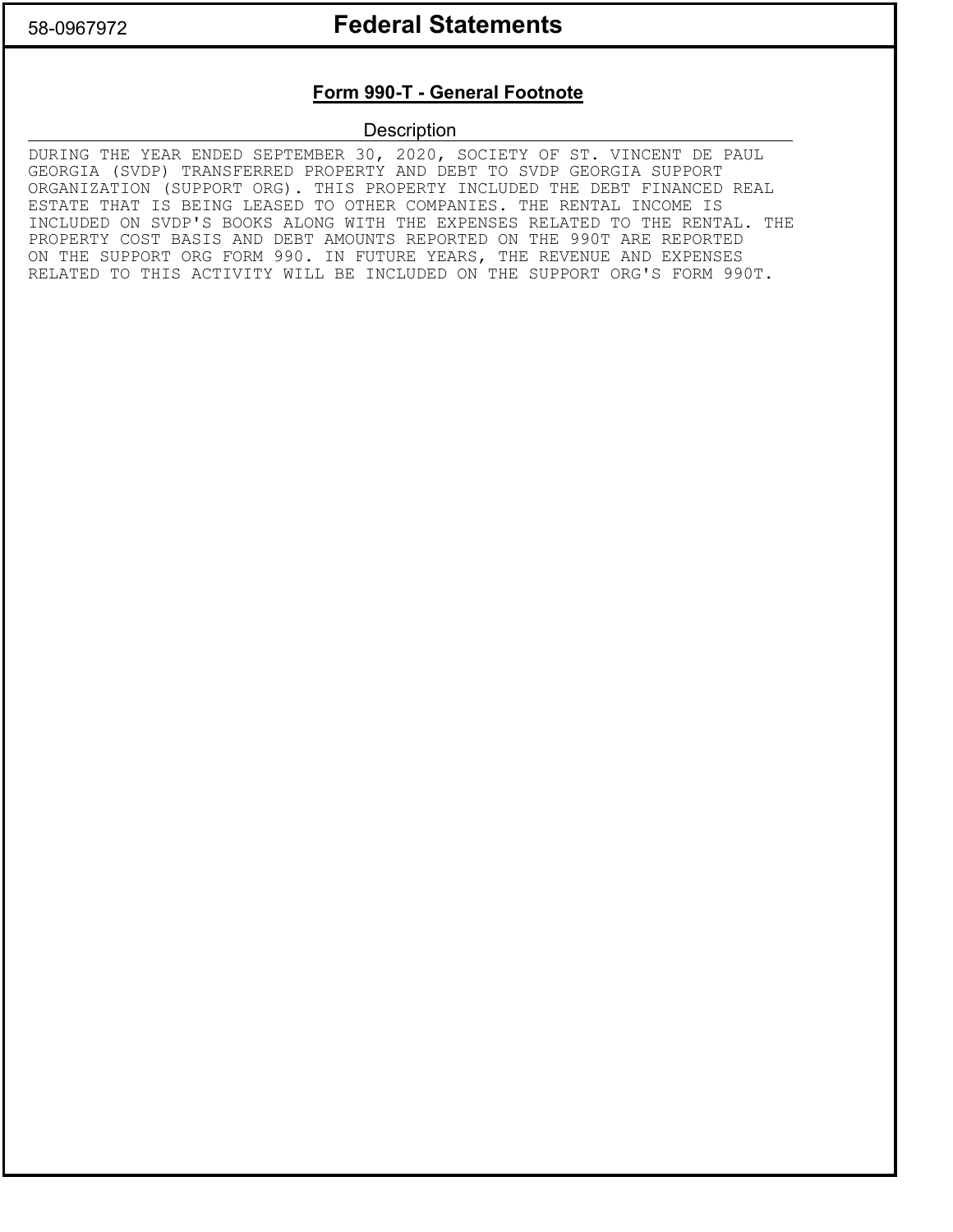# 58-0967972 **Federal Statements**

## **Statement 1 - Form 990-T, Schedule E, Column 3a - Straight Line Depreciation**

| <b>Description</b>   | Deduction |
|----------------------|-----------|
| 2050 CHAMBLEE TUCKER | 27,270    |
| TOTAL                | 27,270    |

## **Statement 2 - Form 990-T, Schedule E, Column 3b - Other Deductions**

| <b>Description</b>                                       | <b>Deduction</b>          |
|----------------------------------------------------------|---------------------------|
| 2050 CHAMBLEE TUCKER<br>MANAGEMENT FEES                  | 2,524                     |
| INTEREST<br><b>REPAIRS</b>                               | 15,163<br>3,484           |
| <b>UTILITIES</b><br>PROPERTY TAXES<br>SALARIES AND WAGES | 4,180<br>14,488<br>35,074 |
| TOTAL                                                    | 74,913                    |

## **Statement 3 - Form 990-T, Schedule E, Column 4 - Average Acquisition Debt**

| <b>Description</b>                                                                                                        | Deduction  |
|---------------------------------------------------------------------------------------------------------------------------|------------|
| 2050 CHAMBLEE TUCKER<br>SUM OF DEBT OUTSTANDING AT FIRST OF EACH MONTH<br>DIVIDED BY TOTAL NUMBER OF MONTHS PROPERTY HELD | 71,400,000 |
| AVERAGE ACOUISITION DEBT                                                                                                  | 5,950,000  |

## **Statement 4 - Form 990-T, Schedule E, Column 5 - Average Adjusted Basis**

| <b>Description</b>                                                                                                    | Deduction            |  |
|-----------------------------------------------------------------------------------------------------------------------|----------------------|--|
| 2050 CHAMBLEE TUCKER<br>ADJUSTED BASIS ON FIRST DAY PROPERTY WAS HELD<br>ADJUSTED BASIS ON LAST DAY PROPERTY WAS HELD | 991,856<br>2,082,793 |  |
| DIVIDED BY 2                                                                                                          | 3,074,649            |  |
| AVERAGE ADJUSTED BASIS                                                                                                | 1,537,325            |  |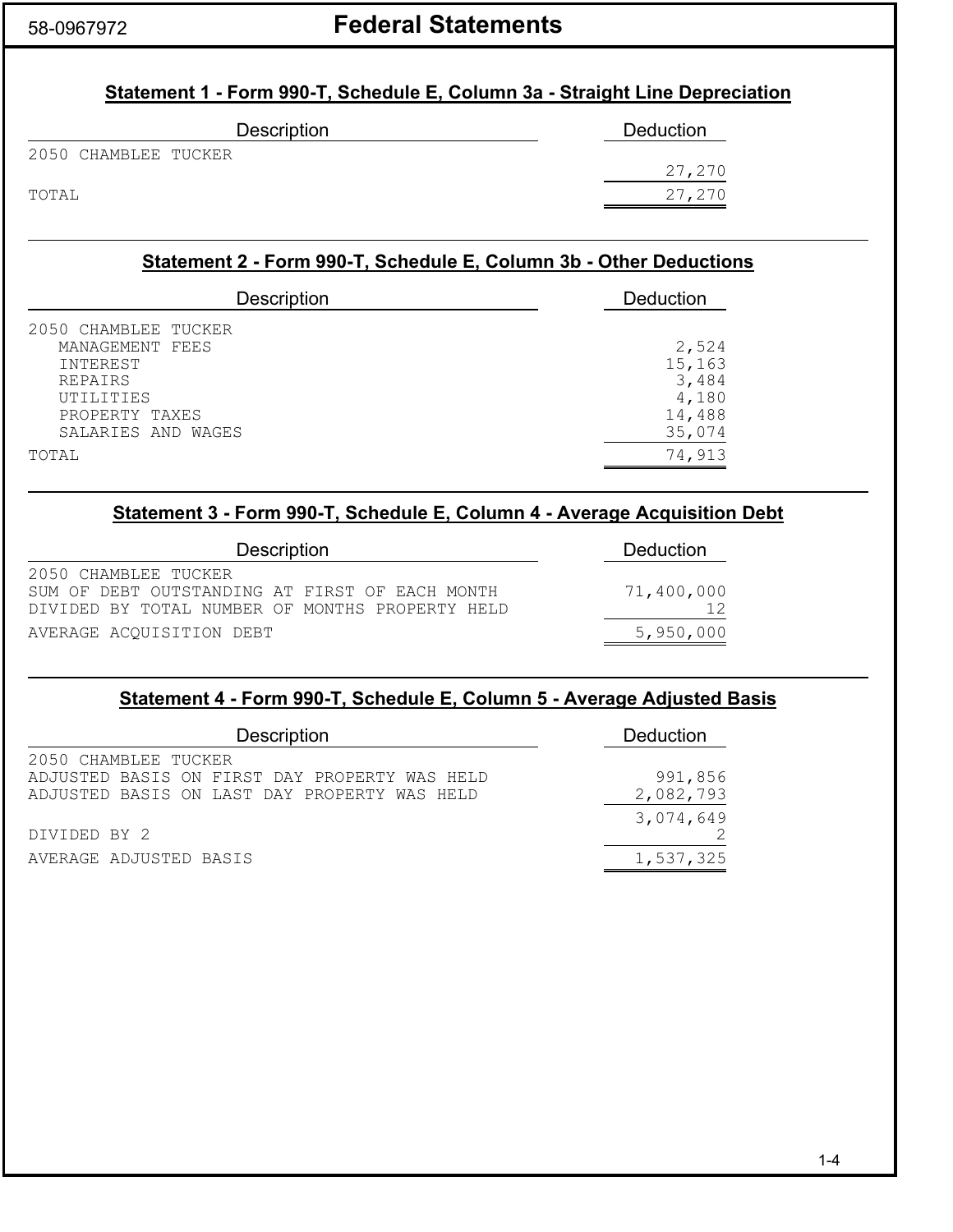



**Mailing Address:**

Atlanta, Georgia 30374-0397 PO Box 740397 Processing Center Georgia Department of Revenue

## **Page 1**

| Amended                                                                                                                  | Amended due to IRS Audit                                                             | Address Change    | UET Annualization Exception attached |               |                   |                                                                                                                    |                              |
|--------------------------------------------------------------------------------------------------------------------------|--------------------------------------------------------------------------------------|-------------------|--------------------------------------|---------------|-------------------|--------------------------------------------------------------------------------------------------------------------|------------------------------|
|                                                                                                                          | For the taxable year beginning $10/01$                                               |                   | , 2019 and ending $09/30$ , 2020     |               |                   |                                                                                                                    |                              |
| Name of Organization                                                                                                     |                                                                                      | Name of Fiduciary |                                      |               |                   | Federal Employer ID No. (in case of employees'                                                                     |                              |
|                                                                                                                          | SOCIETY OF ST. VINCENT DE                                                            |                   | SOCIETY OF ST. VINCENT DE            |               |                   | trust described in section 401 (a) and exempt under<br>section 501 (a), insert the trust's identification number.) |                              |
| Number and Street                                                                                                        |                                                                                      | Number and Street |                                      |               |                   |                                                                                                                    |                              |
|                                                                                                                          | 2050-C CHAMBLEE TUCKER RO                                                            |                   | 2050-C CHAMBLEE TUCKER RO 58-0967972 |               |                   |                                                                                                                    |                              |
| City or Town                                                                                                             |                                                                                      | City or Town      |                                      |               | <b>NAICS Code</b> | Date of current                                                                                                    | IRS code section             |
| <b>ATLANTA</b>                                                                                                           |                                                                                      | <b>ATLANTA</b>    |                                      |               |                   | exemption letter.                                                                                                  | for which you are<br>exempt. |
| State                                                                                                                    | Zip Code                                                                             | <b>State</b>      | Zip Code                             |               |                   |                                                                                                                    |                              |
| GA                                                                                                                       | 30341                                                                                | <b>GA</b>         | 30341                                |               | 531120            |                                                                                                                    | 501 (C) (3)                  |
|                                                                                                                          | <b>GEORGIA UNRELATED BUSINESS TAXABLE INCOME</b>                                     |                   |                                      |               |                   | <b>SCHEDULE 1</b>                                                                                                  |                              |
|                                                                                                                          |                                                                                      |                   |                                      |               |                   |                                                                                                                    |                              |
|                                                                                                                          | 1. Unrelated business taxable income from Federal Form 990-T (attach copy)           |                   |                                      | $\mathbf 1$ . |                   |                                                                                                                    | 15,755                       |
|                                                                                                                          |                                                                                      |                   |                                      | 2.            |                   |                                                                                                                    | 4,325                        |
|                                                                                                                          |                                                                                      |                   |                                      | 3.            |                   |                                                                                                                    | 20,080                       |
|                                                                                                                          |                                                                                      |                   |                                      |               |                   |                                                                                                                    |                              |
|                                                                                                                          |                                                                                      |                   |                                      | 4.            |                   |                                                                                                                    |                              |
|                                                                                                                          | 5. Adjusted unrelated business taxable income (Line 3 less Line 4)                   |                   |                                      | 5.            |                   |                                                                                                                    | 20,080                       |
| 6. Income allocated everywhere <b>construction and interesting and interesting and interesting and interesting and i</b> |                                                                                      |                   |                                      | 6.            |                   |                                                                                                                    |                              |
|                                                                                                                          | 7. Unrelated business taxable income subject to apportionment (Line 5 less Line 6)   |                   |                                      | 7.            |                   |                                                                                                                    | 20,080                       |
|                                                                                                                          |                                                                                      |                   |                                      | 8.            |                   |                                                                                                                    | 1.000000                     |
|                                                                                                                          |                                                                                      |                   |                                      |               |                   |                                                                                                                    |                              |
|                                                                                                                          | 9. Georgia apportioned unrelated business taxable income (Line 7 x Line 8)           |                   |                                      | 9.            |                   |                                                                                                                    | 20,080                       |
|                                                                                                                          |                                                                                      |                   |                                      |               |                   |                                                                                                                    |                              |
|                                                                                                                          |                                                                                      |                   |                                      | 10.           |                   |                                                                                                                    |                              |
| 11. Total of Lines 9 and 10                                                                                              |                                                                                      |                   |                                      | 11.           |                   |                                                                                                                    | 20,080                       |
|                                                                                                                          |                                                                                      |                   |                                      |               |                   |                                                                                                                    |                              |
|                                                                                                                          | 12. Georgia net operating loss deduction (Attach Schedule) (See instructions for 80% |                   |                                      |               |                   |                                                                                                                    |                              |
|                                                                                                                          |                                                                                      |                   |                                      | 12.           |                   |                                                                                                                    | 4,325                        |
|                                                                                                                          |                                                                                      |                   |                                      |               |                   |                                                                                                                    |                              |
|                                                                                                                          | 13. Georgia unrelated business taxable income (Line 11 less Line 12)                 |                   |                                      | 13.           |                   |                                                                                                                    |                              |
|                                                                                                                          |                                                                                      |                   |                                      |               |                   |                                                                                                                    | 15,755                       |